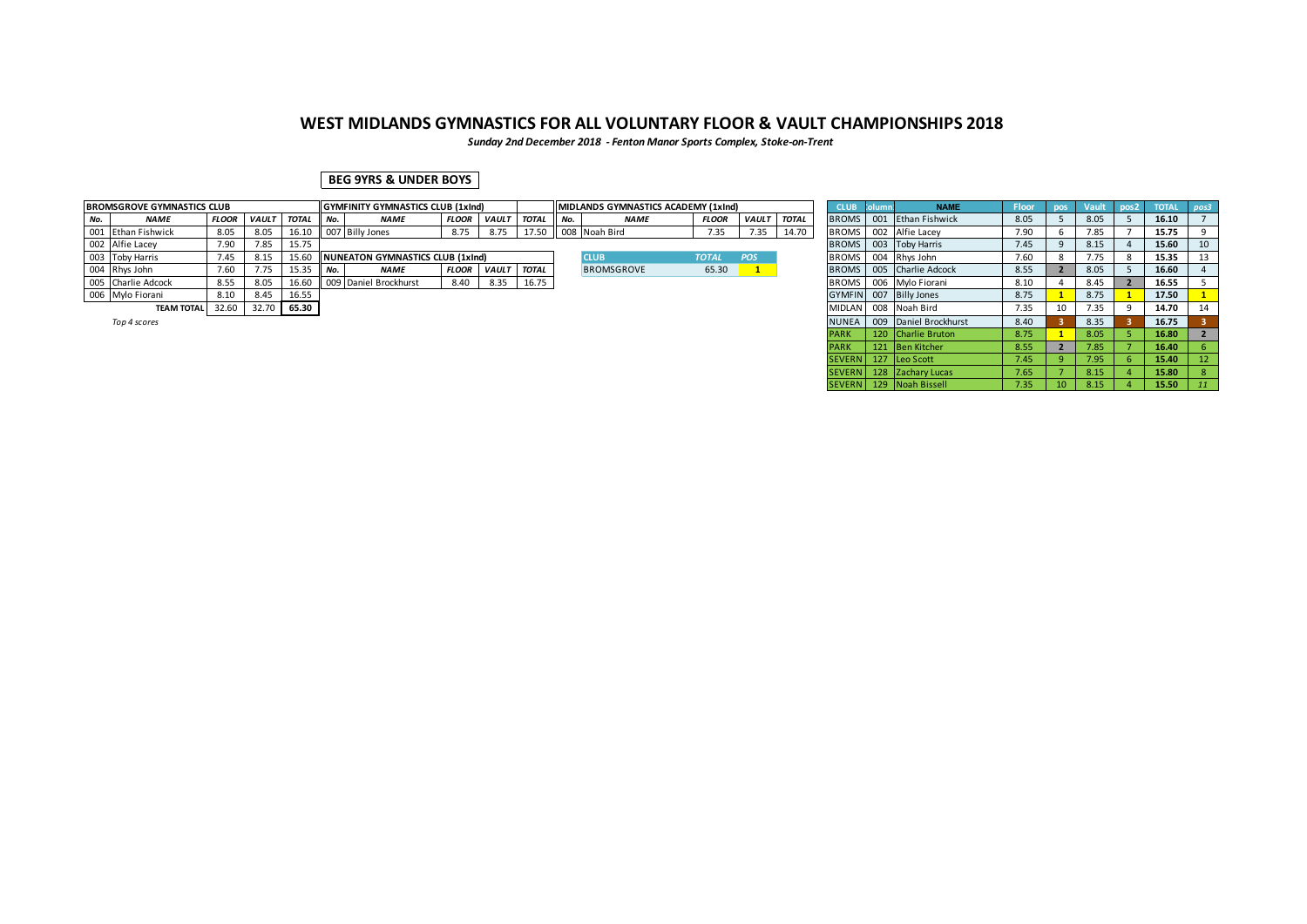*Sunday 2nd December 2018 - Fenton Manor Sports Complex, Stoke-on-Trent*

### **BEG 9YRS & UNDER GIRLS**

|     | <b>BROMSGROVE GYMNASTICS CLUB PURPLE</b>    |              |              |              | BROMSGROVE GYMNASTICS CLUB BLACK          |              |              |              |     | CITY OF WORCESTER GYMNASTICS CLUB WHITE      |              |              |              | <b>CLUB2</b>  | CLUB3 | <b>NAME3</b>              | Floor4 | oos5           | Vault6 | os2            | <b>TOTAL8</b> | oos 39           |
|-----|---------------------------------------------|--------------|--------------|--------------|-------------------------------------------|--------------|--------------|--------------|-----|----------------------------------------------|--------------|--------------|--------------|---------------|-------|---------------------------|--------|----------------|--------|----------------|---------------|------------------|
| No. | <b>NAME</b>                                 | <b>FLOOR</b> | <b>VAULT</b> | <b>TOTAI</b> | <b>NAME</b><br>No.                        | <b>FLOOR</b> | <b>VAULT</b> | <b>TOTAL</b> | No. | <b>NAME</b>                                  | <b>FLOOR</b> | <b>VAULT</b> | <b>TOTAL</b> | <b>SIDD</b>   | 112   | essica Grace Riley        | 8.00   | 23             | 7.75   | 9              | 15.75         | 25               |
|     | 010 Erin Johnson                            | 7.75         | 7.95         | 15.70        | 016 Sophie Allington                      | 7.31         | 6.35         | 13.66        |     | 022 Lucie Gaiderman                          | 8.65         | 7.75         | 16.40        | <b>BROMS</b>  | 010   | Erin Johnson              | 7.75   | 28             | 7.95   |                | 15.70         | 26               |
|     | 011 Darcy Wright                            | 7.95         | 8.05         | 16.00        | 017 Isabella Gorton                       | 7.45         | 7.95         | 15.40        |     | 023 Libby Bray                               | 7.00         | 7.85         | 14.85        | <b>BROMS</b>  | 011   | Darcy Wright              | 7.95   | 24             | 8.05   | 6              | 16.00         | 21               |
|     | 012 Summer Mahony                           | 8.40         | 8.15         | 16.55        | 018 Bella Cramp                           | 7.25         | 6.95         | 14.20        |     | 024 Grace Farnfield                          | 7.50         | 8.05         | 15.55        | <b>BROMS</b>  | 012   | <b>Summer Mahony</b>      | 8.40   | 15             | 8.15   | 5              | 16.55         | 11               |
| 013 | Isabella Mcnamara                           | 8.60         | 8.25         | 16.85        | 019 Sophia Theophanous                    | 8.30         | 7.55         | 15.85        |     | 025 Chloe Wood                               | 7.70         | 7.55         | 15.25        | <b>BROMS</b>  | 013   | sabella Mcnamara          | 8.60   | 11             | 8.25   | $\overline{4}$ | 16.85         | $7^{\circ}$      |
|     | 014 Merryn Bird                             | 8.40         | 8.05         | 16.45        | 020 Skye Schwab                           | 7.15         | 6.95         | 14.10        |     | 026 Florence Cresswell                       | 7.00         | 7.45         | 14.45        | <b>BROMS</b>  | 014   | Merryn Bird               | 8.40   | 15             | 8.05   | 6              | 16.45         | 12               |
| 015 | Natalie Mcnei                               | 8.35         | 8.05         | 16.40        | 021 Leyla Benzing                         | 8.00         | 6.95         | 14.95        |     | 027 Nancy Foster                             | 7.50         | 8.05         | 15.55        | <b>BROMS</b>  | 015   | Natalie Mcnei             | 8.35   | 16             | 8.05   | 6              | 16.40         | 13               |
|     | <b>TEAM TOTAL</b>                           | 33.75        | 32.50        | 66.25        | <b>TEAM TOTAL</b>                         | 31.06        | 29.40        | 60.46        |     | <b>TEAM TOTAL</b>                            | 31.35        | 31.70        | 63.05        | <b>BROMS</b>  | 016   | Sophie Allingtor          | 7.31   | 37             | 6.35   | 22             | 13.66         | 53               |
|     | Top 4 scores                                |              |              |              | Top 4 scores                              |              |              |              |     | Top 4 scores                                 |              |              |              | <b>BROMS</b>  | 017   | <b>Isabella Gorton</b>    | 7.45   | 34             | 7.95   | $\overline{7}$ | 15.40         | 32               |
|     |                                             |              |              |              |                                           |              |              |              |     |                                              |              |              |              | <b>BROMS</b>  | 018   | <b>Bella Cramp</b>        | 7.25   | 38             | 6.95   | 16             | 14.20         | 48               |
|     | CITY OF WORCESTER GYMNASTICS CLUB BLUE      |              |              |              | <b>COVENTRY EMPIRE GYMNASTICS ACADEMY</b> |              |              |              |     | <b>EARLS GYMNASTICS CLUB</b>                 |              |              |              | <b>BROMS</b>  | 019   | Sophia Theophanous        | 8.30   | 17             | 7.55   | 11             | 15.85         | 24               |
| No. | <b>NAME</b>                                 | <b>FLOOR</b> | <b>VAULT</b> | <b>TOTAL</b> | No.<br><b>NAME</b>                        | <b>FLOOR</b> | <b>VAULT</b> | <b>TOTAL</b> | No. | <b>NAME</b>                                  | <b>FLOOR</b> | <b>VAULT</b> | <b>TOTAL</b> | <b>BROMS</b>  | 020   | Skye Schwab               | 7.15   | 39             | 6.95   | 16             | 14.10         | 49               |
| 028 | Hollie Wall                                 | 7.45         | 6.65         | 14.10        | 034 Lily Lou Richer                       | 8.05         | 7.65         | 15.70        |     | 040 Imogen Leigh                             | 8.75         | 8.35         | 17.10        | <b>BROMS</b>  | 021   | Leyla Benzing             | 8.00   | 23             | 6.95   | 16             | 14.95         | 39               |
| 029 | Paige Carpenter-Portman                     | 0.00         | 0.00         | 0.00         | 035 Cindy Zhang                           | 8.60         | 7.75         | 16.35        |     | 041 Rylee Marsh                              | 9.10         | 7.95         | 17.05        | Cowor         | 022   | Lucie Gaiderman           | 8.65   | 10             | 7.75   | 9              | 16.40         | 13               |
| 030 | Ayda Carr                                   | 7.35         | 7.25         | 14.60        | 036 Holly Chen                            | 7.80         | 6.95         | 14.75        |     | 042 Ava Timmins                              | 8.75         | 8.15         | 16.90        | COWOR         | 023   | ibby Bray                 | 7.00   | 41             | 7.85   | 8              | 14.85         | 41               |
| 031 | <b>Clementine Richards</b>                  | 8.00         | 7.35         | 15.35        | 037<br>Icy Lin                            | 7.85         | 6.65         | 14.50        |     | 043 Millie Carr                              | 8.55         | 8.05         | 16.60        | OWOR:         | 024   | Grace Farnfield           | 7.50   | 33             | 8.05   | 6              | 15.55         | 29               |
|     | 032 Emilia Price                            | 7.55         | 8.05         | 15.60        | 038 Julia Konczylo                        | 7.75         | 7.85         | 15.60        |     | 044 Teigan Feurtado-Colclough                | 8.45         | 8.15         | 16.60        | COWOR         | 025   | Chloe Wood                | 7.70   | 29             | 7.55   | 11             | 15.25         | 34               |
| 033 | <b>Audrey Wise</b>                          | 7.40         | 7.55         | 14.95        | 039                                       | 0.00         | 0.00         | 0.00         | 045 |                                              | 0.00         | 0.00         | 0.00         | COWOR         | 026   | Florence Cresswell        | 7.00   | 41             | 7.45   | 12             | 14.45         | 46               |
|     | <b>TEAM TOTAL</b>                           | 30.40        | 30.20        | 60.60        | <b>TEAM TOTAL</b>                         | 32.30        | 30.20        | 62.50        |     | <b>TEAM TOTAL</b>                            | 35.15        | 32.70        | 67.85        | COWOR         | 027   | Nancy Foster              | 7.50   | 33             | 8.05   | 6              | 15.55         | 29               |
|     | Top 4 scores                                |              |              |              | Top 4 scores                              |              |              |              |     | Top 4 scores                                 |              |              |              | Cowor         | 028   | Hollie Wall               | 7.45   | 34             | 6.65   | 19             | 14.10         | 49               |
|     |                                             |              |              |              |                                           |              |              |              |     |                                              |              |              |              | COWOR         | 029   | Paige Carpenter-Portman   | 0.00   | 44             | 0.00   | 23             | 0.00          | 56               |
|     | <b>FLICS GYMNASTICS ACADEMY</b>             |              |              |              | <b>FLYTE GYMNASTICS</b>                   |              |              |              |     | <b>FUSION GC</b>                             |              |              |              | Cowor         | 030   | Avda Carr                 | 7.35   | 36             | 7.25   | 14             | 14.60         | 43               |
| No. | <b>NAME</b>                                 | <b>FLOOR</b> | VAULT        | <b>TOTAL</b> | No.<br><b>NAME</b>                        | <b>FLOOR</b> | <b>VAULT</b> | <b>TOTAL</b> | No. | <b>NAME</b>                                  | <b>FLOOR</b> | <b>VAULT</b> | <b>TOTAL</b> | COWOR         | 031   | Clementine Richards       | 8.00   | 23             | 7.35   | 13             | 15.35         | 33               |
|     | 046 Jessie Crawford                         | 7.75         | 7.95         | 15.70        | 052 Tilly Mayer                           | 8.30         | 6.75         | 15.05        |     | 058 Maisie Sanderson                         | 8.15         | 8.05         | 16.20        | :OWOR         | 032   | Emilia Price              | 7.55   | 32             | 8.05   | 6              | 15.60         | 28               |
|     | 047 TÈa Hvam                                | 7.10         | 6.75         | 13.85        | 053 Jessica Revnolds                      | 8.50         | 8.75         | 17.25        |     | 059 Amelia Ferguson                          | 8.05         | 7.55         | 15.60        | COWOR         | 033   | Audrev Wise               | 7.40   | 35             | 7.55   | 11             | 14.95         | 39               |
| 048 | Chloe Conti                                 | 7.25         | 6.75         | 14.00        | 054 Faith Mills                           | 8.55         | 8.05         | 16.60        |     | 060 Maggie Cotter                            | 8.60         | 7.25         | 15.85        | COLES         | 113   | Evie Lewis                | 8.45   | 14             | 7.05   | 15             | 15.50         | 30               |
|     | 049 Chloe Mills                             | 8.60         | 7.65         | 16.25        | 055 Molly Walton                          | 8.40         | 7.75         | 16.15        |     | 061 Katy Mitchinson                          | 8.75         | 7.55         | 16.30        | COLES         | 114   | da Trakarnvuthikosol      | 8.25   | 18             | 7.95   | $\overline{7}$ | 16.20         | 17               |
|     | 050 Jessica Dyer                            | 7.55         | 7.55         | 15.10        | 056 Abby Davis                            | 8.15         | 7.85         | 16.00        |     | 062 Ebony Mcandrew                           | 9.00         | 7.85         | 16.85        | COLES         | 115   | Freya-Mae Peel            | 7.35   | 36             | 7.55   | 11             | 14.90         | 40               |
| 051 |                                             | 0.00         | 0.00         | 0.00         | 057<br>Aimee Dargie                       | 8.80         | 7.75         | 16.55        |     | 063 Cleo Holloway                            | 8.10         | 7.85         | 15.95        | COVEM         | 034   | Lily Lou Richer           | 8.05   | 22             | 7.65   | 10             | 15.70         | 26               |
|     | <b>TEAM TOTAL</b>                           | 31.15        | 29.90        | 61.05        | <b>TEAM TOTAL</b>                         | 34.25        | 32.40        | 66.65        |     | <b>TEAM TOTAL</b>                            | 34.50        | 31.30        | 65.80        | COVEM         | 035   | Cindy Zhang               | 8.60   | 11             | 7.75   | 9              | 16.35         | 14               |
|     | Top 4 scores                                |              |              |              | Top 4 scores                              |              |              |              |     | Top 4 scores                                 |              |              |              | COVEM         | 036   | <b>Holly Chen</b>         | 7.80   | 27             | 6.95   | 16             | 14.75         | 42               |
|     |                                             |              |              |              |                                           |              |              |              |     |                                              |              |              |              | COVEM         | 037   | cy Lin                    | 7.85   | 26             | 6.65   | 19             | 14.50         | 45               |
|     | <b>GYMFINITY GYMNASTICS CLUB A</b>          |              |              |              | <b>GYMFINITY GYMNASTICS CLUB B</b>        |              |              |              |     | LEAMINGTON AND WARWICK GYMNASTICS CLUB WHITE |              |              |              | COVEM         | 038   | Julia Konczylo            | 7.75   | 28             | 7.85   | 8              | 15.60         | 28               |
| No. | <b>NAME</b>                                 | <b>FLOOR</b> | <b>VAULT</b> | <b>TOTAL</b> | No.<br><b>NAME</b>                        | <b>FLOOR</b> | <b>VAULT</b> | <b>TOTAL</b> | No. | <b>NAME</b>                                  | <b>FLOOR</b> | <b>VAULT</b> | <b>TOTAL</b> | EARLS         | 040   | mogen Leigh               | 8.75   | 8              | 8.35   |                | 17.10         | 3 <sup>1</sup>   |
| 064 | Evelyn Dudley                               | 8.95         | 7.85         | 16.80        | 070 Grace Clarke                          | 8.50         | 8.05         | 16.55        |     | 076 Harriet Billyeald                        | 8.25         | 7.85         | 16.10        | EARLS         | 041   | <b>Rylee Marsh</b>        | 9.10   | $\overline{2}$ | 7.95   | $\overline{7}$ | 17.05         | $\overline{4}$   |
| 065 | Amelia Harvard                              | 8.55         | 7.85         | 16.40        | 071                                       | 0.00         | 0.00         | 0.00         |     | 077 Lexie Burton                             | 8.05         | 6.95         | 15.00        | EARLS         | 042   | Ava Timmins               | 8.75   | 8              | 8.15   | 5              | 16.90         | 6                |
| 066 | Abigail Goodwin                             | 8.85         | 8.45         | 17.30        | 072<br>Jessica Martin                     | 7.15         | 6.95         | 14.10        |     | 078 Olivia Clarke                            | 9.20         | 8.05         | 17.25        | EARLS         | 043   | Millie Carr               | 8.55   | 12             | 8.05   | 6              | 16.60         | 10 <sup>10</sup> |
| 067 | Elissa Amoako                               | 7.70         | 7.65         | 15.35        | 073<br>Emma James                         | 6.45         | 7.05         | 13.50        |     | 079 Isabelle Ray                             | 8.40         | 8.05         | 16.45        | <b>EARLS</b>  | 044   | Feigan Feurtado-Colclough | 8.45   | 14             | 8.15   | 5              | 16.60         | 10               |
|     | 068 Abigail Biggs                           | 8.20         | 7.85         | 16.05        | 074                                       | 0.00         | 0.00         | 0.00         | 080 |                                              | 0.00         | 0.00         | 0.00         | <b>FLICS</b>  | 046   | essie Crawford            | 7.75   | 28             | 7.95   | $\overline{7}$ | 15.70         | 26               |
|     | 069 Eleni Hickman                           | 7.85         | 8.25         | 16.10        | 075                                       | 0.00         | 0.00         | 0.00         | 081 |                                              | 0.00         | 0.00         | 0.00         | <b>FLICS</b>  | 047   | lÈa Hyam                  | 7.10   | 40             | 6.75   | 18             | 13.85         | 52               |
|     | <b>TEAM TOTAL</b>                           | 34.55        | 32.40        | 66.95        | <b>TEAM TOTAL</b>                         | 22.10        | 22.05        | 44.15        |     | <b>TEAM TOTAL</b>                            | 33.90        | 30.90        | 64.80        | <b>FLICS</b>  | 048   | Chloe Conti               | 7.25   | 38             | 6.75   | 18             | 14.00         | 50               |
|     | Top 4 scores                                |              |              |              | Top 4 scores                              |              |              |              |     | Top 4 scores                                 |              |              |              | <b>FLICS</b>  | 049   | Chloe Mills               | 8.60   | 11             | 7.65   | 10             | 16.25         | 16               |
|     |                                             |              |              |              |                                           |              |              |              |     |                                              |              |              |              | <b>ELICS</b>  | 050   | essica Dyer               | 7.55   | 32             | 7.55   | 11             | 15.10         | 36               |
|     | LEAMINGTON AND WARWICK GYMNASTICS CLUB BLUE |              |              |              | SEVERN GYMNASTICS & TRAMPOLINE CLUB RED   |              |              |              |     | SEVERN GYMNASTICS & TRAMPOLINE CLUB BLUE     |              |              |              | FLYTE         | 052   | Tilly Mayer               | 8.30   | 17             | 6.75   | 18             | 15.05         | 37               |
| No. | <b>NAME</b>                                 | <b>FLOOR</b> | VAULT        | <b>TOTAL</b> | No.<br><b>NAME</b>                        | <b>FLOOR</b> | VAULT        | <b>TOTAL</b> | No. | <b>NAME</b>                                  | <b>FLOOR</b> | <b>VAULT</b> | <b>TOTAL</b> | <b>FLYTE</b>  | 053   | essica Reynolds           | 8.50   | 13             | 8.75   | $\mathbf{1}$   | 17.25         | $2^{\circ}$      |
|     | 082 Ember Onions                            | 8.70         | 6.95         | 15.65        | 088 Emily James                           | 8.15         | 6.75         | 14.90        |     | 094 Layla Adams-Clive                        | 6.40         | 6.95         | 13.35        | <b>FLYTE</b>  | 054   | Faith Mills               | 8.55   | 12             | 8.05   | 6              | 16.60         | 10               |
| 083 | <b>Annie Davis</b>                          | 8.80         | 7.85         | 16.65        | 089 Gabby Preece                          | 7.15         | 7.45         | 14.60        |     | 095 Imogen Evans                             | 8.05         | 7.85         | 15.90        | <b>FLYTE</b>  | 055   | <b>Molly Walton</b>       | 8.40   | 15             | 7.75   | 9              | 16.15         | 18               |
| 084 | Cara Berisford-Murray                       | 8.90         | 7.95         | 16.85        | 090 Katie Hillman                         | 8.40         | 7.05         | 15.45        |     | 096 Maisey Lay                               | 7.35         | 8.35         | 15.70        | <b>FLYTE</b>  | 056   | Abby Davis                | 8.15   | 20             | 7.85   | 8              | 16.00         | 21               |
| 085 | Erica-Maria Florea                          | 8.35         | 7.05         | 15.40        | 091 Phoebe Oakley                         | 8.50         | 7.85         | 16.35        |     | 097 Lucy Hearn                               | 8.10         | 7.95         | 16.05        | <b>FLYTE</b>  | 057   | Aimee Dargie              | 8.80   | 7              | 7.75   | 9              | 16.55         | 11               |
|     | 086 Alexandra Tolkacheva                    | 8.50         | 8.15         | 16.65        | 092<br><b>Charlotte Morris</b>            | 7.75         | 7.95         | 15.70        |     | 098 Georgia Law                              | 7.35         | 6.55         | 13.90        | <b>USION</b>  | 058   | <b>Maisie Sanderson</b>   | 8.15   | 20             | 8.05   | 6              | 16.20         | 17               |
| 087 |                                             | 0.00         | 0.00         | 0.00         | 093<br><b>Millie Pearson</b>              | 0.00         | 0.00         | 0.00         |     | 099 Molly King                               | 8.00         | 7.95         | 15.95        | <b>USION</b>  | 059   | Amelia Ferguson           | 8.05   | 22             | 7.55   | 11             | 15.60         | 28               |
|     | <b>TEAM TOTAL</b>                           | 34.90        | 31.00        | 65.90        | <b>TEAM TOTAL</b>                         | 32.80        | 30.30        | 63.10        |     | <b>TEAM TOTAL</b>                            | 31.50        | 32.10        | 63.60        | <b>USION</b>  | 060   | Maggie Cotter             | 8.60   | 11             | 7.25   | 14             | 15.85         | 24               |
|     | Top 4 scores                                |              |              |              | Top 4 scores                              |              |              |              |     | Top 4 scores                                 |              |              |              | <b>FUSION</b> | 061   | Katy Mitchinson           | 8.75   | 8              | 7.55   | 11             | 16.30         | 15               |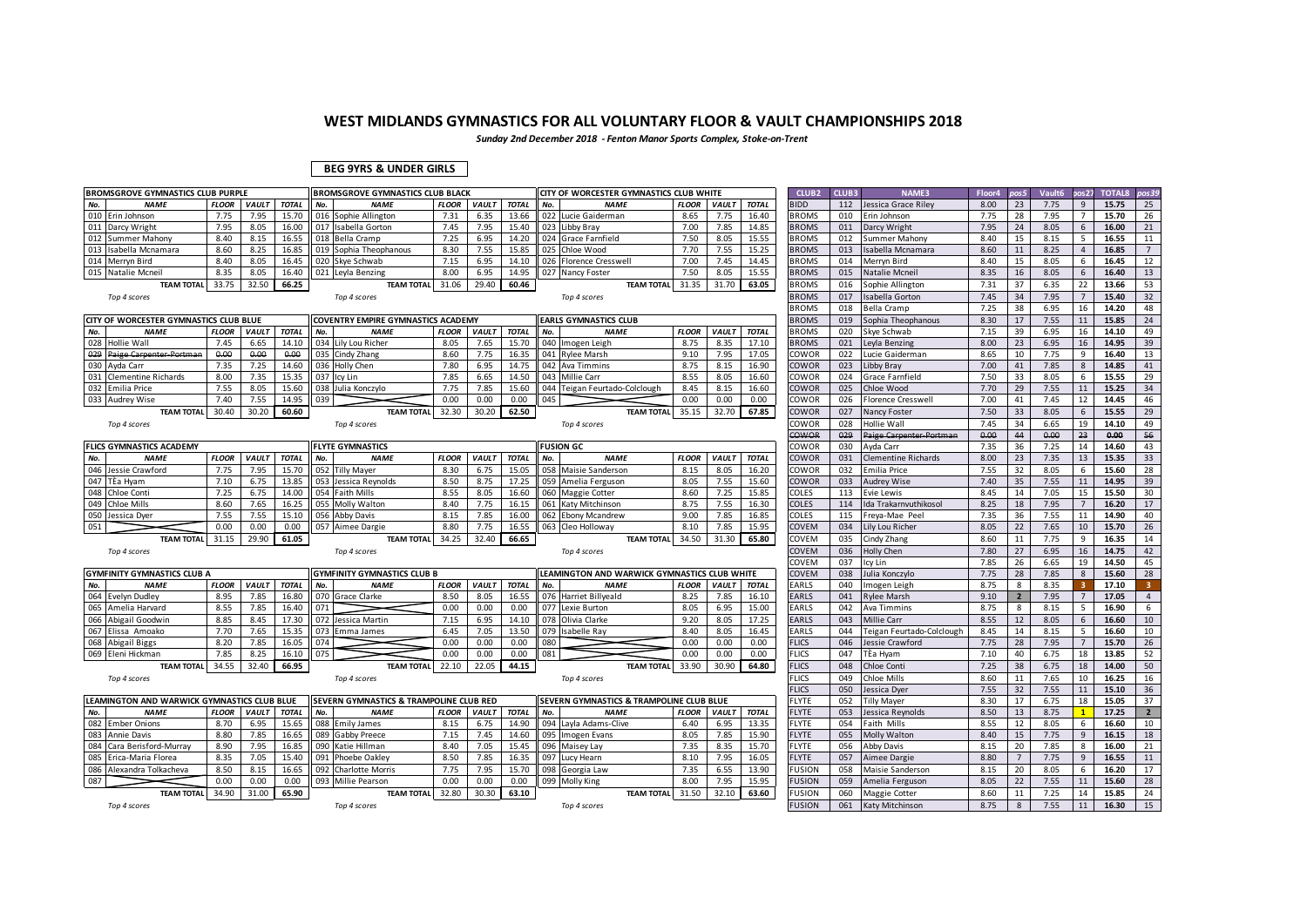|     | <b>SOLIHULL OLYMPIC GYMNASTICS CLUB</b> |              |              |       |        | <b>I WYRE FOREST GYMNASTIC SCHOOL</b> |              |              |              | <b>CLUB</b>                    | <b>TOTAL</b> | <b>POS</b> | <b>FUSION</b> | 063 | Cleo Holloway   | 8.10 | 21   | 7.85 | 15.95 |    |
|-----|-----------------------------------------|--------------|--------------|-------|--------|---------------------------------------|--------------|--------------|--------------|--------------------------------|--------------|------------|---------------|-----|-----------------|------|------|------|-------|----|
| No. | <b>NAME</b>                             | <b>FLOOI</b> | <b>VAULT</b> | TOTAL | II No. | <b>NAME</b>                           | <b>FLOOR</b> | <b>VAULT</b> | <b>TOTAL</b> | <b>BROMSGROVE GC PURPLE</b>    | 66.25        |            | <b>GYMFIN</b> | 064 | Evelyn Dudley   | 8.95 |      | 7.85 | 16.80 |    |
|     | 100 Charlotte Beaumont                  | 9.00         | 7.95         | 16.95 |        | 106 Phoebe Oldnall                    | 8.15         | 7.05         | 15.20        | <b>BROMSGROVE GC BLACK</b>     | 60.46        |            | <b>GYMFIN</b> | 065 | Amelia Harvard  | 8.55 | 12   | 7.85 | 16.40 |    |
|     | 101 Hannah Cronin                       | 7.65         | 6.45         | 14.10 |        | 107 Eloise Parmenter-Poyner           | 7.70         | 6.65         | 14.35        | <b>CITY OF WORCESTER WHITE</b> | 63.05        |            | <b>GYMFIN</b> | 066 | Abigail Goodwin | 8.85 |      | 8.45 | 17.30 |    |
|     | 102 Christine Khatra                    |              |              | 16.00 |        | 108 Amy Vaux                          | 8.05         | 7.85         | 15.90        | <b>CITY OF WORCESTER BLUE</b>  | 60.60        |            | <b>GYMFIN</b> | 067 | Elissa Amoako   | 7.70 | 29   | 7.65 | 15.35 | 33 |
|     | 103 Katie Hunt                          | 8.00         | 7.85         | 15.85 |        | 109 Evie Doughtey                     | 7.60         | 6.85         | 14.45        | <b>COVENTRY EMPIRE GA</b>      | 62.50        |            | <b>GYMFIN</b> | 068 | Abigail Biggs   | 8.20 | 19   | 7.85 | 16.05 |    |
|     | 104 Amina Malik                         |              | 6.75         | 15.50 |        | 110 Poppy Wade                        | 7.90         | 7.85         | 15.75        | <b>EARLS GC</b>                | 67.85        |            | <b>GYMFIN</b> | 069 | Eleni Hickman   | 7.85 | 26   | 8.25 | 16.10 |    |
|     | 105 Demi Denton                         | 8.00         | 6.55         | 14.55 |        |                                       |              | 0.00         | 0.00         | <b>FLICS GA</b>                | 61.05        |            | <b>GYMFIN</b> | 070 | Grace Clarke    | 8.50 | - 13 | 8.05 | 16.55 |    |
|     | <b>TEAM TOTAL</b>                       | 34.00        | 30.30        | 64.30 |        | <b>TEAM TOTAL</b>                     | 31.80        | 29.60        | 61.40        | <b>FLYTE GYMNASTICS</b>        | 66.65        |            | <b>GYMFIN</b> | 072 | Jessica Martin  | 7.15 | 39   | 6.95 | 14.10 |    |
|     |                                         |              |              |       |        |                                       |              |              |              |                                |              |            |               |     |                 |      |      |      |       |    |

| <b>CLUB</b>                 | <b>TOTAL</b> | <b>POS</b>     |
|-----------------------------|--------------|----------------|
| <b>BROMSGROVE GC PURPLE</b> | 66.25        | 4              |
| BROMSGROVE GC BLACK         | 60.46        | 16             |
| CITY OF WORCESTER WHITE     | 63.05        | 11             |
| CITY OF WORCESTER BLUE      | 60.60        | 15             |
| <b>COVENTRY EMPIRE GA</b>   | 62.50        | 12             |
| <b>EARLS GC</b>             | 67.85        | $\overline{1}$ |
| <b>FLICS GA</b>             | 61.05        | 14             |
| <b>FLYTE GYMNASTICS</b>     | 66.65        | 3              |
| <b>FUSION GC</b>            | 65.80        | 6              |
| <b>GYMFINITY GC A</b>       | 66.95        | $\overline{2}$ |
| <b>GYMFINITY GC B</b>       | 44.15        | 17             |
| LEAM & WAR WHITE            | 64.80        | 7              |
| <b>LEAM &amp; WAR BLUE</b>  | 65.90        | 5              |
| <b>SEVERN G&amp;TC RED</b>  | 63.10        | 10             |
| <b>SEVERN G&amp;TC BLUE</b> | 63.60        | 9              |
| SOLIHULL OLYMPIC GC         | 64.30        | 8              |
| <b>WYRE FOREST GS</b>       | 61.40        | 13             |

|     |                                                |              |              |              |                                   |              |              |              |                                |           |                | <b>FUSION</b> |     | 062 Ebony Mcandrew           | 9.00 | 3.              | 7.85 |                |
|-----|------------------------------------------------|--------------|--------------|--------------|-----------------------------------|--------------|--------------|--------------|--------------------------------|-----------|----------------|---------------|-----|------------------------------|------|-----------------|------|----------------|
|     | OLIHULL OLYMPIC GYMNASTICS CLUB                |              |              |              | WYRE FOREST GYMNASTIC SCHOOL      |              |              |              | <b>CLUB</b>                    | TOTAL POS |                | <b>FUSION</b> |     | 063 Cleo Holloway            | 8.10 | 21              | 7.85 |                |
| No. | <b>NAME</b>                                    | <b>FLOOR</b> | <b>VAULT</b> | <b>TOTAL</b> | No.<br><b>NAME</b>                | <b>FLOOR</b> | VAULT        | <b>TOTAL</b> | <b>BROMSGROVE GC PURPLE</b>    | 66.25     | 4              | <b>GYMFIN</b> |     | 064 Evelyn Dudley            | 8.95 | $\overline{4}$  | 7.85 |                |
|     | 100 Charlotte Beaumont                         | 9.00         | 7.95         | 16.95        | 106 Phoebe Oldnall                | 8.15         | 7.05         | 15.20        | <b>BROMSGROVE GC BLACK</b>     | 60.46     | 16             | <b>GYMFIN</b> |     | 065 Amelia Harvard           | 8.55 | 12              | 7.85 |                |
|     | 101 Hannah Cronin                              | 7.65         | 6.45         | 14.10        | 107 Eloise Parmenter-Poyner       | 7.70         | 6.65         | 14.35        | <b>CITY OF WORCESTER WHITE</b> | 63.05     | 11             | <b>GYMFIN</b> | 066 | Abigail Goodwin              | 8.85 | 6               | 8.45 |                |
|     | 102 Christine Khatra                           | 8.25         | 7.75         | 16.00        | 108 Amy Vaux                      | 8.05         | 7.85         | 15.90        | <b>CITY OF WORCESTER BLUE</b>  | 60.60     | 15             | <b>GYMFIN</b> | 067 | Elissa Amoako                | 7.70 | 29              | 7.65 |                |
|     | 103 Katie Hunt                                 | 8.00         | 7.85         | 15.85        | 109 Evie Doughtey                 | 7.60         | 6.85         | 14.45        | <b>COVENTRY EMPIRE GA</b>      | 62.50     | 12             | <b>GYMFIN</b> | 068 | Abigail Biggs                | 8.20 | 19              | 7.85 |                |
|     | 104 Amina Malik                                | 8.75         | 6.75         | 15.50        | 110 Poppy Wade                    | 7.90         | 7.85         | 15.75        | <b>EARLS GC</b>                | 67.85     | $\mathbf{1}$   | <b>GYMFIN</b> | 069 | Eleni Hickman                | 7.85 | 26              | 8.25 |                |
|     | 105 Demi Denton                                | 8.00         | 6.55         |              | 111                               | 0.00         | 0.00         | 0.00         | <b>FLICS GA</b>                |           |                | <b>GYMFIN</b> | 070 | <b>Grace Clarke</b>          | 8.50 |                 | 8.05 |                |
|     |                                                |              |              | 14.55        |                                   |              |              |              |                                | 61.05     | 14             |               |     |                              |      | 13              |      |                |
|     | <b>TEAM TOTAL</b>                              | 34.00        | 30.30        | 64.30        | <b>TEAM TOTAL</b>                 | 31.80        | 29.60        | 61.40        | <b>FLYTE GYMNASTICS</b>        | 66.65     | -3-1           | <b>GYMFIN</b> |     | 072 Jessica Martin           | 7.15 | 39              | 6.95 |                |
|     | Top 4 scores                                   |              |              |              | Top 4 scores                      |              |              |              | <b>FUSION GC</b>               | 65.80     | 6              | <b>GYMFIN</b> | 073 | Emma James                   | 6.45 | 42              | 7.05 |                |
|     |                                                |              |              |              |                                   |              |              |              | <b>GYMFINITY GC A</b>          | 66.95     | $\overline{2}$ | LEAM&W        |     | 076 Harriet Billyeald        | 8.25 | 18              | 7.85 |                |
|     | <b>BIDDULPH VALLEY GYMNASTICS CLUB (1xInd)</b> |              |              |              | COLESHILL GYMNASTICS CLUB (3xInd) |              |              |              | <b>GYMFINITY GC B</b>          | 44.15     | 17             | LEAM&W        |     | 077 Lexie Burton             | 8.05 | 22              | 6.95 | 16             |
| No. | <b>NAME</b>                                    | <b>FLOOR</b> | VAULT TOTAL  |              | <b>NAME</b><br>No.                | <b>FLOOR</b> | <b>VAULT</b> | <b>TOTAL</b> | LEAM & WAR WHITE               | 64.80     | $7^{\circ}$    | LEAM&W        |     | 078 Olivia Clarke            | 9.20 | $\mathbf{1}$    | 8.05 |                |
|     | 112 Jessica Grace Riley                        | 8.00         | 7.75         | 15.75        | 113 Evie Lewis                    | 8.45         | 7.05         | 15.50        | LEAM & WAR BLUE                | 65.90     | 5              | LEAM&W        | 079 | Isabelle Ray                 | 8.40 | 15              | 8.05 |                |
|     |                                                |              |              |              | 114 Ida Trakarnvuthikosol         | 8.25         | 7.95         | 16.20        | <b>SEVERN G&amp;TC RED</b>     | 63.10     | 10             | LEAM&W        | 082 | <b>Ember Onions</b>          | 8.70 | 9               | 6.95 | 16             |
|     | REVOLUTION GYMNASTICS CLUB (2xInd)             |              |              |              | 115 Freya-Mae Peel                | 7.35         | 7.55         | 14.90        | <b>SEVERN G&amp;TC BLUE</b>    | 63.60     | 9              | LEAM&W        |     | 083 Annie Davis              | 8.80 | $\overline{7}$  | 7.85 | 8              |
| No. | <b>NAME</b>                                    | <b>FLOOR</b> | <b>VAULT</b> | <b>TOTAL</b> |                                   |              |              |              | <b>SOLIHULL OLYMPIC GC</b>     | 64.30     | 8              | LEAM&W        |     | 084 Cara Berisford-Murray    | 8.90 | 5               | 7.95 |                |
|     | 116 Grace Fellows                              | 7.65         | 6.55         | 14.20        |                                   |              |              |              | <b>WYRE FOREST GS</b>          | 61.40     | 13             | LEAM&W        |     | 085 Erica-Maria Florea       | 8.35 | 16              | 7.05 | 15             |
|     | 117 Ivie May Cole                              | 8.45         | 7.95         | 16.40        |                                   |              |              |              |                                |           |                | LEAM&W        |     | 086 Alexandra Tolkacheva     | 8.50 | 13              | 8.15 | - 5            |
|     |                                                |              |              |              |                                   |              |              |              |                                |           |                | <b>REV</b>    |     | 116 Grace Fellows            | 7.65 | 30              | 6.55 | 20             |
|     |                                                |              |              |              |                                   |              |              |              |                                |           |                | <b>REV</b>    |     | 117 Ivie May Cole            | 8.45 | 14              | 7.95 | 7              |
|     |                                                |              |              |              |                                   |              |              |              |                                |           |                | <b>SEVERN</b> | 088 | <b>Emily James</b>           | 8.15 | 20              | 6.75 | 18             |
|     |                                                |              |              |              |                                   |              |              |              |                                |           |                | <b>SEVERN</b> |     | 089 Gabby Preece             | 7.15 | 39              | 7.45 | 12             |
|     |                                                |              |              |              |                                   |              |              |              |                                |           |                | SEVERN        | 090 | Katie Hillman                | 8.40 | 15              | 7.05 | 15             |
|     |                                                |              |              |              |                                   |              |              |              |                                |           |                | <b>SEVERN</b> |     | 091 Phoebe Oakley            | 8.50 | 13              | 7.85 |                |
|     |                                                |              |              |              |                                   |              |              |              |                                |           |                | SEVERN        | 092 | <b>Charlotte Morris</b>      | 7.75 | 28              | 7.95 |                |
|     |                                                |              |              |              |                                   |              |              |              |                                |           |                | <b>SEVERN</b> |     | 093 Millie Pearson           | 0.00 | 44              | 0.00 | 23             |
|     |                                                |              |              |              |                                   |              |              |              |                                |           |                | SEVERN        | 094 | Layla Adams-Clive            | 6.40 | 43              | 6.95 | 16             |
|     |                                                |              |              |              |                                   |              |              |              |                                |           |                | <b>SEVERN</b> |     | 095 Imogen Evans             | 8.05 | 22              | 7.85 |                |
|     |                                                |              |              |              |                                   |              |              |              |                                |           |                | <b>SEVERN</b> | 096 | Maisey Lay                   | 7.35 | 36              | 8.35 | -3             |
|     |                                                |              |              |              |                                   |              |              |              |                                |           |                | <b>SEVERN</b> | 097 | Lucy Hearn                   | 8.10 | 21              | 7.95 | $\overline{7}$ |
|     |                                                |              |              |              |                                   |              |              |              |                                |           |                | SEVERN        | 098 | Georgia Law                  | 7.35 | 36              | 6.55 | 20             |
|     |                                                |              |              |              |                                   |              |              |              |                                |           |                | <b>SEVERN</b> | 099 | <b>Molly King</b>            | 8.00 | 23              | 7.95 | $\overline{7}$ |
|     |                                                |              |              |              |                                   |              |              |              |                                |           |                | SOLIHULI      |     | 100 Charlotte Beaumont       | 9.00 | 3               | 7.95 | $\overline{7}$ |
|     |                                                |              |              |              |                                   |              |              |              |                                |           |                | SOLIHULL      |     | 101 Hannah Cronin            | 7.65 | 30 <sup>2</sup> | 6.45 | 21             |
|     |                                                |              |              |              |                                   |              |              |              |                                |           |                | SOLIHULL      |     | 102 Christine Khatra         | 8.25 | 18              | 7.75 | 9              |
|     |                                                |              |              |              |                                   |              |              |              |                                |           |                | SOLIHULL      |     | 103 Katie Hunt               | 8.00 | 23              | 7.85 | 8              |
|     |                                                |              |              |              |                                   |              |              |              |                                |           |                | SOLIHULL      |     | 104 Amina Malik              | 8.75 | 8               | 6.75 | 18             |
|     |                                                |              |              |              |                                   |              |              |              |                                |           |                | SOLIHULL      |     | 105 Demi Denton              | 8.00 | 23              | 6.55 | 20             |
|     |                                                |              |              |              |                                   |              |              |              |                                |           |                | <b>WYRE</b>   |     | 106 Phoebe Oldnall           | 8.15 | 20              | 7.05 | 15             |
|     |                                                |              |              |              |                                   |              |              |              |                                |           |                | WYRE          |     | 107 Eloise Parmenter-Poyner  | 7.70 | 29              | 6.65 | 19             |
|     |                                                |              |              |              |                                   |              |              |              |                                |           |                | <b>WYRE</b>   |     | 108 Amy Vaux                 | 8.05 | 22              | 7.85 | 8              |
|     |                                                |              |              |              |                                   |              |              |              |                                |           |                | <b>WYRE</b>   |     | 109 Evie Doughtey            | 7.60 | 31              | 6.85 | 17             |
|     |                                                |              |              |              |                                   |              |              |              |                                |           |                | WYRE          |     | 110 Poppy Wade               | 7.90 | 25              | 7.85 | 8              |
|     |                                                |              |              |              |                                   |              |              |              |                                |           |                | <b>PARK</b>   |     | 124 Maddy Mccay              | 8.55 | 12 <sub>1</sub> | 7.85 | 8              |
|     |                                                |              |              |              |                                   |              |              |              |                                |           |                | <b>PARK</b>   |     | 125 Ava Haycock-Hall         | 8.25 | 18              | 7.85 | 8              |
|     |                                                |              |              |              |                                   |              |              |              |                                |           |                | <b>PARK</b>   |     | 126 Ella Haycock             | 8.90 | -5              | 7.95 | $\overline{7}$ |
|     |                                                |              |              |              |                                   |              |              |              |                                |           |                | <b>SEVERN</b> |     | 130 Evie Pullen              | 7.60 | 31              | 7.65 | 10             |
|     |                                                |              |              |              |                                   |              |              |              |                                |           |                | <b>SEVERN</b> |     | 131 Francesca Richardson     | 0.00 | 44              | 0.00 | 23             |
|     |                                                |              |              |              |                                   |              |              |              |                                |           |                |               |     |                              |      |                 |      |                |
|     |                                                |              |              |              |                                   |              |              |              |                                |           |                | <b>SEVERN</b> |     | 132 Louisa Llewellyn-Jenkins | 8.80 | 7 <sup>1</sup>  | 7.05 |                |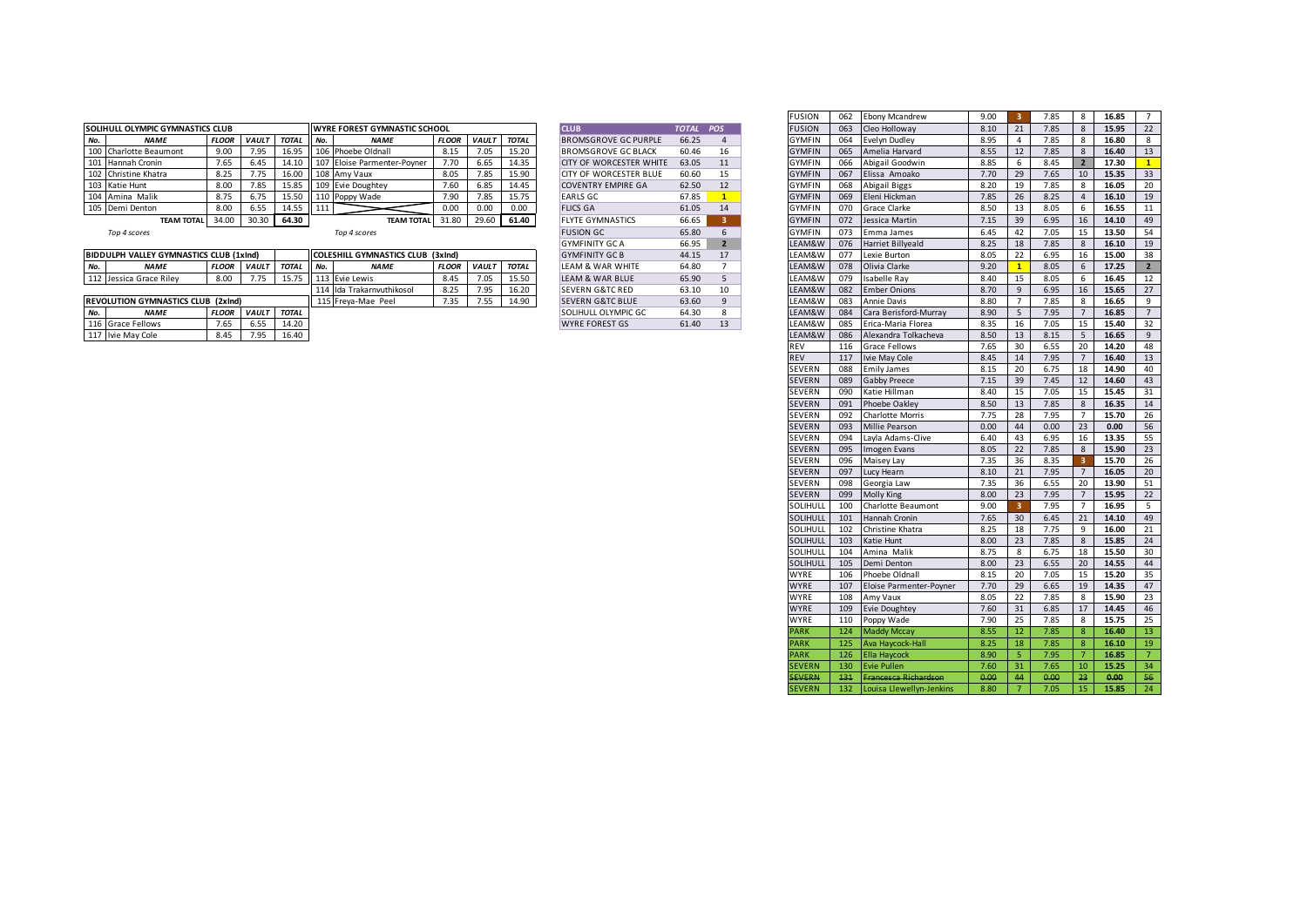*Sunday 2nd December 2018 - Fenton Manor Sports Complex, Stoke-on-Trent*

## **BEG 9 YRS & UNDER MIXED**

|     |     | <b>PARK WREKIN GYMNASTICS CLUB</b> |              |              |              |     |     | <b>SEVERN GYMNASTICS &amp; TRAMPOLINE CLUB</b> |      |
|-----|-----|------------------------------------|--------------|--------------|--------------|-----|-----|------------------------------------------------|------|
| M/F | No. | <b>NAME</b>                        | <b>FLOOR</b> | <b>VAULT</b> | <b>TOTAL</b> | M/F | No. | <b>NAME</b>                                    | FL ( |
| M   |     | 120 Charlie Bruton                 | 8.75         | 8.05         | 16.80        | M   | 127 | Leo Scott                                      |      |
| M   |     | 121 Ben Kitcher                    | 8.55         | 7.85         | 16.40        | M   |     | 128 Zachary Lucas                              |      |
| M   | 123 |                                    | 0.00         | 0.00         | 0.00         | M   |     | 129 Noah Bissell                               |      |
|     |     | 124 Maddy Mccay                    | 8.55         | 7.85         | 16.40        |     |     | 130 Evie Pullen                                |      |
|     |     | 125 Ava Haycock-Hall               | 8.25         | 7.85         | 16.10        |     | 131 | Francesca Richardson                           | θ    |
|     |     | 126 Ella Havcock                   | 8.90         | 7.95         | 16.85        |     |     | 132 Louisa Llewellyn-Jenkins                   | 8    |
|     |     | TEAM TOTAL                         | 34.75        | 31.70        | 66.45        |     |     | <b>TEAM TOTAL</b>                              | 31   |

|     |       | PARK WREKIN GYMNASTICS CLUB |              |              |       |           |     | <b>ISEVERN GYMNASTICS &amp; TRAMPOLINE CLUB</b> |              |              |       | <b>CLUB</b>            | <b>TOTAL</b> | <b>POS</b> |
|-----|-------|-----------------------------|--------------|--------------|-------|-----------|-----|-------------------------------------------------|--------------|--------------|-------|------------------------|--------------|------------|
| M/F | l No. | <b>NAME</b>                 | <b>FLOOR</b> | <b>VAULT</b> | TOTAL | $M/F$ No. |     | <b>NAME</b>                                     | <b>FLOOR</b> | <b>VAULT</b> | TOTAL | <b>PARK WREKIN</b>     | 66.45        |            |
| M   |       | 120 Charlie Bruton          | 8.75         | 8.05         | 16.80 | M         |     | 127 Leo Scott                                   | 7.45         | 7.95         | 15.40 | <b>SEVERN G&amp;TC</b> | 62.50        |            |
| M   |       | 121 Ben Kitcher             | 8.55         | 7.85         | 16.40 | M         |     | 128 Zachary Lucas                               | 7.65         | 8.15         | 15.80 |                        |              |            |
| M   | 123   |                             | 0.00         | 0.00         | 0.00  | M         |     | 129 Noah Bissell                                | 7.35         | 8.15         | 15.50 |                        |              |            |
|     |       | 124 Maddy Mccay             | 8.55         | 7.85         | 16.40 |           |     | 130 Evie Pullen                                 | 7.60         | 7.65         | 15.25 |                        |              |            |
|     |       | 125 Ava Havcock-Hall        | 8.25         | 7.85         | 16.10 |           | 131 | F <del>rancesca Richardson</del>                | 0.00         | 0.00         | 0.00  |                        |              |            |
|     |       | 126 Ella Havcock            | 8.90         | 7.95         | 16.85 |           |     | 132 Louisa Llewellyn-Jenkins                    | 8.80         | 7.05         | 15.85 |                        |              |            |
|     |       | <b>TEAM TOTAL</b>           | 34.75        | 31.70        | 66.45 |           |     | <b>TEAM TOTAL</b>                               | 31.50        | 31.00        | 62.50 |                        |              |            |

| <b>CLUB</b>            | TOTAL POS |  |
|------------------------|-----------|--|
| <b>PARK WRFKIN</b>     | 66.45     |  |
| <b>SEVERN G&amp;TC</b> | 62.50     |  |

*Top 2 x Boys & Girls Scores Top 2 x Boys & Girls Scores*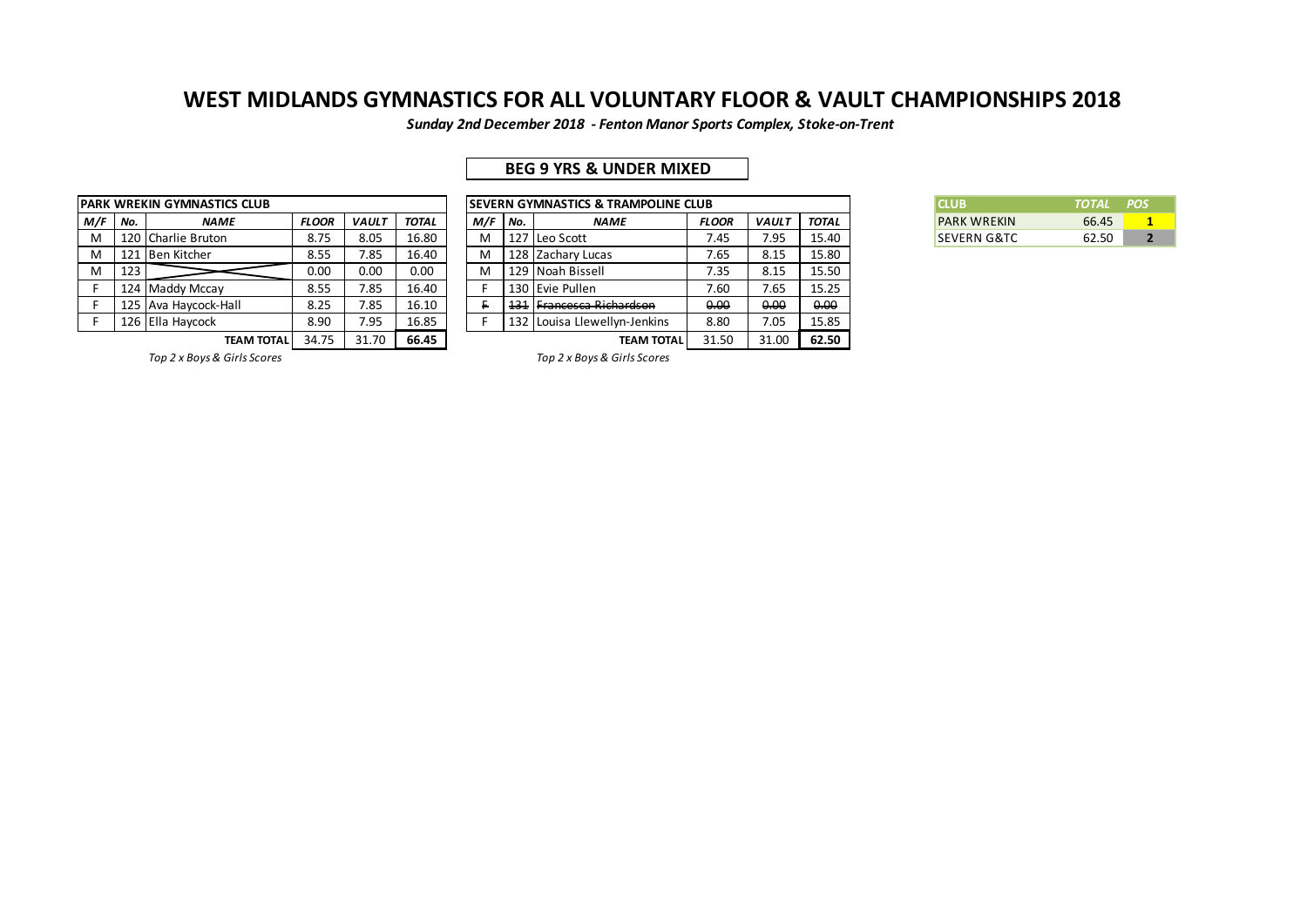*Sunday 2nd December 2018 - Fenton Manor Sports Complex, Stoke-on-Trent*

|     | <b>EARLS GYMNASTICS CLUB (1xInd)</b> |              |              |              |         | <b>ISEVERN GYMNASTICS &amp; TRAMPOLINE CLUB (2xInd)</b> |              |                    |       |
|-----|--------------------------------------|--------------|--------------|--------------|---------|---------------------------------------------------------|--------------|--------------------|-------|
| No. | <b>NAMI</b>                          | <b>FLOOR</b> | <b>VAUL1</b> | <b>TOTAL</b> | $A = 1$ | <b>NAME</b>                                             | <b>FLOOR</b> | <b>VAULT</b> TOTAL |       |
|     | 133 Oscar Brayne                     | 8.00         | 7.80         | 15.80        |         | 134 Dylan Scott                                         | 0.⊥.         | 7.65               | 15.80 |
|     |                                      |              |              |              |         | 135 Joseph Munro                                        | ິ            | 7.90               | 16.45 |

|                 | EVERN GYMNASTICS & TRAMPOLINE CLUB (2xInd) |              |              |       |
|-----------------|--------------------------------------------|--------------|--------------|-------|
|                 |                                            |              |              |       |
| <b>NAME</b>     |                                            | <b>FLOOR</b> | <b>VAULT</b> | TOTAL |
| 134 Dylan Scott |                                            | 8.15         | 7.65         | 15.80 |
|                 | 135 Joseph Munro                           | 8.55         | 7.90         | 16.45 |
|                 |                                            |              |              |       |
|                 |                                            |              |              |       |
|                 |                                            |              |              |       |
|                 |                                            |              |              |       |
|                 |                                            |              |              |       |
|                 |                                            |              |              |       |
|                 |                                            |              |              |       |
|                 |                                            |              |              |       |
|                 |                                            |              |              |       |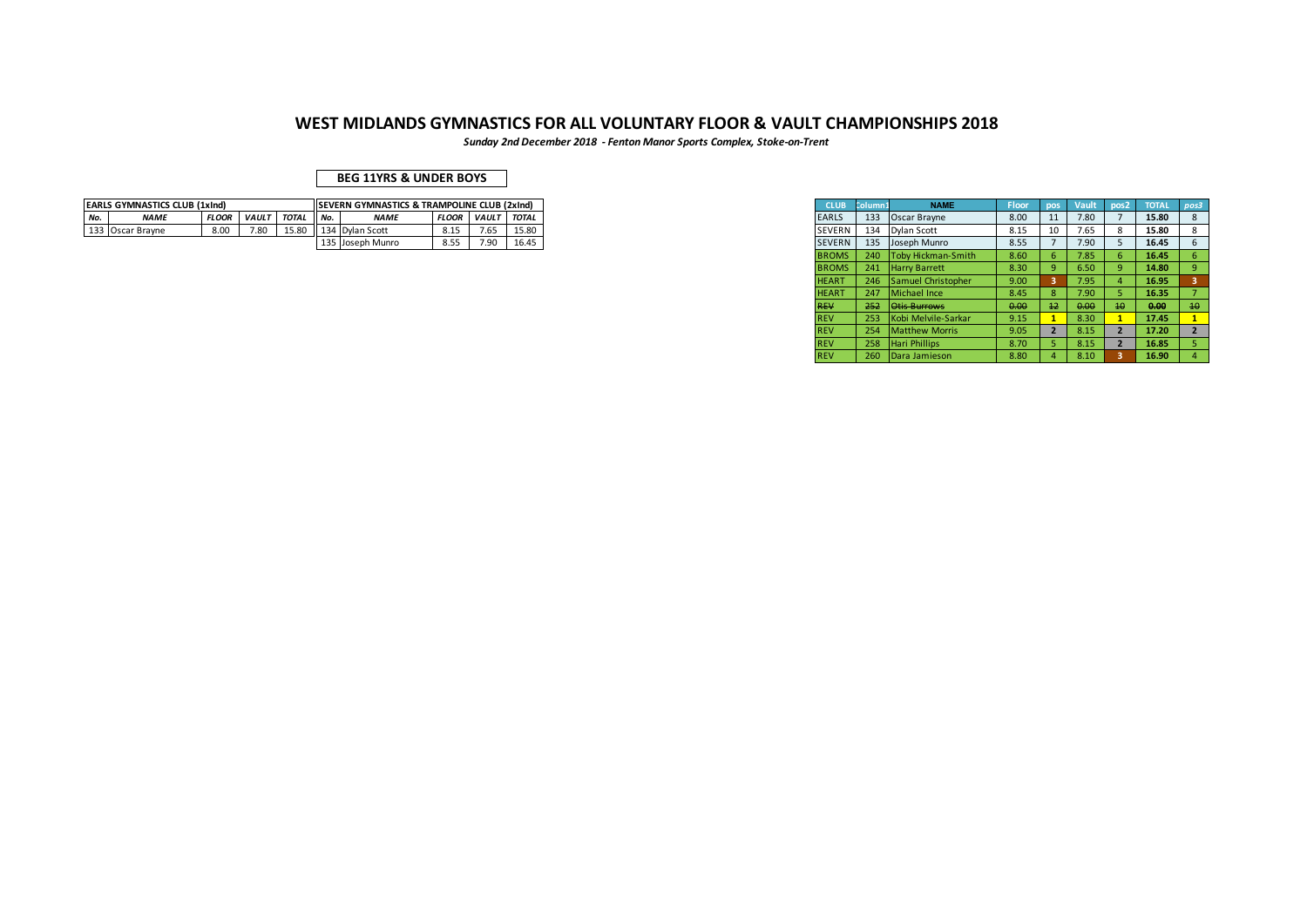*Sunday 2nd December 2018 - Fenton Manor Sports Complex, Stoke-on-Trent*

### **BEG 11YRS & UNDER GIRLS**

|            | <b>BIRCHES VALLEY GYMNASTICS CLUB</b>  |              |                    |                |     | <b>BROMSGROVE GYMNASTICS CLUB</b>            |              |              |                |     | CITY OF WORCESTER GYMNASTICS CLUB WHITE     |              |              |                | <b>CLUB2</b>                 | <b>CLUB3</b> | NAME3                                | Floor4       | pos5           | Vault6       | nos27          | <b>TOTAL8</b>  | pos39          |
|------------|----------------------------------------|--------------|--------------------|----------------|-----|----------------------------------------------|--------------|--------------|----------------|-----|---------------------------------------------|--------------|--------------|----------------|------------------------------|--------------|--------------------------------------|--------------|----------------|--------------|----------------|----------------|----------------|
| No.        | <b>NAME</b>                            | <b>FLOOR</b> | <b>VAULT</b>       | <b>TOTAL</b>   | No. | <b>NAME</b>                                  | <b>FLOOR</b> | <b>VAUL1</b> | <b>TOTAL</b>   | No. | <b>NAME</b>                                 | <b>FLOOR</b> | <b>VAULT</b> | <b>TOTAL</b>   | <b>BIDD</b>                  | 232          | <b>Esme Hopkinson</b>                | 8.70         | 22             | 7.00         | 25             | 15.70          | 42             |
| 136        | Olivia Jordan                          | 9.00         | 7.90               | 16.90          |     | 142 Lauren Lomas                             | 9.40         | 7.85         | 17.25          |     | 148 Jenna Smedlev                           | 8.50         | 7.65         | 16.15          | <b>BIDD</b>                  | 233          | Gabriella Shaw                       | 8.70         | 22             | 7.30         | 23             | 16.00          | 36             |
| 137        | <b>Madison Crabtree</b>                | 8.20         | 7.65               | 15.85          |     | 143 Abigail Hannaford                        | 9.40         | 8.30         | 17.70          |     | 149 Alice Simpson                           | 8.25         | 7.80         | 16.05          | <b>BIDD</b>                  | 234          | Erin Callan                          | 9.20         | 13             | 7.55         | 19             | 16.75          | 22             |
| 138        | Skve- Amelia Czuczm                    | 8.85         | 7.90               | 16.75          |     | 144 Isobel Miskin                            | 9.25         | 8.00         | 17.25          |     | 150 Sienna Miller                           | 8.90         | 7.75         | 16.65          | <b>BIRCH</b>                 | 136          | Olivia Jordan                        | 9.00         | 16             | 7.90         | 12             | 16.90          | 19             |
|            | 139 Emily Hewitt                       | 9.30         | 8.55               | 17.85          |     | 145 Georgie Hensey                           | 8.55         | 8.30         | 16.85          | 151 | Lucy O'Connor                               | 8.80         | 7.90         | 16.70          | <b>BIRCH</b>                 | 137          | <b>Madison Crabtree</b>              | 8.20         | 32             | 7.65         | 17             | 15.85          | 39             |
|            | 140 Molly Calder                       | 8.70         | 7.70               | 16.40          |     | 146 Leah Paice                               | 9.70         | 8.50         | 18.20          |     | 152 Madeleine Wood                          | 8.35         | 7.50         | 15.85          | <b>BIRCH</b>                 | 138          | kve- Amelia Czuczman                 | 8.85         | 19             | 7.90         | 12             | 16.75          | 22             |
| 141        |                                        | 0.00         | 0.00               | 0.00           |     | 147 Amalee Stokes                            | 9.45         | 7.90         | 17.35          |     | 153 Jessica Cartwright                      | 9.10         | 7.80         | 16.90          | <b>BIRCH</b>                 | 139          | <b>Emily Hewitt</b>                  | 9.30         | 11             | 8.55         |                | 17.85          | $\overline{7}$ |
|            | <b>TEAM TOTAL</b>                      | 35.85        | 32.05              | 67.90          |     | <b>TEAM TOTAL</b>                            | 37.95        | 33.10        | 71.05          |     | <b>TEAM TOTAL</b>                           | 35.30        | 31.25        | 66.55          | <b>BIRCH</b>                 | 140          | Molly Calder                         | 8.70         | 22             | 7.70         | 16             | 16.40          | 29             |
|            | Top 4 scores                           |              |                    |                |     | Top 4 scores                                 |              |              |                |     | Top 4 scores                                |              |              |                | <b>BROMS</b>                 | 142          | Lauren Lomas                         | 9.40         | 10             | 7.85         | 13             | 17.25          | 14             |
|            |                                        |              |                    |                |     |                                              |              |              |                |     |                                             |              |              |                | <b>BROMS</b>                 | 143          | Abigail Hannaford                    | 9.40         | 10             | 8.30         | 6              | 17.70          | 9              |
|            | CITY OF WORCESTER GYMNASTICS CLUB BLUE |              |                    |                |     | EARLS GYMNASTICS CLUB A                      |              |              |                |     | EARLS GYMNASTICS CLUB B                     |              |              |                | <b>BROMS</b>                 | 144          | sobel Miskin                         | 9.25         | 12             | 8.00         | 10             | 17.25          | 14             |
| No.        | <b>NAME</b>                            | <b>FLOOR</b> | <b>VAULT</b>       | <b>TOTAL</b>   | No. | <b>NAME</b>                                  | <b>FLOOR</b> | <b>VAULT</b> | <b>TOTAL</b>   | No. | <b>NAME</b>                                 | <b>FLOOR</b> | <b>VAULT</b> | <b>TOTAL</b>   | <b>BROMS</b>                 | 145          | Georgie Hensey                       | 8.55         | 25             | 8.30         | 6              | 16.85          | 20             |
| 154        | <b>Eleanor Moselev</b>                 | 8.05         | 7.55               | 15.60          |     | 160 Caitlin Buck                             | 8.95         | 7.60         | 16.55          |     | 166 Erin Hennessy                           | 9.10         | 7.50         | 16.60          | <b>BROMS</b>                 | 146          | Leah Paice                           | 9.70         | $\overline{7}$ | 8.50         | $\overline{4}$ | 18.20          | $\overline{4}$ |
| 155        | Emma Sandy                             | 8.05         | 7.40               | 15.45          | 161 | Lucy Mole                                    | 8.65         | 8.35         | 17.00          |     | 167 Rosie Noakes                            | 8.30         | 7.70         | 16.00          | <b>BROMS</b>                 | 147          | Amalee Stokes                        | 9.45         | 9              | 7.90         | 12             | 17.35          | 13             |
| 156        | Zara Smythe                            | 0.00         | 0.00               | 0.00           |     | 162 Millie Bytheway                          | 9.30         | 8.05         | 17.35          |     | 168 Poppy Griffiths                         | 8.80         | 7.70         | 16.50          | COWOR                        | 148          | Jenna Smedley                        | 8.50         | 26             | 7.65         | 17             | 16.15          | 34             |
| 157        | Jessica Ward                           | 8.05         | 7.50               | 15.55          |     | 163 Lily Jones                               | 9.10         | 8.10         | 17.20          |     | 169 Kaja Rudnicka                           | 8.35         | 7.85         | 16.20          | COWOR                        | 149          | Alice Simpson                        | 8.25         | 31             | 7.80         | 14             | 16.05          | 35             |
| 158        | <b>Harriet Stones</b>                  | 8.90         | 7.80               | 16.70          | 164 |                                              | 0.00         | 0.00         | 0.00           | 170 |                                             | 0.00         | 0.00         | 0.00           | COWOR                        | 150          | Sienna Miller                        | 8.90         | 18             | 7.75         | 15             | 16.65          | 24             |
|            | 159 Caitlin Pridden                    | 8.60         | 7.85               | 16.45          | 165 |                                              | 0.00         | 0.00         | 0.00           | 171 |                                             | 0.00         | 0.00         | 0.00           | COWOR                        | 151          | Lucy O'Connor                        | 8.80         | 20             | 7.90         | 12             | 16.70          | 23             |
|            | <b>TEAM TOTAL</b>                      | 33.60        | 30.70              | 64.30          |     | <b>TEAM TOTAL</b>                            | 36.00        | 32.10        | 68.10          |     | <b>TEAM TOTAL</b>                           | 34.55        | 30.75        | 65.30          | COWOR                        | 152          | Madeleine Wood                       | 8.35         | 29             | 7.50         | 20             | 15.85          | 39             |
|            | Top 4 scores                           |              |                    |                |     | Top 4 scores                                 |              |              |                |     | Top 4 scores                                |              |              |                | COWOR                        | 153          | lessica Cartwright                   | 9.10         | 15             | 7.80         | 14             | 16.90          | 19             |
|            |                                        |              |                    |                |     |                                              |              |              |                |     |                                             |              |              |                | COWOR                        | 154          | <b>Eleanor Moseley</b>               | 8.05         | 35             | 7.55         | 19             | 15.60          | 43             |
|            | <b>FLICS GYMNASTICS ACADEMY</b>        |              |                    |                |     | <b>FLYTE GYMNASTICS</b>                      |              |              |                |     | <b>FUSION GC</b>                            |              |              |                | COWOR                        | 155          | Emma Sandy                           | 8.05         | 35             | 7.40         | 22             | 15.45          | 45             |
| No.        | <b>NAME</b>                            | <b>FLOOR</b> | <b>VAULT</b>       | <b>TOTAL</b>   | No. | <b>NAME</b>                                  | <b>FLOOR</b> | <b>VAUL</b>  | <b>TOTAL</b>   | No. | <b>NAME</b>                                 | <b>FLOOR</b> | <b>VAULT</b> | <b>TOTAL</b>   | COWOR                        | 156          | ara Smythe                           | 0.00         | 41             | 0.00         | 30             | 0.00           | 52             |
| 172        | Rebeka Jordan                          | 8.80         | 7.50               | 16.30          |     | 178 Rachel Kettle                            | 9.00         | 7.70         | 16.70          |     | 184 Daniella Mccullough                     | 8.85         | 7.95         | 16.80          | COWOR                        | 157          | lessica Ward                         | 8.05         | 35             | 7.50         | 20             | 15.55          | 44             |
| 173        | Sophie Barbour                         | 7.45         | 6.70               | 14.15          |     | 179 Caitlin Peacev                           | 8.55         | 7.90         | 16.45          |     | 185 Alexis Duffy                            | 8.20         | 7.40         | 15.60          | COWOR                        | 158          | <b>Harriet Stones</b>                | 8.90         | 18             | 7.80         | 14             | 16.70          | 23             |
| 174        | Millie Beachim-Hunt                    | 8.50         | 7.65               | 16.15          |     | 180 Georgia Cantwell                         | 8.65         | 7.90         | 16.55          |     | 186 Jessica Tustin                          | 9.15         | 7.45         | 16.60          | COWOR                        | 159          | Caitlin Pridden                      | 8.60         | 24             | 7.85         | 13             | 16.45          | 28             |
| 175        | Amelie Morgan                          | 8.95         | 7.50               | 16.45          | 181 |                                              | 0.00         | 0.00         | 0.00           |     | 187 Annie Flaherty                          | 8.40         | 7.50         | 15.90          | EARLS                        | 160          | Caitlin Buck                         | 8.95         | 17             | 7.60         | 18             | 16.55          | 26             |
|            | 176 Evie Pocknell                      | 8.85         | 7.60               | 16.45          |     | 182 Beth Baxter                              | 8.20         | 7.60         | 15.80          |     | 188 Depraya Hall                            | 9.10         | 7.80         | 16.90          | EARLS                        | 161          | ucy Mole                             | 8.65         | 23             | 8.35         | -5             | 17.00          | 17             |
| 177        |                                        | 0.00         | 0.00               | 0.00           | 183 |                                              | 0.00         | 0.00         | 0.00           |     | 189 Serendipity Carlin                      | 9.00         | 7.90         | 16.90          | EARLS                        | 162          | <b>Millie Bytheway</b>               | 9.30         | 11             | 8.05         | 9              | 17.35          | 13             |
|            | <b>TEAM TOTAL</b>                      | 35.10        | 30.25              | 65.35          |     | <b>TEAM TOTAL</b>                            | 34.40        | 31.10        | 65.50          |     | <b>TEAM TOTAL</b>                           | 36.10        | 31.15        | 67.25          | EARLS                        | 163          | ily Jones                            | 9.10         | 15             | 8.10         | 8              | 17.20          | 15             |
|            | Top 4 scores                           |              |                    |                |     | Top 4 scores                                 |              |              |                |     | Top 4 scores                                |              |              |                | EARLS                        | 166          | Erin Hennessy                        | 9.10         | 15             | 7.50         | 20             | 16.60          | 25             |
|            |                                        |              |                    |                |     |                                              |              |              |                |     |                                             |              |              |                | EARLS                        | 167          | Rosie Noakes                         | 8.30         | 30             | 7.70         | 16             | 16.00          | 36             |
|            | HEART OF ENGLAND TRAMPOLINE & DMT CLUB |              |                    |                |     | LEAMINGTON AND WARWICK GYMNASTICS CLUB WHITE |              |              |                |     | LEAMINGTON AND WARWICK GYMNASTICS CLUB BLUE |              |              |                | <b>EARLS</b>                 | 168          | Poppy Griffiths                      | 8.80         | 20             | 7.70         | 16             | 16.50          | 27             |
| No.        | <b>NAME</b>                            | <b>FLOOR</b> | <b>VAULT TOTAL</b> |                | No. | <b>NAME</b>                                  | <b>FLOOR</b> | <b>VAULT</b> | <b>TOTAL</b>   | No. | <b>NAME</b>                                 | <b>FLOOR</b> | <b>VAULT</b> | <b>TOTAL</b>   | EARLS                        | 169          | Kaja Rudnicka                        | 8.35         | 29             | 7.85         | 13             | 16.20          | 33             |
| 190        | Jasmine Khan-Springer                  | 9.40         | 8.10               | 17.50          |     | 196 Hermione Thurlow                         | 8.05         | 7.80         | 15.85          |     | 202 Katie Clarke                            | 7.90         | 7.10         | 15.00          | <b>FLICS</b>                 | 172          | Rebeka Jordan                        | 8.80         | 20             | 7.50         | 20             | 16.30          | 31             |
| 191        | Darcey Howells                         | 8.55         | 7.70               | 16.25          |     | 197 Isobel Davis                             | 8.80         | 7.90         | 16.70          |     | 203 Emily Neath                             | 8.30         | 7.85         | 16.15          | <b>FLICS</b>                 | 173          | Sophie Barbour                       | 7.45         | 40             | 6.70         | 28             | 14.15          | 51             |
| 192<br>193 | Sienna Holloway<br>Jessica Knight      | 8.55<br>8.15 | 7.90<br>7.80       | 16.45<br>15.95 |     | 198 Molly Slater<br>199 Ella Anderton        | 8.35<br>8.05 | 8.00<br>7.70 | 16.35<br>15.75 | 204 | Matilda Selwood<br>205 Erin Kelly           | 8.45<br>7.95 | 6.90<br>6.65 | 15.35<br>14.60 | <b>FLICS</b><br><b>FLICS</b> | 174<br>175   | Millie Beachim-Hunt<br>Amelie Morgan | 8.50<br>8.95 | 26<br>17       | 7.65<br>7.50 | 17<br>20       | 16.15<br>16.45 | 34<br>28       |
| 194        |                                        | 0.00         | 0.00               | 0.00           |     | 200 Liberti Burgess                          | 7.90         | 7.65         | 15.55          |     | 206 Anna Jenkin                             | 8.85         | 7.45         | 16.30          | <b>FLICS</b>                 | 176          | <b>Evie Pocknell</b>                 | 8.85         | 19             | 7.60         | 18             | 16.45          | 28             |
| 195        |                                        | 0.00         | 0.00               | 0.00           |     | 201 Sophie Langdon                           | 8.40         | 8.00         | 16.40          | 207 |                                             | 0.00         | 0.00         | 0.00           | <b>FLYTE</b>                 | 178          | Rachel Kettle                        | 9.00         | 16             | 7.70         | 16             | 16.70          | 23             |
|            | <b>TEAM TOTA</b>                       | 34.65        | 31.50              | 66.15          |     | <b>TEAM TOTAL</b>                            | 33.60        | 31.70        | 65.30          |     | <b>TEAM TOTAL</b>                           | 33.55        | 29.30        | 62.85          | <b>FLYTE</b>                 | 179          | Caitlin Peacey                       | 8.55         | 25             | 7.90         | 12             | 16.45          | 28             |
|            |                                        |              |                    |                |     |                                              |              |              |                |     |                                             |              |              |                |                              | 180          |                                      |              |                |              |                | 16.55          | 26             |
|            | Top 4 scores                           |              |                    |                |     | Top 4 scores                                 |              |              |                |     | Top 4 scores                                |              |              |                | <b>FLYTE</b>                 |              | Georgia Cantwell                     | 8.65<br>8.20 | 23<br>32       | 7.90<br>7.60 | 12             | 15.80          | 40             |
|            |                                        |              |                    |                |     |                                              |              |              |                |     |                                             |              |              |                | <b>FLYTE</b>                 | 182          | <b>Beth Baxter</b>                   |              |                |              | 18             |                |                |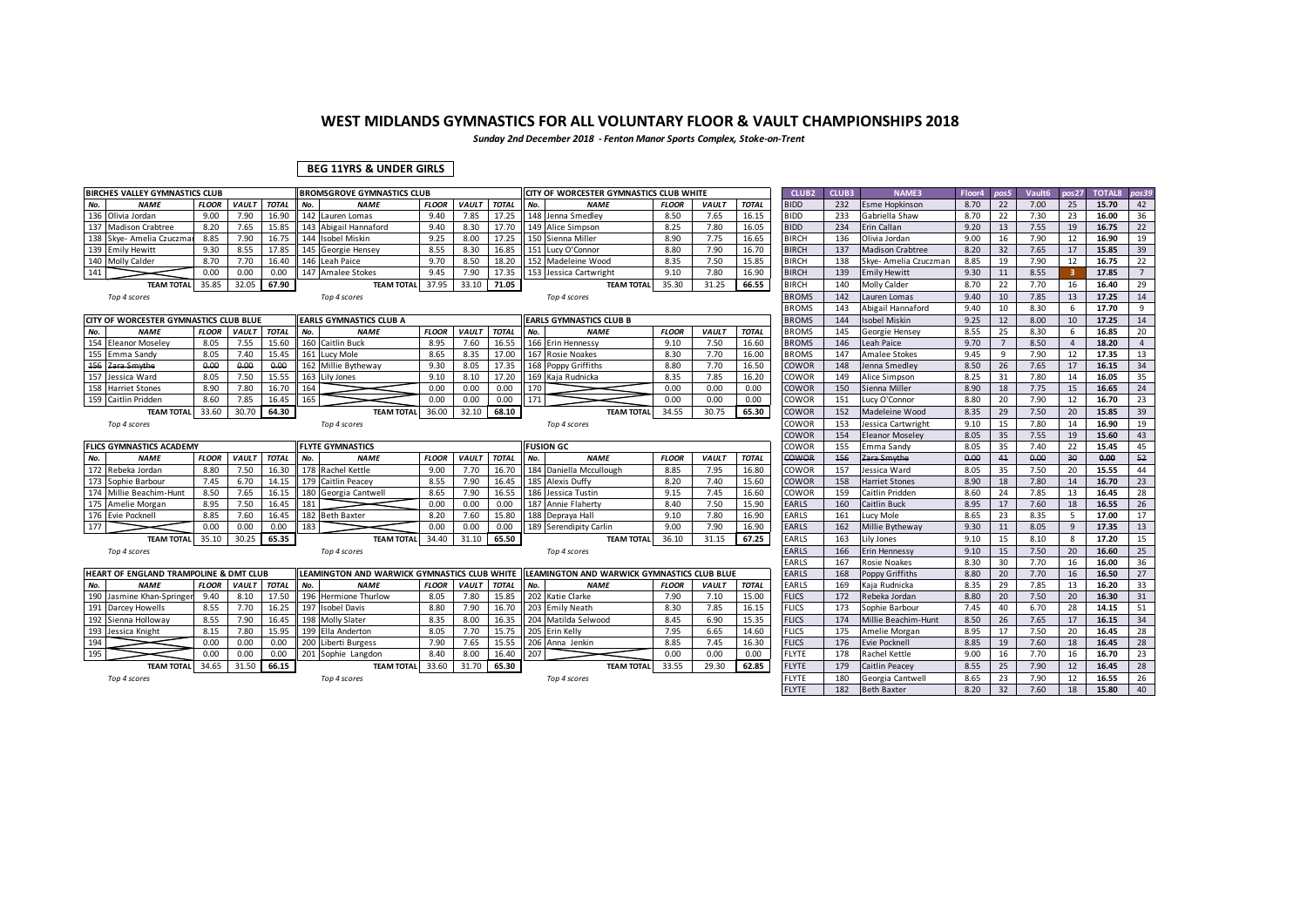| <b>PARK WREKIN GYMNASTICS CLUB</b> |              |              |              |        | <b>IREVOLUTION GYMNASTICS CLUB A</b> |              |              |              |    | <b>IREVOLUTION GYMNASTICS CLUB C</b> |              |             |              | <b>FUSION</b> | 184 | Daniella Mccullough     | 8.85 |    | 7.95 |    | 16.80 |  |
|------------------------------------|--------------|--------------|--------------|--------|--------------------------------------|--------------|--------------|--------------|----|--------------------------------------|--------------|-------------|--------------|---------------|-----|-------------------------|------|----|------|----|-------|--|
| <b>NAME</b>                        | <b>FLOOR</b> | <b>VAULT</b> | <b>TOTAL</b> | II No. | <b>NAME</b>                          | <b>FLOOR</b> | <b>VAULT</b> | <b>TOTAL</b> | NQ | <b>NAME</b>                          | <b>FLOOR</b> | <b>VAUL</b> | <b>TOTAL</b> | <b>FUSION</b> | 185 | Alexis Duffy            | 8.20 |    | 7.40 |    | 15.60 |  |
| 208 Kaylea Bains                   | 8.20         | 6.95         | 15.15        |        | 214 Carly Simms                      |              | 8.30         |              |    | 17.60 220 Yilin Yang                 | 9.20         | 7.55        | 16.75        | <b>FUSION</b> | 186 | Jessica Tustin          | 0.1E |    | 1.45 |    | 16.60 |  |
| 209 Isabel Chadwick                | 9.45         | 8.00         | 17.45        |        | 215 Caitlin Hopwood                  | 9.80         | 7.80         |              |    | 17.60 221 Phoebe Need                | 8.70         | 7.80        | 16.50        | <b>FUSION</b> | 187 | <b>Annie Flaherty</b>   | 8.40 | 28 | 7.50 | 20 | 15.90 |  |
| 210 Elina Calvert-Jones            | 8.95         | 7.90         | 16.85        |        | 216 Grace Turner                     | 9.00         | 7.90         |              |    | 16.90 222 Ella Coates                | 9.15         | 7.55        | 16.70        | <b>FUSION</b> | 188 | Depraya Hall            | 9.10 |    | 7.80 |    | 16.90 |  |
| 211 Sophie Thomas                  | 9.10         |              | 16.85        |        | 217 Helen Tse                        | 9.40         | 8.50         |              |    | 223 Lily Mcgeeney                    | 0.00         | 0.00        | 0.00         | <b>FUSION</b> | 189 | Serendipity Carlin      |      |    | 7.90 |    | 16.90 |  |
| 212 Lily Wood                      | 8.30         | 7.4C         | 15.70        |        | 218 Lacey May Browne                 | 9.85         | 8.30         | 18.15        |    | Il 224 Olivia Flint                  | 9.85         | 7.90        | 17.75        | <b>GYMFIN</b> | 235 | <b>Stacev Wearmouth</b> | 8.85 |    | 7.80 |    | 16.65 |  |
|                                    | 0.00         | ი.იი         |              |        | 219 Hannah Kearns                    |              | 7.50         | 16.80        |    |                                      |              | 0.00        | 0.00         | <b>GYMFIN</b> | 236 | Lacey Jones             | 8.4( | 28 | 8.00 |    | 16.40 |  |
| <b>TEAM TOTAL</b>                  | 35.80        |              | 66.85        |        | <b>TEAM TOTAL</b>                    | 38.35        | 33.00        | 71.35        |    | <b>TEAM TOTAL</b>                    | 36.90        | 30.80       | 67.70        | <b>HEART</b>  | 190 | Jasmine Khan-Springer   |      |    | 8.10 |    | 17.50 |  |

|     | SEVERN GYMNASTICS & TRAMPOLINE CLUB |              |              |              |        | <b>BIDDULPH VALLEY GYMNASTICS CLUB (3xInd)</b> |              |              |              | <b>LCLUB</b>                  | <b>TOTAL</b> | POS | <b>HEART</b>      | 193 | Jessica Knight          | 8.15 | 7.80 | 14 | 15.95 |  |
|-----|-------------------------------------|--------------|--------------|--------------|--------|------------------------------------------------|--------------|--------------|--------------|-------------------------------|--------------|-----|-------------------|-----|-------------------------|------|------|----|-------|--|
| No. | <b>NAME</b>                         | <b>FLOOR</b> | <b>VAULT</b> | <b>TOTAL</b> | II No. | <b>NAME</b>                                    | <b>FLOOR</b> | <b>VAULT</b> | <b>TOTAL</b> | <b>BIRCHES VALLEY GC</b>      | 67.90        |     | LEAM&W            | 196 | <b>Hermione Thurlow</b> | 8.05 | 7.80 |    | 15.85 |  |
|     | 226 Erin Johnston                   | 8.45         | 7.80         | 16.25        |        | 232 Esme Hopkinson                             | 8.70         | 7.00         | 15.70        | <b>BROMSGROVE GC</b>          | 71.05        |     | LEAM&W            | 197 | <b>Isobel Davis</b>     | 8.80 | 7.90 |    | 16.70 |  |
|     | 227 Charlotte Hayward               | 7.55         | 6.90         | 14.45        |        | 233 Gabriella Shaw                             | 8.70         | 7.30         | 16.00        | CITY OF WORCESTER WHITE       | 66.55        |     | LEAM&W            | 198 | Molly Slater            | 8.35 | 8.00 |    | 16.35 |  |
|     | 228 Amber Dudley                    | 8.00         | 7.85         | 15.85        |        | 234 Erin Callan                                | 9.20         | 7.55         | 16.75        | <b>CITY OF WORCESTER BLUE</b> | 64.30        | 13  | LEAM&W            | 199 | Ella Anderton           | 8.05 | 7.70 | 16 | 15.75 |  |
|     | 229 Daisy Buffham                   | 8.20         | 7.95         | 16.15        |        |                                                |              |              |              | <b>EARLS GCA</b>              | 68.10        |     | LEAM&W            | 200 | Liberti Burgess         | 7.90 | 7.65 |    | 15.55 |  |
|     | 230 Ellie Barnes                    | 8.10         | ,90          |              |        | <b>GYMFINITY GYMNASTICS CLUB (2xInd)</b>       |              |              |              | <b>EARLS GCB</b>              | 65.30        | 12  | LEAM&W            | 201 | Sophie Langdon          | 8.40 | 8.00 |    | 16.40 |  |
|     | 231 Connie Dunn                     | 0.00         | 0.00         | 0.00         | No.    | <b>NAME</b>                                    | <b>FLOOR</b> | <b>VAULT</b> | <b>TOTAL</b> | <b>FLICS GA</b>               | 65.35        | 11  | LEAM&W            | 202 | Katie Clarke            | 7.90 | 7.10 |    | 15.00 |  |
|     | TEAM TOTAL 32.75                    |              | 31.50        | 64.25        |        | 235 Stacey Wearmouth                           | 8.85         | 7.80         | 16.65        | <b>FLYTE GYMNASTICS</b>       | 65.50        | 10  | <b>LEAM&amp;W</b> | 203 | <b>Emily Neath</b>      | 8.30 | 7.85 |    | 16.15 |  |
|     | Top 4 scores                        |              |              |              |        | 236 Lacey Jones                                | 8.40         | 8.00         | 16.40        | <b>FUSION GC</b>              | 67.25        |     | LEAM&W            | 204 | Matilda Selwood         | 8.45 | 5.9C |    | 15.35 |  |
|     |                                     |              |              |              |        |                                                |              |              |              |                               |              |     |                   |     |                         |      |      |    |       |  |

|     | <b>NUNEATON GYMNASTICS CLUB (3xInd)</b> |              |              |              |
|-----|-----------------------------------------|--------------|--------------|--------------|
| No. | <b>NAME</b>                             | <b>FLOOR</b> | <b>VAULT</b> | <b>TOTAL</b> |
|     | 237 Grace Murray                        | 8.40         | 8.10         | 16.50        |
|     | 238 Isabella Trevor                     | 8.55         | 8.00         | 16.55        |
|     | 239 Martha Ann Hurley                   | 8.60         | 7.80         | 16.40        |

| <b>CLUB</b>                 | <b>TOTAL</b> | <b>POS</b>     |
|-----------------------------|--------------|----------------|
| <b>BIRCHES VALLEY GC</b>    | 67.90        | 4              |
|                             |              |                |
| <b>BROMSGROVE GC</b>        | 71.05        | $\overline{2}$ |
| CITY OF WORCESTER WHITE     | 66.55        | 8              |
| CITY OF WORCESTER BLUE      | 64.30        | 13             |
| <b>EARLS GC A</b>           | 68.10        | 3              |
| <b>EARLS GCB</b>            | 65.30        | 12             |
| FLICS GA                    | 65.35        | 11             |
| <b>FLYTE GYMNASTICS</b>     | 65.50        | 10             |
| <b>FUSION GC</b>            | 67.25        | 6              |
| HEART OF ENGLAND T&DC.      | 66.15        | 9              |
| <b>LEAM &amp; WAR WHITE</b> | 65.30        | 12             |
| <b>LEAM &amp; WAR BLUE</b>  | 62.85        | 15             |
| PARK WREKIN GC              | 66.85        | $\overline{7}$ |
| <b>REVOLUTION GC A</b>      | 71.35        | $\overline{1}$ |
| <b>REVOLUTION GC C</b>      | 67.70        | 5              |
| <b>SEVERN G&amp;TC</b>      | 64.25        | 14             |

| <b>WREKIN GYMNASTICS CLUB</b>   |              |              |              | REVOLUTION GYMNASTICS CLUB A             |              |              |              |     | REVOLUTION GYMNASTICS CLUB C                    |                |                   |              | <b>FUSION</b>                | 184        | Daniella Mccullough                    | 8.85         | 19             | 7.95         | 11                    | 16.80          | 21              |
|---------------------------------|--------------|--------------|--------------|------------------------------------------|--------------|--------------|--------------|-----|-------------------------------------------------|----------------|-------------------|--------------|------------------------------|------------|----------------------------------------|--------------|----------------|--------------|-----------------------|----------------|-----------------|
| <b>NAME</b>                     | <b>FLOOR</b> | VAULT TOTAL  |              | No.<br><b>NAME</b>                       | <b>FLOOR</b> | <b>VAULT</b> | <b>TOTAL</b> | No. | <b>NAME</b>                                     | <b>FLOOR</b>   | <b>VAULT</b>      | <b>TOTAL</b> | <b>FUSION</b>                | 185        | Alexis Duffy                           | 8.20         | 32             | 7.40         | 22                    | 15.60          | 43              |
| Kaylea Bains                    | 8.20         | 6.95         | 15.15        | 214 Carly Simms                          | 9.30         | 8.30         | 17.60        |     | 220 Yilin Yang                                  | 9.20           | 7.55              | 16.75        | <b>FUSION</b>                | 186        | Jessica Tustin                         | 9.15         | 14             | 7.45         | 21                    | 16.60          | 25              |
| <b>Isabel Chadwick</b>          | 9.45         | 8.00         | 17.45        | 215 Caitlin Hopwood                      | 9.80         | 7.80         | 17.60        |     | 221 Phoebe Need                                 | 8.70           | 7.80              | 16.50        | <b>FUSION</b>                | 187        | <b>Annie Flaherty</b>                  | 8.40         | 28             | 7.50         | 20                    | 15.90          | 38              |
| Elina Calvert-Jones             | 8.95         | 7.90         | 16.85        | 216 Grace Turner                         | 9.00         | 7.90         | 16.90        |     | 222 Ella Coates                                 | 9.15           | 7.55              | 16.70        | <b>FUSION</b>                | 188        | Depraya Hall                           | 9.10         | 15             | 7.80         | 14                    | 16.90          | 19              |
| Sophie Thomas                   | 9.10         | 7.75         | 16.85        | 217 Helen Tse                            | 9.40         | 8.50         | 17.90        |     | 223 Lily Mcgeeney                               | 0.00           | 0.00              | 0.00         | <b>FUSION</b>                | 189        | Serendipity Carlin                     | 9.00         | 16             | 7.90         | 12                    | 16.90          | 19              |
| Lily Wood                       | 8.30         | 7.40         | 15.70        | 218 Lacey May Browne                     | 9.85         | 8.30         | 18.15        |     | 224 Olivia Flint                                | 9.85           | 7.90              | 17.75        | <b>GYMFIN</b>                | 235        | <b>Stacey Wearmouth</b>                | 8.85         | 19             | 7.80         | 14                    | 16.65          | 24              |
|                                 | 0.00         | 0.00         | 0.00         | 219 Hannah Kearns                        | 9.30         | 7.50         | 16.80        | 225 |                                                 | 0.00           | 0.00              | 0.00         | <b>GYMFIN</b>                | 236        | Lacey Jones                            | 8.40         | 28             | 8.00         | 10                    | 16.40          | 29              |
| <b>TEAM TOTAL</b>               | 35.80        | 31.05        | 66.85        | <b>TEAM TOTAL</b>                        | 38.35        | 33.00        | 71.35        |     | <b>TEAM TOTAL</b>                               | 36.90          | 30.80             | 67.70        | <b>HEART</b>                 | 190        | Jasmine Khan-Springer                  | 9.40         | 10             | 8.10         | 8                     | 17.50          | 11              |
| Top 4 scores                    |              |              |              | Top 4 scores                             |              |              |              |     | Top 4 scores                                    |                |                   |              | <b>HEART</b>                 | 191        | Darcey Howells                         | 8.55         | 25             | 7.70         | 16                    | 16.25          | 32              |
|                                 |              |              |              |                                          |              |              |              |     |                                                 |                |                   |              | <b>HEART</b>                 | 192        | Sienna Holloway                        | 8.55         | 25             | 7.90         | 12                    | 16.45          | 28              |
| IN GYMNASTICS & TRAMPOLINE CLUB |              |              |              | BIDDULPH VALLEY GYMNASTICS CLUB (3xInd)  |              |              |              |     | <b>CLUB</b>                                     | <b>TOTAL</b>   | <b>POS</b>        |              | <b>HEART</b>                 | 193        | Jessica Knight                         | 8.15         | 33             | 7.80         | 14                    | 15.95          | 37              |
| <b>NAME</b>                     | <b>FLOOR</b> | <b>VAULT</b> | <b>TOTAL</b> | <b>NAME</b><br>No.                       | <b>FLOOR</b> | <b>VAULT</b> | <b>TOTAL</b> |     | <b>BIRCHES VALLEY GC</b>                        | 67.90          | $\overline{4}$    |              | LEAM&W                       | 196        | Hermione Thurlow                       | 8.05         | 35             | 7.80         | 14                    | 15.85          | 39              |
| Erin Johnston                   | 8.45         | 7.80         | 16.25        | 232 Esme Hopkinson                       | 8.70         | 7.00         | 15.70        |     | <b>BROMSGROVE GC</b>                            | 71.05          | $\overline{2}$    |              | LEAM&W                       | 197        | sobel Davis                            | 8.80         | 20             | 7.90         | 12                    | 16.70          | 23              |
| Charlotte Hayward               | 7.55         | 6.90         | 14.45        | 233 Gabriella Shaw                       | 8.70         | 7.30         | 16.00        |     | CITY OF WORCESTER WHITE 66.55                   |                | 8                 |              | LEAM&W                       | 198        | <b>Molly Slater</b>                    | 8.35         | 29             | 8.00         | 10                    | 16.35          | 30              |
| Amber Dudley                    | 8.00         | 7.85         | 15.85        | 234 Erin Callan                          | 9.20         | 7.55         | 16.75        |     | CITY OF WORCESTER BLUE                          | 64.30          | 13                |              | LEAM&W                       | 199        | Ella Anderton                          | 8.05         | 35             | 7.70         | 16                    | 15.75          | 41              |
| Daisy Buffham                   | 8.20         | 7.95         | 16.15        |                                          |              |              |              |     | EARLS GCA                                       | 68.10          | 3 <sup>2</sup>    |              | LEAM&W                       | 200        | Liberti Burgess                        | 7.90         | 38             | 7.65         | 17                    | 15.55          | 44              |
| <b>Ellie Barnes</b>             | 8.10         | 7.90         | 16.00        | <b>GYMFINITY GYMNASTICS CLUB (2xInd)</b> |              |              |              |     | <b>EARLS GCB</b>                                | 65.30          | 12                |              | LEAM&W                       | 201        | Sophie Langdon                         | 8.40         | 28             | 8.00         | 10                    | 16.40          | 29              |
| Connie Dunn                     | 0.00         | 0.00         | 0.00         | No.<br><b>NAME</b>                       | <b>FLOOR</b> | <b>VAULT</b> | <b>TOTAL</b> |     | <b>FLICS GA</b>                                 | 65.35          | 11                |              | LEAM&W                       | 202        | Katie Clarke                           | 7.90         | 38             | 7.10         | 24                    | 15.00          | 48              |
| <b>TEAM TOTAL</b>               | 32.75        | 31.50        | 64.25        | 235 Stacey Wearmouth                     | 8.85         | 7.80         | 16.65        |     | <b>FLYTE GYMNASTICS</b>                         | 65.50          | 10                |              | LEAM&W                       | 203        | <b>Emily Neath</b>                     | 8.30         | 30             | 7.85         | 13                    | 16.15          | 34              |
| Top 4 scores                    |              |              |              | 236 Lacey Jones                          | 8.40         | 8.00         | 16.40        |     | <b>FUSION GC</b>                                | 67.25          | 6                 |              | LEAM&W                       | 204        | Matilda Selwood                        | 8.45         | 27             | 6.90         | 27                    | 15.35          | 46              |
|                                 |              |              |              |                                          |              |              |              |     | HEART OF ENGLAND T&DC                           | 66.15          | 9                 |              | LEAM&W                       | 205        | Erin Kelly                             | 7.95         | 37             | 6.65         | 29                    | 14.60          | 49              |
|                                 |              |              |              | <b>NUNEATON GYMNASTICS CLUB (3xInd)</b>  |              |              |              |     | LEAM & WAR WHITE                                | 65.30          | 12                |              | LEAM&W                       | 206        | Anna Jenkin                            | 8.85         | 19             | 7.45         | 21                    | 16.30          | 31              |
|                                 |              |              |              | <b>NAME</b><br>No.                       | <b>FLOOR</b> | <b>VAULT</b> | <b>TOTAL</b> |     | LEAM & WAR BLUE                                 | 62.85          | 15                |              | <b>NUNEA</b>                 | 237        | <b>Grace Murray</b>                    | 8.40         | 28             | 8.10         | 8                     | 16.50          | 27              |
|                                 |              |              |              | 237 Grace Murray                         | 8.40         | 8.10         | 16.50        |     | <b>PARK WREKIN GC</b>                           | 66.85          | $7\overline{ }$   |              | <b>NUNEA</b>                 | 238        | Isabella Trevor                        | 8.55         | 25             | 8.00         | 10                    | 16.55          | 26              |
|                                 |              |              |              | 238 Isabella Trevor                      | 8.55         | 8.00         | 16.55        |     | <b>REVOLUTION GC A</b>                          | 71.35          | $\mathbf{1}$<br>5 |              | <b>NUNEA</b>                 | 239        | Martha Ann Hurley                      | 8.60         | 24<br>32       | 7.80         | 14                    | 16.40          | 29<br>47        |
|                                 |              |              |              | 239 Martha Ann Hurley                    | 8.60         | 7.80         | 16.40        |     | <b>REVOLUTION GCC</b><br><b>SEVERN G&amp;TC</b> | 67.70<br>64.25 | 14                |              | PARK<br>PARK                 | 208<br>209 | Kaylea Bains<br><b>Isabel Chadwick</b> | 8.20<br>9.45 | 9              | 6.95<br>8.00 | 26<br>10              | 15.15<br>17.45 | 12              |
|                                 |              |              |              |                                          |              |              |              |     |                                                 |                |                   |              | PARK                         | 210        | Elina Calvert-Jones                    | 8.95         | 17             | 7.90         | 12                    | 16.85          | 20              |
|                                 |              |              |              |                                          |              |              |              |     |                                                 |                |                   |              | PARK                         | 211        | Sophie Thomas                          | 9.10         | 15             | 7.75         | 15                    | 16.85          | 20              |
|                                 |              |              |              |                                          |              |              |              |     |                                                 |                |                   |              | PARK                         | 212        | Lily Wood                              | 8.30         | 30             | 7.40         | 22                    | 15.70          | 42              |
|                                 |              |              |              |                                          |              |              |              |     |                                                 |                |                   |              | <b>REV</b>                   | 214        | Carly Simms                            | 9.30         | 11             | 8.30         | 6                     | 17.60          | 10              |
|                                 |              |              |              |                                          |              |              |              |     |                                                 |                |                   |              | REV                          | 215        | Caitlin Hopwood                        | 9.80         | 6              | 7.80         | 14                    | 17.60          | 10              |
|                                 |              |              |              |                                          |              |              |              |     |                                                 |                |                   |              | <b>REV</b>                   | 216        | <b>Grace Turner</b>                    | 9.00         | 16             | 7.90         | 12                    | 16.90          | 19              |
|                                 |              |              |              |                                          |              |              |              |     |                                                 |                |                   |              | REV                          | 217        | Helen Tse                              | 9.40         | 10             | 8.50         | $\overline{4}$        | 17.90          | 6               |
|                                 |              |              |              |                                          |              |              |              |     |                                                 |                |                   |              | <b>REV</b>                   | 218        | Lacey May Browne                       | 9.85         | 5 <sup>5</sup> | 8.30         | 6                     | 18.15          | 5 <sup>7</sup>  |
|                                 |              |              |              |                                          |              |              |              |     |                                                 |                |                   |              | <b>REV</b>                   | 219        | Hannah Kearns                          | 9.30         | 11             | 7.50         | 20                    | 16.80          | 21              |
|                                 |              |              |              |                                          |              |              |              |     |                                                 |                |                   |              | <b>REV</b>                   | 220        | <b>Yilin Yang</b>                      | 9.20         | 13             | 7.55         | 19                    | 16.75          | 22              |
|                                 |              |              |              |                                          |              |              |              |     |                                                 |                |                   |              | REV                          | 221        | Phoebe Need                            | 8.70         | 22             | 7.80         | 14                    | 16.50          | 27              |
|                                 |              |              |              |                                          |              |              |              |     |                                                 |                |                   |              | <b>REV</b>                   | 222        | Ella Coates                            | 9.15         | 14             | 7.55         | 19                    | 16.70          | 23              |
|                                 |              |              |              |                                          |              |              |              |     |                                                 |                |                   |              | <b>REV</b>                   | 223        | <b>Lily Mcgeeney</b>                   | 0.00         | 41             | 0.00         | 30                    | 0.00           | 52              |
|                                 |              |              |              |                                          |              |              |              |     |                                                 |                |                   |              | <b>REV</b>                   | 224        | Olivia Flint                           | 9.85         | 5 <sup>5</sup> | 7.90         | 12                    | 17.75          | 8               |
|                                 |              |              |              |                                          |              |              |              |     |                                                 |                |                   |              | SEVERN                       | 226        | Erin Johnston                          | 8.45         | 27             | 7.80         | 14                    | 16.25          | 32              |
|                                 |              |              |              |                                          |              |              |              |     |                                                 |                |                   |              | SEVERN                       | 227        | Charlotte Hayward                      | 7.55         | 39             | 6.90         | 27                    | 14.45          | 50              |
|                                 |              |              |              |                                          |              |              |              |     |                                                 |                |                   |              | SEVERN                       | 228        | Amber Dudley                           | 8.00         | 36             | 7.85         | 13                    | 15.85          | 39              |
|                                 |              |              |              |                                          |              |              |              |     |                                                 |                |                   |              | SEVERN                       | 229        | Daisy Buffham                          | 8.20         | 32             | 7.95         | 11                    | 16.15          | 34              |
|                                 |              |              |              |                                          |              |              |              |     |                                                 |                |                   |              | SEVERN                       | 230        | <b>Ellie Barnes</b>                    | 8.10         | 34             | 7.90         | 12                    | 16.00          | 36              |
|                                 |              |              |              |                                          |              |              |              |     |                                                 |                |                   |              | <b>SEVERN</b>                | 231        | <b>Connie Dunn</b>                     | 0.00         | 41             | 0.00         | 30                    | 0.00           | 52              |
|                                 |              |              |              |                                          |              |              |              |     |                                                 |                |                   |              | <b>BROMS</b>                 | 243        | Natasha John                           | 8.75         | 21             | 7.85         | 13                    | 16.60          | 25              |
|                                 |              |              |              |                                          |              |              |              |     |                                                 |                |                   |              | <b>BROMS</b>                 | 244        | Jaya Atwal                             | 8.50         | 26             | 7.70         | 16                    | 16.20          | 33 <sup>°</sup> |
|                                 |              |              |              |                                          |              |              |              |     |                                                 |                |                   |              | <b>BROMS</b><br><b>HEART</b> | 245<br>249 | Imogen Groom<br>Emma Endal             | 8.55<br>0.00 | 25<br>41       | 7.65<br>0.00 | 17<br>30 <sub>o</sub> | 16.20<br>0.00  | 33<br>52        |
|                                 |              |              |              |                                          |              |              |              |     |                                                 |                |                   |              | <b>HEART</b>                 | 250        | Ava Forster-Green                      | 8.95         | 17             | 8.20         | 7 <sup>7</sup>        | 17.15          | 16              |
|                                 |              |              |              |                                          |              |              |              |     |                                                 |                |                   |              | <b>HEART</b>                 | 251        | Neha Pannu                             | 9.50         | 8              | 8.00         | 10                    | 17.50          | 11              |
|                                 |              |              |              |                                          |              |              |              |     |                                                 |                |                   |              | <b>REV</b>                   | 256        | <b>Stephanie Hill</b>                  | 10.55        | $\mathbf{1}$   | 7.85         | 13                    | 18.40          | $3 -$           |
|                                 |              |              |              |                                          |              |              |              |     |                                                 |                |                   |              | <b>REV</b>                   | 257        | Yasmin Ilyas                           | 10.20        | $\overline{2}$ | 8.20         | 7 <sup>7</sup>        | 18.40          | 3 <sup>1</sup>  |
|                                 |              |              |              |                                          |              |              |              |     |                                                 |                |                   |              | <b>REV</b>                   | 261        | <b>Freya Battye</b>                    | 10.10        | $\overline{4}$ | 8.60         | $\overline{2}$        | 18.70          | $\overline{2}$  |
|                                 |              |              |              |                                          |              |              |              |     |                                                 |                |                   |              | <b>REV</b>                   | 262        | Eva Rose Hyde                          | 10.15        | 3              | 8.80         | $\mathbf{1}$          | 18.95          | $\mathbf{1}$    |
|                                 |              |              |              |                                          |              |              |              |     |                                                 |                |                   |              | <b>REV</b>                   |            | 263 Edan Blayney                       | 9.30         | 11             | 7.65         | 17                    | 16.95          | 18              |
|                                 |              |              |              |                                          |              |              |              |     |                                                 |                |                   |              |                              |            |                                        |              |                |              |                       |                |                 |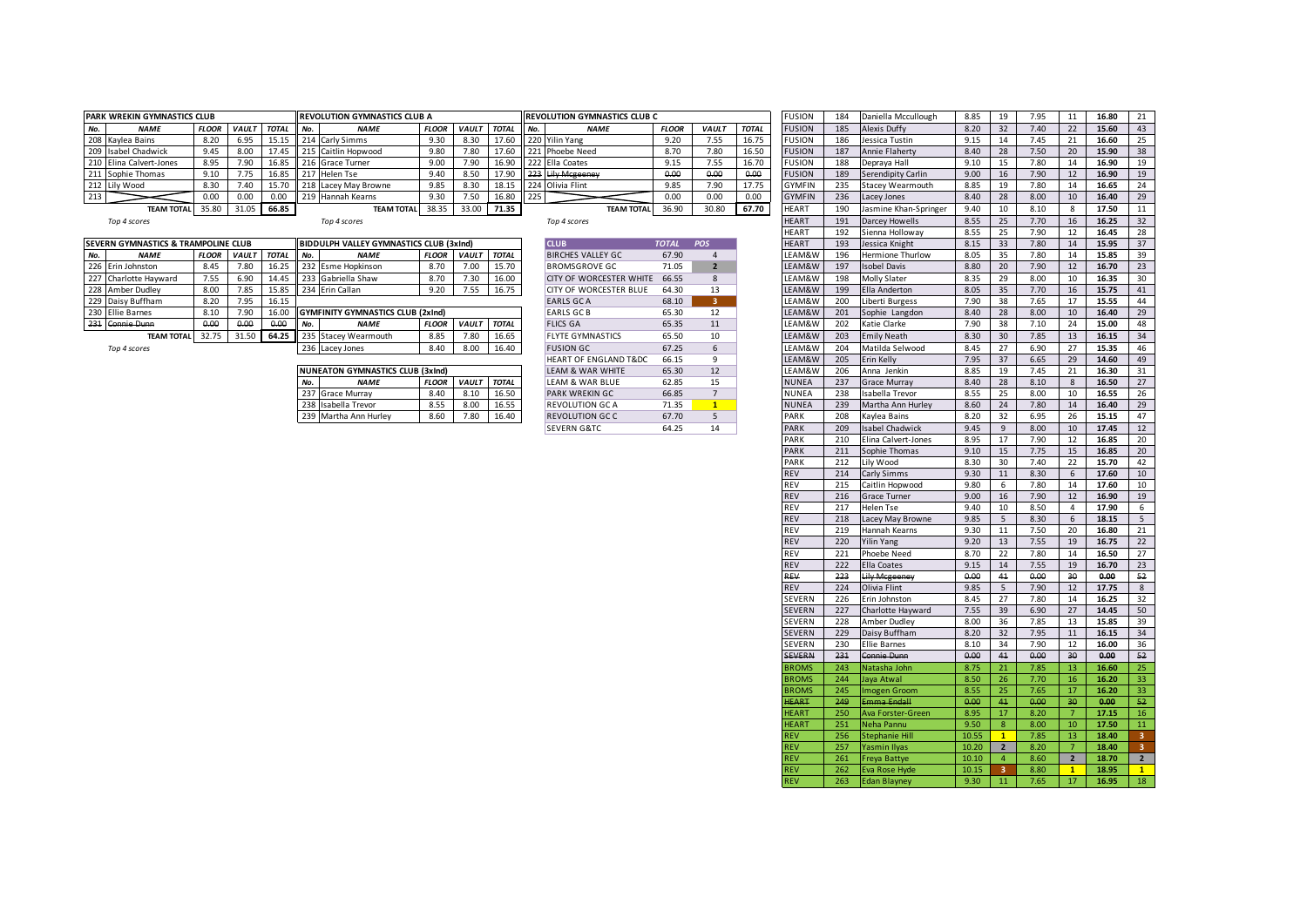*Sunday 2nd December 2018 - Fenton Manor Sports Complex, Stoke-on-Trent*

## **BEG 11YRS & UNDER MIXED**

|     |     | <b>BROMSGROVE GYMNASTICS CLUB</b> |              |              |              |
|-----|-----|-----------------------------------|--------------|--------------|--------------|
| M/F | No. | <b>NAME</b>                       | <b>FLOOR</b> | <b>VAULT</b> | <b>TOTAL</b> |
| м   |     | 240 Toby Hickman-Smith            | 8.60         | 7.85         | 16.45        |
| м   | 241 | <b>Harry Barrett</b>              | 8.30         | 6.50         | 14.80        |
| M   | 242 |                                   | 0.00         | 0.00         | 0.00         |
| F.  |     | 243 Natasha John                  | 8.75         | 7.85         | 16.60        |
| F   | 244 | Jaya Atwal                        | 8.50         | 7.70         | 16.20        |
| F.  |     | 245 Imogen Groom                  | 8.55         | 7.65         | 16.20        |
|     |     |                                   | - - - -      | -- - -       | -- - -       |

|     |     | ROMSGROVE GYMNASTICS CLUB |              |              |       |     |     | <b>IHEART OF ENGLAND TRAMPOLINE &amp; DMT CLUB</b> |              |              |              |     |       | <b>IREVOLUTION GYMNASTICS CLUB A</b> |              |              |              |
|-----|-----|---------------------------|--------------|--------------|-------|-----|-----|----------------------------------------------------|--------------|--------------|--------------|-----|-------|--------------------------------------|--------------|--------------|--------------|
| 1/F | No. | <b>NAME</b>               | <b>FLOOR</b> | <b>VAULT</b> | TOTAL | M/F | No. | <b>NAME</b>                                        | <b>FLOOR</b> | <b>VAUL1</b> | <b>TOTAL</b> | M/F | l No. | <b>NAME</b>                          | <b>FLOOR</b> | <b>VAULT</b> | <b>TOTAL</b> |
|     | 240 | Toby Hickman-Smith        | 8.60         | 7.85         | 16.45 |     |     | 246 Samuel Christopher                             | 9.00         | 7.95         | 16.95        | M   | 252   | Otis Burrows                         | 0.00         | 0.00         | 0.00         |
|     |     | 241 Harry Barrett         | 8.30         | 6.50         | 14.80 |     |     | 247 Michael Ince                                   | 8.45         | 7.90         | 16.35        | м   |       | 253 Kobi Melvile-Sarkar              | 9.15         | 8.30         | 17.45        |
|     | 242 |                           | 0.00         | 0.00         | 0.00  | M   | 248 |                                                    | 0.00         | 0.00         | 0.00         | M   | 254   | <b>Matthew Morris</b>                | 9.05         | 8.15         | 17.20        |
|     |     | 243 Natasha John          | 8.75         | 7.85         | 16.60 |     |     | 249 Emma Endall                                    | 0.00         | 0.00         | 0.00         |     | 255   |                                      | 0.00         | 0.00         | 0.00         |
|     |     | 244 Jaya Atwal            | 8.50         | 7.70         | 16.20 |     |     | 250 Ava Forster-Green                              | 8.95         | 8.20         | 17.15        |     |       | 256 Stephanie Hill                   | 10.55        | 7.85         | 18.40        |
|     |     | 245 Imogen Groom          | 8.55         | 7.65         | 16.20 |     |     | 251 Neha Pannu                                     | 9.50         | 8.00         | 17.50        |     | 257   | Yasmin Ilyas                         | 10.20        | 8.20         | 18.40        |
|     |     | <b>TEAM TOTAL</b>         | 34.20        | 29.90        | 64.10 |     |     | <b>TEAM TOTAL</b>                                  | 35.90        | 32.05        | 67.95        |     |       | <b>TEAM TOTAL</b>                    | 38.95        | 32.50        | 71.45        |

| M/F | No. | <b>NAME</b>           | <b>FLOOR</b> | <b>VAULT</b> | <b>TOTAL</b> |
|-----|-----|-----------------------|--------------|--------------|--------------|
| M   | 252 | Otis Burrows          | 0.00         | 0.00         | 0.00         |
| M   | 253 | Kobi Melvile-Sarkar   | 9.15         | 8.30         | 17.45        |
| M   | 254 | <b>Matthew Morris</b> | 9.05         | 8.15         | 17.20        |
| F   | 255 |                       | 0.00         | 0.00         | 0.00         |
| F   | 256 | Stephanie Hill        | 10.55        | 7.85         | 18.40        |
| F   | 257 | Yasmin Ilyas          | 10.20        | 8.20         | 18.40        |
|     |     | ΤΕΔΜ ΤΩΤΔΙ            | 38.95        | 32.50        | 71.45        |

*Top 2 x Boys & Girls Scores Top 2 x Boys & Girls Scores Top 2 x Boys & Girls Scores*

| <b>CLUB</b>             | <b>TOTAL</b> | <b>POS</b> |
|-------------------------|--------------|------------|
| <b>BROMSGROVE GC</b>    | 64.10        | Δ          |
| <b>HEART OF ENGLAND</b> | 67.95        | 3          |
| <b>REVOLUTION GC A</b>  | 71.45        | 1          |
| <b>REVOLUTION GC B</b>  | 70.85        | 2          |

|     |     | <b>IREVOLUTION GYMNASTICS CLUB B</b> |              |              |       |
|-----|-----|--------------------------------------|--------------|--------------|-------|
| M/F | No. | <b>NAME</b>                          | <b>FLOOR</b> | <b>VAULT</b> | TOTAL |
| M   |     | 258 Hari Phillips                    | 8.70         | 8.10         | 16.80 |
| M   | 259 |                                      | 0.00         | 0.00         | 0.00  |
| M   |     | 260 Dara Jamieson                    | 8.80         | 7.60         | 16.40 |
|     |     | 261 Freya Battye                     | 10.10        | 8.60         | 18.70 |
|     |     | 262 Eva Rose Hvde                    | 10.15        | 8.80         | 18.95 |
|     |     | 263 Edan Blayney                     | 9.30         | 7.65         | 16.95 |
|     |     | <b>TEAM TOTAL</b>                    | 37.75        | 33.10        | 70.85 |

*Top 2 x Boys & Girls Scores*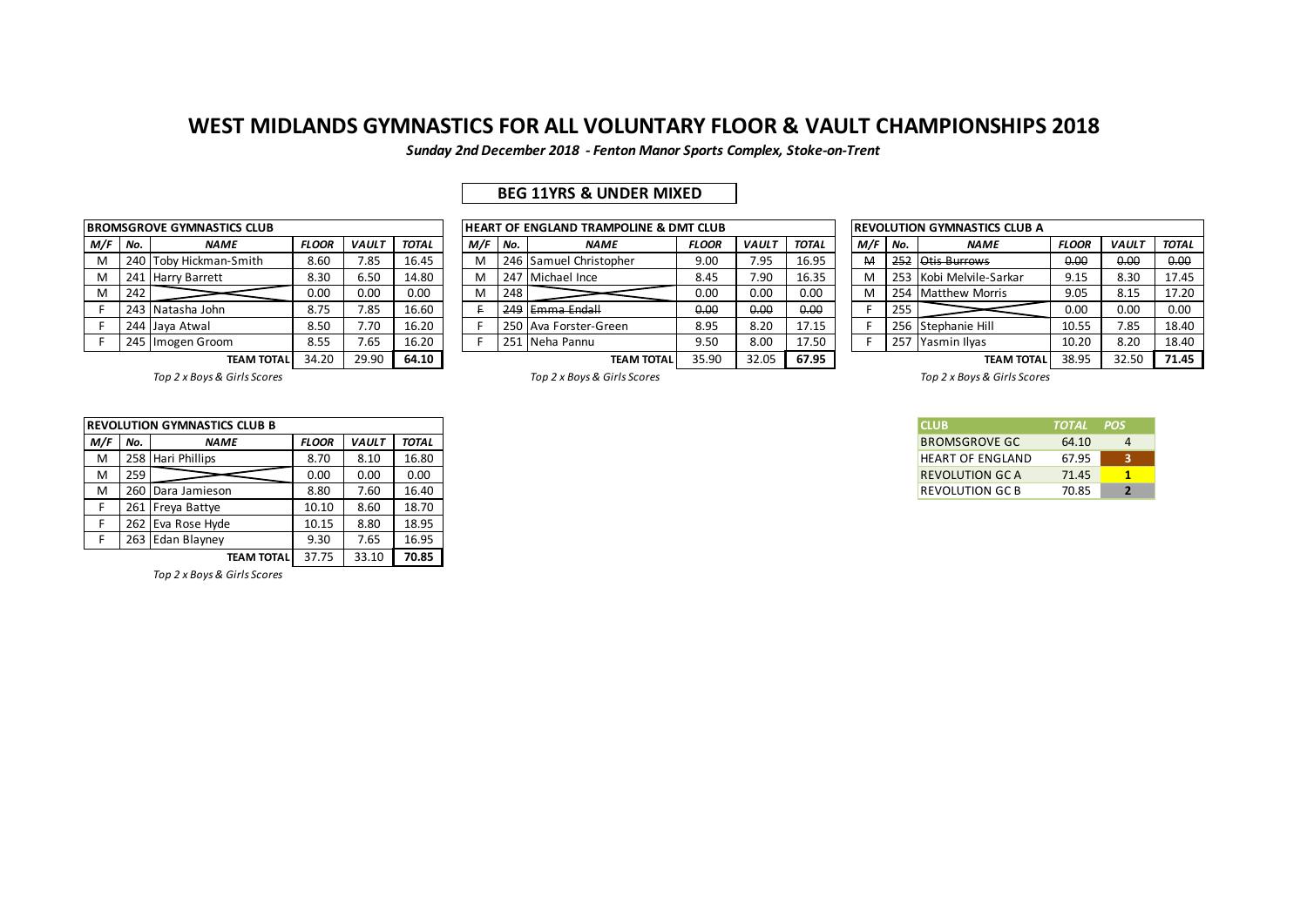*Sunday 2nd December 2018 - Fenton Manor Sports Complex, Stoke-on-Trent*

### **BEG 13YRS & UNDER BOYS**

|     | <b>EARLS GYMNASTICS CLUB (1xInd)</b> |              |              |              |       | <b>FUSION GC (1xlnd)</b> |              |             |       |      | <b>IREVOLUTION GYMNASTICS CLUB (1xInd)</b> |              |              |              |               |     | <b>LABRE</b>                     |      |      |                  |  |
|-----|--------------------------------------|--------------|--------------|--------------|-------|--------------------------|--------------|-------------|-------|------|--------------------------------------------|--------------|--------------|--------------|---------------|-----|----------------------------------|------|------|------------------|--|
| No. | <b>NAMI</b>                          | <b>FLOOR</b> | <b>VAULT</b> | <b>TOTAL</b> | II No | <b>NAMI</b>              | <b>FLOOR</b> | <b>VAUL</b> | TOTAL | ЧNo. | <b>NAME</b>                                | <b>FLOOR</b> | <b>VAULT</b> | <b>TOTAL</b> | <b>EARL</b> : |     | 264 Scott Anson                  | $-2$ |      | 16.00            |  |
|     | 264 Scott Anson                      | 0.25<br>8.ZJ |              |              |       | 5 Mason Jeremy           | 8.65         | 8.85        |       |      | <b>D</b> J Fieldhouse                      | 0.00         | 0.00         | 0.00<br>v.v. | <b>FUSION</b> | 203 | Mason Jeremy                     | 3.65 |      | 17.50            |  |
|     |                                      |              |              |              |       |                          |              |             |       |      |                                            |              |              |              | <b>DEV</b>    |     | $D$ LEigldhouse<br>_____________ | 0.00 | 0.00 | n <sub>n</sub> c |  |

|     | <b>ISEVERN GYMNASTICS &amp; TRAMPOLINE CLUB (2xInd)</b> |              |              |              |
|-----|---------------------------------------------------------|--------------|--------------|--------------|
| No. | <b>NAME</b>                                             | <b>FLOOR</b> | <b>VAULT</b> | <b>TOTAL</b> |
|     | 267 Aaron Evans                                         | 0.00         | 0.00         | 0.00         |
|     | 268 Leo Heath                                           | 8.85         | 8.25         | 17 10        |

|       | EARLS GYMNASTICS CLUB (1xInd)               |              |              |              |        | <b>IFUSION GC (1xind)</b> |              |              |              |       | <b>IREVOLUTION GYMNASTICS CLUB (1xind)</b> |              |              |              | <b>CLUB</b>   | Ιc  | <b>NAME</b>               | <b>Floor</b> | pos | <b>Vault</b> | pos2 <sub>1</sub> | <b>TOTAL</b> | $p$ os3 |
|-------|---------------------------------------------|--------------|--------------|--------------|--------|---------------------------|--------------|--------------|--------------|-------|--------------------------------------------|--------------|--------------|--------------|---------------|-----|---------------------------|--------------|-----|--------------|-------------------|--------------|---------|
| No.   | <b>NAME</b>                                 | <b>FLOOR</b> | <b>VAULT</b> | <b>TOTAL</b> | II No. | <b>NAME</b>               | <b>FLOOR</b> | <b>VAULT</b> | <b>TOTAL</b> | I No. | <b>NAME</b>                                | <b>FLOOR</b> | <b>VAULT</b> | <b>TOTAL</b> | <b>EARLS</b>  | 264 | Scott Anson               | 8.25         |     | 775          |                   | 16.00        |         |
|       | 264 Scott Anson                             | 8.25         |              | 16.00        |        | 265 Mason Jeremy          | 8.65         | 8.85         |              |       | 266 D J Fieldhouse                         | 0.00         | 0.00         | 0.00         | <b>FUSION</b> |     | Mason Jeremy              | 8.65         |     | 8.85         |                   | 17.50        |         |
|       |                                             |              |              |              |        |                           |              |              |              |       |                                            |              |              |              | <b>REV</b>    |     | D <del>J Fieldhouse</del> | 0.00         |     | 0.00         |                   | 0.00         |         |
|       | SEVERN GYMNASTICS & TRAMPOLINE CLUB (2xInd) |              |              |              |        |                           |              |              |              |       |                                            |              |              |              | <b>SEVERN</b> |     | 267 Aaron Evans           | 0.00         |     | 0.00         |                   | 0.00         |         |
| No.   | <b>NAME</b>                                 | <b>FLOOR</b> | <b>VAUL1</b> | <b>TOTAL</b> |        |                           |              |              |              |       |                                            |              |              |              |               |     | SEVERN 268 Leo Heath      | 8.85         |     | 8.25         |                   | 17.10        |         |
| $  -$ |                                             | .            | .            | .            |        |                           |              |              |              |       |                                            |              |              |              |               |     |                           |              |     |              |                   |              |         |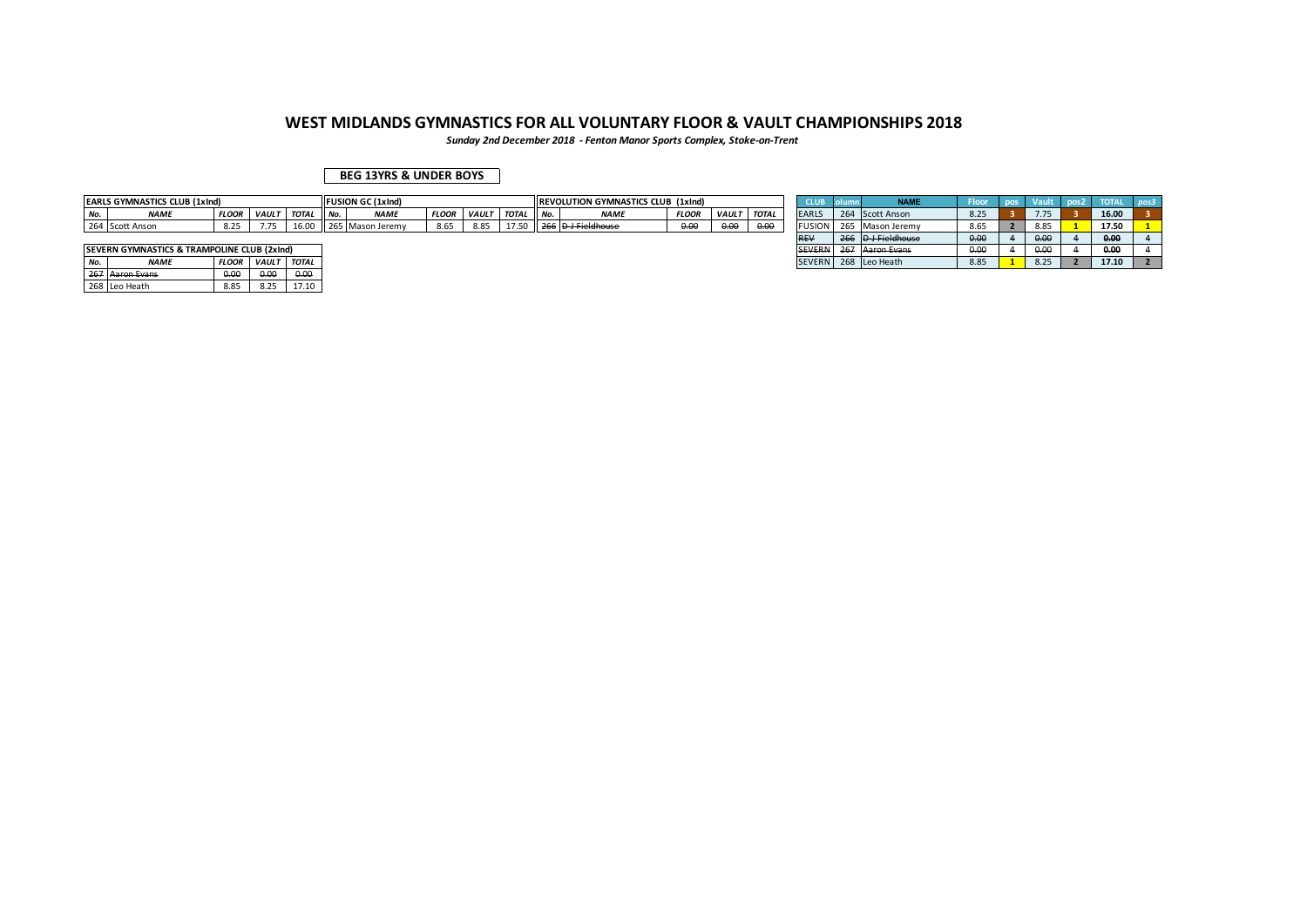*Sunday 2nd December 2018 - Fenton Manor Sports Complex, Stoke-on-Trent*

### **BEG 13YRS & UNDER GIRLS**

| BIRCHES VALLEY GYMNASTICS CLUB          |              |              |              |     | <b>BROMSGROVE GYMNASTICS CLUB</b>       |              |              |              | CITY OF WORCESTER GYMNASTICS CLUB      |              |                |              | CLUB <sub>2</sub> | CLUB3 | NAME3                   | Floor4 | pos5            | Vault6 | pos27                   | <b>TOTAL8</b> | pos39           |
|-----------------------------------------|--------------|--------------|--------------|-----|-----------------------------------------|--------------|--------------|--------------|----------------------------------------|--------------|----------------|--------------|-------------------|-------|-------------------------|--------|-----------------|--------|-------------------------|---------------|-----------------|
| No.<br><b>NAME</b>                      | <b>FLOOR</b> | VAULT        | <b>TOTAL</b> | No. | <b>NAME</b>                             | <b>FLOOR</b> | VAULT        | <b>TOTAL</b> | No.<br><b>NAME</b>                     | <b>FLOOR</b> | <b>VAULT</b>   | <b>TOTAL</b> | <b>BIRCH</b>      | 270   | Olivia Shore            | 8.90   | 22              | 7.65   | 17                      | 16.55         | 29              |
| 270 Olivia Shore                        | 8.90         | 7.65         | 16.55        |     | 276 Emmi Bagley                         | 9.10         | 7.45         | 16.55        | 282 Millie Barker                      | 8.50         | 7.70           | 16.20        | <b>BIRCH</b>      | 271   | <b>Emily Kendrick</b>   | 8.30   | 32              | 7.55   | 19                      | 15.85         | 38              |
| 271<br><b>Emily Kendrick</b>            | 8.30         | 7.55         | 15.85        |     | 277 Amie Jeff                           | 9.75         | 7.80         | 17.55        | 283                                    | 0.00         | 0.00           | 0.00         | <b>BIRCH</b>      | 272   | Georgia Tranter         | 9.05   | 19              | 7.85   | 13                      | 16.90         | 23              |
| 272<br>Georgia Tranter                  | 9.05         | 7.85         | 16.90        |     | 278 Annabel James                       | 9.50         | 7.65         | 17.15        | 284 Abigail Smedley                    | 9.20         | 7.80           | 17.00        | <b>BIRCH</b>      | 273   | Paige Fletcher          | 8.90   | 22              | 7.70   | 16                      | 16.60         | 28              |
| 273 Paige Fletcher                      | 8.90         | 7.70         | 16.60        |     | 279 Edie Collard                        | 9.55         | 8.10         | 17.65        | 285 Molly Edwards                      | 8.95         | 7.60           | 16.55        | <b>BIRCH</b>      | 274   | Lily Harper             | 8.95   | 21              | 7.60   | 18                      | 16.55         | 29              |
| 274 Lily Harper                         | 8.95         | 7.60         | 16.55        |     | 280 Chloe Coxhead                       | 9.60         | 8.00         | 17.60        | 286 Isabella Wilson                    | 8.40         | 7.70           | 16.10        | <b>BIRCH</b>      | 275   | Ella Morris             | 9.10   | 18              | 7.70   | 16                      | 16.80         | 25              |
| 275<br>Ella Morris                      | 9.10         | 7.70         | 16.80        |     | 281 Lily Paice                          | 9.80         | 8.90         | 18.70        | 287                                    | 0.00         | 0.00           | 0.00         | <b>BROMS</b>      | 276   | Emmi Bagley             | 9.10   | 18              | 7.45   | 21                      | 16.55         | 29              |
| <b>TEAM TOTAL</b>                       | 36.00        | 30.90        | 66.90        |     | <b>TEAM TOTAL</b>                       | 38.70        | 32.80        | 71.50        | <b>TEAM TOTAL</b>                      | 35.05        | 30.80          | 65.85        | <b>BROMS</b>      | 277   | Amie Jeff               | 9.75   | 8               | 7.80   | 14                      | 17.55         | 12              |
| Top 4 scores                            |              |              |              |     | Top 4 scores                            |              |              |              | Top 4 scores                           |              |                |              | <b>BROMS</b>      | 278   | Annabel James           | 9.50   | 13              | 7.65   | 17                      | 17.15         | 18              |
|                                         |              |              |              |     |                                         |              |              |              |                                        |              |                |              | <b>BROMS</b>      | 279   | Edie Collard            | 9.55   | 12              | 8.10   | 8                       | 17.65         | 10              |
| <b>FUSION GC STARS</b>                  |              |              |              |     | <b>FUSION GC RED STARS</b>              |              |              |              | HEART OF ENGLAND TRAMPOLINE & DMT CLUB |              |                |              | <b>BROMS</b>      | 280   | Chloe Coxhead           | 9.60   | 11              | 8.00   | 10                      | 17.60         | 11              |
| No.<br><b>NAME</b>                      | <b>FLOOR</b> | <b>VAUL1</b> | <b>TOTAL</b> | No. | <b>NAME</b>                             | <b>FLOOR</b> | VAULT        | <b>TOTAL</b> | No.<br><b>NAME</b>                     | <b>FLOOR</b> | <b>VAULT</b>   | <b>TOTAL</b> | <b>BROMS</b>      | 281   | Lily Paice              | 9.80   | $\overline{7}$  | 8.90   | $\mathbf{1}$            | 18.70         | $\mathbf{1}$    |
| 288<br>Katie Nixon                      | 9.35         | 8.15         | 17.50        |     | 294 Freya Powell                        | 8.35         | 7.95         | 16.30        | 300 Abigail Morris                     | 9.40         | 8.50           | 17.90        | <b>COWOR</b>      | 282   | <b>Millie Barker</b>    | 8.50   | 28              | 7.70   | 16                      | 16.20         | 35              |
| 289<br>Millie Owen                      | 8.85         | 7.80         | 16.65        |     | 295 Rose Mackman                        | 9.10         | 7.70         | 16.80        | 301 Stephanie Homer                    | 8.40         | 7.75           | 16.15        | COWOR             | 284   | Abigail Smedley         | 9.20   | 17              | 7.80   | 14                      | 17.00         | 21              |
| 290<br>Zewan Saleh-Dunkley              | 0.00         | 0.00         | 0.00         |     | 296 Ava Gretton                         | 8.95         | 8.05         | 17.00        | 302 Isobel Cartland                    | 8.70         | 7.70           | 16.40        | <b>COWOR</b>      | 285   | <b>Molly Edwards</b>    | 8.95   | 21              | 7.60   | 18                      | 16.55         | 29              |
| 291<br>Tiah Louise Ribera               | 8.90         | 7.95         | 16.85        |     | 297 Sky Mitchinson                      | 8.75         | 8.30         | 17.05        | 303 Phoebe Neeld-Smith                 | 8.90         | 8.70           | 17.60        | COWOR             | 286   | Isabella Wilson         | 8.40   | 30              | 7.70   | 16                      | 16.10         | 37              |
| 292<br>Destiny Bishop                   | 9.20         | 7.90         | 17.10        | 298 |                                         | 0.00         | 0.00         | 0.00         | 304                                    | 0.00         | 0.00           | 0.00         | COLES             | 330   | Isla Thornley-Yates     | 9.70   | 9               | 8.00   | 10                      | 17.70         | 9               |
| 293<br>Alexa Moore                      | 9.10         | 7.40         | 16.50        |     | 299 Lucy Ashman                         | 8.95         | 8.40         | 17.35        | 305                                    | 0.00         | 0.00           | 0.00         | <b>FLICS</b>      | 331   | Isabel Iannaccone       | 9.40   | 14              | 7.70   | 16                      | 17.10         | 19              |
| <b>TEAM TOTAL</b>                       | 36.55        | 31.80        | 68.35        |     | <b>TEAM TOTAL</b>                       | 35.75        | 32.70        | 68.45        | <b>TEAM TOTAL</b>                      | 35.40        | 32.65          | 68.05        | <b>FLICS</b>      | 332   | Isla Mackenzie          | 9.25   | 16              | 7.95   | 11                      | 17.20         | 17              |
| Top 4 scores                            |              |              |              |     | Top 4 scores                            |              |              |              | Top 4 scores                           |              |                |              | <b>FUSION</b>     | 288   | Katie Nixon             | 9.35   | 15              | 8.15   | $\overline{7}$          | 17.50         | 13              |
|                                         |              |              |              |     |                                         |              |              |              |                                        |              |                |              | <b>FUSION</b>     | 289   | Millie Owen             | 8.85   | 23              | 7.80   | 14                      | 16.65         | 27              |
| REVOLUTION GYMNASTICS CLUB A            |              |              |              |     | REVOLUTION GYMNASTICS CLUB B            |              |              |              | SEVERN GYMNASTICS & TRAMPOLINE CLUB    |              |                |              | <b>FUSION</b>     | 290   | Zewan Saleh Dunkley     | 0.00   | 33 <sub>o</sub> | 0.00   | 24                      | 0.00          | 40              |
| No.<br><b>NAME</b>                      | <b>FLOOR</b> | VAULT        | <b>TOTAL</b> | No. | <b>NAME</b>                             | <b>FLOOR</b> | VAULT        | <b>TOTAL</b> | No.<br><b>NAME</b>                     | <b>FLOOR</b> | <b>VAULT</b>   | <b>TOTAL</b> | <b>FUSION</b>     | 291   | Tiah Louise Ribera      | 8.90   | 22              | 7.95   | 11                      | 16.85         | 24              |
| 306 Ellie Jones                         | 9.90         | 8.45         | 18.35        |     | 312 Navneet Phull                       | 9.60         | 7.95         | 17.55        | 318 Sian Johnson                       | 8.80         | 7.55           | 16.35        | FUSION            | 292   | Destiny Bishop          | 9.20   | 17              | 7.90   | 12                      | 17.10         | 19              |
| 307 Holly Agatiello                     | 10.05        | 7.95         | 18.00        |     | 313 Katie King                          | 8.60         | 7.90         | 16.50        | 319 Ella Oliver                        | 0.00         | 0.00           | 0.00         | <b>FUSION</b>     | 293   | Alexa Moore             | 9.10   | 18              | 7.40   | 22                      | 16.50         | 30 <sup>°</sup> |
| 308 Mia Griffiths                       | 9.85         | 8.15         | 18.00        |     | 314 Millie Westwood                     | 10.10        | 8.30         | 18.40        | 320 Amy Dodd                           | 8.40         | 7.85           | 16.25        | FUSION            | 294   | Freva Powell            | 8.35   | 31              | 7.95   | 11                      | 16.30         | 33              |
| 309<br>Carys Groucutt                   | 9.90         | 7.85         | 17.75        |     | 315 Caitlin Mccorley                    | 0.00         | 0.00         | 0.00         | 321 Beatrice Salisbury                 | 0.00         | 0.00           | 0.00         | <b>FUSION</b>     | 295   | Rose Mackman            | 9.10   | 18              | 7.70   | 16                      | 16.80         | 25              |
| 310 Helen Fletcher                      | 9.40         | 8.40         | 17.80        |     | 316 Mya Carberry                        | 10.00        | 5.00         | 15.00        | 322 Scarlett Rivett                    | 8.45         | 7.80           | 16.25        | <b>FUSION</b>     | 296   | Ava Gretton             | 8.95   | 21              | 8.05   | 9                       | 17.00         | 21              |
| 311<br>Georgia Danks                    | 10.15        | 8.30         | 18.45        |     | 317 Demi Browne                         | 9.85         | 7.80         | 17.65        | 323 Isabelle Hughes                    | 9.05         | 7.90           | 16.95        | <b>FUSION</b>     | 297   | Sky Mitchinson          | 8.75   | 25              | 8.30   | 6                       | 17.05         | 20              |
| <b>TEAM TOTAL</b>                       | 40.00        | 33.30        | 73.30        |     | <b>TEAM TOTAL</b>                       | 39.55        | 31.95        | 71.50        | <b>TEAM TOTAL</b>                      | 34.70        | 31.10          | 65.80        | <b>FUSION</b>     | 299   | Lucy Ashman             | 8.95   | 21              | 8.40   | .5                      | 17.35         | 16              |
| Top 4 scores                            |              |              |              |     | Top 4 scores                            |              |              |              | Top 4 scores                           |              |                |              | <b>HEART</b>      | 300   | <b>Abigail Morris</b>   | 9.40   | 14              | 8.50   | $\overline{\mathbf{a}}$ | 17.90         | 6               |
|                                         |              |              |              |     |                                         |              |              |              |                                        |              |                |              | HEART             | 301   | Stephanie Homer         | 8.40   | 30              | 7.75   | 15                      | 16.15         | 36              |
| <b>WOLVERHAMPTON GYM CLUB</b>           |              |              |              |     | COLESHILL GYMNASTICS CLUB (1xInd)       |              |              |              | <b>CLUB</b>                            | <b>TOTAL</b> | <b>POS</b>     |              | <b>HEART</b>      | 302   | <b>Isobel Cartland</b>  | 8.70   | 26              | 7.70   | 16                      | 16.40         | 31              |
| No.<br><b>NAME</b>                      | <b>FLOOR</b> | VAULT        | <b>TOTAL</b> | No. | <b>NAME</b>                             | <b>FLOOR</b> | <b>VAULT</b> | <b>TOTAL</b> | <b>BIRCHES VALLEY GC</b>               | 66.90        | $7^{\circ}$    |              | HEART             | 303   | Phoebe Neeld-Smith      | 8.90   | 22              | 8.70   | $\overline{2}$          | 17.60         | 11              |
| Milly Banks<br>324                      | 0.00         | 0.00         | 0.00         |     | 330 Isla Thornley-Yates                 | 9.70         | 8.00         | 17.70        | <b>BROMSGROVE GC</b>                   | 71.50        | $\overline{2}$ |              | <b>NUNEA</b>      | 333   | <b>Isabel Cottrell</b>  | 8.95   | 21              | 7.75   | 15                      | 16.70         | 26              |
| 325<br><b>Eden Smith</b>                | 9.40         | 7.50         | 16.90        |     |                                         |              |              |              | CITY OF WORCESTER GC                   | 65.85        | 8              |              | NUNEA             | 334   | Maya Mucko              | 9.00   | 20              | 8.40   | -5                      | 17.40         | 15              |
| 326 Nadia Rogers                        | 9.05         | 8.30         | 17.35        |     | <b>FLICS GYMNASTICS ACADEMY (2xInd)</b> |              |              |              | <b>FUSION GC STARS</b>                 | 68.35        | 5 <sup>1</sup> |              | <b>NUNEA</b>      | 335   | Freya Thompson          | 0.00   | 33 <sub>o</sub> | 0.00   | 24                      | 0.00          | 40              |
| 327<br>Maia Ura                         | 9.65         | 7.80         | 17.45        | No. | <b>NAME</b>                             | <b>FLOOR</b> | VAULT        | <b>TOTAL</b> | <b>FUSION GC RED STARS</b>             | 68.45        | $\overline{4}$ |              | PARK              | 336   | Kayleigh Murr           | 0.00   | 33              | 0.00   | 24                      | 0.00          | 40              |
| 328 Ashleigh Elliott                    | 9.70         | 7.85         | 17.55        | 331 | Isabel Iannaccone                       | 9.40         | 7.70         | 17.10        | HEART OF ENGLAND                       | 68.05        | 6              |              | <b>REV</b>        | 306   | <b>Ellie Jones</b>      | 9.90   | 5               | 8.45   | $\overline{4}$          | 18.35         | $\overline{4}$  |
| 329                                     | 0.00         | 0.00         | 0.00         |     | 332 Isla Mackenzie                      | 9.25         | 7.95         | 17.20        | <b>REVOLUTION A</b>                    | 73.30        | $\mathbf{1}$   |              | <b>REV</b>        | 307   | Holly Agatiello         | 10.05  | 3               | 7.95   | 11                      | 18.00         | 5 <sup>1</sup>  |
| <b>TEAM TOTAL</b>                       | 37.80        | 31.45        | 69.25        |     |                                         |              |              |              | <b>REVOLUTION B</b>                    | 71.50        | $\overline{2}$ |              | <b>REV</b>        | 308   | Mia Griffiths           | 9.85   | 6               | 8.15   | $\overline{7}$          | 18.00         | 5 <sup>5</sup>  |
| Top 4 scores                            |              |              |              |     | PARK WREKIN GYMNASTICS CLUB (1xInd)     |              |              |              | <b>SEVERN G&amp;TC</b>                 | 65.80        | 9              |              | REV               | 309   | Carys Groucutt          | 9.90   | 5               | 7.85   | 13                      | 17.75         | 8               |
|                                         |              |              |              | No. | <b>NAME</b>                             | <b>FLOOR</b> | VAULT        | <b>TOTAL</b> | <b>WOLVERHAMPTON GC</b>                | 69.25        | 3 <sup>1</sup> |              | <b>REV</b>        | 310   | <b>Helen Fletcher</b>   | 9.40   | 14              | 8.40   | 5                       | 17.80         | $7^{\circ}$     |
| <b>NUNEATON GYMNASTICS CLUB (3xInd)</b> |              |              |              |     | 336 Kayleigh Murry                      | 0.00         | 0.00         | 0.00         |                                        |              |                |              | REV               | 311   | Georgia Danks           | 10.15  | $\mathbf{1}$    | 8.30   | 6                       | 18.45         | $2^{\circ}$     |
| No.<br><b>NAME</b>                      | <b>FLOOR</b> | VAULT        | <b>TOTAL</b> |     |                                         |              |              |              |                                        |              |                |              | <b>REV</b>        | 312   | Navneet Phull           | 9.60   | 11              | 7.95   | 11                      | 17.55         | 12              |
| 333<br><b>Isabel Cottrell</b>           | 8.95         | 7.75         | 16.70        |     |                                         |              |              |              |                                        |              |                |              | REV               | 313   | Katie King              | 8.60   | 27              | 7.90   | 12                      | 16.50         | 30              |
| 334<br>Maya Mucko                       | 9.00         | 8.40         | 17.40        |     |                                         |              |              |              |                                        |              |                |              | REV               | 314   | Millie Westwood         | 10.10  | $\overline{2}$  | 8.30   | 6                       | 18.40         | 3 <sup>7</sup>  |
| 335<br>Freya Thompson                   | 0.00         | 0.00         | $0.00 -$     |     |                                         |              |              |              |                                        |              |                |              | REV               | 315   | <b>Caitlin Mccorley</b> | 0.00   | 33              | 0.00   | 24                      | 0.00          | 40              |
|                                         |              |              |              |     |                                         |              |              |              |                                        |              |                |              | <b>REV</b>        |       | 316 Mya Carberry        | 10.00  | $\overline{4}$  | 5.00   | 23                      | 15.00         | 39              |
|                                         |              |              |              |     |                                         |              |              |              |                                        |              |                |              |                   |       |                         |        |                 |        |                         |               |                 |

REV 316 Mya Carberry 10.00 4 5.00 23 15.00 39<br>REV 317 Demi Browne 9.85 6 7.80 14 17.65 10

REV 317 Demi Browne 9.85 6 7.80 14 **17.65** 10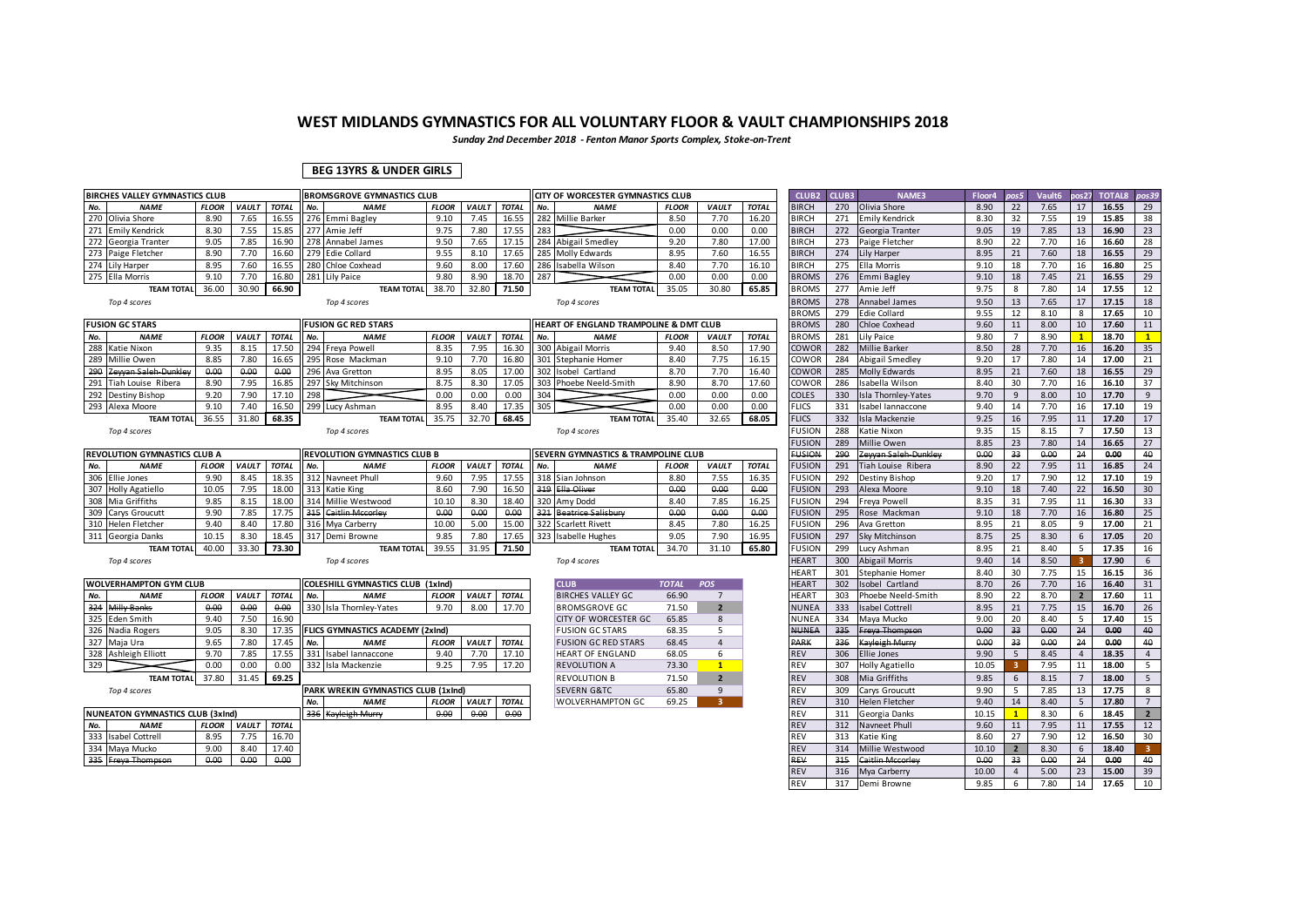| <b>SEVERN</b> | 318 | Sian Johnson              | 8.80 | 24 | 7.55 | 19 | 16.35 | 32 |
|---------------|-----|---------------------------|------|----|------|----|-------|----|
| <b>SEVERN</b> | 319 | Ella Oliver               | 0.00 | 33 | 0.00 | 24 | 0.00  | 40 |
| <b>SEVERN</b> | 320 | Amy Dodd                  | 8.40 | 30 | 7.85 | 13 | 16.25 | 34 |
| <b>SEVERN</b> | 321 | <b>Beatrice Salisbury</b> | 0.00 | 33 | 0.00 | 24 | 0.00  | 40 |
| <b>SEVERN</b> | 322 | <b>Scarlett Rivett</b>    | 8.45 | 29 | 7.80 | 14 | 16.25 | 34 |
| <b>SEVERN</b> | 323 | <b>Isabelle Hughes</b>    | 9.05 | 19 | 7.90 | 12 | 16.95 | 22 |
| <b>WOLV</b>   | 324 | Milly Banks               | 0.00 | 33 | 0.00 | 24 | 0.00  | 40 |
| WOLV          | 325 | Eden Smith                | 9.40 | 14 | 7.50 | 20 | 16.90 | 23 |
| <b>WOLV</b>   | 326 | Nadia Rogers              | 9.05 | 19 | 8.30 | 6  | 17.35 | 16 |
| WOLV          | 327 | Maia Ura                  | 9.65 | 10 | 7.80 | 14 | 17.45 | 14 |
| <b>WOLV</b>   | 328 | Ashleigh Elliott          | 9.70 | 9  | 7.85 | 13 | 17.55 | 12 |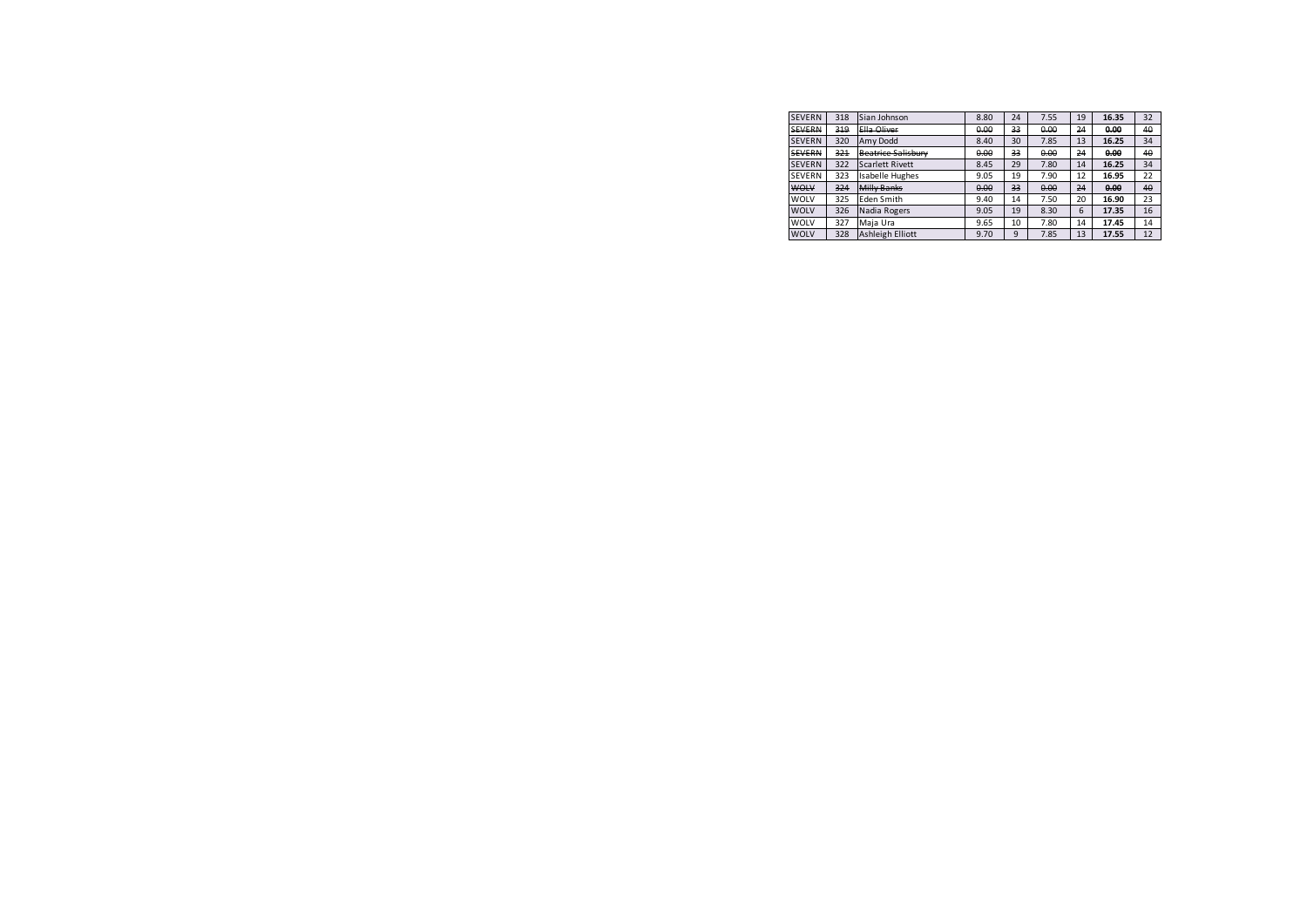*Sunday 2nd December 2018 - Fenton Manor Sports Complex, Stoke-on-Trent*

### **BEG 15YRS & UNDER BOYS**

|       | <b>REVOLUTION GYMNASTICS CLUB (1xInd)</b> |              |              |              |
|-------|-------------------------------------------|--------------|--------------|--------------|
| ' No. | <i><b>NAME</b></i>                        | <b>FLOOR</b> | <b>VAULT</b> | <b>TOTAL</b> |
|       | 1337 Owen Dunn                            | 8.60         | 7.65         |              |

| REVOLUTION GYMNASTICS CLUB (1xInd)                                        |            |     | MAME                               | Floor | l po |                  | mа    |
|---------------------------------------------------------------------------|------------|-----|------------------------------------|-------|------|------------------|-------|
| <b>FLOOR</b><br><b>VAULT</b><br><b>TOTAL</b><br>No.<br><i><b>NAME</b></i> | <b>REV</b> | -22 | $\sim$ $\sim$<br><b>IOwen Dunn</b> | 8.60  |      | $\overline{1.0}$ | 16.25 |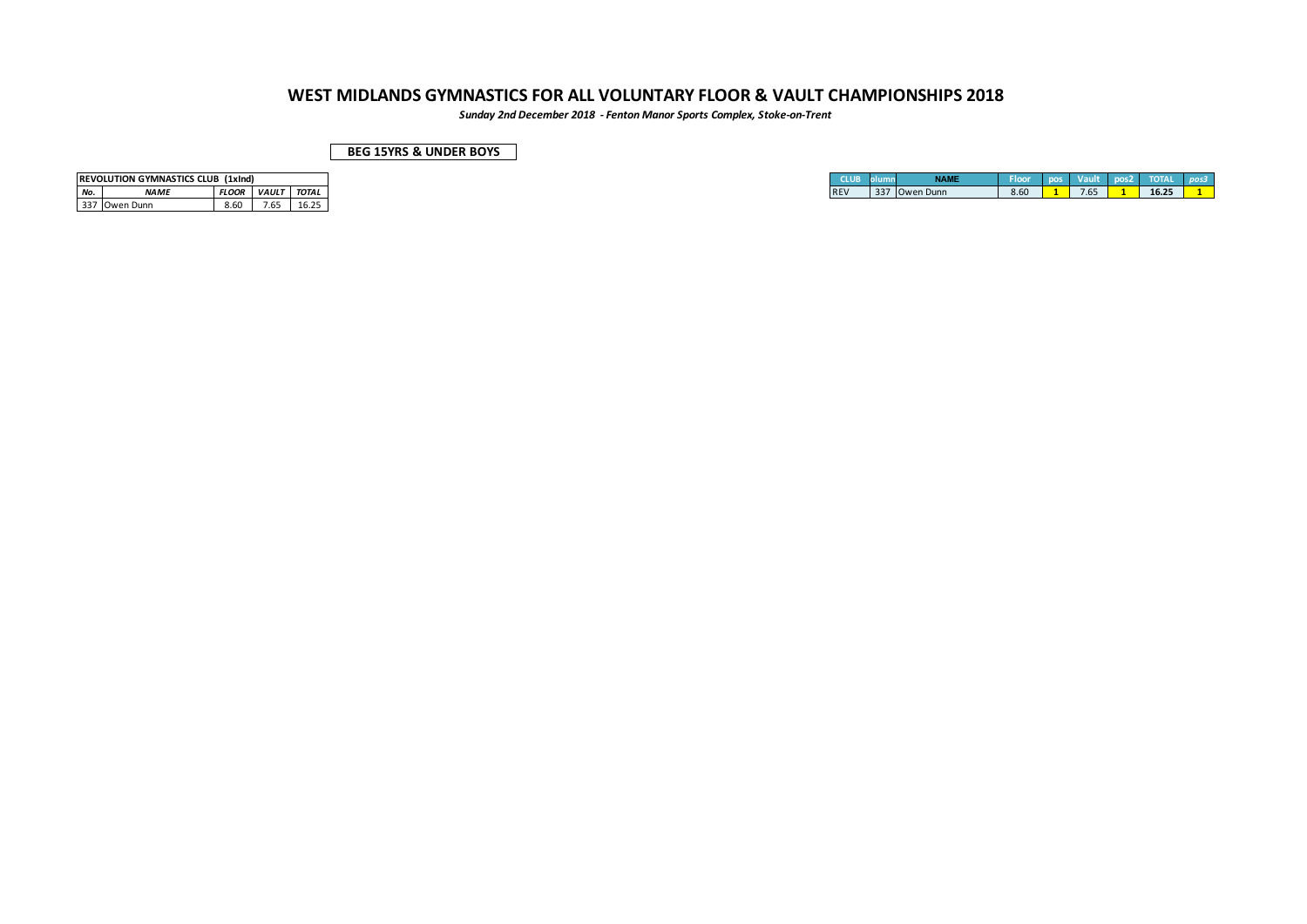*Sunday 2nd December 2018 - Fenton Manor Sports Complex, Stoke-on-Trent*

### **BEG 15YRS & UNDER GIRLS**

| CITY OF WORCESTER GYMNASTICS CLUB (2xInd) |              |              |              |        | <b>I PARK WREKIN GYMNASTICS CLUB (1xInd)</b> |              |                |       |        | <b>ISEVERN GYMNASTICS &amp; TRAMPOLINE CLUB (1xInd)</b> |              |              |              | CLUB:        | 2 CLUB3 | <b>NAME3</b>             | Floor4 | Vault | pos27 TOTAL8 pos39 |  |
|-------------------------------------------|--------------|--------------|--------------|--------|----------------------------------------------|--------------|----------------|-------|--------|---------------------------------------------------------|--------------|--------------|--------------|--------------|---------|--------------------------|--------|-------|--------------------|--|
| <b>NAME</b>                               | <b>FLOOR</b> | <b>VAULT</b> | <b>TOTAL</b> | II No. | <b>NAME</b>                                  | <b>FLOOR</b> | <b>I VAULT</b> | TOTAL | II No. | <b>NAMF</b>                                             | <b>FLOOR</b> | <b>VAULT</b> | <b>TOTAL</b> | <b>COWOR</b> |         | 338 Emma Pound           | 9.67   | 7.70  | 17.37              |  |
| 338 Emma Pound                            | 9.67         |              | 17.37        |        | 340 Freya Haycock-Hall                       | 8.47         | 7.65           | 16.12 |        | 341 Emily Turner                                        | 8.15         | 7.30         | 15.45        | COWOR .      | 339     | <b>Hannah Greenbrook</b> | 9.15   | .45   | 16.60              |  |
| 339 Hannah Greenbrook                     | 015<br>,     |              | 16.60        |        |                                              |              |                |       |        |                                                         |              |              |              | <b>PAR</b>   |         | 340 Freva Havcock-Hall   | 8.47   | 7.65  | 16.12              |  |
|                                           |              |              |              |        |                                              |              |                |       |        |                                                         |              |              |              | SEVERN 341   |         | <b>Emily Turner</b>      | 8.15   | υ.    | 15.45              |  |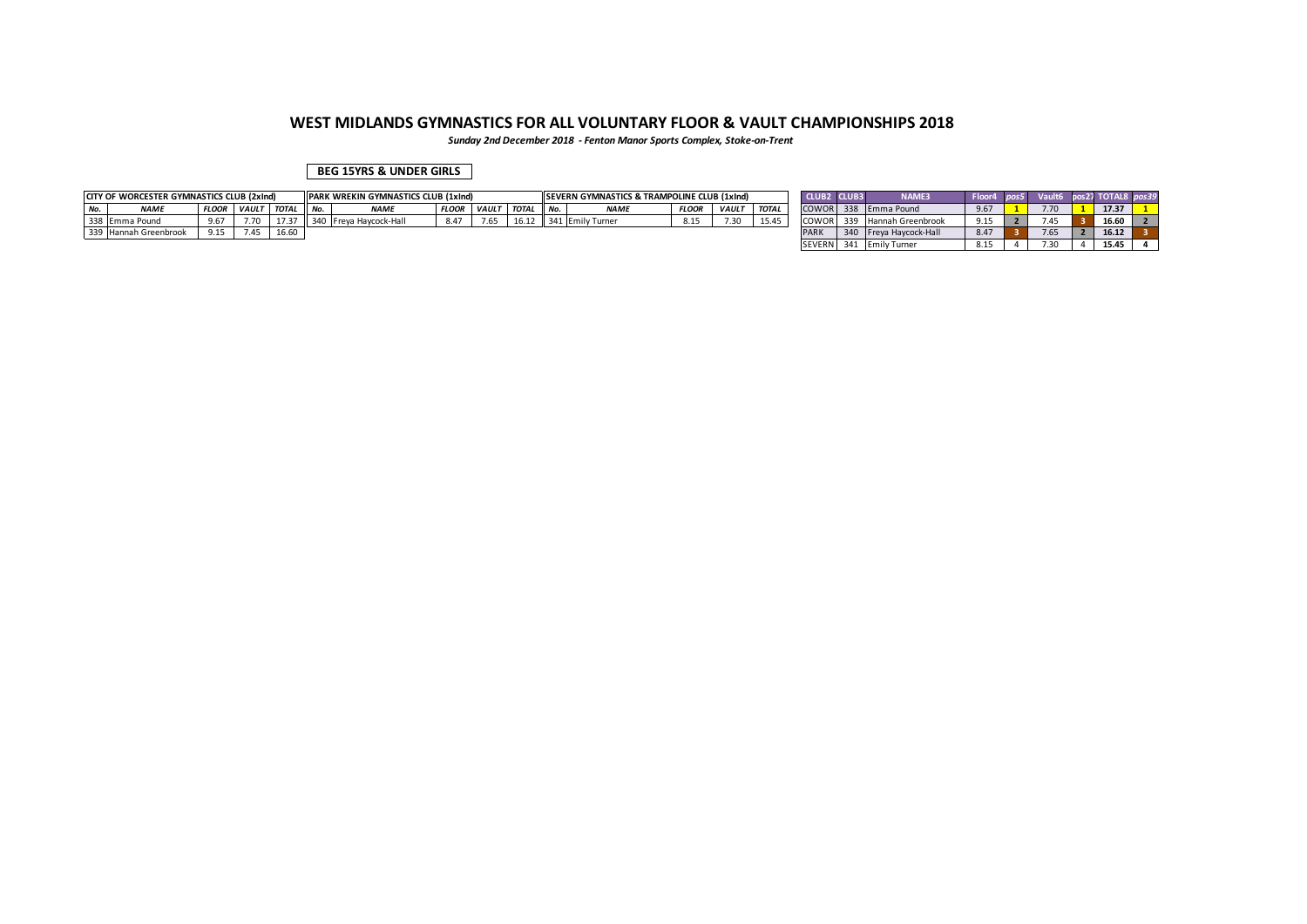*Sunday 2nd December 2018 - Fenton Manor Sports Complex, Stoke-on-Trent*

| <b>BEG 16YRS &amp; ABOVE MEN</b> |  |
|----------------------------------|--|
|----------------------------------|--|

|     | <b>IPARK WREKIN GYMNASTICS CLUB (1xInd)</b> |              |              |       |
|-----|---------------------------------------------|--------------|--------------|-------|
| No. | <b>NAMF</b>                                 | <b>FLOOR</b> | <b>VAULT</b> | TOTAL |
| 342 |                                             |              |              |       |

|  |      |  | <b>TOTAL</b> |
|--|------|--|--------------|
|  | 0.00 |  | 0.00<br>n nn |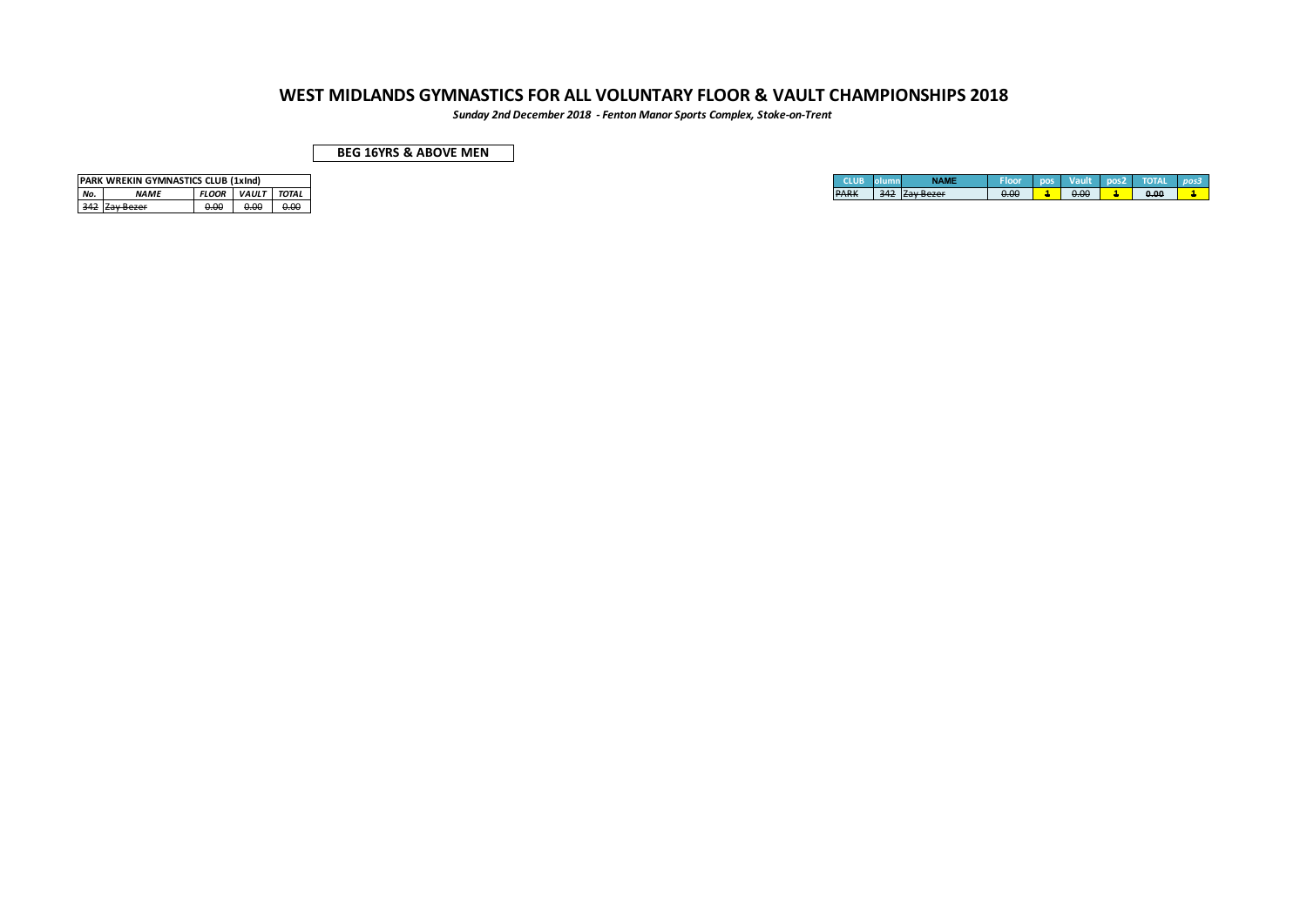*Sunday 2nd December 2018 - Fenton Manor Sports Complex, Stoke-on-Trent*

**BEG 16YRS & ABOVE LADIES**

|     | MIDLANDS GYMNASTICS ACADEMY (1xInd) |                          |      |       |
|-----|-------------------------------------|--------------------------|------|-------|
| No. | <b>NAME</b>                         | <b>FLOOR VAULT TOTAL</b> |      |       |
|     | 343 Mollie Dolman                   | 8.05                     | 5.55 | 13.60 |

| <b>CLUB</b>   | <b>NAME3</b><br><b>CLUB3</b> | <b>Floo</b> | <br>$11 - 110$<br>- 555 | $\cdots$ nor $\cdots$ | s27 TOTAL8 |
|---------------|------------------------------|-------------|-------------------------|-----------------------|------------|
| <b>MIDLAN</b> | 343 Mollie Dolman            | 8.05        | 5.55                    |                       | 13.60      |
|               |                              |             |                         |                       |            |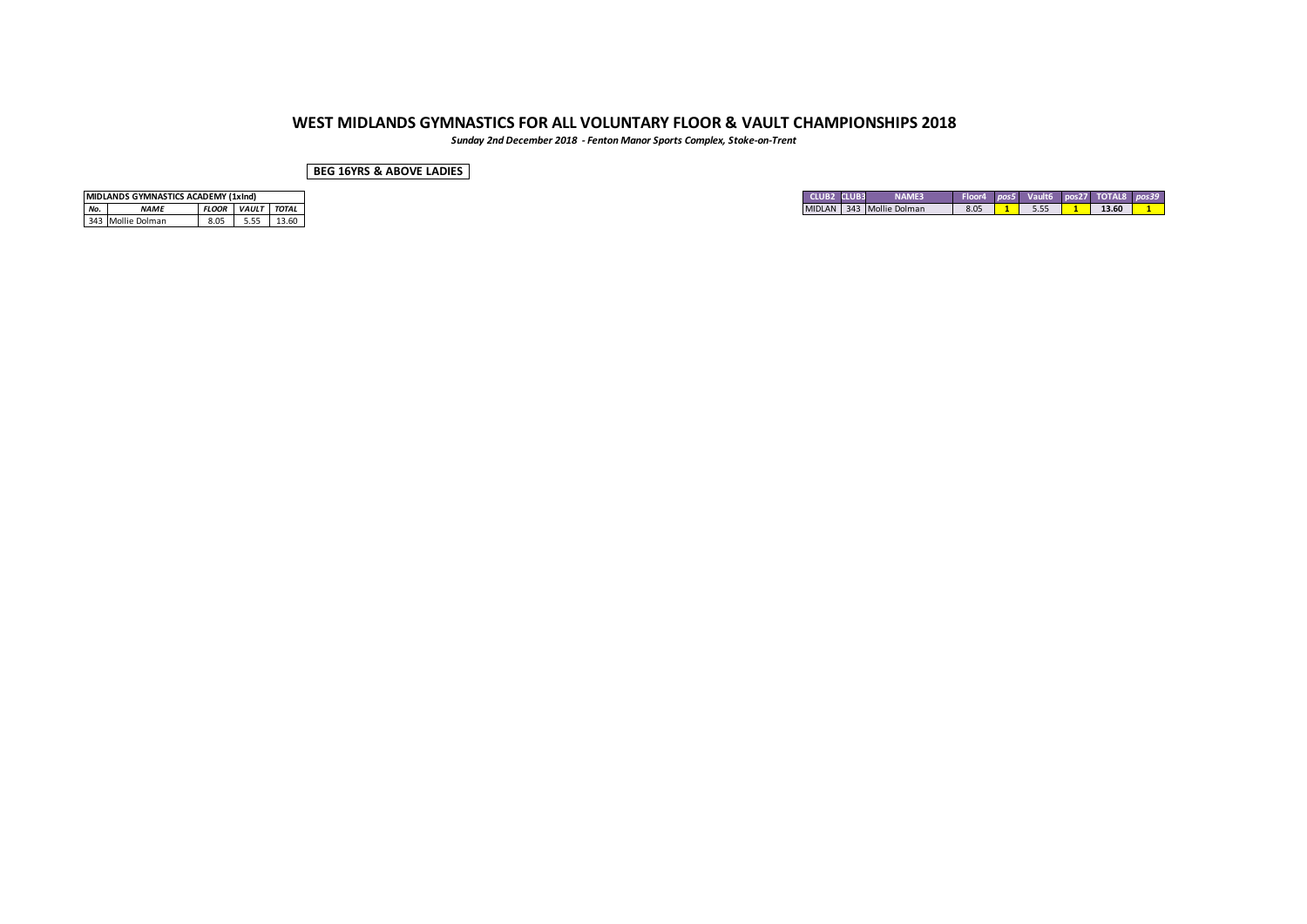*Sunday 2nd December 2018 - Fenton Manor Sports Complex, Stoke-on-Trent*

### **INT 9YRS & UNDER BOYS**

|     | UTTOXETER GYMNASTICS CLUB |              |       |              |        | <b>ILEAMINGTON AND WARWICK GYMNASTICS CLUB (1xInd)</b> |              |              |              | <b>CLUB</b>  | <b>TOTAL</b> | <b>POS</b> |              |     | <b>NAME</b>          | Floor. | pos | <b>Vault</b> | pos2 | <b>TOTAL</b> | pos3 |
|-----|---------------------------|--------------|-------|--------------|--------|--------------------------------------------------------|--------------|--------------|--------------|--------------|--------------|------------|--------------|-----|----------------------|--------|-----|--------------|------|--------------|------|
| No. | <b>NAME</b>               | <b>FLOOF</b> | VAULT | <b>TOTAL</b> | N      | <b>NAME</b>                                            | <b>FLOOR</b> | <i>VAULT</i> | <b>TOTAL</b> | UTTOXETER GC | 64.60        |            | LEAM&W       | 350 | Emilio Fernandez     | 9.45   |     | 8.65         |      | 18.10        |      |
|     | 344 Hubert Ceglinski      | 7.75         | 8.30  | 16.05        |        | Il 350 Emilio Fernandez                                | 9.45         | 8.65         | 18.10        |              |              |            |              |     | 351 Seth Allen       | 9.30   |     | 9.05         |      | 18.35        |      |
|     | 345 Eli Sinclair          | 8.40         | 8.40  | 16.80        |        |                                                        |              |              |              |              |              |            | <b>UTTOX</b> |     | 344 Hubert Ceglinski | 7.75   | 10  | 8.30         |      | 16.05        |      |
|     | 346 Reuben Brookes        | 7.15         | 8.10  | 15.25        |        | <b>IREVOLUTION GYMNASTICS CLUB (1xInd)</b>             |              |              |              |              |              |            | <b>UTTOX</b> |     | 345 Eli Sinclair     | 8.40   |     | 8.40         |      | 16.80        |      |
|     | 347 Thomas Kent           | 8.20         | 8.30  | 16.50        | II No. | <b>NAME</b>                                            | <b>FLOOR</b> | <b>VAULT</b> | <b>TOTAL</b> |              |              |            | <b>UTTOX</b> |     | 346 Reuben Brookes   | 7.15   |     | 8.10         |      | 15.25        | 11   |
| 348 |                           | 0.00         | 0.00  | 0.00         |        | 351 Seth Allen                                         | 9.30         | 9.05         | 18.35        |              |              |            | <b>UTTOX</b> | 347 | Thomas Kent          | 8.20   |     | 8.30         |      | 16.50        |      |
| 349 |                           | 0.00         | 0.00  | 0.00         |        |                                                        |              |              |              |              |              |            |              |     | 458 Theodore Perry   | 8.25   |     | 8.70         |      | 16.95        |      |
|     | TEAM TOTAL 31.50          |              | 33.10 | 64.60        |        |                                                        |              |              |              |              |              |            |              |     | 459 Rocco Delord     | 8.15   |     | 8.15         |      | 16.30        |      |
|     |                           |              |       |              |        |                                                        |              |              |              |              |              |            |              |     |                      |        |     |              |      |              |      |

| <b>XETER GYMNASTICS CLUB</b> |              |              |              |     | LEAMINGTON AND WARWICK GYMNASTICS CLUB (1xInd) |              |                    |       | <b>CLUB</b>  | <b>TOTAL</b> | POS | <b>CLUB</b>  |     | <b>NAME</b>               | Floor |                 |      | pos2 | <b>TOTAL</b> | pos3            |
|------------------------------|--------------|--------------|--------------|-----|------------------------------------------------|--------------|--------------------|-------|--------------|--------------|-----|--------------|-----|---------------------------|-------|-----------------|------|------|--------------|-----------------|
| NAME                         | <b>FLOOR</b> | <b>VAULT</b> | <b>TOTAL</b> | No. | <b>NAME</b>                                    | <b>FLOOR</b> | VAULT TOTAL        |       | UTTOXETER GC | 64.60        |     | LEAM&W       | 350 | Emilio Fernandez          | 9.45  |                 | 8.65 |      | 18.10        |                 |
| Hubert Ceglinski             | 7.75         | 8.30         | 16.05        |     | 350 Emilio Fernandez                           | 9.45         | 8.65               | 18.10 |              |              |     | <b>REV</b>   |     | 351 Seth Allen            | 9.30  | 2               | 9.05 |      | 18.35        |                 |
| Eli Sinclair                 | 8.40         | 8.40         | 16.80        |     |                                                |              |                    |       |              |              |     | <b>UTTOX</b> |     | 344 Hubert Ceglinski      | 7.75  | 10 <sup>1</sup> | 8.30 |      | 16.05        |                 |
| Reuben Brookes               | 7.15         | 8.10         | 15.25        |     | <b>REVOLUTION GYMNASTICS CLUB (1xInd)</b>      |              |                    |       |              |              |     | <b>UTTOX</b> |     | 345 Eli Sinclair          | 8.40  |                 | 8.40 |      | 16.80        |                 |
| Thomas Kent                  | 8.20         | 8.30         | 16.50        | No. | <b>NAME</b>                                    | <b>FLOOR</b> | <b>VAULT TOTAL</b> |       |              |              |     | <b>UTTOX</b> |     | 346 Reuben Brookes        | 7.15  | 11              | 8.10 |      | 15.25        |                 |
|                              | 0.00         | 0.00         | 0.00         |     | 351 Seth Allen                                 | 9.30         | 9.05               | 18.35 |              |              |     | <b>UTTOX</b> |     | 347 Thomas Kent           | 8.20  | 6               | 8.30 |      | 16.50        |                 |
|                              | 0.00         | 0.00         | 0.00         |     |                                                |              |                    |       |              |              |     | <b>FLICS</b> |     | 458 Theodore Perry        | 8.25  |                 | 8.70 |      | 16.95        |                 |
| <b>TEAM TOTAL</b>            | 31.50        |              | 33.10 64.60  |     |                                                |              |                    |       |              |              |     | <b>FLICS</b> |     | 459 Rocco Delord          | 8.15  |                 | 8.15 | -8   | 16.30        |                 |
| Top 4 scores                 |              |              |              |     |                                                |              |                    |       |              |              |     | <b>FLICS</b> |     | 460 Wilson Stanley        | 8.55  |                 | 7.15 | 11   | 15.70        | 10 <sup>°</sup> |
|                              |              |              |              |     |                                                |              |                    |       |              |              |     | <b>FLYTE</b> |     | 464 Lewis Strachan        | 8.25  |                 | 8.55 |      | 16.80        |                 |
|                              |              |              |              |     |                                                |              |                    |       |              |              |     | <b>FLYTE</b> |     | 465 Jack Parker           | 8.55  |                 | 8.00 | 10   | 16.55        |                 |
|                              |              |              |              |     |                                                |              |                    |       |              |              |     | <b>NUNEA</b> |     | 470 Daniel Rossiter Smith | 8.10  | 8 <sup>1</sup>  | 8.75 |      | 16.85        |                 |
|                              |              |              |              |     |                                                |              |                    |       |              |              |     | <b>NUNEA</b> |     | 471 Max Ealing            | 7.85  | 9               | 8.65 |      | 16.50        |                 |
|                              |              |              |              |     |                                                |              |                    |       |              |              |     |              |     |                           |       |                 |      |      |              |                 |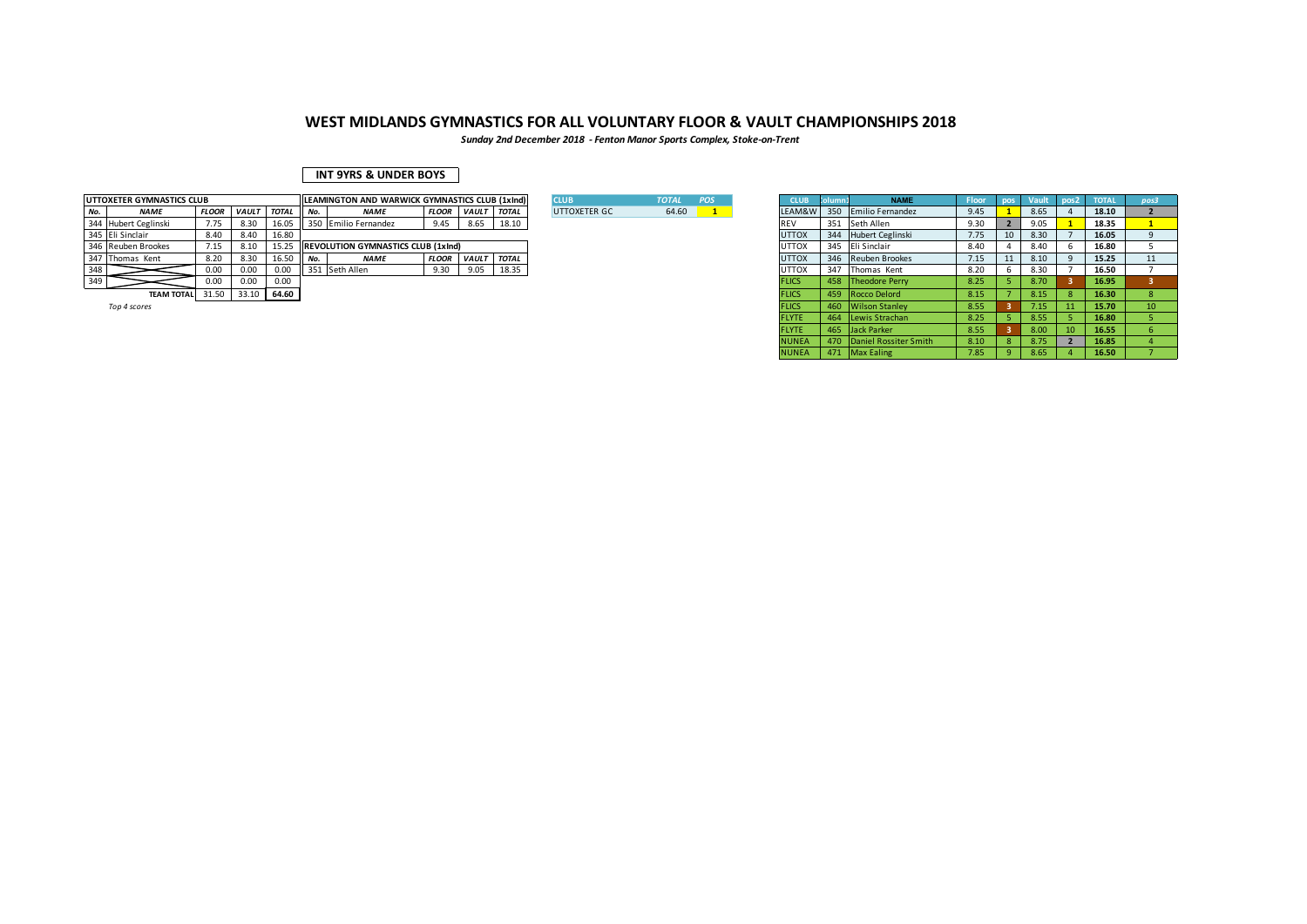*Sunday 2nd December 2018 - Fenton Manor Sports Complex, Stoke-on-Trent*

#### **INT 9YRS & UNDER GIRLS**

|     | <b>CITY OF STOKE GYM CLUB</b>             |              |              |              | CITY OF WORCESTER GYMNASTICS CLUB      |              |              |              | COVENTRY EMPIRE GYMNASTICS ACADEMY      |              |              |              | CLUB <sub>2</sub> | CLUB3 | <b>NAME3</b>               | Floor4 | pos5           | Vault <sub>6</sub> | cos 27       | <b>TOTAL8</b> | os39           |
|-----|-------------------------------------------|--------------|--------------|--------------|----------------------------------------|--------------|--------------|--------------|-----------------------------------------|--------------|--------------|--------------|-------------------|-------|----------------------------|--------|----------------|--------------------|--------------|---------------|----------------|
| No. | <b>NAME</b>                               | <b>FLOOR</b> | <b>VAULT</b> | <b>TOTAL</b> | No.<br><b>NAME</b>                     | <b>FLOOR</b> | <b>VAULT</b> | <b>TOTAL</b> | No.<br><b>NAME</b>                      | <b>FLOOR</b> | <b>VAULT</b> | <b>TOTAL</b> | <b>BIDD</b>       | 454   | Scarlett Lunt              | 8.10   | 34             | 7.65               | 28           | 15.75         | 51             |
| 352 | Erin Wilbraham                            | 9.85         | 8.15         | 18.00        | 358 Isabella Hughes                    | 9.40         | 8.15         | 17.55        | 364<br>Jasleen Pahol                    | 9.35         | 8.40         | 17.75        | <b>STOKE</b>      | 352   | Erin Wilbraham             | 9.85   |                | 8.15               | 21           | 18.00         | 13             |
| 353 | <b>Keeley Davison</b>                     | 8.45         | 8.35         | 16.80        | 359 Josie Murphy                       | 9.00         | 8.05         | 17.05        | 365<br>Katie O'Connell                  | 9.00         | 7.05         | 16.05        | <b>STOKE</b>      | 353   | <b>Keeley Davison</b>      | 8.45   | 27             | 8.35               | 17           | 16.80         | 35             |
|     | 354 Lily Parris                           | 9.25         | 9.20         | 18.45        | 360 Poppy Patterson                    | 8.05         | 8.10         | 16.15        | 366<br>Nicole Yavorska-Kovalenko        | 9.45         | 8.45         | 17.90        | <b>STOKE</b>      | 354   | Lily Parris                | 9.25   | 11             | 9.20               |              | 18.45         | 5              |
| 355 | Isla Allen                                | 8.85         | 8.00         | 16.85        | 361 Josie May                          | 8.15         | 7.25         | 15.40        | 367<br><b>Reet Choudhary</b>            | 7.90         | 8.10         | 16.00        | <b>STOKE</b>      | 355   | sla Allen                  | 8.85   | 19             | 8.00               | 24           | 16.85         | 34             |
| 356 |                                           | 0.00         | 0.00         | 0.00         | 362 Danielle Elleson                   | 8.75         | 8.20         | 16.95        | 368 Lauren Torrance                     | 8.60         | 8.05         | 16.65        | COWOR             | 358   | sabella Hughes             | 9.40   | 8              | 8.15               | 21           | 17.55         | 20             |
| 357 |                                           | 0.00         | 0.00         | 0.00         | 363 Florence Adlem                     | 8.35         | 7.20         | 15.55        | 369 Ellie-Mae Sanderson                 | 8.30         | 8.50         | 16.80        | COWOR             | 359   | Josie Murphy               | 9.00   | 16             | 8.05               | 23           | 17.05         | 30             |
|     | <b>TEAM TOTA</b>                          | 36.40        | 33.70        | 70.10        | <b>TEAM TOTAL</b>                      | 35.50        | 32.50        | 68.00        | <b>TEAM TOTAL</b>                       | 36.40        | 33.45        | 69.85        | COWOR             | 360   | Poppy Patterson            | 8.05   | 35             | 8.10               | 22           | 16.15         | 45             |
|     | Top 4 scores                              |              |              |              | Top 4 scores                           |              |              |              | Top 4 scores                            |              |              |              | COWOR             | 361   | losie May                  | 8.15   | 33             | 7.25               | 32           | 15.40         | 57             |
|     |                                           |              |              |              |                                        |              |              |              |                                         |              |              |              | COWOR             | 362   | Danielle Elleson           | 8.75   | 21             | 8.20               | 20           | 16.95         | 32             |
|     | FLICS GYMNASTICS ACADEMY PURPLE           |              |              |              | FLICS GYMNASTICS ACADEMY SILVER        |              |              |              | <b>FLYTE GYMNASTICS</b>                 |              |              |              | COWOR             | 363   | Florence Adlem             | 8.35   | 29             | 7.20               | 33           | 15.55         | 54             |
| No. | <b>NAME</b>                               | <b>FLOOR</b> | <b>VAULT</b> | <b>TOTAL</b> | No.<br><b>NAME</b>                     | <b>FLOOR</b> | <b>VAULT</b> | <b>TOTAL</b> | No.<br><b>NAME</b>                      | <b>FLOOR</b> | <b>VAULT</b> | <b>TOTAL</b> | COVEM             | 364   | Jasleen Pahol              | 9.35   | 9              | 8.40               | 16           | 17.75         | 16             |
|     | 370 Grace Humphries                       | 9.25         | 8.70         | 17.95        | 376 Ebony Waldron                      | 7.45         | 8.65         | 16.10        | 382<br><b>Bethany Jones</b>             | 9.10         | 9.15         | 18.25        | COVEM             | 365   | Katie O'Connell            | 9.00   | 16             | 7.05               | 36           | 16.05         | 47             |
| 371 | Isobel Mountford                          | 7.55         | 8.05         | 15.60        | 377 Rosie Robinson                     | 7.95         | 8.00         | 15.95        | 383<br>Josie Reid                       | 9.45         | 7.95         | 17.40        | COVEM             | 366   | Nicole Yavorska-Kovalenko  | 9.45   | $\overline{7}$ | 8.45               | 15           | 17.90         | 15             |
| 372 | Daisy Munday                              | 9.00         | 8.95         | 17.95        | 378 Anabella Waldron                   | 7.30         | 8.10         | 15.40        | 384<br>Alba Keaney                      | 9.05         | 8.40         | 17.45        | <b>COVEM</b>      | 367   | Reet Choudhary             | 7.90   | 37             | 8.10               | 22           | 16.00         | 48             |
|     | 373 Estelle Stanley                       | 9.65         | 7.90         | 17.55        | 379 Annie Williams                     | 7.40         | 8.20         | 15.60        | 385<br><b>Rose Crichton</b>             | 9.05         | 8.50         | 17.55        | COVEM             | 368   | Lauren Torrance            | 8.60   | 24             | 8.05               | 23           | 16.65         | 38             |
|     | 374 Charlotte Jackson                     | 8.70         | 8.20         | 16.90        | 380 Harriett Jones                     | 7.55         | 8.35         | 15.90        | 386<br>Evie Young                       | 8.35         | 8.45         | 16.80        | COVEM             | 369   | <b>Ellie-Mae Sanderson</b> | 8.30   | 30             | 8.50               | 14           | 16.80         | 35             |
|     | 375 Connie Rogers                         | 8.15         | 0.00         | 8.15         | 381 Darina Fadejeva                    | 8.20         | 8.10         | 16.30        | 387 Trinity Mander                      | 9.00         | 9.25         | 18.25        | <b>FLICS</b>      | 370   | <b>Grace Humphries</b>     | 9.25   | 11             | 8.70               | 10           | 17.95         | 14             |
|     | <b>TEAM TOTAL</b>                         | 36.60        | 33.90        | 70.50        | <b>TEAM TOTAL</b>                      | 31.15        | 33.30        | 64.45        | <b>TEAM TOTAL</b>                       | 36.65        | 35.35        | 72.00        | <b>FLICS</b>      | 371   | sobel Mountford            | 7.55   | 40             | 8.05               | 23           | 15.60         | 53             |
|     | Top 4 scores                              |              |              |              | Top 4 scores                           |              |              |              | Top 4 scores                            |              |              |              | <b>FLICS</b>      | 372   | Daisy Munday               | 9.00   | 16             | 8.95               | 5            | 17.95         | 14             |
|     |                                           |              |              |              |                                        |              |              |              |                                         |              |              |              | <b>FLICS</b>      | 373   | <b>Estelle Stanley</b>     | 9.65   | 5              | 7.90               | 26           | 17.55         | 20             |
|     | <b>FUSION GC</b>                          |              |              |              | LEAMINGTON AND WARWICK GYMNASTICS CLUB |              |              |              | PARK WREKIN GYMNASTICS CLUB             |              |              |              | <b>FLICS</b>      | 374   | Charlotte Jackson          | 8.70   | 22             | 8.20               | 20           | 16.90         | 33             |
| No. | <b>NAME</b>                               | <b>FLOOR</b> | <b>VAULT</b> | <b>TOTAL</b> | No.<br><b>NAME</b>                     | <b>FLOOR</b> | <b>VAUL1</b> | <b>TOTAL</b> | <b>NAME</b><br>No.                      | <b>FLOOR</b> | <b>VAULT</b> | <b>TOTAL</b> | <b>FLICS</b>      | 375   | Connie Rogers              | 8.15   | 33             | 0.00               | 39           | 8.15          | 62             |
| 388 | <b>Bella Pettigrew</b>                    | 9.55         | 8.95         | 18.50        | 394 Jessica Boak                       | 9.15         | 8.00         | 17.15        | 400<br><b>Holly Clarke</b>              | 9.05         | 8.05         | 17.10        | <b>FLICS</b>      | 376   | Ebony Waldron              | 7.45   | 42             | 8.65               | 11           | 16.10         | 46             |
| 389 | Amelia Soffe                              | 9.25         | 8.20         | 17.45        | 395 Lily Perkins                       | 8.65         | 8.85         | 17.50        | 401<br>Harman Jhawar                    | 9.00         | 8.25         | 17.25        | <b>FLICS</b>      | 377   | Rosie Robinson             | 7.95   | 36             | 8.00               | 24           | 15.95         | 49             |
| 390 | Amelia Johnson                            | 9.20         | 8.35         | 17.55        | 396 Mia Taplin                         | 9.00         | 7.10         | 16.10        | 402<br>Abbie Child                      | 9.05         | 7.20         | 16.25        | <b>FLICS</b>      | 378   | Anabella Waldror           | 7.30   | 44             | 8.10               | 22           | 15.40         | 57             |
| 391 | Elsie Kenny                               | 10.10        | 8.75         | 18.85        | 397 Tilly Taylor                       | 8.90         | 7.80         | 16.70        | Chloe Thorner<br>403                    | 8.60         | 8.25         | 16.85        | <b>FLICS</b>      | 379   | Annie Williams             | 7.40   | 43             | 8.20               | 20           | 15.60         | 53             |
|     | 392 Chloe Hurley Adams                    | 9.90         | 8.45         | 18.35        | 398                                    | 0.00         | 0.00         | 0.00         | 404<br>Lily Caesar                      | 8.40         | 8.15         | 16.55        | <b>FLICS</b>      | 380   | Harriett Jones             | 7.55   | 40             | 8.35               | 17           | 15.90         | 50             |
| 393 | Keira Gramson                             | 9.70         | 8.50         | 18.20        | 399                                    | 0.00         | 0.00         | 0.00         | 405<br>Robyn Duke                       | 9.10         | 8.90         | 18.00        | <b>FLICS</b>      | 381   | Darina Fadejeva            | 8.20   | 32             | 8.10               | 22           | 16.30         | 42             |
|     | <b>TEAM TOTAL</b>                         | 39.25        | 34.65        | 73.90        | <b>TEAM TOTAL</b>                      | 35.70        | 31.75        | 67.45        | <b>TEAM TOTAL</b>                       | 36.20        | 33.55        | 69.75        | <b>FLYTE</b>      | 382   | <b>Bethany Jones</b>       | 9.10   | 14             | 9.15               |              | 18.25         | 8              |
|     | Top 4 scores                              |              |              |              | Top 4 scores                           |              |              |              | Top 4 scores                            |              |              |              | FLYTE             | 383   | losie Reid                 | 9.45   | $\overline{7}$ | 7.95               | 25           | 17.40         | 23             |
|     |                                           |              |              |              |                                        |              |              |              |                                         |              |              |              | <b>LYTE</b>       | 384   | Alba Keaney                | 9.05   | 15             | 8.40               | 16           | 17.45         | 22             |
|     | <b>RUGBY GYMNASTICS CLUB</b>              |              |              |              | SEVERN GYMNASTICS & TRAMPOLINE CLUB    |              |              |              | SOLIHULL OLYMPIC GYMNASTICS CLUB SILVER |              |              |              | <b>FLYTE</b>      | 385   | ose Crichton               | 9.05   | 15             | 8.50               | 14           | 17.55         | 20             |
| No. | <b>NAME</b>                               | <b>FLOOR</b> | <b>VAULT</b> | <b>TOTAL</b> | No.<br><b>NAME</b>                     | <b>FLOOR</b> | <b>VAULT</b> | <b>TOTAL</b> | No.<br><b>NAME</b>                      | <b>FLOOR</b> | <b>VAULT</b> | <b>TOTAL</b> | <b>FLYTE</b>      | 386   | Evie Young                 | 8.35   | 29             | 8.45               | 15           | 16.80         | 35             |
| 406 | <b>Isabelle Montgomery</b>                | 9.10         | 8.25         | 17.35        | 412 Poppy Moelwyn-Williams             | 9.30         | 8.35         | 17.65        | 418 Matilda Chatwin                     | 7.50         | 7.05         | 14.55        | <b>FLYTE</b>      | 387   | <b>Trinity Mander</b>      | 9.00   | 16             | 9.25               |              | 18.25         | 8              |
| 407 | Isobel Barr                               | 8.45         | 7.05         | 15.50        | 413 Alice Evans                        | 9.10         | 8.60         | 17.70        | 419<br>Nkundeji Changula                | 0.00         | 0.00         | 0.00         | <b>FUSION</b>     | 388   | Bella Pettigrew            | 9.55   | 6              | 8.95               | 5            | 18.50         | $\overline{4}$ |
| 408 | Gemma Waller                              | 8.15         | 8.05         | 16.20        | 414 Abigail Lythgoe                    | 8.60         | 8.50         | 17.10        | 420<br>Sophie Cvetkova                  | 8.50         | 7.65         | 16.15        | <b>FUSION</b>     | 389   | Amelia Soffe               | 9.25   | 11             | 8.20               | 20           | 17.45         | 22             |
|     | 409 Megan Cooke                           | 8.85         | 8.40         | 17.25        | 415 Ava Reynolds                       | 9.30         | 8.45         | 17.75        | Poppy Marshall<br>421                   | 7.75         | 7.90         | 15.65        | <b>FUSION</b>     | 390   | Amelia Johnson             | 9.20   | 12             | 8.35               | 17           | 17.55         | 20             |
|     | 410 Sophia Goldthorp                      | 8.20         | 7.00         | 15.20        | 416 Peighton Tisdale                   | 8.15         | 8.40         | 16.55        | 422<br>Imogen Fogarty                   | 7.95         | 8.30         | 16.25        | <b>FUSION</b>     | 391   | Elsie Kenny                | 10.10  | $\mathbf{1}$   | 8.75               | $\mathsf{q}$ | 18.85         | $\blacksquare$ |
| 411 | Lauren Steele                             | 7.85         | 7.05         | 14.90        | 417 Alice Parke                        | 8.80         | 8.60         | 17.40        | 423<br><b>Gracie Shearing</b>           | 7.85         | 8.05         | 15.90        | <b>USION</b>      | 392   | Chloe Hurley Adams         | 9.90   | $\overline{2}$ | 8.45               | 15           | 18.35         | 6              |
|     | <b>TEAM TOTAL</b>                         | 34.60        | 31.75        | 66.35        | <b>TEAM TOTAL</b>                      | 36.50        | 34.15        | 70.65        | <b>TEAM TOTAI</b>                       | 32.05        | 31.90        | 63.95        | <b>FUSION</b>     | 393   | Keira Gramson              | 9.70   | $\overline{4}$ | 8.50               | 14           | 18.20         | 9              |
|     | Top 4 scores                              |              |              |              | Top 4 scores                           |              |              |              | Top 4 scores                            |              |              |              | <b>GYMFIN</b>     | 455   | Freya Marchant             | 9.10   | 14             | 8.55               | 13           | 17.65         | 18             |
|     |                                           |              |              |              |                                        |              |              |              |                                         |              |              |              | LEAM&W            | 394   | lessica Boak               | 9.15   | 13             | 8.00               | 24           | 17.15         | 28             |
|     | SOLIHULL OLYMPIC GYMNASTICS CLUB DIAMONDS |              |              |              | UTTOXETER GYMNASTICS CLUB SAPPHIRE     |              |              |              | UTTOXETER GYMNASTICS CLUB TURQUOISE     |              |              |              | EAM&W             | 395   | Lily Perkins               | 8.65   | 23             | 8.85               |              | 17.50         | 21             |
| No. | <b>NAME</b>                               | <b>FLOOR</b> | <b>VAULT</b> | <b>TOTAL</b> | No.<br><b>NAME</b>                     | <b>FLOOR</b> | <b>VAULT</b> | <b>TOTAL</b> | <b>NAME</b><br>No.                      | <b>FLOOR</b> | <b>VAULT</b> | <b>TOTAL</b> | LEAM&W            | 396   | Mia Taplin                 | 9.00   | 16             | 7.10               | 35           | 16.10         | 46             |
| 424 | Olivia Payne                              | 9.40         | 7.15         | 16.55        | 430 Hannah Dicken                      | 9.90         | 8.25         | 18.15        | 436<br>Cerys Barnett                    | 8.90         | 8.10         | 17.00        | LEAM&W            | 397   | <b>Tilly Taylor</b>        | 8.90   | 18             | 7.80               | 27           | 16.70         | 37             |
| 425 | Poppy Wisedale                            | 0.00         | 0.00         | 0.00         | 431 Amelia Clarke                      | 9.70         | 8.85         | 18.55        | 437<br>Millie Lynch                     | 8.95         | 8.20         | 17.15        | <b>PARK</b>       | 400   | Holly Clarke               | 9.05   | 15             | 8.05               | 23           | 17.10         | 29             |
|     | 426 Abigail Dickson                       | 8.25         | 7.20         | 15.45        | 432 Olivia McCall                      | 9.25         | 8.90         | 18.15        | Abigail Bembridge<br>438                | 9.00         | 9.00         | 18.00        | PARK              | 401   | Harman Jhawar              | 9.00   | 16             | 8.25               | 19           | 17.25         | 26             |
| 427 | <b>Isla Bristow</b>                       | 7.90         | 8.25         | 16.15        | 433 Connie Howe                        | 9.00         | 8.30         | 17.30        | 439<br>Amelia Fernihough                | 8.75         | 8.45         | 17.20        | PARK              | 402   | Abbie Child                | 9.05   | 15             | 7.20               | 33           | 16.25         | 43             |
| 428 | Jasmine Parkes-Brown                      | 8.60         | 6.85         | 15.45        | 434 Faith Smith                        | 9.25         | 7.95         | 17.20        | 440<br>Chloe Brailsford                 | 9.35         | 8.75         | 18.10        | PARK              | 403   | <b>Chloe Thorner</b>       | 8.60   | 24             | 8.25               | 19           | 16.85         | 34             |
| 429 | Leila Webster                             | 8.50         | 7.10         | 15.60        | 435 Violet Reynolds                    | 9.05         | 8.35         | 17.40        | 441                                     | 0.00         | 0.00         | 0.00         | PARK              | 404   | Lily Caesar                | 8.40   | 28             | 8.15               | 21           | 16.55         | 40             |
|     |                                           | 34.75        | 29.70        | 64.45        | <b>TEAM TOTAL</b>                      | 38.10        | 34.40        | 72.50        |                                         | 36.20        | 34.40        | 70.60        | PARK              |       |                            | 9.10   | 14             | 8.90               |              | 18.00         | 13             |
|     | <b>TEAM TOTAL</b>                         |              |              |              |                                        |              |              |              | <b>TEAM TOTAI</b>                       |              |              |              |                   | 405   | Robyn Duke                 |        |                |                    | 6            | 16.55         | 40             |
|     | Top 4 scores                              |              |              |              | Top 4 scores                           |              |              |              | Top 4 scores                            |              |              |              | <b>REV</b>        | 456   | Mya Asante-Boakye          | 9.25   | 11             | 7.30               | 31           |               |                |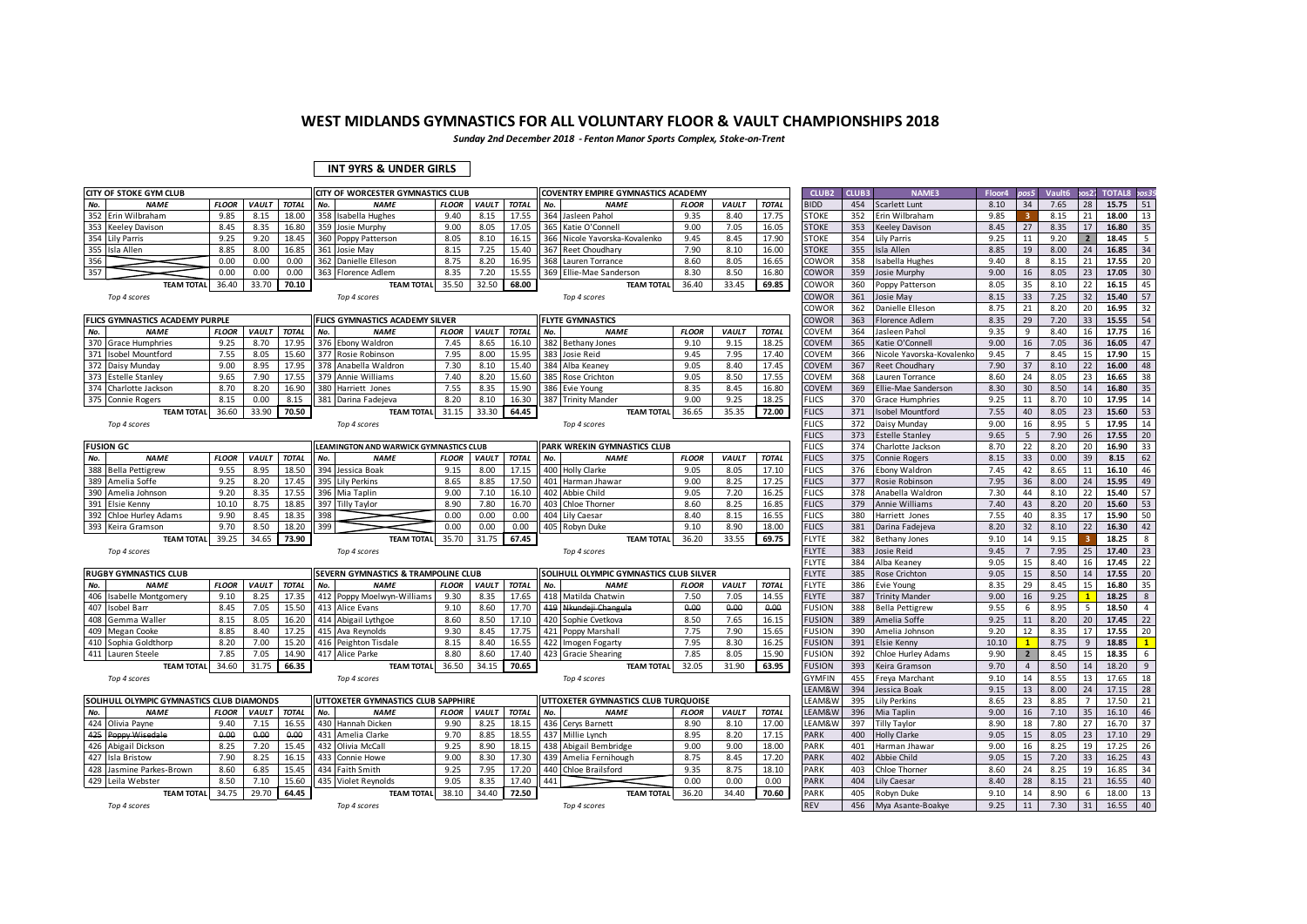|     | <b>WYTHALL GYMNASTICS CLUB PURPLE</b> |              |              |              |        | <b>WYTHALL GYMNASTICS CLUB GREEN</b> |              |              |              | <b>CLUB</b>                     | <b>TOTAL</b> | POS | <b>RUGBY</b>  | 406 | <b>Isabelle Montgomery</b> | 9.10 |    | 8.25 | 19 | 17.35 |           |
|-----|---------------------------------------|--------------|--------------|--------------|--------|--------------------------------------|--------------|--------------|--------------|---------------------------------|--------------|-----|---------------|-----|----------------------------|------|----|------|----|-------|-----------|
| No. | <b>NAME</b>                           | <b>FLOOR</b> | <b>VAULT</b> | <b>TOTAL</b> | $N$ o. | <b>NAME</b>                          | <b>FLOOR</b> | <b>VAULT</b> | <b>TOTAL</b> | <b>CITY OF STOKE GC</b>         | 70.10        |     | <b>RUGBY</b>  | 407 | Isobel Barr                | 8.45 |    | 7.05 | 36 | 15.50 | -55       |
|     | 442 Megan Hood                        | 9.40         | 8.20         | 17.60        |        | 448 Sofia Steele                     | 9.10         | 7.95         | 17.05        | <b>CITY OF WORCESTER GC</b>     | 68.00        |     | <b>RUGBY</b>  |     | 408 Gemma Waller           | 8.15 | 33 | 8.05 | 23 | 16.20 |           |
|     | 443 Isabella Spencer                  | 9.45         | 8.75         |              |        | 18.20 449 Eva Murray                 |              | 8.10         | 16.60        | <b>COVENTRY EMPIRE GA</b>       | 69.85        |     | <b>RUGBY</b>  | 409 | Megan Cooke                | 8.85 | 19 | 8.40 |    | 17.25 |           |
|     | 444 Lucy O'Reilly                     | 10.10        | 8.55         | 18.65        |        | 450 Lexie Ibrahim                    | 8.20         | 8.35         | 16.55        | <b>FLICS GA PURPLE</b>          | 70.50        |     | <b>RUGBY</b>  |     | 410 Sophia Goldthorp       | 8.20 |    | 7.00 | 37 | 15.20 | 58        |
|     | 445 Olivia Witham                     | 9.30         | 0.00         | 9.30         |        | 451 Leah Clarke                      |              | 8.75         | 18.05        | <b>FLICS GA SILVER</b>          | 64.45        |     | <b>RUGBY</b>  | 411 | Lauren Steele              | 7.85 | 38 | 7.05 | 36 | 14.90 | <b>59</b> |
|     | 446 Abigayle Roberts                  | 9.20         | 8.80         | 18.0         |        | 1452 Tabitha Mcmullan                | 8.85         | 8.10         | 16.95        | <b>FLYTE GYMNASTICS</b>         | 72.00        |     | <b>SEVERN</b> | 412 | Poppy Moelwyn-Williams     | 9.30 |    | 8.35 |    | 17.65 |           |
| 447 |                                       | 0.00         | 0.00         | 0.00         |        |                                      |              | 0.00         | 0.00         | <b>FUSION GC</b>                | 73.90        |     | <b>SEVERN</b> | 413 | Alice Evans                | 9.10 |    | 8.60 |    | 17.70 |           |
|     | <b>TEAM TOTAL</b>                     | 38.25        | 34.30        | 72.55        |        | <b>TEAM TOTAL</b>                    | 35.75        | 33.30        | 69.05        | <b>LEAMINGTON &amp; WARWICK</b> | 67.45        |     | <b>SEVERN</b> | 414 | Abigail Lythgoe            | 8.60 |    | 8.50 |    | 17.10 |           |
|     |                                       |              |              |              |        |                                      |              |              |              |                                 |              |     |               |     |                            |      |    |      |    |       |           |

|      | <b>BIDDULPH VALLEY GYMNASTICS CLUB (1xInd)</b> |              |              |                       |                 | <b>IGYMEINITY GYMNASTICS CLUB (1xInd)</b> |                   |                    |               | <b>SEVERN G&amp;TC</b>              | 70.65 |  |                                   | AA<br>41. | Alice<br>∙ Park                   | 8.80         | 20      | 8.60 | $\sim$ | $\overline{10}$<br>17.40 | ت |
|------|------------------------------------------------|--------------|--------------|-----------------------|-----------------|-------------------------------------------|-------------------|--------------------|---------------|-------------------------------------|-------|--|-----------------------------------|-----------|-----------------------------------|--------------|---------|------|--------|--------------------------|---|
| IVU. | NAMI                                           | <b>FLOOR</b> | <b>VAULT</b> | <b>TOTAL</b>          | II No.          | <b>ALA 8.41</b>                           | FLOO <sub>1</sub> | <b>VAULT</b>       | <b>TOTAL</b>  | . OGC SILVE<br>0.011111<br>$\cdots$ | 63.95 |  | LIHULL                            | 418       | Matilda Chatwin                   | 7.50         | AA<br>- | 7.05 | 36     | 14.5                     |   |
|      | '54 Scarlett Lunt                              | 8.10         | 7.65         | $- - -$<br><b>LJ.</b> | $\parallel$ 455 | va Marchant<br>Error                      |                   | $\sim$ $\sim$<br>ິ | $ -$<br>17.65 | <b>COLIHULL OGC DIAMONDS</b>        | 64.45 |  | 11 I LII I I I<br><b>JOLINULE</b> | 440<br>   | uundoii Changul<br><b>AI</b><br>. | a no<br>0.06 | $\sim$  | 0.00 | ാവ     | 0.00<br>u.uc             |   |

|     | <b>REVOLUTION GYMNASTICS CLUB (2xInd)</b> |              |              |              |
|-----|-------------------------------------------|--------------|--------------|--------------|
| No. | <b>NAME</b>                               | <b>FLOOR</b> | <b>VAULT</b> | <b>TOTAL</b> |
|     | 456 Mya Asante-Boakye                     | 9.25         | 7.30         | 16.55        |
|     | 457 Victoria Niec                         | 9.40         | 8.90         | 18.30        |

| <b>CLUB</b>                     | <b>TOTAL</b> | <b>POS</b>     |
|---------------------------------|--------------|----------------|
| <b>CITY OF STOKE GC</b>         | 70.10        | 8              |
| CITY OF WORCESTER GC            | 68.00        | 12             |
| <b>COVENTRY EMPIRE GA</b>       | 69.85        | 9              |
| <b>FLICS GA PURPLE</b>          | 70.50        | $\overline{7}$ |
| <b>FLICS GA SILVER</b>          | 64.45        | 15             |
| <b>FLYTE GYMNASTICS</b>         | 72.00        | 4              |
| <b>FUSION GC.</b>               | 73.90        | $\overline{1}$ |
| <b>LEAMINGTON &amp; WARWICK</b> | 67.45        | 13             |
| <b>PARK WREKIN GC</b>           | 69.75        | 10             |
| RUGBY GC                        | 66.35        | 14             |
| <b>SEVERN G&amp;TC</b>          | 70.65        | 5              |
| SOLIHULL OGC SILVER             | 63.95        | 16             |
| SOLIHULL OGC DIAMONDS           | 64.45        | 15             |
| <b>UTTOXETER GC SAPPHIRE</b>    | 72.50        | 3              |
| UTTOXETER GC TURQUOISE          | 70.60        | 6              |
| <b>WYTHALL GC PURPLE</b>        | 72.55        | $\overline{2}$ |
| <b>WYTHALL GC GREEN</b>         | 69.05        | 11             |

|                                     |              |       |             |     |                                           |              |              |              |                             |              |                | <b>REV</b>      | 457 | Victoria Niec              | 9.40  | 8                       | 8.90 | 6               | 18.30 | $\overline{7}$ |
|-------------------------------------|--------------|-------|-------------|-----|-------------------------------------------|--------------|--------------|--------------|-----------------------------|--------------|----------------|-----------------|-----|----------------------------|-------|-------------------------|------|-----------------|-------|----------------|
| ALL GYMNASTICS CLUB PURPLE          |              |       |             |     | WYTHALL GYMNASTICS CLUB GREEN             |              |              |              | <b>CLUB</b>                 | <b>TOTAL</b> | POS            | <b>RUGBY</b>    | 406 | <b>Isabelle Montgomery</b> | 9.10  | 14                      | 8.25 | 19              | 17.35 | 24             |
| <b>NAME</b>                         | <b>FLOOR</b> |       | VAULT TOTAL | No. | <b>NAME</b>                               | <b>FLOOR</b> | <b>VAULT</b> | <b>TOTAL</b> | <b>CITY OF STOKE GC</b>     | 70.10        | 8              | <b>RUGBY</b>    | 407 | Isobel Barr                | 8.45  | 27                      | 7.05 | 36              | 15.50 | 55             |
| Megan Hood                          | 9.40         | 8.20  | 17.60       |     | 448 Sofia Steele                          | 9.10         | 7.95         | 17.05        | <b>CITY OF WORCESTER GC</b> | 68.00        | 12             | <b>RUGBY</b>    | 408 | Gemma Waller               | 8.15  | 33                      | 8.05 | 23              | 16.20 | 44             |
| Isabella Spencer                    | 9.45         | 8.75  | 18.20       |     | 449 Eva Murray                            | 8.50         | 8.10         | 16.60        | <b>COVENTRY EMPIRE GA</b>   | 69.85        | 9              | <b>RUGBY</b>    | 409 | Megan Cooke                | 8.85  | 19                      | 8.40 | 16              | 17.25 | 26             |
| Lucy O'Reilly                       | 10.10        | 8.55  | 18.65       |     | 450 Lexie Ibrahim                         | 8.20         | 8.35         | 16.55        | <b>FLICS GA PURPLE</b>      | 70.50        | $\overline{7}$ | <b>RUGBY</b>    | 410 | Sophia Goldthorp           | 8.20  | 32                      | 7.00 | 37              | 15.20 | 58             |
| Olivia Witham                       | 9.30         | 0.00  | 9.30        |     | 451 Leah Clarke                           | 9.30         | 8.75         | 18.05        | <b>FLICS GA SILVER</b>      | 64.45        | 15             | <b>RUGBY</b>    | 411 | Lauren Steele              | 7.85  | 38                      | 7.05 | 36              | 14.90 | 59             |
| Abigayle Roberts                    | 9.20         | 8.80  | 18.00       |     | 452 Tabitha Mcmullan                      | 8.85         | 8.10         | 16.95        | <b>FLYTE GYMNASTICS</b>     | 72.00        | $\overline{4}$ | <b>SEVERN</b>   | 412 | Poppy Moelwyn-Williams     | 9.30  | 10                      | 8.35 | 17              | 17.65 | 18             |
|                                     | 0.00         | 0.00  | 0.00        | 453 |                                           | 0.00         | 0.00         | 0.00         | <b>FUSION GC</b>            | 73.90        | $\mathbf{1}$   | SEVERN          | 413 | Alice Evans                | 9.10  | 14                      | 8.60 | 12              | 17.70 | 17             |
| <b>TEAM TOTAL</b>                   | 38.25        | 34.30 | 72.55       |     | <b>TEAM TOTAL</b>                         | 35.75        | 33.30        | 69.05        | LEAMINGTON & WARWICK        | 67.45        | 13             | <b>SEVERN</b>   | 414 | Abigail Lythgoe            | 8.60  | 24                      | 8.50 | 14              | 17.10 | 29             |
| Top 4 scores                        |              |       |             |     | Top 4 scores                              |              |              |              | <b>PARK WREKIN GC</b>       | 69.75        | 10             | <b>SEVERN</b>   | 415 | Ava Reynolds               | 9.30  | 10                      | 8.45 | 15              | 17.75 | 16             |
|                                     |              |       |             |     |                                           |              |              |              | <b>RUGBY GC</b>             | 66.35        | 14             | SEVERN          | 416 | Peighton Tisdale           | 8.15  | 33                      | 8.40 | 16              | 16.55 | 40             |
| JLPH VALLEY GYMNASTICS CLUB (1xInd) |              |       |             |     | <b>GYMFINITY GYMNASTICS CLUB (1xInd)</b>  |              |              |              | <b>SEVERN G&amp;TC</b>      | 70.65        | 5              | SEVERN          | 417 | Alice Parke                | 8.80  | 20                      | 8.60 | 12              | 17.40 | 23<br>60       |
| <b>NAME</b>                         | <b>FLOOR</b> |       | VAULT TOTAL | No. | <b>NAME</b>                               |              | FLOOR VAULT  | <b>TOTAL</b> | <b>SOLIHULL OGC SILVER</b>  | 63.95        | 16             | SOLIHUL         | 418 | Matilda Chatwin            | 7.50  | 41                      | 7.05 | 36              | 14.55 |                |
| Scarlett Lunt                       | 8.10         | 7.65  | 15.75       |     | 455 Freya Marchant                        | 9.10         | 8.55         | 17.65        | SOLIHULL OGC DIAMONDS       | 64.45        | 15             | <b>SOLIHULL</b> | 419 | Nkundeji Changula          | 0.00  | 45                      | 0.00 | 39              | 0.00  | 63             |
|                                     |              |       |             |     |                                           |              |              |              | UTTOXETER GC SAPPHIRE       | 72.50        | 3 <sup>2</sup> | SOLIHULI        | 420 | Sophie Cvetkova            | 8.50  | 26                      | 7.65 | 28              | 16.15 | 45             |
|                                     |              |       |             |     | <b>REVOLUTION GYMNASTICS CLUB (2xInd)</b> |              |              |              | UTTOXETER GC TURQUOISE      | 70.60        | 6              | SOLIHULI        | 421 | Poppy Marshall             | 7.75  | 39                      | 7.90 | 26              | 15.65 | 52             |
|                                     |              |       |             | No. | <b>NAME</b>                               | <b>FLOOR</b> | <b>VAULT</b> | <b>TOTAL</b> | <b>WYTHALL GC PURPLE</b>    | 72.55        | $\overline{2}$ | SOLIHUL         | 422 | Imogen Fogarty             | 7.95  | 36                      | 8.30 | 18              | 16.25 |                |
|                                     |              |       |             |     | 456 Mya Asante-Boakye                     | 9.25         | 7.30         | 16.55        | <b>WYTHALL GC GREEN</b>     | 69.05        | 11             | SOLIHULI        | 423 | <b>Gracie Shearing</b>     | 7.85  | 38                      | 8.05 | 23              | 15.90 |                |
|                                     |              |       |             |     | 457 Victoria Niec                         | 9.40         | 8.90         | 18.30        |                             |              |                | SOLIHULI        | 424 | Olivia Payne               | 9.40  | 8                       | 7.15 | 34              | 16.55 |                |
|                                     |              |       |             |     |                                           |              |              |              |                             |              |                | тинит           | 425 | Poppy Wisedale             | 0.00  | 45                      | 0.00 | 39              | 0.00  |                |
|                                     |              |       |             |     |                                           |              |              |              |                             |              |                | SOLIHUL         | 426 | Abigail Dickson            | 8.25  | 31                      | 7.20 | 33              | 15.45 |                |
|                                     |              |       |             |     |                                           |              |              |              |                             |              |                | SOLIHULI        | 427 | Isla Bristow               | 7.90  | 37                      | 8.25 | 19              | 16.15 |                |
|                                     |              |       |             |     |                                           |              |              |              |                             |              |                | SOLIHUL         | 428 | Jasmine Parkes-Brown       | 8.60  | 24                      | 6.85 | 38              | 15.45 |                |
|                                     |              |       |             |     |                                           |              |              |              |                             |              |                | SOLIHULI        | 429 | Leila Webster              | 8.50  | 26                      | 7.10 | 35              | 15.60 |                |
|                                     |              |       |             |     |                                           |              |              |              |                             |              |                | <b>UTTOX</b>    | 430 | Hannah Dicken              | 9.90  | $\overline{\mathbf{2}}$ | 8.25 | 19              | 18.15 |                |
|                                     |              |       |             |     |                                           |              |              |              |                             |              |                | <b>UTTOX</b>    | 431 | Amelia Clarke              | 9.70  | 4                       | 8.85 | 7               | 18.55 |                |
|                                     |              |       |             |     |                                           |              |              |              |                             |              |                | <b>UTTOX</b>    | 432 | Olivia McCall              | 9.25  | 11                      | 8.90 | 6               | 18.15 |                |
|                                     |              |       |             |     |                                           |              |              |              |                             |              |                | <b>UTTOX</b>    | 433 | Connie Howe                | 9.00  | 16                      | 8.30 | 18              | 17.30 |                |
|                                     |              |       |             |     |                                           |              |              |              |                             |              |                | <b>UTTOX</b>    | 434 | <b>Faith Smith</b>         | 9.25  | 11                      | 7.95 | 25              | 17.20 |                |
|                                     |              |       |             |     |                                           |              |              |              |                             |              |                | <b>UTTOX</b>    | 435 | Violet Reynolds            | 9.05  | 15                      | 8.35 | 17              | 17.40 |                |
|                                     |              |       |             |     |                                           |              |              |              |                             |              |                | <b>UTTOX</b>    | 436 | Cerys Barnett              | 8.90  | 18                      | 8.10 | 22              | 17.00 |                |
|                                     |              |       |             |     |                                           |              |              |              |                             |              |                | <b>UTTOX</b>    | 437 | Millie Lynch               | 8.95  | 17                      | 8.20 | 20              | 17.15 |                |
|                                     |              |       |             |     |                                           |              |              |              |                             |              |                | <b>UTTOX</b>    | 438 | Abigail Bembridge          | 9.00  | 16                      | 9.00 | $\overline{4}$  | 18.00 |                |
|                                     |              |       |             |     |                                           |              |              |              |                             |              |                | <b>UTTOX</b>    | 439 | Amelia Fernihough          | 8.75  | 21                      | 8.45 | 15              | 17.20 |                |
|                                     |              |       |             |     |                                           |              |              |              |                             |              |                | <b>UTTOX</b>    | 440 | Chloe Brailsford           | 9.35  | 9                       | 8.75 | 9               | 18.10 |                |
|                                     |              |       |             |     |                                           |              |              |              |                             |              |                | <b>WYTH</b>     | 442 | Megan Hood                 | 9.40  | 8                       | 8.20 | 20              | 17.60 |                |
|                                     |              |       |             |     |                                           |              |              |              |                             |              |                | <b>WYTH</b>     | 443 | Isabella Spencer           | 9.45  | $\overline{7}$          | 8.75 | 9               | 18.20 |                |
|                                     |              |       |             |     |                                           |              |              |              |                             |              |                | <b>WYTH</b>     | 444 | Lucy O'Reilly              | 10.10 | -1                      | 8.55 | 13              | 18.65 |                |
|                                     |              |       |             |     |                                           |              |              |              |                             |              |                | <b>WYTH</b>     | 445 | Olivia Witham              | 9.30  | 10                      | 0.00 | 39              | 9.30  |                |
|                                     |              |       |             |     |                                           |              |              |              |                             |              |                | <b>WYTH</b>     | 446 | Abigayle Roberts           | 9.20  | 12                      | 8.80 | 8               | 18.00 |                |
|                                     |              |       |             |     |                                           |              |              |              |                             |              |                | <b>WYTH</b>     | 448 | Sofia Steele               | 9.10  | 14                      | 7.95 | 25              | 17.05 |                |
|                                     |              |       |             |     |                                           |              |              |              |                             |              |                | <b>WYTH</b>     | 449 | Eva Murray                 | 8.50  | 26                      | 8.10 | 22              | 16.60 |                |
|                                     |              |       |             |     |                                           |              |              |              |                             |              |                | <b>WYTH</b>     | 450 | Lexie Ibrahim              | 8.20  | 32                      | 8.35 | 17              | 16.55 |                |
|                                     |              |       |             |     |                                           |              |              |              |                             |              |                | <b>WYTH</b>     | 451 | Leah Clarke                | 9.30  | 10                      | 8.75 | 9               | 18.05 |                |
|                                     |              |       |             |     |                                           |              |              |              |                             |              |                | <b>WYTH</b>     | 452 | Tabitha Mcmullan           | 8.85  | 19                      | 8.10 | 22              | 16.95 |                |
|                                     |              |       |             |     |                                           |              |              |              |                             |              |                | <b>FLICS</b>    | 461 | <b>Isabelle Stringer</b>   | 8.70  | 22                      | 8.05 | 23              | 16.75 |                |
|                                     |              |       |             |     |                                           |              |              |              |                             |              |                | <b>FLICS</b>    | 462 | <b>Phoebe Tipping</b>      | 8.55  | 25                      | 8.55 | 13 <sup>1</sup> | 17.10 |                |
|                                     |              |       |             |     |                                           |              |              |              |                             |              |                | <b>FLICS</b>    | 463 | <b>Fearne Gibbs</b>        | 8.55  | 25                      | 7.40 | 30              | 15.95 |                |
|                                     |              |       |             |     |                                           |              |              |              |                             |              |                | <b>FLYTE</b>    | 466 | Sophie Oldfield            | 8.70  | 22                      | 8.60 | 12 <sup>7</sup> | 17.30 |                |
|                                     |              |       |             |     |                                           |              |              |              |                             |              |                | <b>FLYTE</b>    | 467 | <b>Maisie Whitehouse</b>   | 9.05  | 15                      | 8.35 | 17 <sup>1</sup> | 17.40 |                |
|                                     |              |       |             |     |                                           |              |              |              |                             |              |                | <b>FLYTE</b>    | 468 | Sienna Lee                 | 8.50  | 26                      | 8.00 | 24              | 16.50 |                |
|                                     |              |       |             |     |                                           |              |              |              |                             |              |                | FLYTE           | 469 | <b>Shannah Masson</b>      | 8.65  | 23                      | 8.30 | 18              | 16.95 |                |
|                                     |              |       |             |     |                                           |              |              |              |                             |              |                | <b>IUNEA</b>    | 472 | <b>Penny Saunders</b>      | 8.55  | 25                      | 7.45 | 29              | 16.00 |                |
|                                     |              |       |             |     |                                           |              |              |              |                             |              |                | <b>NUNEA</b>    | 473 | <b>Megan Mallabone</b>     | 8.95  | 17                      | 8.75 | 9               | 17.70 | 28             |
|                                     |              |       |             |     |                                           |              |              |              |                             |              |                | NUNEA           |     | 474 Erin Farmer            | 8.80  | 20                      | 8.35 | 17 <sup>1</sup> | 17.15 |                |
|                                     |              |       |             |     |                                           |              |              |              |                             |              |                | <b>NUNEA</b>    | 475 | <b>Elizabeth Barton</b>    | 8.70  | 22                      | 8.30 | 18              | 17.00 | 31             |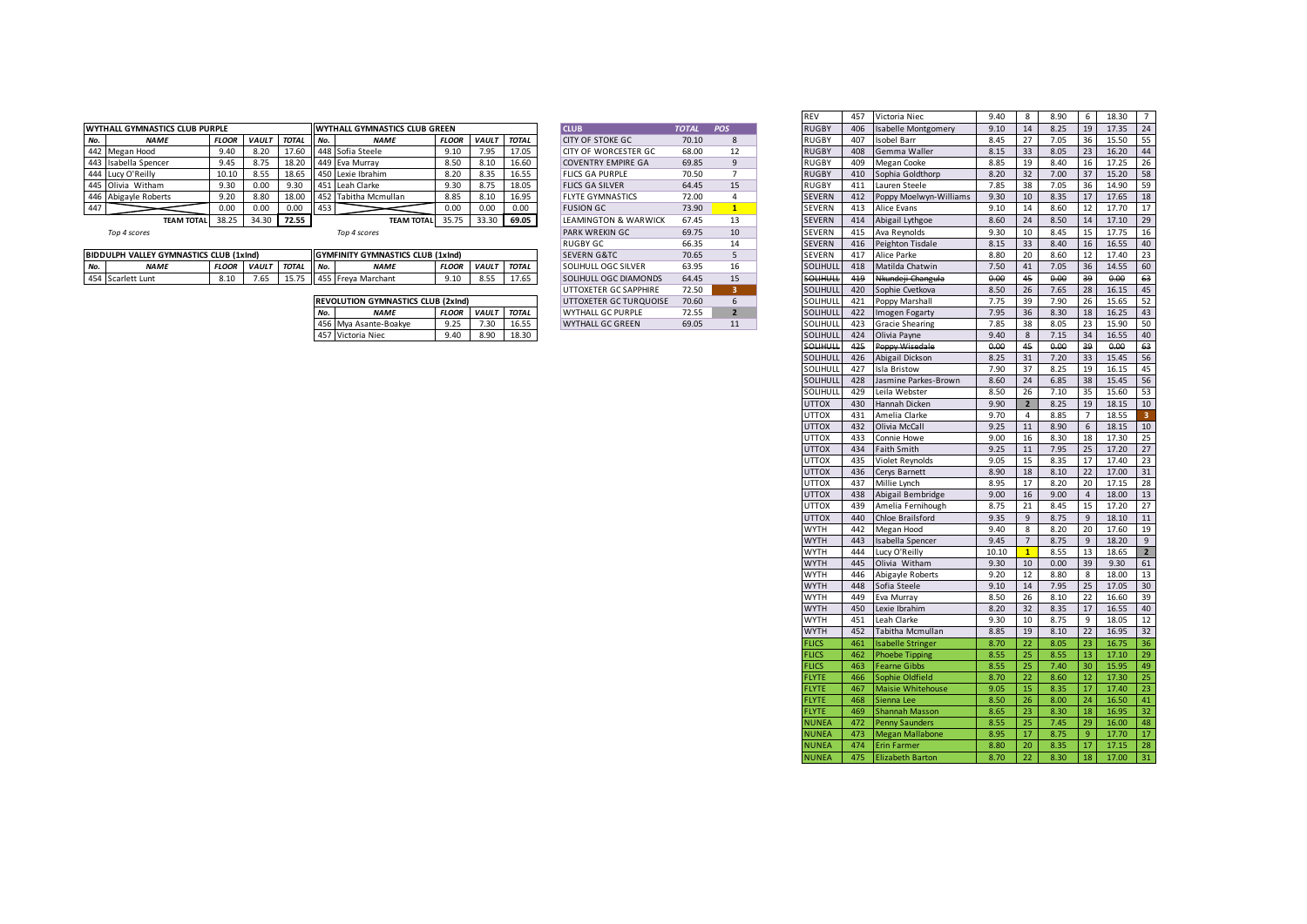*Sunday 2nd December 2018 - Fenton Manor Sports Complex, Stoke-on-Trent*

## **INT 9YRS & UNDER MIXED**

|     |     | <b>FLICS GYMNASTICS ACADEMY</b> |              |              |                 |
|-----|-----|---------------------------------|--------------|--------------|-----------------|
| M/F | No. | <b>NAME</b>                     | <b>FLOOR</b> | <b>VAULT</b> | TO <sub>T</sub> |
| М   |     | 458 Theodore Perry              | 8.25         | 8.70         | 16.             |
| м   |     | 459 Rocco Delord                | 8.15         | 8.15         | 16.             |
| М   | 460 | <b>Wilson Stanley</b>           | 8.55         | 7.15         | 15.             |
| F   | 461 | <b>Isabelle Stringer</b>        | 8.70         | 8.05         | 16.             |
| F   | 462 | Phoebe Tipping                  | 8.55         | 8.55         | 17.             |
| F   |     | 463 Fearne Gibbs                | 8.55         | 7.40         | 15.             |
|     |     | TEA M TOTAI                     | <b>24 UE</b> | 22 15        | 67              |

|           |                                     | FLICS GYMNASTICS ACADEMY |              |              |              |     |     | <b>FLYTE GYMNASTICS</b> |              |              |              |                              |     |     | <b>INUNEATON GYMNASTICS CLUB</b> |              |              |              |
|-----------|-------------------------------------|--------------------------|--------------|--------------|--------------|-----|-----|-------------------------|--------------|--------------|--------------|------------------------------|-----|-----|----------------------------------|--------------|--------------|--------------|
| $M/F$ No. |                                     | <b>NAME</b>              | <b>FLOOR</b> | <b>VAULT</b> | <b>TOTAL</b> | M/F | No. | <b>NAME</b>             | <b>FLOOR</b> | <b>VAUL1</b> | <b>TOTAL</b> |                              | M/F | No. | <b>NAME</b>                      | <b>FLOOR</b> | <b>VAULT</b> | <b>TOTAL</b> |
| м         |                                     | 458 Theodore Perry       | 8.25         | 8.70         | 16.95        | M   |     | 464 Lewis Strachan      | 8.25         | 8.55         | 16.80        |                              | M   |     | 470 Daniel Rossiter Smith        | 8.10         | 8.75         | 16.85        |
| м         |                                     | 459 Rocco Delord         | 8.15         | 8.15         | 16.30        | M   |     | 465 Jack Parker         | 8.55         | 8.00         | 16.55        |                              | M   |     | 471 Max Ealing                   | 7.85         | 8.65         | 16.50        |
|           |                                     | 460 Wilson Stanley       | 8.55         | 7.15         | 15.70        |     |     | 466 Sophie Oldfield     | 8.70         | 8.60         | 17.30        | 472 Penny Saunders           |     |     |                                  | 8.55         | 7.45         | 16.00        |
|           |                                     | 461 Isabelle Stringer    | 8.70         | 8.05         | 16.75        |     |     | 467 Maisie Whitehouse   | 9.05         | 8.35         | 17.40        |                              |     |     | 473 Megan Mallabone              | 8.95         | 8.75         | 17.70        |
|           |                                     | 462 Phoebe Tipping       | 8.55         | 8.55         | 17.10        |     |     | 468 Sienna Lee          | 8.50         | 8.00         | 16.50        |                              |     |     | 474 Erin Farmer                  | 8.80         | 8.35         | 17.15        |
|           |                                     | 463 Fearne Gibbs         | 8.55         | 7.40         | 15.95        |     |     | 469 Shannah Masson      | 8.65         | 8.30         | 16.95        | 475 Elizabeth Barton<br>8.70 |     |     |                                  |              | 8.30         | 17.00        |
|           | 33.45<br>34.05<br><b>TEAM TOTAL</b> |                          |              |              | 67.50        |     |     | <b>TEAM TOTAL</b>       | 34.55        | 33.50        | 68.05        |                              |     |     | <b>TEAM TOTAL</b>                | 33.70        | 34.50        | 68.20        |

|     |     | NUNEATON GYMNASTICS CLUB |              |              |              |
|-----|-----|--------------------------|--------------|--------------|--------------|
| M/F | No. | <b>NAME</b>              | <b>FLOOR</b> | <b>VAULT</b> | <b>TOTAL</b> |
| M   | 470 | Daniel Rossiter Smith    | 8.10         | 8.75         | 16.85        |
| M   | 471 | <b>Max Ealing</b>        | 7.85         | 8.65         | 16.50        |
| F   | 472 | Penny Saunders           | 8.55         | 7.45         | 16.00        |
| F   | 473 | Megan Mallabone          | 8.95         | 8.75         | 17.70        |
| F   | 474 | Erin Farmer              | 8.80         | 8.35         | 17.15        |
| F   |     | 475 Elizabeth Barton     | 8.70         | 8.30         | 17.00        |
|     |     | TEARA TOTAL              | 22.70        | 24.50        | 0.20         |

*Top 2 x Boys & Girls Scores Top 2 x Boys & Girls Scores Top 2 x Boys & Girls Scores*

| <b>CLUB</b>             | TOTAL | <b>POS</b> |
|-------------------------|-------|------------|
| <b>FLICS GA</b>         | 67.50 |            |
| <b>FLYTE GYMNASTICS</b> | 68.05 | э          |
| <b>NUNEATON GC</b>      | 68.20 |            |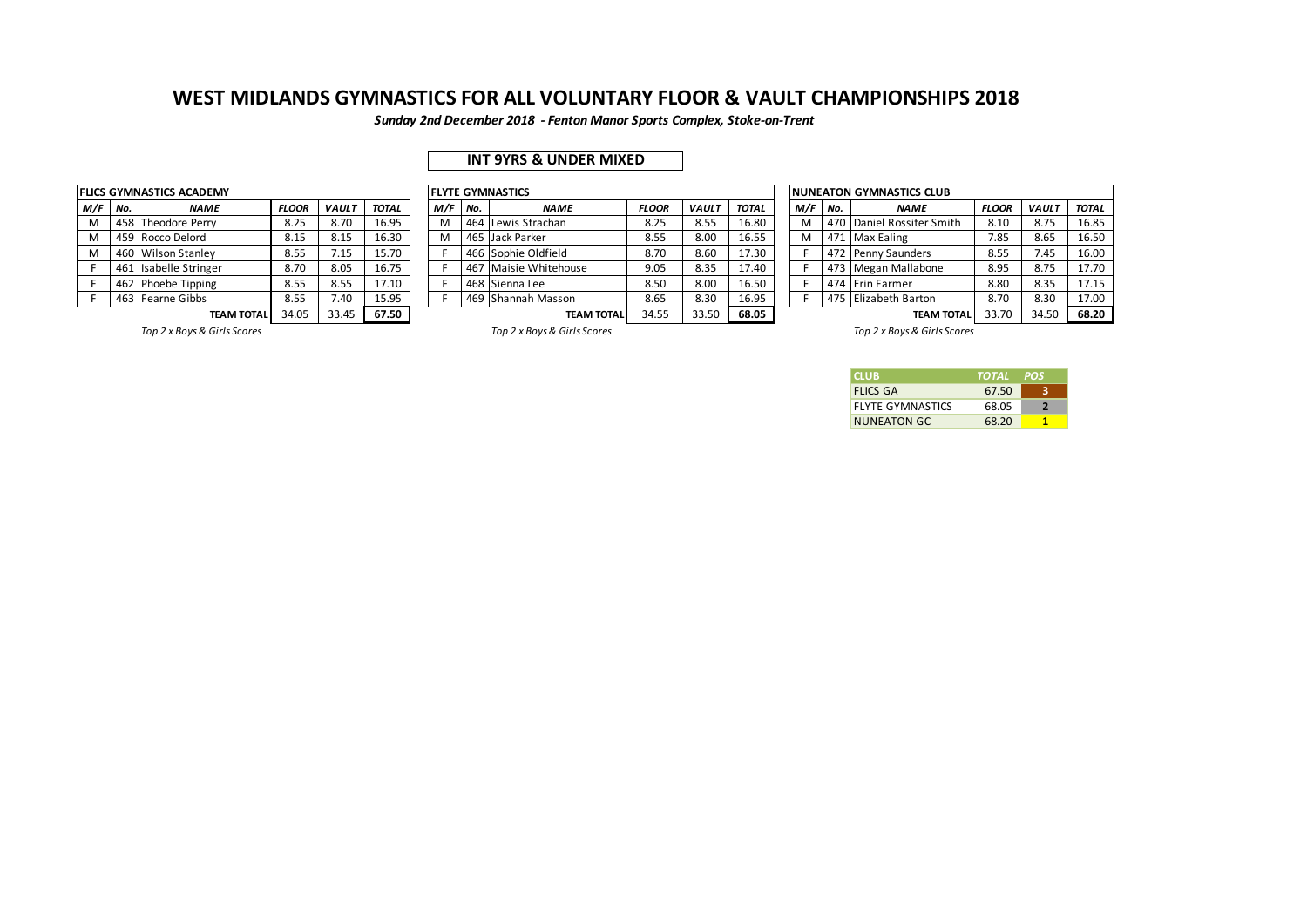*Sunday 2nd December 2018 - Fenton Manor Sports Complex, Stoke-on-Trent*

### **INT 11YRS & UNDER BOYS**

|     | <b>PARK WREKIN GYMNASTICS CLUB</b> |              |              |              |     | <b>IREVOLUTION GYMNASTICS CLUB</b> |              |              |              |        | UTTOXETER GYMNASTICS CLUB |              |              |              | <b>CLUB</b>   |     | <b>NAME</b>           | Floor |      | <b>TOTAL</b> |    |
|-----|------------------------------------|--------------|--------------|--------------|-----|------------------------------------|--------------|--------------|--------------|--------|---------------------------|--------------|--------------|--------------|---------------|-----|-----------------------|-------|------|--------------|----|
| No. | <b>NAME</b>                        | <b>FLOOR</b> | <b>VAULT</b> | <b>TOTAL</b> | No. | <b>NAME</b>                        | <b>FLOOR</b> | <b>VAULT</b> | <b>TOTAL</b> | II No. | <b>NAME</b>               | <b>FLOOR</b> | <b>VAULT</b> | <b>TOTAL</b> | <b>GYMFIN</b> | 494 | Marvinder Kang        | 9.40  | 7.95 | 17.35        |    |
|     | 476 Liam Edwards                   | 8.87         |              | 16.57        |     | 482 Benjamin Wise                  | 9.30         | 8.10         | 17.40        |        | 488 Noah Haines           | 8.15         | 7.55         | 15.70        | PARK          | 476 | Liam Edwards          | 8.87  | 7.70 | 16.57        |    |
|     | 477 Eden Greatorex                 | 7.52         |              | 15.07        |     | 483 Oliver Powell                  | 9.80         | 8.65         | 18.45        |        | 489 Connor Stevenson      | 8.42         | 7.50         | 15.92        | PARK          | 477 | <b>Eden Greatorex</b> | 7.52  | 7.55 | 15.07        | 26 |
|     | 478 Joshua Walkeden                | 7.70         | 7.80         | 15.50        |     | 484 Jamie Steele                   | 0.00         | 0.00         | 0.00         |        | 490 Joshua Fowler         | 9.17         | 7.35         | 16.52        | PARK          |     | 478 Joshua Walkeden   | 7.70  | 7.80 | 15.50        |    |
|     | 479 Kian Holdcroft                 | 8.75         |              |              |     | 485 Michael Carson                 | 0.00         | 0.00         | 0.00         | 491    | Edward Fearn              | 9.47         | 7.50         | 16.97        | PARK          | 479 | Kian Holdcroft        | 8.75  | 7.50 | 16.25        |    |
|     | 480 Ardenas Sabaliauskas           | 8.62         | 6.65         | 15.27        |     | 486 Oscar Poulton Smyth            | 9.52         | 8.05         | 17.57        | 497    | 2 Zac Bancroft            | 8.20         | 7.35         | 15.55        | <b>PARK</b>   | 480 | Ardenas Sabaliauskas  | 8.62  | 6.65 | 15.27        |    |
| 481 |                                    |              | 0.00         | 0.00         | 487 | / Kian Rahbar-Cader                | 9.40         | 7.50         | 16.90        | 493    | Jude Sheldon              | 7.95         | 7.25         | 15.20        | REV           | 482 | Benjamin Wise         | 9.30  | 8.10 | 17.40        |    |
|     | <b>TEAM TOTAL</b>                  | 33.94        | 30.55        | 64.49        |     | <b>TEAM TOTAL</b>                  | 38.02        | 32.30        | 70.32        |        | <b>TEAM TOTAL</b>         | 35.26        | 29.90        | 65.16        | <b>REV</b>    |     | 483 Oliver Powell     | 9.80  | 8.65 | 18.45        |    |
|     |                                    |              |              |              |     |                                    |              |              |              |        |                           |              |              |              |               |     |                       |       |      |              |    |

| <b>CLUB</b>            | <b>TOTAL</b> | <b>POS</b> |
|------------------------|--------------|------------|
| <b>PARK WREKIN GC.</b> | 64.49        | R          |
| <b>REVOLUTION GC</b>   | 70.32        |            |
| UTTOXETER GC           | 65.16        |            |

|     | PARK WREKIN GYMNASTICS CLUB              |              |                    |              |     | <b>REVOLUTION GYMNASTICS CLUB</b>         |              |                   |       |     | UTTOXETER GYMNASTICS CLUB |              |                |              | <b>CLUB</b>   | Column1 | <b>NAME</b>                | Floor | pos             | Vault | pos2           | TOTAL pos3 |                |
|-----|------------------------------------------|--------------|--------------------|--------------|-----|-------------------------------------------|--------------|-------------------|-------|-----|---------------------------|--------------|----------------|--------------|---------------|---------|----------------------------|-------|-----------------|-------|----------------|------------|----------------|
| No. | <b>NAME</b>                              | <b>FLOOR</b> | <b>VAULT</b>       | <b>TOTAL</b> | No. | <b>NAME</b>                               | <b>FLOOR</b> | VAULT TOTAL       |       | No. | <b>NAME</b>               | <b>FLOOR</b> | <b>VAULT</b>   | <b>TOTAL</b> | <b>GYMFIN</b> |         | 494 Marvinder Kang         | 9.40  | 6               | 7.95  | 5              | 17.35      | 6              |
|     | 476 Liam Edwards                         | 8.87         | 7.70               | 16.57        |     | 482 Benjamin Wise                         | 9.30         | 8.10              | 17.40 |     | 488 Noah Haines           | 8.15         | 7.55           | 15.70        | <b>PARK</b>   | 476     | Liam Edwards               | 8.87  | 13              | 7.70  | 8              | 16.57      | 15             |
|     | 477 Eden Greatorex                       | 7.52         | 7.55               | 15.07        |     | 483 Oliver Powell                         | 9.80         | 8.65              | 18.45 |     | 489 Connor Stevenson      | 8.42         | 7.50           | 15.92        | <b>PARK</b>   | 477     | <b>Eden Greatorex</b>      | 7.52  | 23              | 7.55  | 9              | 15.07      | 26             |
|     | 478 Joshua Walkeden                      | 7.70         | 7.80               | 15.50        | 484 | Jamie Steele                              | 0.00         | 0.00              | 0.00  |     | 490 Joshua Fowler         | 9.17         | 7.35           | 16.52        | <b>PARK</b>   | 478     | Joshua Walkeden            | 7.70  | 22              | 7.80  |                | 15.50      | 23             |
|     | 479 Kian Holdcroft                       | 8.75         | 7.50               | 16.25        | 485 | <b>Michael Carson</b>                     | 0.00         | 0.00              | 0.00  |     | 491 Edward Fearn          | 9.47         | 7.50           | 16.97        | <b>PARK</b>   | 479     | Kian Holdcroft             | 8.75  | 14              | 7.50  | 10             | 16.25      | 18             |
|     | 480 Ardenas Sabaliauskas                 | 8.62         | 6.65               | 15.27        |     | 486 Oscar Poulton Smyth                   | 9.52         | 8.05              | 17.57 |     | 492 Zac Bancroft          | 8.20         | 7.35           | 15.55        | <b>PARK</b>   | 480     | Ardenas Sabaliauskas       | 8.62  | 16              | 6.65  | 16             | 15.27      | 24             |
| 481 |                                          | 0.00         | 0.00               | 0.00         |     | 487 Kian Rahbar-Cader                     | 9.40         | 7.50              | 16.90 |     | 493 Jude Sheldon          | 7.95         | 7.25           | 15.20        | <b>REV</b>    | 482     | <b>Beniamin Wise</b>       | 9.30  | $7\overline{ }$ | 8.10  |                | 17.40      | 5 <sup>5</sup> |
|     | <b>TEAM TOTAL</b>                        | 33.94        | 30.55              | 64.49        |     | TEAM TOTAL 38.02 32.30 70.32              |              |                   |       |     | <b>TEAM TOTAL</b>         | 35.26        | 29.90          | 65.16        | <b>REV</b>    | 483     | <b>Oliver Powell</b>       | 9.80  | $\overline{2}$  | 8.65  | $\mathbf{1}$   | 18.45      |                |
|     | Top 4 scores                             |              |                    |              |     | Top 4 scores                              |              |                   |       |     | Top 4 scores              |              |                |              | <b>REV</b>    | 484     | Jamie Steele               | 0.00  | 24              | 0.00  | 17             | 0.00       | 27             |
|     |                                          |              |                    |              |     |                                           |              |                   |       |     |                           |              |                |              | REV           | 485     | Michael Carson             | 0.00  | 24              | 0.00  | 17             | 0.00       | 27             |
|     | <b>GYMFINITY GYMNASTICS CLUB (1xInd)</b> |              |                    |              |     | <b>REVOLUTION GYMNASTICS CLUB (1xInd)</b> |              |                   |       |     | <b>CLUB</b>               | <b>TOTAL</b> | <b>POS</b>     |              | <b>REV</b>    | 486     | <b>Oscar Poulton Smyth</b> | 9.52  | $\overline{a}$  | 8.05  | $\Delta$       | 17.57      | 3 <sup>7</sup> |
| No. | <b>NAME</b>                              |              | <b>FLOOR VAULT</b> | <b>TOTAL</b> | No. | <b>NAME</b>                               |              | FLOOR VAULT TOTAL |       |     | <b>PARK WREKIN GC</b>     | 64.49        | $-3$           |              | REV           | 487     | Kian Rahbar-Cader          | 9.40  | 6               | 7.50  | 10             | 16.90      | 11             |
|     | 494 Marvinder Kang                       | 9.40         | 7.95               | 17.35        |     | 495 Kian Brennan                          | 9.10         | 8.05              | 17.15 |     | <b>REVOLUTION GC</b>      | 70.32        | $\mathbf{1}$   |              | <b>REV</b>    | 495     | Kian Brennan               | 9.10  | 11              | 8.05  |                | 17.15      | $7^{\circ}$    |
|     |                                          |              |                    |              |     |                                           |              |                   |       |     | <b>UTTOXETER GC</b>       | 65.16        | $\overline{2}$ |              | <b>UTTOX</b>  | 488     | Noah Haines                | 8.15  | 20              | 7.55  | 9              | 15.70      | 21             |
|     |                                          |              |                    |              |     |                                           |              |                   |       |     |                           |              |                |              | <b>UTTOX</b>  | 489     | <b>Connor Stevenson</b>    | 8.42  | 18              | 7.50  | 10             | 15.92      | 19             |
|     |                                          |              |                    |              |     |                                           |              |                   |       |     |                           |              |                |              | <b>UTTOX</b>  | 490     | Joshua Fowler              | 9.17  | 8               | 7.35  | 12             | 16.52      | 16             |
|     |                                          |              |                    |              |     |                                           |              |                   |       |     |                           |              |                |              | <b>UTTOX</b>  | 491     | <b>Edward Fearn</b>        | 9.47  | 5               | 7.50  | 10             | 16.97      | 10             |
|     |                                          |              |                    |              |     |                                           |              |                   |       |     |                           |              |                |              | <b>UTTOX</b>  | 492     | Zac Bancroft               | 8.20  | 19              | 7.35  | 12             | 15.55      | 22             |
|     |                                          |              |                    |              |     |                                           |              |                   |       |     |                           |              |                |              | <b>UTTOX</b>  | 493     | Jude Sheldon               | 7.95  | 21              | 7.25  | 14             | 15.20      | 25             |
|     |                                          |              |                    |              |     |                                           |              |                   |       |     |                           |              |                |              | <b>COLES</b>  |         | 610 Nathan Passant         | 9.40  | -6              | 7.30  | <b>13</b>      | 16.70      | 13             |
|     |                                          |              |                    |              |     |                                           |              |                   |       |     |                           |              |                |              | <b>COLES</b>  |         | 611 Logan Koos             | 9.70  | 3               | 7.80  |                | 17.50      |                |
|     |                                          |              |                    |              |     |                                           |              |                   |       |     |                           |              |                |              | <b>NUNEA</b>  | 616     | <b>Toby Barton</b>         | 0.00  | 24              | 0.00  | 17             | 0.00       | 27             |
|     |                                          |              |                    |              |     |                                           |              |                   |       |     |                           |              |                |              | <b>NUNEA</b>  |         | 617 Zack Page              | 8.42  | 18              | 6.85  | 15             | 15.27      | 24             |
|     |                                          |              |                    |              |     |                                           |              |                   |       |     |                           |              |                |              | <b>RUGBY</b>  |         | 622 Samuel Monk            | 8.50  | 17              | 7.40  | 11             | 15.90      | 20             |
|     |                                          |              |                    |              |     |                                           |              |                   |       |     |                           |              |                |              | <b>RUGBY</b>  | 623     | Jacob Ayris                | 8.93  | 12              | 7.35  | 12             | 16.28      | 17             |
|     |                                          |              |                    |              |     |                                           |              |                   |       |     |                           |              |                |              | <b>RUGBY</b>  |         | 624 Marcus Elsom           | 8.65  | 15              | 8.35  | $\overline{2}$ | 17.00      | 8              |
|     |                                          |              |                    |              |     |                                           |              |                   |       |     |                           |              |                |              | <b>RUGBY</b>  |         | 625 Jaiden Woolgrove       | 9.30  |                 | 7.30  | 13             | 16.60      | 14             |
|     |                                          |              |                    |              |     |                                           |              |                   |       |     |                           |              |                |              | <b>WYTH</b>   | 628     | <b>George Mulholland</b>   | 9.15  | 9               | 7.85  |                | 17.00      | 8              |
|     |                                          |              |                    |              |     |                                           |              |                   |       |     |                           |              |                |              | <b>WYTH</b>   |         | 629   Dylan Storm-Sargent  | 9.13  | 10              | 7.85  | 6              | 16.98      | -9             |
|     |                                          |              |                    |              |     |                                           |              |                   |       |     |                           |              |                |              | <b>WYTH</b>   |         | 634 Frankie Christoforou   | 9.10  | 11              | 7.70  | 8              | 16.80      | 12             |
|     |                                          |              |                    |              |     |                                           |              |                   |       |     |                           |              |                |              | <b>WYTH</b>   |         | 635 Kaelan Nayyar          | 10.00 |                 | 7.95  | -5.            | 17.95      | $\overline{2}$ |
|     |                                          |              |                    |              |     |                                           |              |                   |       |     |                           |              |                |              |               |         |                            |       |                 |       |                |            |                |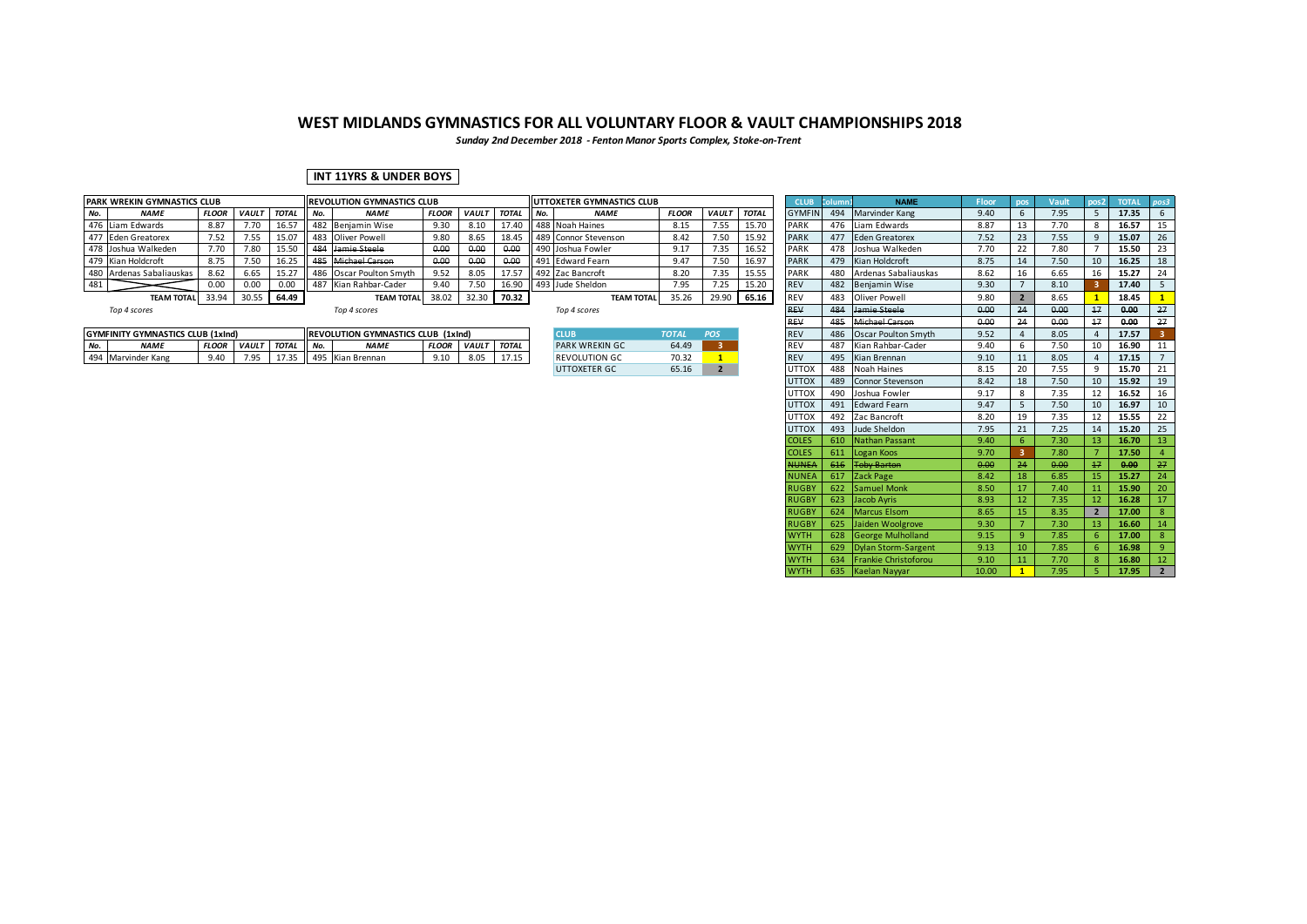*Sunday 2nd December 2018 - Fenton Manor Sports Complex, Stoke-on-Trent*

### **INT 11YRS & UNDER GIRLS**

| <b>BIDDULPH VALLEY GYMNASTICS CLUB</b>              |              |              |                |     | <b>CITY OF STOKE GYM CLUB</b>                   |              |              |              |     | <b>COVENTRY EMPIRE GYMNASTICS ACADEMY</b>    |              |                      |                | CLUB <sub>2</sub>            | CLUB3      | <b>NAME3</b>                  | Floor4       | pos5     | Vault6       | pos27          | <b>TOTAL8</b>  | pos39           |
|-----------------------------------------------------|--------------|--------------|----------------|-----|-------------------------------------------------|--------------|--------------|--------------|-----|----------------------------------------------|--------------|----------------------|----------------|------------------------------|------------|-------------------------------|--------------|----------|--------------|----------------|----------------|-----------------|
| No.<br><b>NAME</b>                                  | <b>FLOOR</b> | <b>VAULT</b> | <b>TOTAL</b>   | No. | <b>NAME</b>                                     | <b>FLOOR</b> | <b>VAULT</b> | <b>TOTAL</b> | No. | <b>NAME</b>                                  | <b>FLOOR</b> | <b>VAULT</b>         | <b>TOTAL</b>   | <b>BIDD</b>                  | 496        | Kayleigh Fletcher             | 7.75         | 44       | 7.20         | 22             | 14.95          | 57              |
| 496<br>Kayleigh Fletcher                            | 7.75         | 7.20         | 14.95          |     | 502 Millie Ashton                               | 8.92         | 8.10         | 17.02        |     | 508 Maria Rogala                             | 7.60         | 7.50                 | 15.10          | <b>BIDD</b>                  | 497        | Ava Goodstadt-Reynolds        | 8.05         | 35       | 7.40         | 18             | 15.45          | 45              |
| 497<br>Ava Goodstadt-Reynolds                       | 8.05         | 7.40         | 15.45          | 503 | Annabel Ratcliffe                               | 8.60         | 7.70         | 16.30        |     | 509 Agija Lazdina                            | 8.00         | 7.30                 | 15.30          | <b>BIDD</b>                  | 498        | Harriet Rothwell              | 8.10         | 33       | 6.85         | 27             | 14.95          | 57              |
| 498<br>Harriet Rothwell                             | 8.10         | 6.85         | 14.95          | 504 | <b>Ruby Holmes</b>                              | 8.45         | 7.30         | 15.75        |     | 510 Maja Olejnik                             | 8.60         | 7.35                 | 15.95          | <b>BIDD</b>                  | 499        | <b>Lucy Tierney</b>           | 7.82         | 41       | 6.95         | 26             | 14.77          | 61              |
| 499<br><b>Lucy Tierney</b>                          | 7.82         | 6.95         | 14.77          |     | 505 Mika Steele                                 | 7.55         | 6.80         | 14.35        |     | 511 Eliana Abeal                             | 7.65         | 7.20                 | 14.85          | <b>STOKE</b>                 | 502        | Millie Ashton                 | 8.92         | 10       | 8.10         | $\overline{4}$ | 17.02          | $\overline{7}$  |
| 500                                                 | 0.00         | 0.00         | 0.00           |     | 506 Abbie Goldstraw                             | 8.27         | 8.05         | 16.32        | 512 | Victoria Pieprzyca                           | 7.15         | 6.00                 | 13.15          | <b>STOKE</b>                 | 503        | Annabel Ratcliffe             | 8.60         | 18       | 7.70         | 12             | 16.30          | 22              |
| 501                                                 | 0.00         | 0.00         | 0.00           | 507 |                                                 | 0.00         | 0.00         | 0.00         |     | 513 Elia Hajdus-Begiraj                      | 8.20         | 6.80                 | 15.00          | <b>STOKE</b>                 | 504        | <b>Ruby Holmes</b>            | 8.45         | 21       | 7.30         | 20             | 15.75          | 37              |
| <b>TEAM TOTAL</b>                                   | 31.72        | 28.40        | 60.12          |     | <b>TEAM TOTAL</b>                               | 34.24        | 31.15        | 65.39        |     |                                              | 32.45        | 29.35                | 61.80          | STOKE                        | 505        | Mika Steele                   | 7.55         | 48       | 6.80         | 28             | 14.35          | 66              |
| Top 4 scores                                        |              |              |                |     | Top 4 scores                                    |              |              |              |     | Top 4 scores                                 |              |                      |                | <b>STOKE</b>                 | 506        | Abbie Goldstraw               | 8.27         | 27       | 8.05         | 5              | 16.32          | 21              |
|                                                     |              |              |                |     |                                                 |              |              |              |     |                                              |              |                      |                | COVEM                        | 508        | Maria Rogala                  | 7.60         | 47       | 7.50         | 16             | 15.10          | 53              |
| <b>EARLS GYMNASTICS CLUB</b>                        |              |              |                |     | FLICS GYMNASTICS ACADEMY PURPLE                 |              |              |              |     | FLICS GYMNASTICS ACADEMY SILVER              |              |                      |                | COVEM                        | 509        | Agija Lazdina                 | 8.00         | 37       | 7.30         | 20             | 15.30          | 48              |
| No.<br><b>NAME</b>                                  | <b>FLOOR</b> | VAULT        | <b>TOTAL</b>   | No. | <b>NAME</b>                                     | <b>FLOOR</b> | <b>VAULT</b> | <b>TOTAL</b> | No. | <b>NAME</b>                                  | <b>FLOOR</b> | VAULT                | <b>TOTAL</b>   | COVEM                        | 510        | Maja Olejnik                  | 8.60         | 18       | 7.35         | 19             | 15.95          | 32              |
| 514<br>Grace Guy                                    | 0.00         | 0.00         | 0.00           |     | 520 Brooke Jones                                | 8.00         | 7.75         | 15.75        |     | 526 Sophie Faulkner                          | 8.50         | 7.85                 | 16.35          | COVEM                        | 511        | Eliana Abeal                  | 7.65         | 46       | 7.20         | 22             | 14.85          | 59              |
| 515<br>Simran Rai                                   | 8.25         | 7.35         | 15.60          |     | 521 Millie Flynn                                | 8.22         | 7.70         | 15.92        |     | 527 Felicity Stanley                         | 7.50         | 7.55                 | 15.05          | COVEM                        | 512        | Victoria Pieprzyca            | 7.15         | 55       | 6.00         | 32             | 13.15          | 68              |
| 516<br>Hannah Althorp                               | 7.75         | 7.35         | 15.10          |     | 522 Olivia Marsh                                | 8.07         | 7.35         | 15.42        |     | 528 Evelyn Price                             | 8.62         | 7.35                 | 15.97          | <b>COVEM</b>                 | 513        | Elia Hajdus-Begira            | 8.20         | 30       | 6.80         | 28             | 15.00          | 56              |
| 517 Esme Day                                        | 7.45<br>8.05 | 7.60         | 15.05<br>15.30 |     | 523 Elizabeth Fry                               | 8.22<br>7.82 | 7.35<br>7.00 | 15.57        |     | 529 Eleanor Livesey                          | 8.32<br>8.22 | 7.25<br>8.25         | 15.57          | EARLS                        | 514        | Grace Guy                     | 0.00<br>8.25 | 58       | 0.00         | 33             | 0.00           | 69<br>40        |
| 518 Nicole Mhandu<br>519                            | 0.00         | 7.25         |                |     | 524 Amelie Huband                               | 8.45         |              | 14.82        |     | 530 Isobelle Yarwood                         |              |                      | 16.47          | EARLS<br>EARLS               | 515        | Simran Rai                    |              | 28<br>44 | 7.35         | 19             | 15.60          | 53              |
|                                                     |              | 0.00         | 0.00           |     | 525 Emily Moult                                 |              | 7.60         | 16.05        |     | 531 Bella Bateson                            | 8.20         | 8.00                 | 16.20          |                              | 516        | Hannah Althorp                | 7.75         |          | 7.35         | 19             | 15.10          |                 |
| <b>TEAM TOTAL</b>                                   | 31.50        | 29.55        | 61.05          |     | <b>TEAM TOTAL</b>                               | 32.96        | 30.40        | 63.36        |     | <b>TEAM TOTAL</b>                            | 33.66        | 31.65                | 65.31          | EARLS                        | 517        | <b>Esme Day</b>               | 7.45         | 51       | 7.60         | 14             | 15.05          | 55              |
| Top 4 scores                                        |              |              |                |     |                                                 |              |              |              |     | Top 4 scores                                 |              |                      |                | EARLS                        | 518        | Nicole Mhandu                 | 8.05         | 35       | 7.25         | 21             | 15.30          | 48              |
|                                                     |              |              |                |     |                                                 |              |              |              |     |                                              |              |                      |                | <b>FLICS</b>                 | 520        | <b>Brooke Jones</b>           | 8.00         | 37       | 7.75         | 11             | 15.75          | 37              |
| <b>FLYTE GYMNASTICS TOPAZ</b><br>No.<br><b>NAME</b> | <b>FLOOR</b> | <b>VAULT</b> | <b>TOTAL</b>   |     | <b>FLYTE GYMNASTICS SAPPHIRE</b><br><b>NAME</b> | <b>FLOOR</b> | <b>VAULT</b> | <b>TOTAL</b> | No. | <b>FUSION GC</b><br><b>NAME</b>              | <b>FLOOR</b> |                      | <b>TOTAL</b>   | <b>FLICS</b><br><b>FLICS</b> | 521<br>522 | Millie Flynn                  | 8.22<br>8.07 | 29<br>34 | 7.70<br>7.35 | 12<br>19       | 15.92<br>15.42 | 33<br>46        |
| 532<br>Isabella Dandy                               | 7.95         |              | 15.60          | No. | 538 Nieve Blakemore                             | 8.77         | 8.05         | 16.82        |     | 544 Grace Clarke                             | 8.72         | <b>VAULT</b><br>7.55 |                | <b>FLICS</b>                 | 523        | Olivia Marsh<br>Elizabeth Fry | 8.22         |          |              | 19             | 15.57          | 41              |
| 533 Samantha Wrighting                              | 8.25         | 7.65<br>7.90 | 16.15          | 539 | Cara Mcsheffrey                                 | 7.82         | 7.70         | 15.52        |     | 545 Phoebe Robberds                          | 8.15         | 6.80                 | 16.27<br>14.95 | <b>FLICS</b>                 | 524        | Amelie Huband                 | 7.82         | 29<br>41 | 7.35<br>7.00 | 25             | 14.82          | 60              |
| 534<br>Zoe Chung                                    | 8.05         | 7.45         | 15.50          |     | 540 Freya Brennan                               | 8.25         | 7.80         | 16.05        |     | 546 Erin Jeremy                              | 8.95         | 8.30                 | 17.25          | <b>FLICS</b>                 | 525        | <b>Emily Moult</b>            | 8.45         | 21       | 7.60         | 14             | 16.05          | 29              |
| 535<br>Imogen Hehir                                 | 7.75         | 7.85         | 15.60          |     | 541 Summer Askew                                | 8.02         | 7.15         | 15.17        |     | 547 Morgan Wallace                           | 8.95         | 7.50                 | 16.45          | <b>FLICS</b>                 | 526        | Sophie Faulkner               | 8.50         | 20       | 7.85         | 9              | 16.35          | 20              |
| 536 Summer Taylor                                   | 8.30         | 7.60         | 15.90          |     | 542 Millie-Jayne Revill                         | 8.10         | 7.85         | 15.95        |     | 548 Taylor Gramson                           | 8.22         | 7.90                 | 16.12          | <b>FLICS</b>                 | 527        | <b>Felicity Stanley</b>       | 7.50         | 50       | 7.55         | 15             | 15.05          | 55              |
| 537                                                 | 0.00         | 0.00         | 0.00           | 543 |                                                 | 0.00         | 0.00         | 0.00         | 549 |                                              | 0.00         | 0.00                 | 0.00           | <b>FLICS</b>                 | 528        | <b>Evelyn Price</b>           | 8.62         | 17       | 7.35         | 19             | 15.97          | 31              |
| <b>TEAM TOTAL</b>                                   | 32.55        | 31.00        | 63.55          |     | <b>TEAM TOTAL</b>                               | 33.14        | 31.40        | 64.54        |     | <b>TEAM TOTAL</b>                            | 34.84        | 31.25                | 66.09          | <b>FLICS</b>                 | 529        | <b>Eleanor Livesey</b>        | 8.32         | 25       | 7.25         | 21             | 15.57          | 41              |
| Top 4 scores                                        |              |              |                |     | Top 4 scores                                    |              |              |              |     | Top 4 scores                                 |              |                      |                | <b>FLICS</b>                 | 530        | Isobelle Yarwood              | 8.22         | 29       | 8.25         | $\overline{2}$ | 16.47          | 17              |
|                                                     |              |              |                |     |                                                 |              |              |              |     |                                              |              |                      |                | <b>FLICS</b>                 | 531        | Bella Bateson                 | 8.20         | 30       | 8.00         | 6              | 16.20          | 26              |
| <b>GYMFINITY GYMNASTICS CLUB</b>                    |              |              |                |     | LEAMINGTON AND WARWICK GYMNASTICS CLUB BLUE     |              |              |              |     | LEAMINGTON AND WARWICK GYMNASTICS CLUB WHITE |              |                      |                | <b>FLYTE</b>                 | 532        | Isabella Dandy                | 7.95         | 39       | 7.65         | 13             | 15.60          | 40              |
| No.<br><b>NAME</b>                                  | <b>FLOOR</b> | VAULT        | <b>TOTAL</b>   | No. | <b>NAME</b>                                     | <b>FLOOR</b> | <b>VAULT</b> | <b>TOTAL</b> | No. | <b>NAME</b>                                  | <b>FLOOR</b> | VAULT                | <b>TOTAL</b>   | FLYTE                        | 533        | Samantha Wrighting            | 8.25         | 28       | 7.90         | 8              | 16.15          | 27              |
| 550 Lily-Mae White                                  | 7.20         | 7.70         | 14.90          | 556 | Millie Dixon                                    | 7.77         | 7.50         | 15.27        | 562 | Maci Kirkman                                 | 0.00         | 0.00                 | 0.00           | <b>FLYTE</b>                 | 534        | Zoe Chung                     | 8.05         | 35       | 7.45         | 17             | 15.50          | 43              |
| 551<br>Kendra Russell                               | 7.12         | 7.45         | 14.57          | 557 | solde Newton                                    | 0.00         | 0.00.        | 0.00         | 563 | Carys Meredith                               | 8.75         | 7.30                 | 16.05          | <b>FLYTE</b>                 | 535        | Imogen Hehir                  | 7.75         | 44       | 7.85         | 9              | 15.60          | 40              |
| 552 Poppy White                                     | 7.85         | 7.75         | 15.60          | 558 | Abi Friend                                      | 8.17         | 7.10         | 15.27        |     | 564 Antigone Mercer                          | 7.55         | 7.45                 | 15.00          | <b>FLYTE</b>                 | 536        | Summer Taylor                 | 8.30         | 26       | 7.60         | 14             | 15.90          | 34              |
| 553<br>Lexi White                                   | 7.75         | 7.15         | 14.90          | 559 | Eden Lawrence                                   | 7.70         | 7.15         | 14.85        |     | 565 Ella Tidmas                              | 7.45         | 7.25                 | 14.70          | <b>FLYTE</b>                 | 538        | Nieve Blakemore               | 8.77         | 13       | 8.05         | 5              | 16.82          | 10              |
| 554 Zoe Pinfield-Wells                              | 7.35         | 7.75         | 15.10          | 560 |                                                 | 0.00         | 0.00         | 0.00         | 566 |                                              | 0.00         | 0.00                 | 0.00           | <b>FLYTE</b>                 | 539        | Cara Mcsheffrey               | 7.82         | 41       | 7.70         | 12             | 15.52          | 42              |
| 555                                                 | 0.00         | 0.00         | 0.00           | 561 |                                                 | 0.00         | 0.00         | 0.00         | 567 |                                              | 0.00         | 0.00                 | 0.00           | <b>FLYTE</b>                 | 540        | Freya Brennan                 | 8.25         | 28       | 7.80         | 10             | 16.05          | 29              |
| <b>TEAM TOTAL</b>                                   | 30.15        | 30.65        | 60.80          |     | <b>TEAM TOTAL</b>                               | 23.64        | 21.75        | 45.39        |     |                                              | 23.75        | 22.00                | 45.75          | <b>FLYTE</b>                 | 541        | <b>Summer Askew</b>           | 8.02         | 36       | 7.15         | 23             | 15.17          | 51              |
| Top 4 scores                                        |              |              |                |     | Top 4 scores                                    |              |              |              |     | Top 4 scores                                 |              |                      |                | <b>FLYTE</b>                 | 542        | Millie-Javne Revill           | 8.10         | 33       | 7.85         | 9              | 15.95          | 32              |
|                                                     |              |              |                |     |                                                 |              |              |              |     |                                              |              |                      |                | <b>FUSION</b>                | 544        | <b>Grace Clarke</b>           | 8.72         | 15       | 7.55         | 15             | 16.27          | 23              |
| PARK WREKIN GYMNASTICS CLUB                         |              |              |                |     | REVOLUTION GYMNASTICS CLUB A                    |              |              |              |     | REVOLUTION GYMNASTICS CLUB B                 |              |                      |                | <b>FUSION</b>                | 545        | Phoebe Robberds               | 8.15         | 32       | 6.80         | 28             | 14.95          | 57              |
| No.<br><b>NAME</b>                                  | <b>FLOOR</b> | <b>VAULT</b> | <b>TOTAL</b>   | No. | <b>NAME</b>                                     | <b>FLOOR</b> | <b>VAULT</b> | <b>TOTAL</b> | No. | <b>NAME</b>                                  | <b>FLOOR</b> | <b>VAULT</b>         | <b>TOTAL</b>   | <b>FUSION</b>                | 546        | Erin Jeremy                   | 8.95         | 9        | 8.30         | $\mathbf{1}$   | 17.25          | $5\overline{)}$ |
| 568 Emma Makepeace                                  | 7.70         | 7.35         | 15.05          | 574 | Iannah Coates                                   | 8.40         | 8.30         | 16.70        |     | 580 Lucy Bridge                              | 8.07         | 7.40                 | 15.47          | <b>FUSION</b>                | 547        | Morgan Wallace                | 8.95         | 9        | 7.50         | 16             | 16.45          | 18              |
| 569<br>Mia Bansal                                   | 7.80         | 7.30         | 15.10          |     | 575 Matilda Goodrham                            | 8.70         | 8.10         | 16.80        |     | 581 Jowita Gorgol                            | 8.50         | 7.30                 | 15.80          | <b>FUSION</b>                | 548        | <b>Taylor Gramson</b>         | 8.22         | 29       | 7.90         | 8              | 16.12          | 28              |
| 570<br>Isabella Li                                  | 7.55         | 7.35         | 14.90          | 576 | <b>Beatrice Scholefield</b>                     | 7.70         | 7.90         | 15.60        | 582 | Venniece Williams                            | 8.35         | 7.65                 | 16.00          | <b>GYMIFIN</b>               | 550        | Lily-Mae White                | 7.20         | 54       | 7.70         | 12             | 14.90          | 58              |
| 571 Jessica Stevens                                 | 7.65         | 6.80         | 14.45          |     | 577 Rosie Holloway                              | 8.52         | 7.70         | 16.22        |     | 583 Nada Mohmoud                             | 8.05         | 7.55                 | 15.60          | <b>GYMIFIN</b>               | 551        | Kendra Russell                | 7.12         | 56       | 7.45         | 17             | 14.57          | 63              |
| 572<br>Leia Del-Manso                               | 7.97         | 7.20         | 15.17          | 578 | Lily Cunney                                     | 8.30         | 7.65         | 15.95        | 584 |                                              | 0.00         | 0.00                 | 0.00           | GYMIFIN                      | 552        | Poppy White                   | 7.85         | 40       | 7.75         | 11             | 15.60          | 40              |
| 573                                                 | 0.00         | 0.00         | 0.00           | 579 | Kaysee Ujika                                    | 0.00         | 0.00         | 0.00         | 585 |                                              | 0.00         | 0.00                 | 0.00           | <b>GYMIFIN</b>               | 553        | Lexi White                    | 7.75         | 44       | 7.15         | 23             | 14.90          | 58              |
| <b>TEAM TOTAL</b>                                   | 31.12        | 29.20        | 60.32          |     | <b>TEAM TOTAL</b>                               | 33.92        | 32.00        | 65.92        |     | <b>TEAM TOTAL</b>                            | 32.97        | 29.90                | 62.87          | <b>GYMIFIN</b>               | 554        | Zoe Pinfield-Wells            | 7.35         | 53       | 7.75         | 11             | 15.10          | 53              |
| Top 4 scores                                        |              |              |                |     | Top 4 scores                                    |              |              |              |     | Top 4 scores                                 |              |                      |                | LEAM&W                       | 556        | Millie Dixon                  | 7.77         | 43       | 7.50         | 16             | 15.27          | 49              |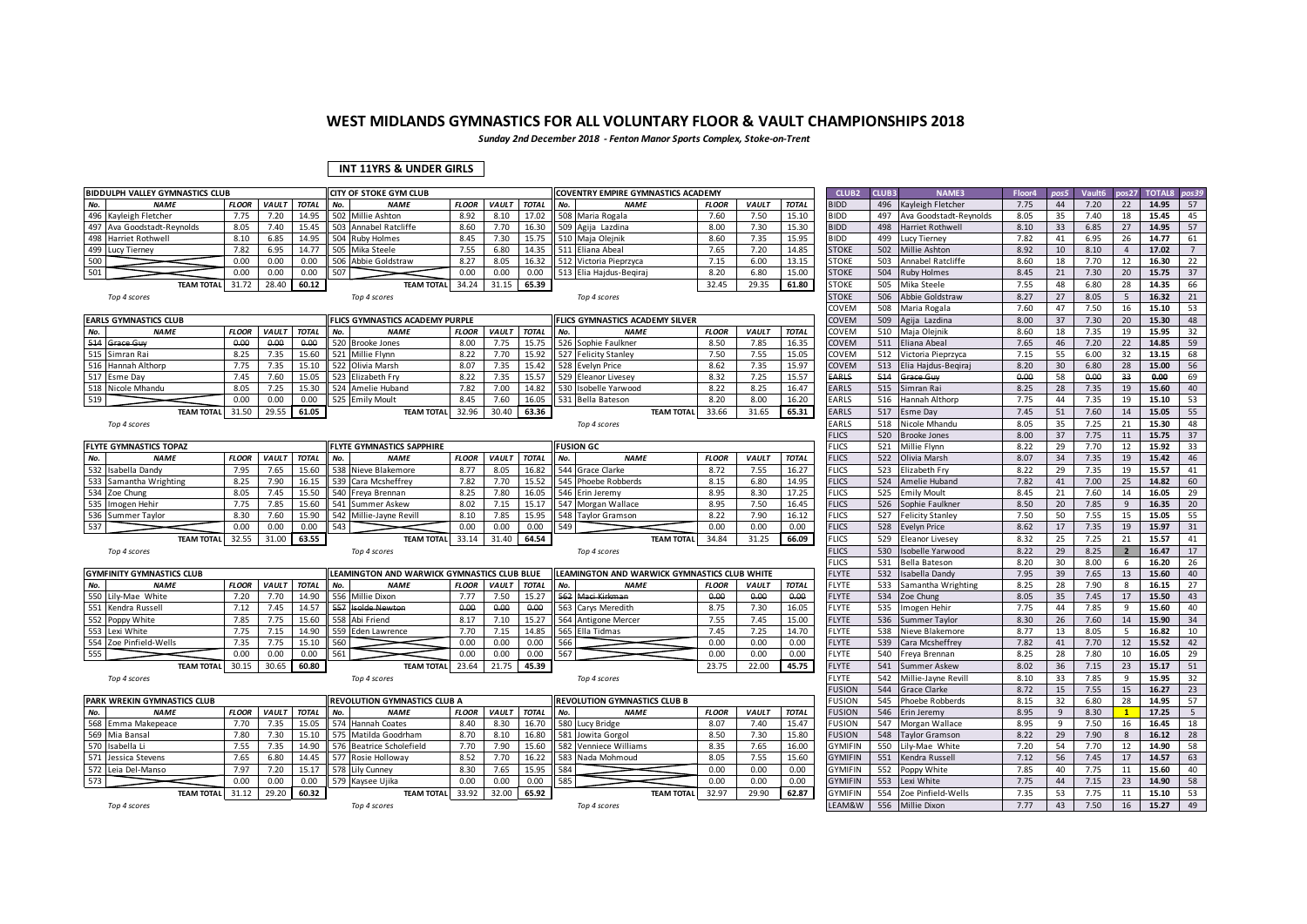|     |                              |              |              |           |                                          |              |              |              |                    |                                    |              |             |              | <b>ELANGWY</b>                |     | <del>ss/ isolac incwton</del> | v.vv | סכ | u.uu           | 55 | v.vv  | בס   |
|-----|------------------------------|--------------|--------------|-----------|------------------------------------------|--------------|--------------|--------------|--------------------|------------------------------------|--------------|-------------|--------------|-------------------------------|-----|-------------------------------|------|----|----------------|----|-------|------|
|     | <b>RUGBY GYMNASTICS CLUB</b> |              |              |           | <b>ISOLIHULL OLYMPIC GYMNASTICS CLUB</b> |              |              |              |                    | UTTOXETER GYMNASTICS CLUB SAPPHIRE |              |             |              | LEAM&W                        | 558 | Abi Friend                    | 8.17 |    | $^{\prime}.10$ |    | 15.27 | -49  |
| No. | <b>NAME</b>                  | <b>FLOOF</b> | <b>VAULT</b> | TOTAL No. | <b>NAME</b>                              | <b>FLOOR</b> | <b>VAULT</b> | <b>TOTAL</b> | $NQ$ .             | <b>NAME</b>                        | <b>FLOOR</b> | <b>VAUL</b> | <b>TOTAL</b> | LEAM&W                        | 559 | Eden Lawrence                 | 7.70 |    | 7.15           |    | 14.85 |      |
|     | 586 Katie Buchanan           | 8.42         | 7.50         |           | 15.92 592 Lucy Cronin                    |              |              | 15.90        |                    | J 1598 Evanne Birkett              | 8.30         | 7.95        | 16.25        | $I E \wedge N A Q \wedge N I$ |     | Maci Kirkman                  | 0.00 |    | 0.00           |    | 0.00  |      |
|     | 587 Kloe Johnson             | 8.35         | 7.45         |           | 15.80 593 Hana Butler                    | 8.20         | 7.50         |              |                    | 15.70 599 Eva Godber               | 7.85         | 7.50        | 15.35        | LEAM&W                        |     | 563 Carys Meredith            | 8.75 |    | 7.30           |    | 16.05 |      |
|     | 588 Amelia Deacon            | 9.00         | 7.35         |           | 16.35 594 Eleanor Davis                  | .40          | 7.00         |              |                    | 14.40 600 Olivia Stamp             | 8.20         | 7.75        | 15.95        | LEAM&W                        |     | 564 Antigone Mercer           | 7.55 | 48 |                |    | 15.00 | - 56 |
|     | 589 Zoe Kujda                | 8.70         |              |           | 16.30 595 Amelie Beck                    | 6.90         | 6.75         |              |                    | 13.65 601 Robyn Umney              | 8.75         | 7.40        | 16.15        | LEAM&W                        |     | 565 Ella Tidmas               | 7.45 |    |                |    | 14.70 |      |
|     | 590 Daisy Link               | 8.80         | 7.50         |           | 16.30 596 Grace Garner                   |              | 6.60         | 14.35        | <b>1602</b>        |                                    | 0.00         | 0.00        | 0.00         | PARK                          |     | 568 Emma Makepeace            | 7.70 |    | 7.35           | 19 | 15.05 |      |
| 591 |                              | 0.00         |              | 0.00      | 597 Eva-Maria Thompson                   | 8.45         | 7.20         | 15.65        | $\blacksquare$ 603 |                                    | 0.00         | 0.00        | 0.00         | <b>PARK</b>                   | 569 | Mia Bansal                    | 7.80 |    | 7.30           |    | 15.10 | -53  |
|     | TEAM TOTAL 34.92             |              | 30.05        | 64.97     | <b>TEAM TOTAL</b>                        | 32.85        |              | 62.00        |                    | <b>TEAM TOTAL</b>                  | 33.10        | 30.60       | 63.70        | <b>PARK</b>                   |     | 570 Isabella Li               | 7.55 | 48 | 7.35           | 19 | 14.90 |      |

|     | UTTOXETER GYMNASTICS CLUB TURQUOISE |              |              |              |
|-----|-------------------------------------|--------------|--------------|--------------|
| No. | <b>NAME</b>                         | <b>FLOOR</b> | <b>VAULT</b> | <b>TOTAL</b> |
| 604 | Claudia Boulton                     | 7.95         | 7.85         | 15.80        |
| 605 | Sophie Robinson                     | 7.95         | 7.20         | 15.15        |
| 606 | Emma Grant                          | 8.20         | 7.25         | 15.45        |
| 607 | <b>Macey Bains</b>                  | 8.77         | 7.60         | 16.37        |
| 608 | Ruby Fradley                        | 7.80         | 7.65         | 15.45        |
| 609 |                                     | 0.00         | 0.00         | 0.00         |
|     | <b>TEAM TOTAL</b>                   | 32.87        | 30.35        | 63.22        |

| <b>CLUB</b><br><b>POS</b><br><b>TOTAL</b><br>60.12<br>17<br>3<br>65.39<br>61.80<br>13<br>61.05<br>14<br>9<br>63.36<br>65.31<br>4<br>8<br>63.55<br>6<br>64.54<br>$\mathbf{1}$<br>66.09<br>15<br>60.80<br>45.39<br>19<br>45.75<br>18<br>16<br>60.32<br>$\overline{2}$<br>65.92<br>11<br>62.87<br>5<br>64.97<br>12<br>62.00<br>$\overline{7}$<br>63.70<br>63.22<br>10 |                                  |  |
|--------------------------------------------------------------------------------------------------------------------------------------------------------------------------------------------------------------------------------------------------------------------------------------------------------------------------------------------------------------------|----------------------------------|--|
|                                                                                                                                                                                                                                                                                                                                                                    |                                  |  |
|                                                                                                                                                                                                                                                                                                                                                                    | <b>BIDDULPH VALLEY GC</b>        |  |
|                                                                                                                                                                                                                                                                                                                                                                    | CITY OF STOKE GC.                |  |
|                                                                                                                                                                                                                                                                                                                                                                    | <b>COVENTRY EMPIRE GA</b>        |  |
|                                                                                                                                                                                                                                                                                                                                                                    | <b>FARLS GC</b>                  |  |
|                                                                                                                                                                                                                                                                                                                                                                    | <b>FLICS GA PURPLE</b>           |  |
|                                                                                                                                                                                                                                                                                                                                                                    | <b>FLICS GA SILVER</b>           |  |
|                                                                                                                                                                                                                                                                                                                                                                    | <b>FLYTE GYMNASTICS TOPAZ</b>    |  |
|                                                                                                                                                                                                                                                                                                                                                                    | <b>FLYTE GYMNASTICS SAPPHIRE</b> |  |
|                                                                                                                                                                                                                                                                                                                                                                    | <b>FUSION GC</b>                 |  |
|                                                                                                                                                                                                                                                                                                                                                                    | <b>GYMEINITY GC</b>              |  |
|                                                                                                                                                                                                                                                                                                                                                                    | <b>LEAM &amp; WARWICK BLUE</b>   |  |
|                                                                                                                                                                                                                                                                                                                                                                    | <b>LEAM &amp; WARWICK WHITE</b>  |  |
|                                                                                                                                                                                                                                                                                                                                                                    | <b>PARK WREKIN GC</b>            |  |
|                                                                                                                                                                                                                                                                                                                                                                    | <b>REVOLUTION GC A</b>           |  |
|                                                                                                                                                                                                                                                                                                                                                                    | <b>REVOLUTION GC B</b>           |  |
|                                                                                                                                                                                                                                                                                                                                                                    | <b>RUGBY GC</b>                  |  |
|                                                                                                                                                                                                                                                                                                                                                                    | SOLIHULL OLYMPIC GC              |  |
|                                                                                                                                                                                                                                                                                                                                                                    | UTTOXETER GC SAPPHIRE            |  |
|                                                                                                                                                                                                                                                                                                                                                                    | UTTOXETER GC TURQUOISE           |  |

|     |                                     |              |             |              |                                  |              |                    |       |     |                                    |              |                |              | EAM&W            |     | <b>Isolde Newton</b>     | 0.00  | 58              | 0.00 | 33             | 0.00  | 69              |
|-----|-------------------------------------|--------------|-------------|--------------|----------------------------------|--------------|--------------------|-------|-----|------------------------------------|--------------|----------------|--------------|------------------|-----|--------------------------|-------|-----------------|------|----------------|-------|-----------------|
|     | RUGBY GYMNASTICS CLUB               |              |             |              | SOLIHULL OLYMPIC GYMNASTICS CLUB |              |                    |       |     | UTTOXETER GYMNASTICS CLUB SAPPHIRE |              |                |              | LEAM&W           |     | 558 Abi Friend           | 8.17  | 31              | 7.10 | 24             | 15.27 | 49              |
| No. | <b>NAME</b>                         | <b>FLOOR</b> | VAULT       | <b>TOTAL</b> | No.<br><b>NAME</b>               | <b>FLOOR</b> | <b>VAULT TOTAL</b> |       | No. | <b>NAME</b>                        | <b>FLOOR</b> | <b>VAULT</b>   | <b>TOTAL</b> | EAM&W            | 559 | Eden Lawrence            | 7.70  | 45              | 7.15 | 23             | 14.85 | 59              |
| 586 | Katie Buchanan                      | 8.42         | 7.50        | 15.92        | 592 Lucy Cronin                  | 8.45         | 7.45               | 15.90 |     | 598 Evanne Birkett                 | 8.30         | 7.95           | 16.25        | <b>EAM&amp;W</b> | 562 | Maci Kirkman             | 0.00  | 58              | 0.00 | 33             | 0.00  | 69              |
| 587 | Kloe Johnson                        | 8.35         | 7.45        | 15.80        | 593 Hana Butler                  | 8.20         | 7.50               | 15.70 |     | 599 Eva Godber                     | 7.85         | 7.50           | 15.35        | LEAM&W           |     | 563 Carys Meredith       | 8.75  | 14              | 7.30 | 20             | 16.05 | 29              |
| 588 | Amelia Deacon                       | 9.00         | 7.35        | 16.35        | 594 Eleanor Davis                | 7.40         | 7.00               | 14.40 |     | 600 Olivia Stamp                   | 8.20         | 7.75           | 15.95        | LEAM&W           | 564 | <b>Antigone Mercer</b>   | 7.55  | 48              | 7.45 | 17             | 15.00 | 56              |
|     | 589 Zoe Kujda                       | 8.70         | 7.60        | 16.30        | 595 Amelie Beck                  | 6.90         | 6.75               | 13.65 |     | 601 Robyn Umney                    | 8.75         | 7.40           | 16.15        | LEAM&W           |     | 565 Ella Tidmas          | 7.45  | 51              | 7.25 | 21             | 14.70 | 62              |
|     | 590 Daisy Link                      | 8.80         | 7.50        | 16.30        | 596 Grace Garner                 | 7.75         | 6.60               | 14.35 | 602 |                                    | 0.00         | 0.00           | 0.00         | <b>PARK</b>      | 568 | Emma Makepeace           | 7.70  | 45              | 7.35 | 19             | 15.05 | 55              |
| 591 |                                     | 0.00         | 0.00        | 0.00         | 597 Eva-Maria Thompson           | 8.45         | 7.20               | 15.65 | 603 |                                    | 0.00         | 0.00           | 0.00         | PARK             |     | 569 Mia Bansal           | 7.80  | 42              | 7.30 | 20             | 15.10 | 53              |
|     | <b>TEAM TOTAL</b>                   | 34.92        | 30.05       | 64.97        | <b>TEAM TOTAL</b>                | 32.85        | 29.15              | 62.00 |     | <b>TEAM TOTAL</b>                  | 33.10        | 30.60          | 63.70        | PARK             | 570 | Isabella Li              | 7.55  | 48              | 7.35 | 19             | 14.90 | 58              |
|     | Top 4 scores                        |              |             |              | Top 4 scores                     |              |                    |       |     | Top 4 scores                       |              |                |              | PARK             | 571 | Jessica Stevens          | 7.65  | 46              | 6.80 | 28             | 14.45 | 64              |
|     |                                     |              |             |              |                                  |              |                    |       |     |                                    |              |                |              | PARK             | 572 | Leia Del-Manso           | 7.97  | 38              | 7.20 | 22             | 15.17 | 51              |
|     | UTTOXETER GYMNASTICS CLUB TURQUOISE |              |             |              |                                  |              |                    |       |     | <b>CLUB</b>                        | <b>TOTAL</b> | <b>POS</b>     |              | <b>REV</b>       | 574 | Hannah Coates            | 8.40  | 23              | 8.30 | $\mathbf{1}$   | 16.70 | 12              |
| No. | <b>NAME</b>                         | <b>FLOOR</b> | VAULT TOTAL |              |                                  |              |                    |       |     | <b>BIDDULPH VALLEY GC</b>          | 60.12        | 17             |              | <b>REV</b>       |     | 575 Matilda Goodrham     | 8.70  | 16              | 8.10 | $\overline{4}$ | 16.80 | 11              |
|     | 604 Claudia Boulton                 | 7.95         | 7.85        | 15.80        |                                  |              |                    |       |     | <b>CITY OF STOKE GC</b>            | 65.39        | 3 <sup>2</sup> |              | REV              |     | 576 Beatrice Scholefield | 7.70  | 45              | 7.90 | 8              | 15.60 | 40              |
|     | 605 Sophie Robinson                 | 7.95         | 7.20        | 15.15        |                                  |              |                    |       |     | <b>COVENTRY EMPIRE GA</b>          | 61.80        | 13             |              | <b>REV</b>       |     | 577 Rosie Holloway       | 8.52  | 19              | 7.70 | 12             | 16.22 | 25              |
| 606 | Emma Grant                          | 8.20         | 7.25        | 15.45        |                                  |              |                    |       |     | EARLS GC                           | 61.05        | 14             |              | <b>REV</b>       |     | 578 Lily Cunney          | 8.30  | 26              | 7.65 | 13             | 15.95 | 32              |
|     | 607 Macey Bains                     | 8.77         | 7.60        | 16.37        |                                  |              |                    |       |     | <b>FLICS GA PURPLE</b>             | 63.36        | 9              |              | <b>REV</b>       | 579 | Kaysee Ujika             | 0.00  | 58              | 0.00 | 33             | 0.00  | 69              |
| 608 | Ruby Fradley                        | 7.80         | 7.65        | 15.45        |                                  |              |                    |       |     | <b>FLICS GA SILVER</b>             | 65.31        | $\overline{4}$ |              | REV              | 580 | Lucy Bridge              | 8.07  | 34              | 7.40 | 18             | 15.47 | 44              |
| 609 |                                     | 0.00         | 0.00        | 0.00         |                                  |              |                    |       |     | <b>FLYTE GYMNASTICS TOPAZ</b>      | 63.55        | 8              |              | <b>REV</b>       |     | 581 Jowita Gorgol        | 8.50  | 20              | 7.30 | 20             | 15.80 | 36              |
|     | <b>TEAM TOTAL</b>                   | 32.87        | 30.35       | 63.22        |                                  |              |                    |       |     | FLYTE GYMNASTICS SAPPHIRE          | 64.54        | 6              |              | <b>REV</b>       |     | 582 Venniece Williams    | 8.35  | 24              | 7.65 | 13             | 16.00 | 30              |
|     | Top 4 scores                        |              |             |              |                                  |              |                    |       |     | <b>FUSION GC</b>                   | 66.09        | $\mathbf{1}$   |              | <b>REV</b>       | 583 | Nada Mohmoud             | 8.05  | 35              | 7.55 | 15             | 15.60 | 40              |
|     |                                     |              |             |              |                                  |              |                    |       |     | <b>GYMFINITY GC</b>                | 60.80        | 15             |              | <b>RUGBY</b>     | 586 | Katie Buchanan           | 8.42  | 22              | 7.50 | 16             | 15.92 | 33              |
|     |                                     |              |             |              |                                  |              |                    |       |     | LEAM & WARWICK BLUE                | 45.39        | 19             |              | <b>RUGBY</b>     | 587 | Kloe Johnson             | 8.35  | 24              | 7.45 | 17             | 15.80 | 36              |
|     |                                     |              |             |              |                                  |              |                    |       |     | LEAM & WARWICK WHITE               | 45.75        | 18             |              | <b>RUGBY</b>     | 588 | Amelia Deacon            | 9.00  | 8               | 7.35 | 19             | 16.35 | 20              |
|     |                                     |              |             |              |                                  |              |                    |       |     | <b>PARK WREKIN GC</b>              | 60.32        | 16             |              | <b>RUGBY</b>     | 589 | Zoe Kujda                | 8.70  | 16              | 7.60 | 14             | 16.30 | 22              |
|     |                                     |              |             |              |                                  |              |                    |       |     | REVOLUTION GC A                    | 65.92        | $2^{\circ}$    |              | RUGBY            | 590 | Daisy Link               | 8.80  | 12              | 7.50 | 16             | 16.30 | 22              |
|     |                                     |              |             |              |                                  |              |                    |       |     | <b>REVOLUTION GC B</b>             | 62.87        | 11             |              | SOLIHULL         | 592 | Lucy Cronin              | 8.45  | 21              | 7.45 | 17             | 15.90 | 34              |
|     |                                     |              |             |              |                                  |              |                    |       |     | <b>RUGBY GC</b>                    | 64.97        | 5              |              | SOLIHULL         | 593 | Hana Butler              | 8.20  | 30              | 7.50 | 16             | 15.70 | 38              |
|     |                                     |              |             |              |                                  |              |                    |       |     | SOLIHULL OLYMPIC GC                | 62.00        | 12             |              | <b>SOLIHULL</b>  |     | 594 Eleanor Davis        | 7.40  | 52              | 7.00 | 25             | 14.40 | 65              |
|     |                                     |              |             |              |                                  |              |                    |       |     | UTTOXETER GC SAPPHIRE              | 63.70        | $\overline{7}$ |              | SOLIHULL         | 595 | <b>Amelie Beck</b>       | 6.90  | 57              | 6.75 | 29             | 13.65 | 67              |
|     |                                     |              |             |              |                                  |              |                    |       |     | UTTOXETER GC TURQUOISE             | 63.22        | 10             |              | SOLIHULL         |     | 596 Grace Garner         | 7.75  | 44              | 6.60 | 31             | 14.35 | 66              |
|     |                                     |              |             |              |                                  |              |                    |       |     |                                    |              |                |              | SOLIHULL         | 597 | Eva-Maria Thompson       | 8.45  | 21              | 7.20 | 22             | 15.65 | 39              |
|     |                                     |              |             |              |                                  |              |                    |       |     |                                    |              |                |              | <b>UTTOX</b>     |     | 598 Evanne Birkett       | 8.30  | 26              | 7.95 | $\overline{7}$ | 16.25 | 24              |
|     |                                     |              |             |              |                                  |              |                    |       |     |                                    |              |                |              | <b>UTTOX</b>     | 599 | Eva Godber               | 7.85  | 40              | 7.50 | 16             | 15.35 | 47              |
|     |                                     |              |             |              |                                  |              |                    |       |     |                                    |              |                |              | <b>UTTOX</b>     | 600 | Olivia Stamp             | 8.20  | 30              | 7.75 | 11             | 15.95 | 32              |
|     |                                     |              |             |              |                                  |              |                    |       |     |                                    |              |                |              | <b>UTTOX</b>     | 601 | Robyn Umney              | 8.75  | 14              | 7.40 | 18             | 16.15 | 27              |
|     |                                     |              |             |              |                                  |              |                    |       |     |                                    |              |                |              | <b>UTTOX</b>     | 604 | Claudia Boulton          | 7.95  | 39              | 7.85 | 9              | 15.80 | 36              |
|     |                                     |              |             |              |                                  |              |                    |       |     |                                    |              |                |              | <b>UTTOX</b>     | 605 | Sophie Robinson          | 7.95  | 39              | 7.20 | 22             | 15.15 | 52              |
|     |                                     |              |             |              |                                  |              |                    |       |     |                                    |              |                |              | <b>UTTOX</b>     | 606 | Emma Grant               | 8.20  | 30 <sup>°</sup> | 7.25 | 21             | 15.45 | 45              |
|     |                                     |              |             |              |                                  |              |                    |       |     |                                    |              |                |              | <b>UTTOX</b>     |     | 607 Macey Bains          | 8.77  | 13              | 7.60 | 14             | 16.37 | 19              |
|     |                                     |              |             |              |                                  |              |                    |       |     |                                    |              |                |              | <b>UTTOX</b>     | 608 | <b>Ruby Fradley</b>      | 7.80  | 42              | 7.65 | 13             | 15.45 | 45              |
|     |                                     |              |             |              |                                  |              |                    |       |     |                                    |              |                |              | <b>COLES</b>     |     | 612 Eva Thornley-Yates   | 8.05  | 35              | 7.20 | 22             | 15.25 | 50              |
|     |                                     |              |             |              |                                  |              |                    |       |     |                                    |              |                |              | <b>COLES</b>     |     | 613 Savanna Leake        | 7.52  | 49              | 7.55 | 15             | 15.07 | 54              |
|     |                                     |              |             |              |                                  |              |                    |       |     |                                    |              |                |              | <b>COLES</b>     |     | 614 Eliza Lewis          | 8.45  | 21              | 7.25 | 21             | 15.70 | 38              |
|     |                                     |              |             |              |                                  |              |                    |       |     |                                    |              |                |              | <b>COLES</b>     |     | 615 Abbie Coley          | 8.85  | 11              | 7.70 | 12             | 16.55 | 15              |
|     |                                     |              |             |              |                                  |              |                    |       |     |                                    |              |                |              | <b>NUNEA</b>     |     | 619 Lucy Chatten         | 9.15  | -6              | 8.15 | -3             | 17.30 | 4 <sup>1</sup>  |
|     |                                     |              |             |              |                                  |              |                    |       |     |                                    |              |                |              | NUNEA            | 620 | Olivia Boneham           | 8.95  | 9               | 7.55 | 15             | 16.50 | 16              |
|     |                                     |              |             |              |                                  |              |                    |       |     |                                    |              |                |              | <b>NUNEA</b>     |     | 621 Edie Rowstron        | 9.15  | 6 <sup>1</sup>  | 6.70 | 30             | 15.85 | 35              |
|     |                                     |              |             |              |                                  |              |                    |       |     |                                    |              |                |              | RUGBY            |     | 626 Esther Tovey-Keane   | 8.25  | 28              | 7.50 | 16             | 15.75 | 37 <sup>2</sup> |
|     |                                     |              |             |              |                                  |              |                    |       |     |                                    |              |                |              | <b>RUGBY</b>     |     | 627 Emma Bouvier         | 8.75  | 14              | 7.20 | 22             | 15.95 | 32 <sup>2</sup> |
|     |                                     |              |             |              |                                  |              |                    |       |     |                                    |              |                |              | <b>WYTH</b>      |     | 630 Ayla Goucher         | 9.15  | 6 <sup>1</sup>  | 7.95 | $\overline{7}$ | 17.10 | 6 <sup>1</sup>  |
|     |                                     |              |             |              |                                  |              |                    |       |     |                                    |              |                |              | <b>WYTH</b>      |     | 631 Molly Beddows        | 9.45  | $\overline{4}$  | 7.55 | 15             | 17.00 | 8 <sup>1</sup>  |
|     |                                     |              |             |              |                                  |              |                    |       |     |                                    |              |                |              | <b>WYTH</b>      |     | 632 Millie Waterhouse    | 9.32  | -5              | 7.35 | <b>19</b>      | 16.67 | 13              |
|     |                                     |              |             |              |                                  |              |                    |       |     |                                    |              |                |              | <b>WYTH</b>      |     | 633 Aibian Houston       | 9.03  | 7 <sup>7</sup>  | 7.85 | 9              | 16.88 | 9               |
|     |                                     |              |             |              |                                  |              |                    |       |     |                                    |              |                |              | <b>WYTH</b>      |     | 636 Amelie Smith         | 9.97  | $\overline{3}$  | 7.60 | 14             | 17.57 | $\overline{2}$  |
|     |                                     |              |             |              |                                  |              |                    |       |     |                                    |              |                |              | <b>WYTH</b>      |     | 637 Chloe Wood           | 10.07 | $\overline{2}$  | 7.30 | 20             | 17.37 | $3 -$           |
|     |                                     |              |             |              |                                  |              |                    |       |     |                                    |              |                |              | <b>WYTH</b>      |     | 638 Enya Hickey          | 10.40 | $\mathbf{1}$    | 7.95 | $\overline{7}$ | 18.35 | $\mathbf{1}$    |
|     |                                     |              |             |              |                                  |              |                    |       |     |                                    |              |                |              | <b>WYTH</b>      |     | 639 Tia-Mai Carby-Fennel | 9.15  | 6 <sup>°</sup>  | 7.50 | 16             | 16.65 | 14              |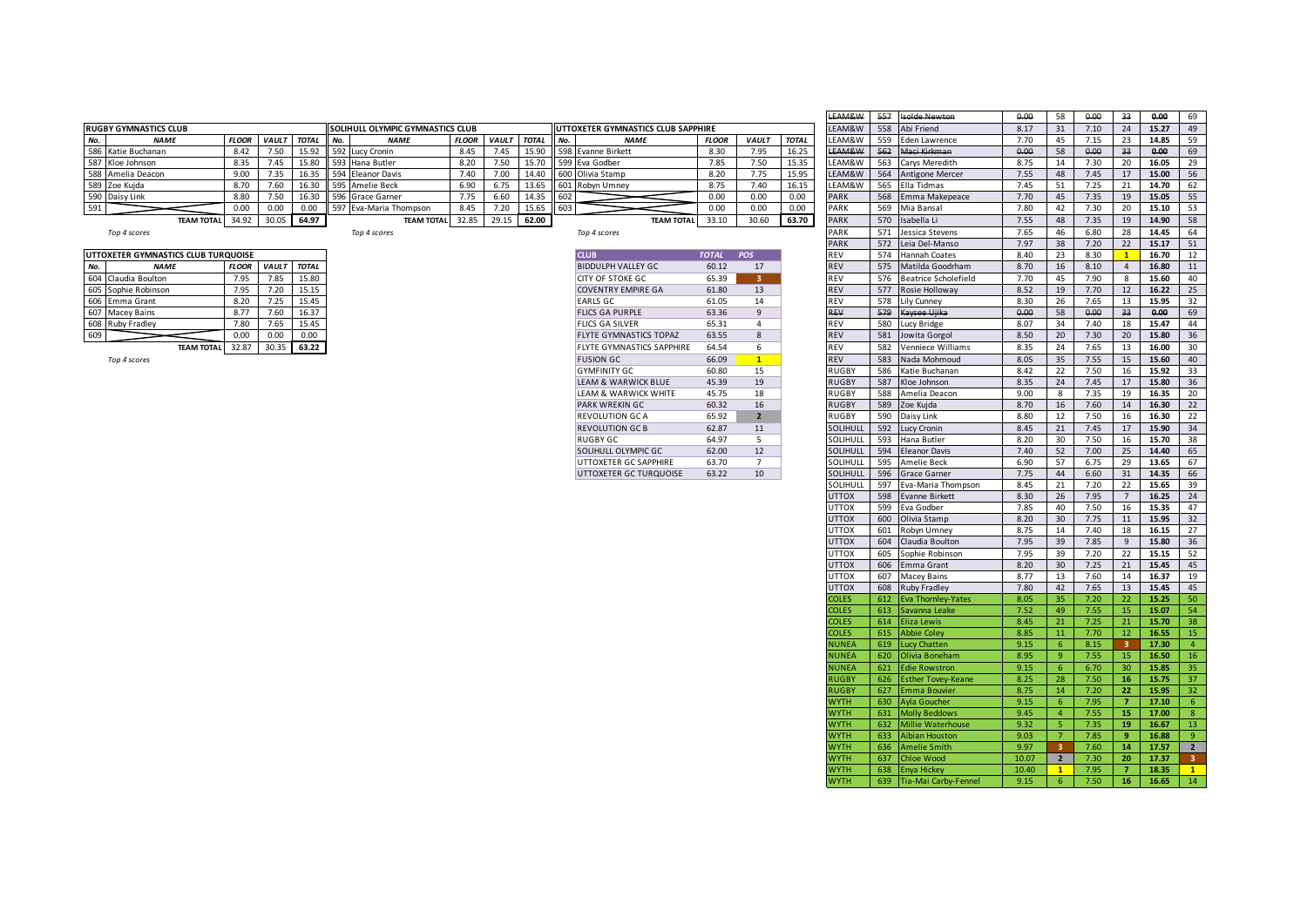*Sunday 2nd December 2018 - Fenton Manor Sports Complex, Stoke-on-Trent*

## **INT 11YRS & UNDER MIXED**

|     |     | <b>COLESHILL GYMNASTICS CLUB</b> |              |              |              |     |     | <b>NUNEATON GYMNASTICS CLUB</b> |
|-----|-----|----------------------------------|--------------|--------------|--------------|-----|-----|---------------------------------|
| M/F | No. | <b>NAME</b>                      | <b>FLOOR</b> | <b>VAULT</b> | <b>TOTAL</b> | M/F | No. | <b>NAME</b>                     |
| M   |     | 610 Nathan Passant               | 9.40         | 7.30         | 16.70        | M   |     | 616 Toby Barton                 |
| м   |     | 611 Logan Koos                   | 9.70         | 7.80         | 17.50        | M   |     | 617 Zack Page                   |
| F   |     | 612 Eva Thornley-Yates           | 8.05         | 7.20         | 15.25        | M   | 618 |                                 |
| F   |     | 613 Savanna Leake                | 7.52         | 7.55         | 15.07        |     |     | 619 Lucy Chatten                |
| F   |     | 614 Eliza Lewis                  | 8.45         | 7.25         | 15.70        | F   |     | 620 Olivia Boneham              |
| F   |     | 615 Abbie Colev                  | 8.85         | 7.70         | 16.55        |     |     | 621 Edie Rowstron               |
|     |     | <b>TEARA TOTAL</b>               | $2C$ $AD$    | חר חר        | CC 7E        |     |     | <b>TEAM</b>                     |

|                         |     | COLESHILL GYMNASTICS CLUB |              |              |              |     |     | INUNEATON GYMNASTICS CLUB |              |              |              |     |     | <b>RUGBY GYMNASTICS CLUB</b> |              |              |              |
|-------------------------|-----|---------------------------|--------------|--------------|--------------|-----|-----|---------------------------|--------------|--------------|--------------|-----|-----|------------------------------|--------------|--------------|--------------|
| M/F                     | No. | <b>NAME</b>               | <b>FLOOR</b> | <b>VAULT</b> | <b>TOTAL</b> | M/F | No. | <b>NAME</b>               | <b>FLOOR</b> | <b>VAULT</b> | <b>TOTAL</b> | M/F | No. | <b>NAME</b>                  | <b>FLOOR</b> | <b>VAULT</b> | <b>TOTAL</b> |
| M                       |     | 610 Nathan Passant        | 9.40         | 7.30         | 16.70        | M   |     | 616 Toby Barton           | 0.00         | 0.00         | 0.00         | M   |     | 622 Samuel Monk              | 8.50         | 7.40         | 15.90        |
| M                       |     | 611 Logan Koos            | 9.70         | 7.80         | 17.50        | M   |     | 617 Zack Page             | 8.42         | 6.85         | 15.27        | M   |     | 623 Jacob Avris              | 8.93         | 7.35         | 16.28        |
|                         |     | 612 Eva Thornlev-Yates    | 8.05         | 7.20         | 15.25        | M   | 618 |                           | 0.00         | 0.00         | 0.00         | M   |     | 624 Marcus Elsom             | 8.65         | 8.35         | 17.00        |
|                         |     | . 613 ISavanna Leake      | 7.52         | 7.55         | 15.07        |     |     | 619 Lucy Chatten          | 9.15         | 8.15         | 17.30        | M   |     | 625 Jaiden Woolgrove         | 9.30         | 7.30         | 16.60        |
|                         |     | 614 Eliza Lewis           | 8.45         | 7.25         | 15.70        |     |     | 620 Olivia Boneham        | 8.95         | 7.55         | 16.50        |     |     | 626 Esther Tovey-Keane       | 8.25         | 7.50         | 15.75        |
| 8.85<br>615 Abbie Coley |     |                           |              | 7.70         | 16.55        |     |     | 621 Edie Rowstron         | 9.15         | 6.70         | 15.85        |     |     | 627 Emma Bouvier             | 8.75         | 7.20         | 15.95        |
|                         |     | <b>TEAM TOTAL</b>         | 36.40        | 30.35        | 66.75        |     |     | <b>TEAM TOTAL</b>         | 26.72        | 22.55        | 49.27        |     |     | <b>TEAM TOTAL</b>            | 35.23        | 30.45        | 65.68        |

|     |                                             | <b>RUGBY GYMNASTICS CLUB</b> |              |              |              |  |  |  |  |  |  |  |  |  |  |
|-----|---------------------------------------------|------------------------------|--------------|--------------|--------------|--|--|--|--|--|--|--|--|--|--|
| M/F | No.                                         | <b>NAME</b>                  | <b>FLOOR</b> | <b>VAULT</b> | <b>TOTAL</b> |  |  |  |  |  |  |  |  |  |  |
| M   |                                             | 622 Samuel Monk              | 8.50         | 7.40         | 15.90        |  |  |  |  |  |  |  |  |  |  |
| M   | Jacob Ayris<br>16.28<br>8.93<br>7.35<br>623 |                              |              |              |              |  |  |  |  |  |  |  |  |  |  |
| M   | 17.00<br>624 Marcus Elsom<br>8.35<br>8.65   |                              |              |              |              |  |  |  |  |  |  |  |  |  |  |
| M   |                                             | 625 Jaiden Woolgrove         | 9.30         | 7.30         | 16.60        |  |  |  |  |  |  |  |  |  |  |
| F   | 626                                         | Esther Tovey-Keane           | 8.25         | 7.50         | 15.75        |  |  |  |  |  |  |  |  |  |  |
| F   | 627                                         | Emma Bouvier                 | 8.75         | 7.20         | 15.95        |  |  |  |  |  |  |  |  |  |  |
|     |                                             | <b>TEAM TOTAL</b>            | 35.73        | 30.45        | <b>65 68</b> |  |  |  |  |  |  |  |  |  |  |

*Top 2 x Boys & Girls Scores Top 2 x Boys & Girls Scores Top 2 x Boys & Girls Scores*

**WYTHALL GYMNASTICS CLUB PURPLE** 

|     |     | <b>WYTHALL GYMNASTICS CLUB GREEN</b> |              |              |              |     |       | <b>IWYTHALL GYMNASTICS CLUB PURPLE</b> |              |              | <b>CLUB</b>  | TOTAL                    | <b>POS</b> |  |
|-----|-----|--------------------------------------|--------------|--------------|--------------|-----|-------|----------------------------------------|--------------|--------------|--------------|--------------------------|------------|--|
| M/F | No. | <b>NAME</b>                          | <b>FLOOR</b> | <b>VAULT</b> | <b>TOTAL</b> | M/F | l No. | <b>NAME</b>                            | <b>FLOOR</b> | <b>VAULT</b> | <b>TOTAL</b> | <b>COLESHILL GC</b>      | 66.75      |  |
| м   |     | 628 George Mulholland                | 9.15         | 7.85         | 17.00        | М   |       | 634 Frankie Christoforou               | 9.10         | 7.70         | 16.80        | NUNEATON GC              | 49.27      |  |
|     |     | 629 Dylan Storm-Sargent              | 9.13         | 7.85         | 16.98        | М   |       | 635 Kaelan Nawar                       | 10.00        | 7.95         | 17.95        | <b>RUGBY GC</b>          | 65.68      |  |
|     |     | 630 Ayla Goucher                     | 9.15         | 7.95         | 17.10        |     |       | 636 Amelie Smith                       | 9.97         | 7.60         | 17.57        | <b>WYTHALL GC GREEN</b>  | 68.55      |  |
|     |     | 631 Molly Beddows                    | 9.45         | 7.55         | 17.00        |     |       | 637 Chloe Wood                         | 10.07        | 7.30         | 17.37        | <b>WYTHALL GC PURPLE</b> | 70.77      |  |
|     |     | 632 Millie Waterhouse                | 9.32         | 7.35         | 16.67        |     |       | 638 Enva Hickey                        | 10.40        | 7.95         | 18.35        |                          |            |  |
|     |     | 633 Aibian Houston                   | 9.03         | 7.85         | 16.88        |     |       | 639 Tia-Mai Carby-Fennel               | 9.15         | 7.50         | 16.65        |                          |            |  |
|     |     |                                      |              |              |              |     |       |                                        |              |              |              |                          |            |  |

M 634 Frankie Christoforou 9.10 7.70 16.80 M 629 Dylan Storm-Sargent 9.13 7.85 16.98 M 635 Kaelan Nayyar 10.00 7.95 17.95 RUGBY GC 65.68 4 F 630 Ayla Goucher 9.15 7.95 17.10 F 636 Amelie Smith 9.97 7.60 17.57 WYTHALL GC GREEN 68.55 **2** F 631 Molly Beddows 9.45 7.55 17.00 F 637 Chloe Wood 10.07 7.30 17.37 WYTHALL GC PURPLE 70.77 **1** F 638 Enya Hickey 10.40 7.95 18.35 F 639 Tia-Mai Carby-Fennel 9.15 7.50 16.65 **TEAM TOTAL** 37.05 31.50 **68.55 TEAM TOTAL** 39.57 31.20 **70.77**

| <b>CLUB</b>              | <b>TOTAL</b> | <b>POS</b>       |
|--------------------------|--------------|------------------|
| <b>COLESHILL GC</b>      | 66.75        | ર                |
| <b>NUNEATON GC</b>       | 49.27        | 5                |
| RUGBY GC                 | 65.68        | Δ                |
| <b>WYTHALL GC GREEN</b>  | 68.55        | $\boldsymbol{z}$ |
| <b>WYTHALL GC PURPLE</b> | 70.77        |                  |

*Top 2 x Boys & Girls Scores Top 2 x Boys & Girls Scores*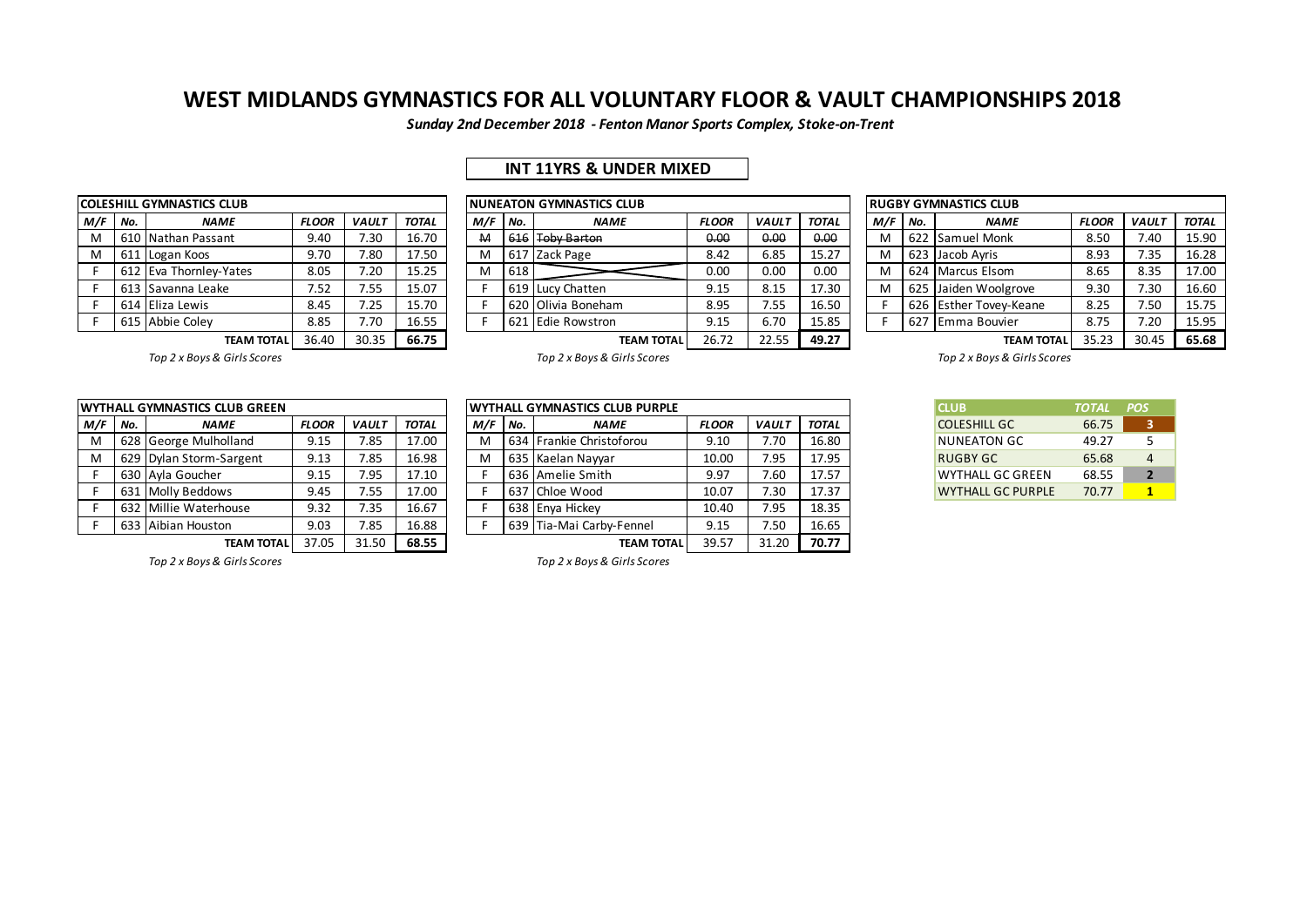*Sunday 2nd December 2018 - Fenton Manor Sports Complex, Stoke-on-Trent*

### **INT 13YRS & UNDER BOYS**

| <b>COVENTRY EMPIRE GYMNASTICS ACADEMY (1xInd)</b> |                  |              |              |              |  |  |  |  |  |  |  |  |  |
|---------------------------------------------------|------------------|--------------|--------------|--------------|--|--|--|--|--|--|--|--|--|
| No.                                               | <b>NAMF</b>      | <b>FLOOR</b> | <b>VAULT</b> | <b>TOTAL</b> |  |  |  |  |  |  |  |  |  |
|                                                   | exter Joe Daniel |              |              |              |  |  |  |  |  |  |  |  |  |

| COVENTRY EMPIRE GYMNASTICS ACADEMY (1xInd) |              |             |      |
|--------------------------------------------|--------------|-------------|------|
| <b>NAME</b>                                | <b>FLOOR</b> | VAULT TOTAL |      |
| 640 Dexter Joe Daniel                      | 0.00         | 0.00        | 0.00 |
|                                            |              |             |      |
|                                            |              |             |      |
|                                            |              |             |      |
|                                            |              |             |      |
|                                            |              |             |      |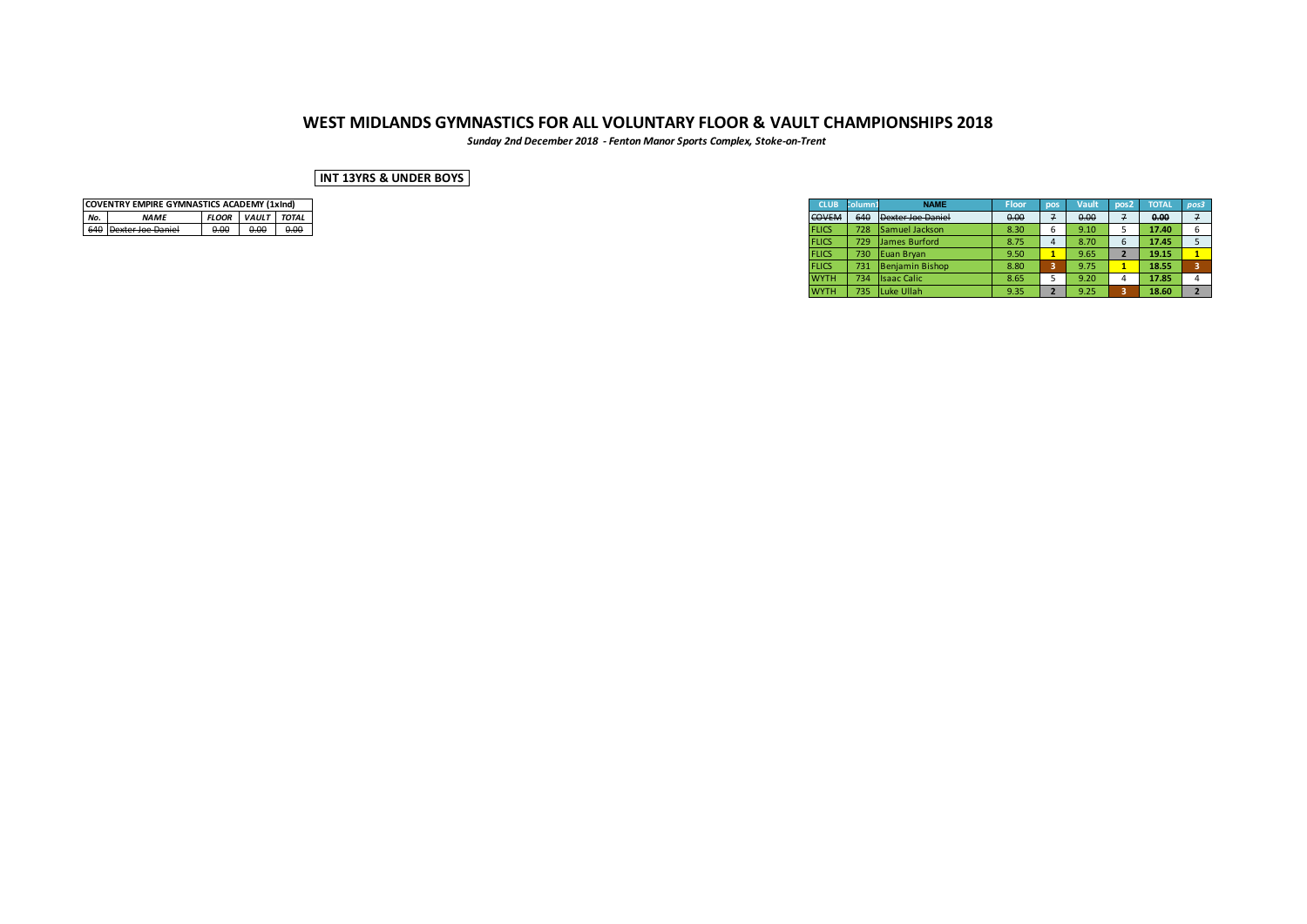*Sunday 2nd December 2018 - Fenton Manor Sports Complex, Stoke-on-Trent*

### **INT 13YRS & UNDER GIRLS**

| <b>BIRCHES VALLEY GYMNASTICS CLUB</b> |              |                    |              | COVENTRY EMPIRE GYMNASTICS ACADEMY G1 |                                  |                    |              | COVENTRY EMPIRE GYMNASTICS ACADEMY G2 |     |                                        |              | CLUB <sub>2</sub> | CLUB3        | NAME3         | Floor4 | pos5                  | Vault6 | pos <sub>27</sub> | <b>TOTAL8</b> | pos39            |       |                |
|---------------------------------------|--------------|--------------------|--------------|---------------------------------------|----------------------------------|--------------------|--------------|---------------------------------------|-----|----------------------------------------|--------------|-------------------|--------------|---------------|--------|-----------------------|--------|-------------------|---------------|------------------|-------|----------------|
| <b>NAME</b><br>No.                    | <b>FLOOR</b> | VAULT              | <b>TOTAL</b> | No.                                   | <b>NAME</b>                      | <b>FLOOR</b>       | <b>VAULT</b> | <b>TOTAL</b>                          | No. | <b>NAME</b>                            | <b>FLOOR</b> | <b>VAULT</b>      | <b>TOTAL</b> | <b>BIDD</b>   | 725    | Taylor Wilkinson      | 9.15   | 8                 | 9.45          | 10 <sup>10</sup> | 18.60 | 9              |
| 641<br>Leah Mcleod                    | 9.25         | 9.30               | 18.55        |                                       | 647 Georgia Kelly                | 8.55               | 8.60         | 17.15                                 |     | 653 Isla Malcolm                       | 7.55         | 8.50              | 16.05        | <b>BIDD</b>   | 726    | Anna Tierney          | 8.45   | 20                | 8.45          | 25               | 16.90 | 35             |
| 642<br>Amaya Taggar                   | 9.15         | 9.50               | 18.65        |                                       | 648 Courtney Blackbird           | 8.65               | 8.65         | 17.30                                 |     | 654 Olivia Williams                    | 9.05         | 9.55              | 18.60        | <b>BIRCH</b>  | 641    | Leah Mcleod           | 9.25   | 6                 | 9.30          | 13               | 18.55 | 10             |
| 643<br><b>Libby Harding</b>           | 9.00         | 9.40               | 18.40        |                                       | 649 Cynthia Thewi                | 8.35               | 8.50         | 16.85                                 |     | 655 Leah Mcgrath                       | 8.70         | 9.00              | 17.70        | <b>BIRCH</b>  | 642    | Amaya Taggar          | 9.15   | 8                 | 9.50          | 9                | 18.65 | 8              |
| 644<br><b>Emily Payne</b>             | 7.85         | 8.70               | 16.55        |                                       | 650 Trishya Salvo                | 8.15               | 8.55         | 16.70                                 |     | 656 Sarah Murphy                       | 6.65         | 8.40              | 15.05        | <b>BIRCH</b>  | 643    | ibby Harding          | 9.00   | 10                | 9.40          | 11               | 18.40 | 13             |
| 645                                   | 0.00         | 0.00               | 0.00         | 651                                   |                                  | 0.00               | 0.00         | 0.00                                  |     | 657 Demelza Rvan                       | 9.20         | 8.45              | 17.65        | <b>BIRCH</b>  | 644    | <b>Emily Payne</b>    | 7.85   | 27                | 8.70          | 20               | 16.55 | 41             |
| 646                                   | 0.00         | 0.00               | 0.00         | 652                                   |                                  | 0.00               | 0.00         | 0.00                                  | 658 |                                        | 0.00         | 0.00              | 0.00         | COVEM         | 647    | Georgia Kelly         | 8.55   | 19                | 8.60          | 22               | 17.15 | 31             |
| <b>TEAM TOTAL</b>                     | 35.25        | 36.90              | 72.15        |                                       | <b>TEAM TOTAL</b>                | 33.70              | 34.30        | 68.00                                 |     | <b>TEAM TOTAL</b>                      | 34.50        | 35.50             | 70.00        | COVEM         | 648    | Courtney Blackbird    | 8.65   | 17                | 8.65          | 21               | 17.30 | 28             |
| Top 4 scores                          |              |                    |              |                                       | Top 4 scores                     |                    |              |                                       |     | Top 4 scores                           |              |                   |              | COVEM         | 649    | Cynthia Thewi         | 8.35   | 21                | 8.50          | 24               | 16.85 | 36             |
|                                       |              |                    |              |                                       |                                  |                    |              |                                       |     |                                        |              |                   |              | COVEM         | 650    | Trishya Salvo         | 8.15   | 24                | 8.55          | 23               | 16.70 | 38             |
| <b>EARLS GYMNASTICS CLUB</b>          |              |                    |              |                                       | FLICS GYMNASTICS ACADEMY PURPLE  |                    |              |                                       |     | <b>FLICS GYMNASTICS ACADEMY SILVER</b> |              |                   |              | COVEM         | 653    | Isla Malcolm          | 7.55   | 30                | 8.50          | 24               | 16.05 | 43             |
| <b>NAME</b><br>No.                    | <b>FLOOR</b> | <b>VAULT</b>       | <b>TOTAL</b> | No.                                   | <b>NAME</b>                      | <b>FLOOR</b>       | VAULT        | <b>TOTAL</b>                          | No. | <b>NAME</b>                            | <b>FLOOR</b> | VAULT             | <b>TOTAL</b> | COVEM         | 654    | Olivia Williams       | 9.05   | 9                 | 9.55          | 8                | 18.60 | 9              |
| 659<br>Ella Baldock                   | 8.65         | 8.50               | 17.15        |                                       | 665 Imogen Humphries             | 9.30               | 9.50         | 18.80                                 |     | 671 Isobel Davey                       | 8.75         | 9.55              | 18.30        | COVEM         | 655    | Leah Mcgrath          | 8.70   | 16                | 9.00          | 18               | 17.70 | 23             |
| 660<br>Ava Shilvock                   | 8.65         | 8.15               | 16.80        |                                       | 666 Ella-Louise Stallard         | 8.80               | 8.70         | 17.50                                 |     | 672 Seren Watkins                      | 8.05         | 9.65              | 17.70        | COVEM         | 656    | Sarah Murphy          | 6.65   | 34                | 8.40          | 26               | 15.05 | 46             |
| 661<br>Tabetha Rostron                | 7.55         | 8.20               | 15.75        |                                       | 667 Matilda Mulcahy              | 7.50               | 9.60         | 17.10                                 |     | 673 Katie Bove                         | 8.45         | 9.60              | 18.05        | COVEM         | 657    | Demelza Ryan          | 9.20   | $\overline{7}$    | 8.45          | 25               | 17.65 | 24             |
| 662<br>Shannon Mulhall                | 9.25         | 8.35               | 17.60        |                                       | 668 Molly Kiernan                | 9.05               | 9.45         | 18.50                                 | 674 |                                        | 0.00         | 0.00              | 0.00         | EARLS         | 659    | Ella Baldock          | 8.65   | 17                | 8.50          | 24               | 17.15 | 31             |
| 663<br><b>Ellie Williams</b>          | 9.20         | 8.55               | 17.75        |                                       | 669 Mia McStay                   | 8.55               | 9.60         | 18.15                                 |     | 675 Lily-Mae Pitt                      | 8.75         | 9.25              | 18.00        | EARLS         | 660    | Ava Shilvock          | 8.65   | 17                | 8.15          | 30               | 16.80 | 37             |
| 664                                   | 0.00         | 0.00               | 0.00         | 670                                   |                                  | 0.00               | 0.00         | 0.00                                  |     | 676 Holly Allart                       | 0.00         | 0.00              | 0.00         | EARLS         | 661    | Tabetha Rostron       | 7.55   | 30                | 8.20          | 29               | 15.75 | 44             |
| <b>TEAM TOTAL</b>                     | 35.75        | 33.60              | 69.35        |                                       | <b>TEAM TOTAL</b>                | 35.70              | 38.15        | 73.85                                 |     | <b>TEAM TOTAL</b>                      | 34.00        | 38.05             | 72.05        | <b>EARLS</b>  | 662    | Shannon Mulhall       | 9.25   | 6                 | 8.35          | 27               | 17.60 | 25             |
| Top 4 scores                          |              |                    |              |                                       | Top 4 scores                     |                    |              |                                       |     | Top 4 scores                           |              |                   |              | EARLS         | 663    | <b>Ellie Williams</b> | 9.20   | $\overline{7}$    | 8.55          | 23               | 17.75 | 22             |
|                                       |              |                    |              |                                       |                                  |                    |              |                                       |     |                                        |              |                   |              | <b>LICS</b>   | 665    | Imogen Humphries      | 9.30   | 5                 | 9.50          | 9                | 18.80 | 6              |
| <b>FLYTE GYMNASTICS</b>               |              |                    |              |                                       | <b>GYMFINITY GYMNASTICS CLUB</b> |                    |              |                                       |     | LEAMINGTON AND WARWICK GYMNASTICS CLUB |              |                   |              | <b>FLICS</b>  | 666    | Ella-Louise Stallard  | 8.80   | 14                | 8.70          | 20               | 17.50 | 26             |
| No.<br><b>NAME</b>                    | <b>FLOOR</b> | VAULT              | <b>TOTAL</b> | No.                                   | <b>NAME</b>                      | <b>FLOOR</b>       | VAULT        | <b>TOTAL</b>                          | No. | <b>NAME</b>                            | <b>FLOOR</b> | VAULT             | <b>TOTAL</b> | <b>FLICS</b>  | 667    | Matilda Mulcahy       | 7.50   | 31                | 9.60          |                  | 17.10 | 32             |
| 677<br>Lauren Whateley                | 8.95         | 9.00               | 17.95        |                                       | 683 Alexcey Reynolds             | 8.35               | 8.85         | 17.20                                 |     | 689 Freva Coleman                      | 0.00         | 0.00              | 0.00         | <b>FLICS</b>  | 668    | Molly Kiernan         | 9.05   | 9                 | 9.45          | 10               | 18.50 | 11             |
| 678<br>Naomi Jones                    | 9.05         | 9.65               | 18.70        |                                       | 684 Caitlin Huxley               | 8.60               | 9.65         | 18.25                                 |     | 690 Serena Thomas                      | 9.00         | 9.35              | 18.35        | <b>FLICS</b>  | 669    | Mia McStay            | 8.55   | 19                | 9.60          |                  | 18.15 | 17             |
| 679<br>Janina Everard                 | 9.60         | 9.70               | 19.30        |                                       | 685 Madison Evans                | 5.85               | 8.50         | 14.35                                 |     | 691 Maisie Collins                     | 9.15         | 8.65              | 17.80        | <b>FLICS</b>  | 671    | <b>Isobel Davey</b>   | 8.75   | 15                | 9.55          | 8                | 18.30 | 15             |
| 680<br>Naomi Day                      | 8.75         | 7.90               | 16.65        |                                       | 686 Skie Payton-Sambells         | 9.05               | 9.00         | 18.05                                 |     | 692 Sanika Kane                        | 0.00         | 0.00              | 0.00         | <b>FLICS</b>  | 672    | Seren Watkins         | 8.05   | 25                | 9.65          | 6                | 17.70 | 23             |
| 681                                   | 0.00         | 0.00               | 0.00         | 687                                   |                                  | 0.00               | 0.00         | 0.00                                  |     | 693 Amelie Hassal                      | 8.60         | 8.50              | 17.10        | <b>FLICS</b>  | 673    | Katie Bove            | 8.45   | 20                | 9.60          |                  | 18.05 | 18             |
| 682                                   | 0.00         | 0.00               | 0.00         | 688                                   |                                  | 0.00               | 0.00         | 0.00                                  |     | 694 Ciara Cheung                       | 7.85         | 7.60              | 15.45        | <b>FLICS</b>  | 675    | ily-Mae Pitt          | 8.75   | 15                | 9.25          | 14               | 18.00 | 19             |
| <b>TEAM TOTAL</b>                     | 36.35        | 36.25              | 72.60        |                                       | <b>TEAM TOTAL</b>                | 31.85              | 36.00        | 67.85                                 |     | <b>TEAM TOTAL</b>                      | 34.60        | 34.10             | 68.70        | <b>FLICS</b>  | 676    | <b>Holly Allart</b>   | 0.00   | 36                | 0.00          | 35               | 0.00  | 50             |
| Top 4 scores                          |              |                    |              |                                       | Top 4 scores                     |                    |              |                                       |     | Top 4 scores                           |              |                   |              | <b>FLYTE</b>  | 677    | Lauren Whateley       | 8.95   | 11                | 9.00          | 18               | 17.95 | 20             |
|                                       |              |                    |              |                                       |                                  |                    |              |                                       |     |                                        |              |                   |              | FLYTE         | 678    | Naomi Jones           | 9.05   | -9                | 9.65          | 6                | 18.70 | $\overline{7}$ |
| PARK WREKIN GYMNASTICS CLUB           |              |                    |              |                                       | REVOLUTION GYMNASTICS CLUB       |                    |              |                                       |     | SOLIHULL OLYMPIC GYMNASTICS CLUB       |              |                   |              | <b>FLYTE</b>  | 679    | Janina Everard        | 9.60   | $\overline{2}$    | 9.70          |                  | 19.30 | $2^{\circ}$    |
| <b>NAME</b><br>No.                    | <b>FLOOR</b> | <b>VAULT TOTAL</b> |              | No.                                   | <b>NAME</b>                      | <b>FLOOR</b>       | <b>VAULT</b> | <b>TOTAL</b>                          | No. | <b>NAME</b>                            | <b>FLOOR</b> | <b>VAULT</b>      | <b>TOTAL</b> | <b>FLYTE</b>  | 680    | Naomi Day             | 8.75   | 15                | 7.90          | 33               | 16.65 | 39             |
| 695<br>Keira Jones                    | 0.00         | 0.00               | 0.00         |                                       | 701 Esme Abraham                 | 9.15               | 9.55         | 18.70                                 |     | 707 Anna Girling                       | 8.05         | 8.50              | 16.55        | <b>FUSION</b> | 727    | Ella Dougan           | 8.90   | 12                | 8.10          | 31               | 17.00 | 33             |
| 696<br>Keira Sutton                   | 7.20         | 9.75               | 16.95        |                                       | 702 Simran Saroya-Watson         | 9.00               | 9.60         | 18.60                                 |     | 708 Laura Powers                       | 8.70         | 8.40              | 17.10        | <b>GYMFIN</b> | 683    | Alexcey Reynolds      | 8.35   | 21                | 8.85          | 19               | 17.20 | 30             |
| 697<br>Stephanie Edwards              | 8.85         | 9.85               | 18.70        |                                       | 703 Izabelle Watkiss             | 9.80               | 9.70         | 19.50                                 |     | 709 Ellie Long                         | 9.25         | 9.35              | 18.60        | <b>GYMFIN</b> | 684    | Caitlin Huxley        | 8.60   | 18                | 9.65          | 6                | 18.25 | 16             |
| 698<br>Chloe Child                    | 8.90         | 9.90               | 18.80        |                                       | 704 Lilla Sirrell                | 9.55               | 9.55         | 19.10                                 |     | 710 Charlotte Marshall                 | 8.35         | 8.15              | 16.50        | <b>GYMFIN</b> | 685    | <b>Madison Evans</b>  | 5.85   | 35                | 8.50          | 24               | 14.35 | 48             |
| 699 Keira James                       | 7.65         | 9.80               | 17.45        |                                       | 705 Amy Bayliss                  | 9.05               | 9.40         | 18.45                                 |     | 711 Marion Pungier                     | 8.60         | 8.00              | 16.60        | <b>GYMFIN</b> | 686    | Skie Payton-Sambells  | 9.05   | 9                 | 9.00          | 18               | 18.05 | 18             |
| 700<br><b>Violet Parker</b>           | 0.00         | 0.00               | 0.00         | 706                                   |                                  | 0.00               | 0.00         | 0.00                                  |     | 712 Lily Denton                        | 6.95         | 7.90              | 14.85        | LEAM&W        | 689    | Freya Coleman         | 0.00   | 36                | 0.00          | 35               | 0.00  | 50             |
| <b>TEAM TOTAL</b>                     | 32.60        | 39.30              | 71.90        |                                       | <b>TEAM TOTAL</b>                | $\overline{37.55}$ | 38.40        | 75.95                                 |     | <b>TEAM TOTAL</b>                      | 34.90        | 34.40             | 69.30        | EAM&W         | 690    | Serena Thomas         | 9.00   | 10                | 9.35          | 12               | 18.35 | 14             |
| Top 4 scores                          |              |                    |              |                                       | Top 4 scores                     |                    |              |                                       |     | Top 4 scores                           |              |                   |              | EAM&W         | 691    | <b>Maisie Collins</b> | 9.15   | 8                 | 8.65          | 21               | 17.80 | 21             |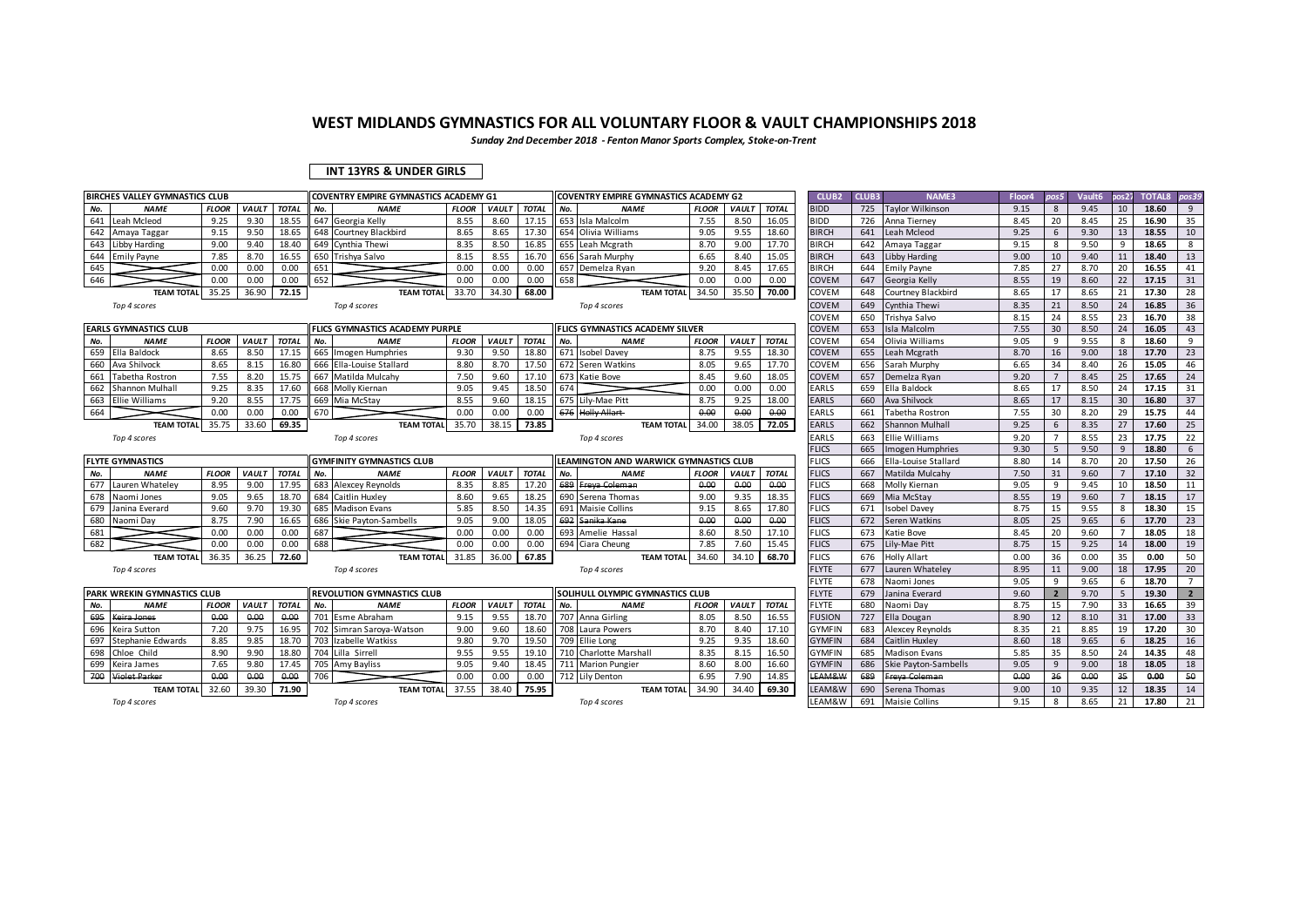|     | UTTOXETER GYMNASTICS CLUB |              |              |              |              | <b>WYTHALL GYMNASTICS CLUB</b> |              |              |              | <b>CLUB</b>                   | TOTAL POS |    | LEAM&W      | 693 | Amelie Hassal        | 8.60 | 18  |      | 17.10 |     |
|-----|---------------------------|--------------|--------------|--------------|--------------|--------------------------------|--------------|--------------|--------------|-------------------------------|-----------|----|-------------|-----|----------------------|------|-----|------|-------|-----|
| No. | <b>NAME</b>               | <b>FLOOR</b> | <b>VAULT</b> | <b>TOTAL</b> | II No.       | <b>NAME</b>                    | <b>FLOOR</b> | <b>VAULT</b> | <b>TOTAL</b> | <b>BIRCHES VALLEY GC</b>      | 72.15     |    | LEAM&W      | 694 | Ciara Cheung         | 7.85 |     | 7.60 | 15.45 | -45 |
|     | 713 Emily Grainger        | 0.00         | 0.00         |              |              | 719 Gabrielle Cutler           | 0.00         | 0.00         | 0.00         | <b>COVENTRY EMPIRE GA G1</b>  | 68.00     | 13 | <b>PARK</b> | 695 | Keira Jones          | 0.00 | ತರಿ | 0.00 | 0.00  |     |
|     | 714 Sophie Ainsworth      | 9.05         | 9.75         | 18.80        |              | 720 Ayva Horton                | 8.80         | 9.50         | 18.30        | <b>COVENTRY EMPIRE GA G2</b>  | 70.00     |    | <b>PARK</b> | 696 | Keira Sutton         | 7.20 | 32  |      | 16.95 |     |
|     | 715 Francesca Thorpe      | 8.95         | 8.30         |              |              | 721 Harley Middleton           |              | 9.45         | 18.70        | <b>EARLS GC</b>               | 69.35     | 10 | PARK        | 697 | Stephanie Edwards    | 8.85 | 13  | 9.85 | 18.70 |     |
|     | 716 Fearne Woolley        | 8.65         | 8.65         | 17.30        |              | 722 Amber Smith                |              | 9.60         | 18.85        | <b>FLICS GA PURPLE</b>        | 73.85     |    | <b>PARK</b> | 698 | Chloe Child          | 8.90 | 12  | 9.90 | 18.80 |     |
| 717 | Isabelle Alice Forrester  | 8.00         | 9.50         | 17.50        |              | 723 Poppy Gillon               | 9.45         | 9.55         | 19.00        | <b>FLICS GA SILVER</b>        | 72.05     |    | PARK        | 699 | Keira James          | 7.65 | 29  | 9.80 | 17.45 |     |
| 718 |                           | 0.00         | 0.00         | 0.00         | $\mathbf{z}$ |                                |              | 0.00         | 0.00         | <b>FLYTE GYMNASTICS</b>       | 72.60     |    | <b>PARK</b> | 700 | Violet Parker        | 0.00 | 36  | 0.00 | 0.00  |     |
|     | <b>TEAM TOTAL</b>         | 34.65        | 36.20        | 70.85        |              | <b>TEAM TOTAL</b>              | 36.75        | 38.10        | 74.85        | <b>GYMFINITY GC</b>           | 67.85     | 14 |             | 701 | Esme Abraham         | 9.15 |     | 9.55 | 18.70 |     |
|     | Top Accorps               |              |              |              |              | Top Accorpe                    |              |              |              | <b>I EAMINGTON P. WADWICK</b> | $CO$ 70   | 12 |             | 702 | Cimran Carous Watcon | 0.00 | 10  | 0.50 | 10 CO |     |

|  | Top 4 scores |  |
|--|--------------|--|
|--|--------------|--|

 $\mathbf{I}$ 

| <b>CLUB</b>                     | TOTAL | POS            |
|---------------------------------|-------|----------------|
| BIRCHES VALLEY GC               | 72.15 | 5              |
| <b>COVENTRY EMPIRE GA G1</b>    | 68.00 | 13             |
| <b>COVENTRY EMPIRE GA G2</b>    | 70.00 | 9              |
| <b>EARLS GC.</b>                | 69.35 | 10             |
| <b>FLICS GA PURPLE</b>          | 73.85 | 3              |
| <b>FLICS GA SILVER</b>          | 72.05 | 6              |
| <b>FLYTE GYMNASTICS</b>         | 72.60 | $\overline{4}$ |
| <b>GYMEINITY GC</b>             | 67.85 | 14             |
| <b>LEAMINGTON &amp; WARWICK</b> | 68.70 | 12             |
| <b>PARK WREKIN</b>              | 71.90 | $\overline{7}$ |
| <b>REVOLUTION GC.</b>           | 75.95 | $\mathbf{1}$   |
| SOLIHULL OLYMPIC GC             | 69.30 | 11             |
| UTTOXETER GC                    | 70.85 | 8              |
| 141177111177                    | 74 OF | -              |

|     |                                           |              |              |              |     |                          |              |              |              |                              |              |                | LEAM&W       | 692 | Sanika Kane                  | 0.00 | 36             | 0.00 | 35             | 0.00  | 50              |
|-----|-------------------------------------------|--------------|--------------|--------------|-----|--------------------------|--------------|--------------|--------------|------------------------------|--------------|----------------|--------------|-----|------------------------------|------|----------------|------|----------------|-------|-----------------|
|     | UTTOXETER GYMNASTICS CLUB                 |              |              |              |     | WYTHALL GYMNASTICS CLUB  |              |              |              | <b>CLUB</b>                  | <b>TOTAL</b> | <b>POS</b>     | LEAM&W       | 693 | Amelie Hassal                | 8.60 | 18             | 8.50 | 24             | 17.10 | 32              |
| No. | <b>NAME</b>                               | <b>FLOOR</b> | <b>VAULT</b> | <b>TOTAL</b> | No. | <b>NAME</b>              | <b>FLOOR</b> | <b>VAULT</b> | <b>TOTAL</b> | <b>BIRCHES VALLEY GC</b>     | 72.15        | 5 <sup>5</sup> | LEAM&W       | 694 | Ciara Cheung                 | 7.85 | 27             | 7.60 | 34             | 15.45 | 45              |
|     | 713 Emily Grainger                        | 0.00         | 0.00         | 0.00         |     | 719 Gabrielle Cutler     | 0.00         | 0.00         | 0.00         | <b>COVENTRY EMPIRE GA G1</b> | 68.00        | 13             | <b>PARK</b>  | 695 | Keira Jones                  | 0.00 | 36             | 0.00 | $35 -$         | 0.00  | 50              |
|     | 714 Sophie Ainsworth                      | 9.05         | 9.75         | 18.80        |     | 720 Ayva Horton          | 8.80         | 9.50         | 18.30        | <b>COVENTRY EMPIRE GA G2</b> | 70.00        | 9              | <b>PARK</b>  | 696 | Keira Sutton                 | 7.20 | 32             | 9.75 | $\overline{4}$ | 16.95 | 34              |
|     | 715 Francesca Thorpe                      | 8.95         | 8.30         | 17.25        |     | 721 Harley Middleton     | 9.25         | 9.45         | 18.70        | <b>EARLS GC</b>              | 69.35        | 10             | <b>PARK</b>  |     | 697 Stephanie Edwards        | 8.85 | 13             | 9.85 | $\overline{2}$ | 18.70 | 7               |
|     | 716 Fearne Woolley                        | 8.65         | 8.65         | 17.30        |     | 722 Amber Smith          | 9.25         | 9.60         | 18.85        | <b>FLICS GA PURPLE</b>       | 73.85        | $-3$           | <b>PARK</b>  |     | 698 Chloe Child              | 8.90 | 12             | 9.90 |                | 18.80 | 6               |
|     | 717 Isabelle Alice Forreste               | 8.00         | 9.50         | 17.50        |     | 723 Poppy Gillon         | 9.45         | 9.55         | 19.00        | <b>FLICS GA SILVER</b>       | 72.05        | 6              | <b>PARK</b>  | 699 | Keira James                  | 7.65 | 29             | 9.80 |                | 17.45 | 27              |
| 718 |                                           | 0.00         | 0.00         | 0.00         | 724 |                          | 0.00         | 0.00         | 0.00         | <b>FLYTE GYMNASTICS</b>      | 72.60        | 4              | <b>PARK</b>  | 700 | <b>Violet Parker</b>         | 0.00 | 36             | 0.00 | 35             | 0.00  | 50              |
|     | <b>TEAM TOTAL</b>                         | 34.65        | 36.20        | 70.85        |     | <b>TEAM TOTAL</b>        | 36.75        | 38.10        | 74.85        | <b>GYMFINITY GC</b>          | 67.85        | 14             | REV          | 701 | Esme Abraham                 | 9.15 | 8              | 9.55 | 8              | 18.70 | 7               |
|     | Top 4 scores                              |              |              |              |     | Top 4 scores             |              |              |              | LEAMINGTON & WARWICK         | 68.70        | 12             | <b>REV</b>   | 702 | Simran Saroya-Watson         | 9.00 | 10             | 9.60 |                | 18.60 | 9               |
|     |                                           |              |              |              |     |                          |              |              |              | <b>PARK WREKIN</b>           | 71.90        | $7^{\circ}$    | REV          | 703 | Izabelle Watkiss             | 9.80 |                | 9.70 | -5             | 19.50 | $\mathbf{1}$    |
|     | BIDDULPH VALLEY GYMNASTICS CLUB (2xInd)   |              |              |              |     | <b>FUSION GC (1xInd)</b> |              |              |              | <b>REVOLUTION GC</b>         | 75.95        | $\mathbf{1}$   | <b>REV</b>   | 704 | Lilla Sirrell                | 9.55 |                | 9.55 | 8              | 19.10 | 3.              |
| No. | <b>NAME</b>                               | <b>FLOOR</b> | VAULT        | <b>TOTAL</b> | No. | <b>NAME</b>              | <b>FLOOR</b> | VAULT TOTAL  |              | SOLIHULL OLYMPIC GC          | 69.30        | 11             | REV          | 705 | Amy Bayliss                  | 9.05 | 9              | 9.40 | 11             | 18.45 | 12              |
|     | 725 Taylor Wilkinson                      | 9.15         | 9.45         | 18.60        |     | 727 Ella Dougan          | 8.90         | 8.10         | 17.00        | UTTOXETER GC                 | 70.85        | 8              | SOLIHULL     | 707 | Anna Girling                 | 8.05 | 25             | 8.50 | 24             | 16.55 | 41              |
|     | 726 Anna Tierney                          | 8.45         | 8.45         | 16.90        |     |                          |              |              |              | <b>WYTHALL GC</b>            | 74.85        | $2^{\circ}$    | SOLIHULL     | 708 | Laura Powers                 | 8.70 | 16             | 8.40 | 26             | 17.10 | 32              |
|     |                                           |              |              |              |     |                          |              |              |              |                              |              |                | SOLIHULL     |     | 709 Ellie Long               | 9.25 | 6              | 9.35 | 12             | 18.60 | 9               |
|     | CITY OF WORCESTER GYMNASTICS CLUB (1xInd) |              |              |              |     |                          |              |              |              |                              |              |                | SOLIHULL     |     | 710 Charlotte Marshall       | 8.35 | 21             | 8.15 | 30             | 16.50 | 42              |
| No. | <b>NAME</b>                               |              | FLOOR VAULT  | <b>TOTAL</b> |     |                          |              |              |              |                              |              |                | SOLIHULL     |     | 711 Marion Pungier           | 8.60 | 18             | 8.00 | 32             | 16.60 | 40              |
|     | 1010 Florence Power                       | 7.70         | 9.45         | 17.15        |     |                          |              |              |              |                              |              |                | SOLIHULL     | 712 | Lily Denton                  | 6.95 | 33             | 7.90 | 33             | 14.85 | 47              |
|     |                                           |              |              |              |     |                          |              |              |              |                              |              |                | <b>UTTOX</b> | 713 | <b>Emily Grainger</b>        | 0.00 | 36             | 0.00 | 35             | 0.00  | 50              |
|     |                                           |              |              |              |     |                          |              |              |              |                              |              |                | UTTOX        | 714 | Sophie Ainsworth             | 9.05 | 9              | 0.00 | 35             | 9.05  | 49              |
|     |                                           |              |              |              |     |                          |              |              |              |                              |              |                | UTTOX        |     | 715 Francesca Thorpe         | 8.95 | 11             | 9.75 | $\overline{4}$ | 18.70 | $7^{\circ}$     |
|     |                                           |              |              |              |     |                          |              |              |              |                              |              |                | UTTOX        |     | 716 Fearne Woolley           | 8.65 | 17             | 8.30 | 28             | 16.95 | 34              |
|     |                                           |              |              |              |     |                          |              |              |              |                              |              |                | <b>UTTOX</b> |     | 717 Isabelle Alice Forrester | 8.00 | 26             | 8.65 | 21             | 16.65 | 39              |
|     |                                           |              |              |              |     |                          |              |              |              |                              |              |                | <b>WYTH</b>  |     | 719 Gabrielle Cutler         | 0.00 | 36             | 0.00 | 35             | 0.00  | 50              |
|     |                                           |              |              |              |     |                          |              |              |              |                              |              |                | <b>WYTH</b>  |     | 720 Ayva Horton              | 8.80 | 14             | 9.50 | 9              | 18.30 | 15              |
|     |                                           |              |              |              |     |                          |              |              |              |                              |              |                | <b>WYTH</b>  |     | 721 Harley Middleton         | 9.25 | 6              | 9.45 | 10             | 18.70 | $7^{\circ}$     |
|     |                                           |              |              |              |     |                          |              |              |              |                              |              |                | <b>WYTH</b>  |     | 722 Amber Smith              | 9.25 | 6              | 9.60 | $\overline{7}$ | 18.85 | 5 <sup>5</sup>  |
|     |                                           |              |              |              |     |                          |              |              |              |                              |              |                | <b>WYTH</b>  |     | 723 Poppy Gillon             | 9.45 | $\overline{4}$ | 9.55 | 8              | 19.00 | $\overline{4}$  |
|     |                                           |              |              |              |     |                          |              |              |              |                              |              |                | COWOR        |     | 1010 Florence Power          | 7.70 | 28             | 9.45 | 10             | 17.15 | 31              |
|     |                                           |              |              |              |     |                          |              |              |              |                              |              |                | <b>FLICS</b> |     | 732 Ruby Mclaughlin          | 8.25 | 22             | 8.70 | 20             | 16.95 | 34              |
|     |                                           |              |              |              |     |                          |              |              |              |                              |              |                | <b>FLICS</b> | 733 | <b>Erin Jones</b>            | 8.35 | 21             | 8.65 | 21             | 17.00 | 33              |
|     |                                           |              |              |              |     |                          |              |              |              |                              |              |                | <b>WYTH</b>  | 737 | Andonia Christoforou         | 7.70 | 28             | 9.10 | 16             | 16.80 | 37              |
|     |                                           |              |              |              |     |                          |              |              |              |                              |              |                | <b>WYTH</b>  | 738 | <b>Grace Donnan</b>          | 8.00 | 26             | 9.20 | 15             | 17.20 | 30 <sup>°</sup> |
|     |                                           |              |              |              |     |                          |              |              |              |                              |              |                | <b>WYTH</b>  | 739 | Neve Hood                    | 8.20 | 23             | 9.05 | 17             | 17.25 | 29              |
|     |                                           |              |              |              |     |                          |              |              |              |                              |              |                |              |     |                              |      |                |      |                |       |                 |

| IVU. | <b>IVAIVIC</b>       | rluun l |      | VAULI IUIAL IIVU. | <b>IVAIVIC</b>        |
|------|----------------------|---------|------|-------------------|-----------------------|
|      | 725 Taylor Wilkinson | 9.15    | 9.45 |                   | 18.60 727 Ella Dougan |
|      | 726 Anna Tiernev     | 8.45    | 8.45 | 16.90             |                       |
|      |                      |         |      |                   |                       |
|      |                      |         |      |                   |                       |

| CITY OF WORCESTER GYMNASTICS CLUB (1XING) |                     |      |                          |       |  |  |  |  |  |  |  |  |
|-------------------------------------------|---------------------|------|--------------------------|-------|--|--|--|--|--|--|--|--|
| No.                                       | <b>NAME</b>         |      | <b>FLOOR VAULT TOTAL</b> |       |  |  |  |  |  |  |  |  |
|                                           | 1010 Florence Power | 7.70 | 9.45                     | 17.15 |  |  |  |  |  |  |  |  |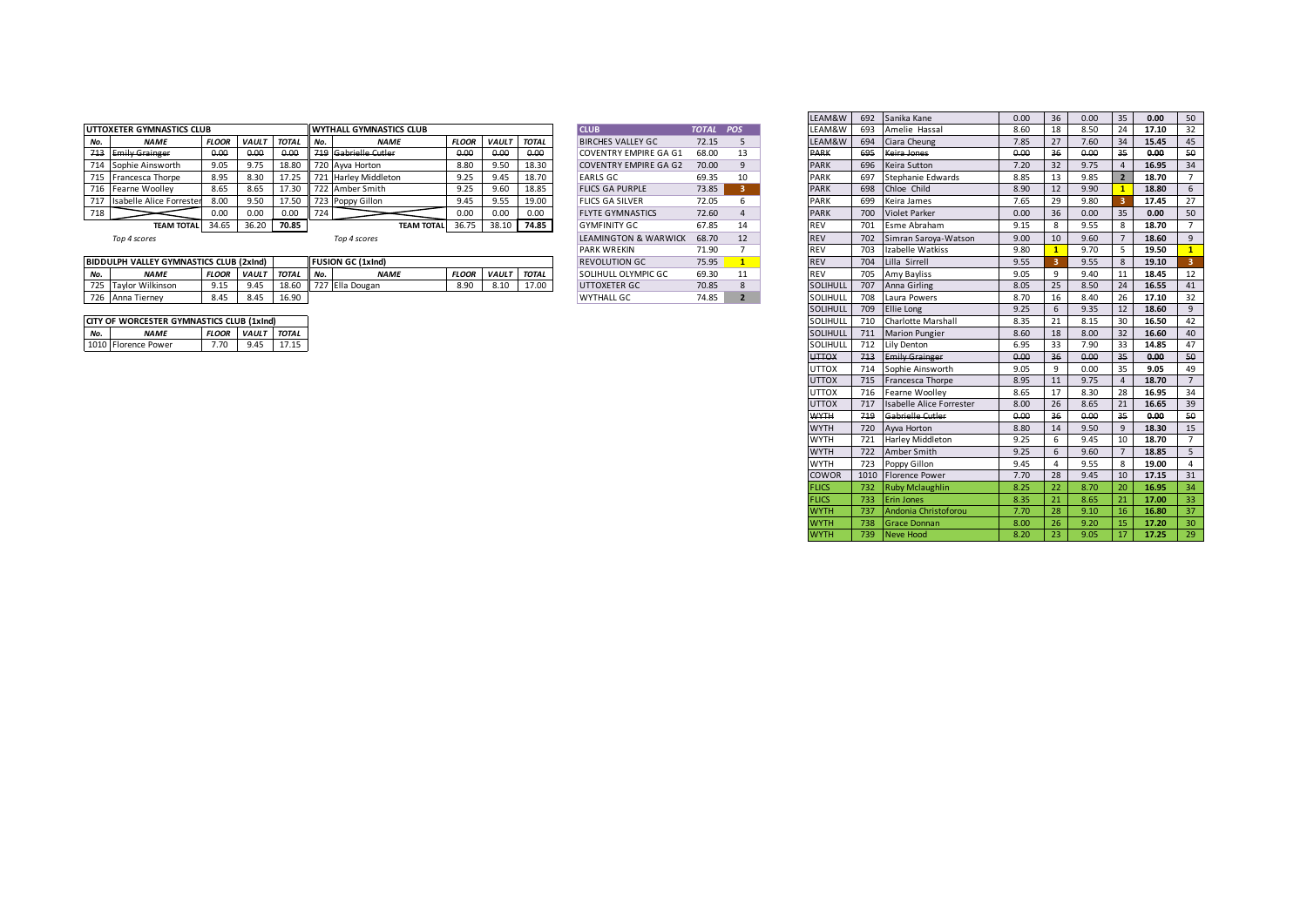*Sunday 2nd December 2018 - Fenton Manor Sports Complex, Stoke-on-Trent*

## **INT 13YRS & UNDER MIXED**

|     |     | <b>FLICS GYMNASTICS ACADEMY</b> |              | <b>WYTHALL GYMNASTICS CLUB</b> |       |     |     |                       |
|-----|-----|---------------------------------|--------------|--------------------------------|-------|-----|-----|-----------------------|
| M/F | No. | <b>NAME</b>                     | <b>FLOOR</b> | <b>VAULT</b>                   | TOTAL | M/F | No. | <b>NAME</b>           |
| M   |     | 728 Samuel Jackson              | 8.30         | 9.10                           | 17.40 | м   |     | 734 Isaac Calic       |
| M   |     | 729 James Burford               | 8.75         | 8.70                           | 17.45 | M   |     | 735 Luke Ullah        |
| M   |     | 730 Euan Bryan                  | 9.50         | 9.65                           | 19.15 | м   | 736 |                       |
| M   |     | 731 Benjamin Bishop             | 8.80         | 9.75                           | 18.55 |     |     | 737 Andonia Christofo |
| F   |     | 732 Ruby Mclaughlin             | 8.25         | 8.70                           | 16.95 |     |     | 738 Grace Donnan      |
| F   |     | 733 Erin Jones                  | 8.35         | 8.65                           | 17.00 |     |     | 739 Neve Hood         |
|     |     | <b>TEAM TOTAL</b>               | 34.90        | 36.75                          | 71.65 |     |     | TE.                   |

|     |     | LICS GYMNASTICS ACADEMY |              |              |              |     |       | IWYTHALL GYMNASTICS CLUB |              |              |       | <b>CLUB</b>       | <b>TOTAL</b> | <b>POS</b> |
|-----|-----|-------------------------|--------------|--------------|--------------|-----|-------|--------------------------|--------------|--------------|-------|-------------------|--------------|------------|
| M/F | No. | <b>NAME</b>             | <b>FLOOR</b> | <b>VAULT</b> | <b>TOTAL</b> | M/F | l No. | <b>NAME</b>              | <b>FLOOR</b> | <b>VAULT</b> | TOTAL | <b>FLICS GA</b>   | 71.65        |            |
| M   |     | 728 Samuel Jackson      | 8.30         | 9.10         | 17.40        | M   |       | 734 Isaac Calic          | 8.65         | 9.20         | 17.85 | <b>WYTHALL GC</b> | 70.95        |            |
| M   |     | 729 James Burford       | 8.75         | 8.70         | 17.45        |     |       | 735 Luke Ullah           | 9.35         | 9.25         | 18.60 |                   |              |            |
| M   |     | 730 Euan Brvan          | 9.50         | 9.65         | 19.15        | M   | 736   |                          | 0.00         | 0.00         | 0.00  |                   |              |            |
| M   |     | 731 Benjamin Bishop     | 8.80         | 9.75         | 18.55        |     | 737   | Andonia Christoforou     | 7.70         | 9.10         | 16.80 |                   |              |            |
|     |     | 732 Ruby Mclaughlin     | 8.25         | 8.70         | 16.95        |     | 738 I | Grace Donnan             | 8.00         | 9.20         | 17.20 |                   |              |            |
|     |     | 733 Erin Jones          | 8.35         | 8.65         | 17.00        |     |       | 739 Neve Hood            | 8.20         | 9.05         | 17.25 |                   |              |            |
|     |     | <b>TEAM TOTAL</b>       | 34.90        | 36.75        | 71.65        |     |       | <b>TEAM TOTAL</b>        | 34.20        | 36.75        | 70.95 |                   |              |            |

| CI UR.            | TOTAL POS |  |
|-------------------|-----------|--|
| <b>FLICS GA</b>   | 71.65     |  |
| <b>WYTHALL GC</b> | 70.95     |  |

*Top 2 x Boys & Girls Scores Top 2 x Boys & Girls Scores*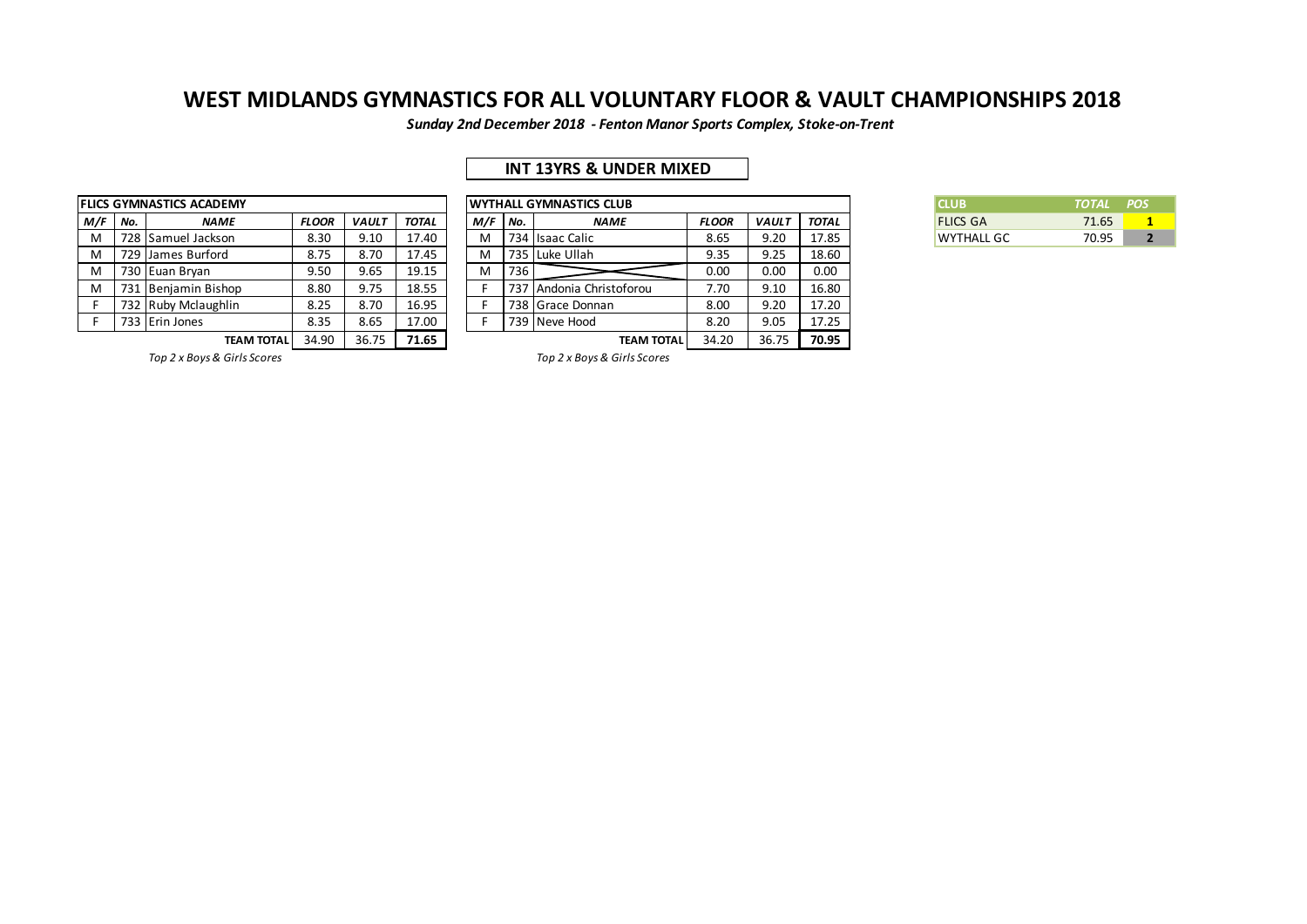*Sunday 2nd December 2018 - Fenton Manor Sports Complex, Stoke-on-Trent*

### **INT 15YRS & UNDER BOYS**

|     | PARK WREKIN GYMNASTICS CLUB |              |              |        |        | <b>REVOLUTION GYMNASTICS CLUB</b> |              |              |       | <b>CLUB</b>           | TOTAL POS |  | <b>CLUB</b>  | <b>NAME</b>              | Floor |    |      | <b>TOTAL</b> | $\blacksquare$ possi |
|-----|-----------------------------|--------------|--------------|--------|--------|-----------------------------------|--------------|--------------|-------|-----------------------|-----------|--|--------------|--------------------------|-------|----|------|--------------|----------------------|
| No. | <b>NAME</b>                 | <b>FLOOR</b> | <b>VAULT</b> | TOTAL  | II No. | <b>NAME</b>                       | <b>FLOOR</b> | <b>VAULT</b> | TOTAL | <b>PARK WREKIN GC</b> | 73.40 2   |  | <b>FLICS</b> | 752 Michael Anstey       | 9.90  |    | 8.95 | 18.85        |                      |
|     | 740 Dillon Morrey           | 9.75         | 0.15         | 18.90  |        | 746 Jared Hubble                  | 9.15         | 8.75         | 17.90 | <b>REVOLUTION GC</b>  | 74.15     |  | PARK         | 740 Dillon Morrey        | 9.75  |    | 9.15 | 18.90        |                      |
|     | 741 Fergus Scholes-Pryce    | 8.95         | 8.30         |        |        | 747 James Rowe                    | 9.20         | 9.65         | 18.85 |                       |           |  | <b>PARK</b>  | 741 Fergus Scholes-Pryce | 8.95  | 10 | 8.30 | 17.25        |                      |
|     | 742 Lewis Wilton            | 0.00         | 0.00         | 0.00   |        | 748 Billy Vipond                  | 9.60         | 9.15         | 18.75 |                       |           |  | PARK         | 742 Lewis Wilton         | 0.00  |    | o.oc | 0.00         |                      |
|     | 743 Benjamin Greenaway      | 9.80         | 9.45         | 19.25  |        | 749 Charlie Hulme                 | 9.65         | 8.60         | 18.25 |                       |           |  | <b>PARK</b>  | 743 Benjamin Greenaway   | 9.80  |    | 9.45 | 19.25        |                      |
|     | 744 Issac Werrel            | 9.20         | 8.80         | 18.00  |        | 750 Callum Finan                  | 9.35         | 8.80         | 18.15 |                       |           |  | PARK         | 744 Issac Werrel         | 9.20  |    | 8.80 | 18.00        |                      |
| 745 |                             | 0.00         | 0.00         | 0.00   | 751    |                                   | 0.00         | 0.00         | 0.00  |                       |           |  |              | 746 Jared Hubble         | 9.15  |    | 8.75 | 17.90        |                      |
|     | TEAM TOTAL 37.70            |              | 35.70        | 173.40 |        | TEAM TOTAL 37.80                  |              | 36.35        | 74.15 |                       |           |  |              | 747 James Rowe           | 9.20  |    | 9.65 | 18.85        |                      |
|     | $  -$                       |              |              |        |        | $  -$                             |              |              |       |                       |           |  | DEL1         | $740$ $0.11 \cdot 10$    | 0.00  |    | 0.45 | $\sim$       |                      |

| <b>CLUB</b>            | TOTAL POS |  |
|------------------------|-----------|--|
| <b>PARK WREKIN GC.</b> | 73.40     |  |
| <b>REVOLUTION GC</b>   | 74.15     |  |

|     | PARK WREKIN GYMNASTICS CLUB      |              |                    |             |        | <b>REVOLUTION GYMNASTICS CLUB</b> |              |              |              |
|-----|----------------------------------|--------------|--------------------|-------------|--------|-----------------------------------|--------------|--------------|--------------|
|     | <b>NAME</b>                      | <b>FLOOR</b> | <b>VAULT TOTAL</b> |             | II No. | <b>NAME</b>                       | <b>FLOOR</b> | <i>VAULT</i> | <b>TOTAL</b> |
|     | 740 Dillon Morrey                | 9.75         |                    | 18.90       |        | 1746 Jared Hubble                 | 9.15         | 8.75         | 17.90        |
|     | 741 Fergus Scholes-Pryce         | 8.95         | 8.30               | 17.25       |        | 747 James Rowe                    | 9.20         | 9.65         | 18.85        |
|     | 742 Lewis Wilton                 | 0.00         | 0.00               | 0.00        |        | 748 Billy Vipond                  | 9.60         | 9.15         | 18.75        |
|     | 743 Benjamin Greenaway           | 9.80         | 9.45               |             |        | 19.25 749 Charlie Hulme           | 9.65         | 8.60         | 18.25        |
|     | 744 Issac Werrel                 | 9.20         | 8.80               | 18.00       |        | 750 Callum Finan                  | 9.35         | 8.80         | 18.15        |
| 745 |                                  | 0.00         | 0.00               | 0.00        | ב ו    |                                   | 0.00         | 0.00         | 0.00         |
|     | <b>TEAM TOTAL</b>                | 37.70        |                    | 35.70 73.40 |        | <b>TEAM TOTAL</b> 37.80 36.35     |              |              | 74.15        |
|     | Top 4 scores                     |              |                    |             |        | Top 4 scores                      |              |              |              |
|     |                                  |              |                    |             |        |                                   |              |              |              |
|     | FLICS GYMNASTICS ACADEMY (1xInd) |              |                    |             |        |                                   |              |              |              |
| No. | <b>NAME</b>                      | <b>FLOOR</b> | VAULT TOTAL        |             |        |                                   |              |              |              |
|     | 752 Michael Anstey               | 9.90         | 8.95               | 18.85       |        |                                   |              |              |              |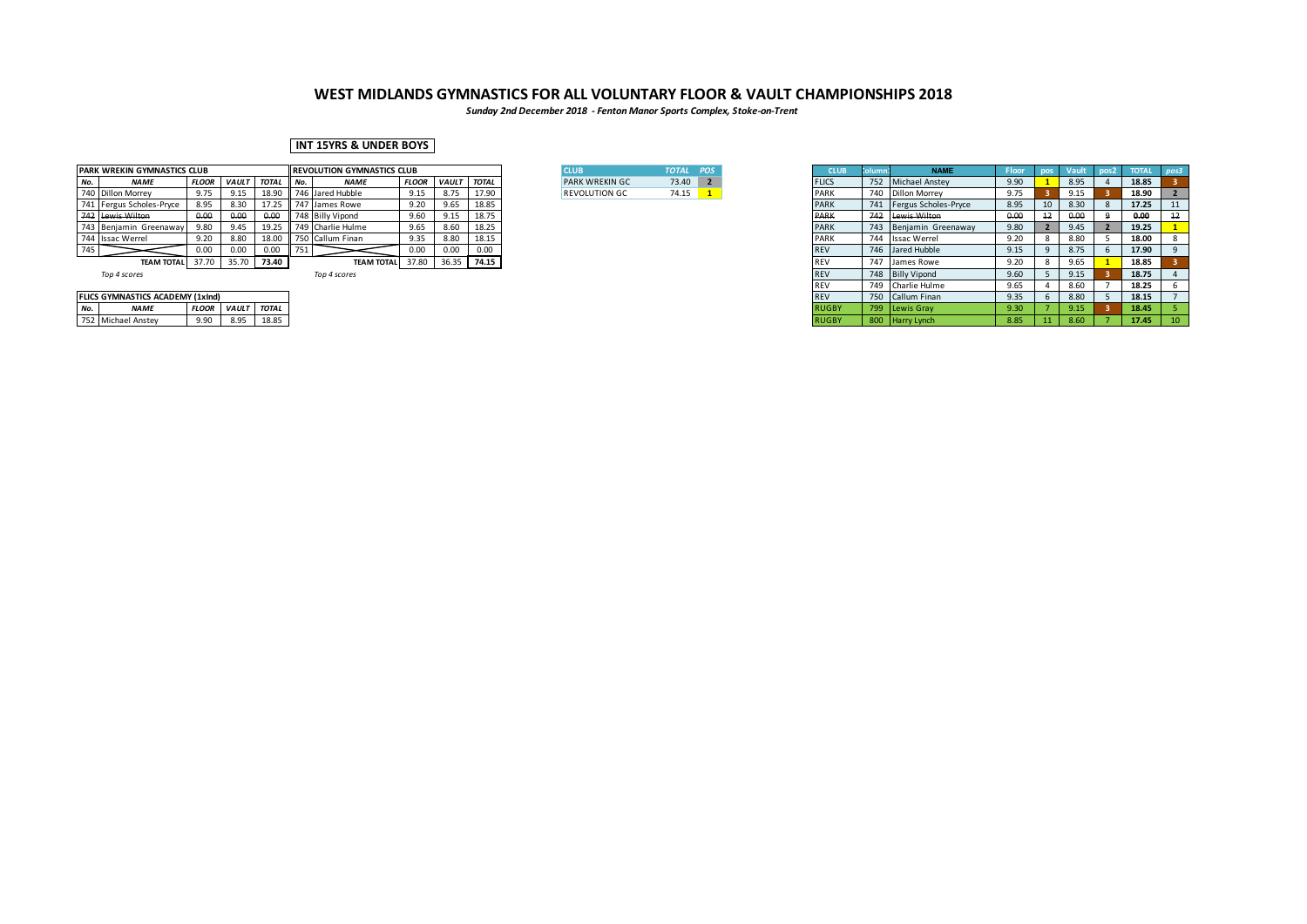*Sunday 2nd December 2018 - Fenton Manor Sports Complex, Stoke-on-Trent*

### **INT 15YRS & UNDER GIRLS**

| <b>EARLS GYMNASTICS CLUB</b>    |              |                    |              |     | <b>FLICS GYMNASTICS ACADEMY</b>                   |              |              |                    |       | LEAMINGTON AND WARWICK GYMNASTICS CLUB |              |                         |              | CLUB <sub>2</sub> | CLUB3 | NAME3                   | Floor4 | pos5                     | Vault6 | pos27                    | TOTAL8 pos39 |                |
|---------------------------------|--------------|--------------------|--------------|-----|---------------------------------------------------|--------------|--------------|--------------------|-------|----------------------------------------|--------------|-------------------------|--------------|-------------------|-------|-------------------------|--------|--------------------------|--------|--------------------------|--------------|----------------|
| <b>NAME</b><br>No.              | <b>FLOOR</b> | <b>VAULT</b>       | <b>TOTAL</b> | No. | <b>NAME</b>                                       | <b>FLOOR</b> | <b>VAULT</b> | <b>TOTAL</b>       | No.   | <b>NAME</b>                            | <b>FLOOR</b> | <b>VAULT</b>            | <b>TOTAL</b> | COVEM             | 795   | Rhiannon Morgan         | 9.55   | 12                       | 9.60   |                          | 19.15        |                |
| 753 Nikki Horton                | 8.80         | 7.70               | 16.50        |     | 759 Millie Crawford                               | 8.75         | 9.45         | 18.20              |       | 765 Ella Bower                         | 9.35         | 7.65                    | 17.00        | <b>EARLS</b>      | 753   | Nikki Horton            | 8.80   | 22                       | 7.70   | 19                       | 16.50        | 31             |
| 754 Nyasha Mutendi              | 8.80         | 8.55               | 17.35        |     | 760 Katie Thatcher                                | 9.35         | 8.85         | 18.20              |       | 766 Martha Fenerty                     | 9.65         | 8.15                    | 17.80        | <b>EARLS</b>      | 754   | Nyasha Mutendi          | 8.80   | 22                       | 8.55   | 13                       | 17.35        | 27             |
| 755 Lily Smalley                | 8.70         | 8.75               | 17.45        |     | 761 Megan Broomfield                              | 9.10         | 8.50         | 17.60              |       | 767 Georgia Holland                    | 9.30         | 8.45                    | 17.75        | <b>EARLS</b>      | 755   | Lily Smalley            | 8.70   | 24                       | 8.75   | 11                       | 17.45        | 25             |
| 756 Iyanu Adisa                 | 8.70         | 8.50               | 17.20        |     | 762 Gina Kenyon                                   | 9.35         | 9.10         | 18.45              |       | 768 Isabella Curtis-Battam             | 9.15         | 8.00                    | 17.15        | <b>EARLS</b>      | 756   | Ivanu Adisa             | 8.70   | 24                       | 8.50   | 14                       | 17.20        | 28             |
| 757                             | 0.00         | 0.00               | 0.00         |     | 763 Francesca Healey                              | 9.10         | 9.10         | 18.20              |       | 769 Eve Black                          | 9.35         | 8.50                    | 17.85        | <b>FLICS</b>      | 759   | Millie Crawford         | 8.75   | 23                       | 9.45   | $\overline{\phantom{a}}$ | 18.20        | 17             |
|                                 | 0.00         | 0.00               | 0.00         |     | 764 Kiera Viccars                                 | 9.60         | 9.00         | 18.60              | 770 l |                                        | 0.00         | 0.00                    | 0.00         | <b>FLICS</b>      | 760   | <b>Katie Thatcher</b>   | 9.35   | 16                       | 8.85   | -9                       | 18.20        | 17             |
| <b>TEAM TOTAL</b>               | 35.00        | 33.50              | 68.50        |     | <b>TEAM TOTAL</b>                                 | 37.40        | 36.65        | 74.05              |       | <b>TEAM TOTAL</b>                      | 37.65        | 33.10                   | 70.75        | <b>FLICS</b>      | 761   | Megan Broomfield        | 9.10   | 20                       | 8.50   | 14                       | 17.60        | 24             |
| Top 4 scores                    |              |                    |              |     | Top 4 scores                                      |              |              |                    |       | Top 4 scores                           |              |                         |              | <b>FLICS</b>      | 762   | Gina Kenvon             | 9.35   | 16                       | 9.10   | -5                       | 18.45        | 15             |
|                                 |              |                    |              |     |                                                   |              |              |                    |       |                                        |              |                         |              | <b>FLICS</b>      | 763   | Francesca Healev        | 9.10   | 20                       | 9.10   |                          | 18.20        | 17             |
| <b>NUNEATON GYMNASTICS CLUB</b> |              |                    |              |     | <b>REVOLUTION GYMNASTICS CLUB</b>                 |              |              |                    |       | UTTOXETER GYMNASTICS CLUB              |              |                         |              | <b>FLICS</b>      | 764   | Kiera Viccars           | 9.60   | 11                       | 9.00   |                          | 18.60        | 13             |
| <b>NAME</b><br>No.              | <b>FLOOR</b> | <b>VAULT TOTAL</b> |              | No. | <b>NAME</b>                                       | <b>FLOOR</b> | <b>VAULT</b> | <b>TOTAL</b>       | No.   | <b>NAME</b>                            | <b>FLOOR</b> | <b>VAULT</b>            | <b>TOTAL</b> | LEAM&W            | 765   | Ella Bower              | 9.35   | 16                       | 7.65   | 20                       | 17.00        | 30             |
| 771 Elizabeth Hinsley           | 9.40         | 8.80               | 18.20        |     | 777 Imogen Green                                  | 10.20        | 9.20         | 19.40              |       | 783 Jersey Arthur                      | 9.15         | 9.20                    | 18.35        | LEAM&W            | 766   | Martha Fenerty          | 9.65   | 10                       | 8.15   | 17                       | 17.80        | 20             |
| 772 Megan Nicholson             | 9.75         | 9.00               | 18.75        |     | 778 Ellie Garfield                                | 9.90         | 9.40         | 19.30              |       | 784 Imogen Jones                       | 9.25         | 9.40                    | 18.65        | LEAM&W            | 767   | Georgia Holland         | 9.30   | 17                       | 8.45   | 15                       | 17.75        | 21             |
| 773 Harriet Gilbert             | 9.80         | 8.95               | 18.75        |     | 779 Amelia Lane                                   | 9.95         | 9.10         | 19.05              |       | 785 Molly Hulse                        | 9.50         | 9.10                    | 18.60        | LEAM&W            | 768   | Isabella Curtis-Battam  | 9.15   | 19                       | 8.00   | 18                       | 17.15        | 29             |
| 774 Caitland Ritchie            | 10.45        | 9.20               | 19.65        |     | 780 Bethan Williams                               | 8.60         | 8.75         | 17.35              |       | 786 Ellie Dimbleby                     | 9.70         | 8.80                    | 18.50        | LEAM&W            | 769   | Eve Black               | 9.35   | 16                       | 8.50   | 14                       | 17.85        | 19             |
|                                 | 0.00         | 0.00               | 0.00         |     | 781 Jessica Deeks                                 | 9.40         | 9.05         | 18.45              |       | 787 Lucy Grindey                       | 0.00         | 0.00                    | 0.00         | <b>NUNEA</b>      | 771   | Elizabeth Hinsley       | 9.40   | 15                       | 8.80   | 10                       | 18.20        | 17             |
|                                 | 0.00         | 0.00               | 0.00         |     | 782 Emily Anne Butterfield                        | 9.45         | 8.20         | 17.65              | 788   |                                        | 0.00         | 0.00                    | 0.00         | <b>NUNEA</b>      | 772   | Megan Nicholson         | 9.75   | 8                        | 9.00   |                          | 18.75        | 10             |
| <b>TEAM TOTAL</b>               | 39.40        | 35.95 75.35        |              |     | <b>TEAM TOTAL</b>                                 | 39.50        | 36.75        | 76.25              |       | <b>TEAM TOTAL</b>                      | 37.60        | 36.50                   | 74.10        | <b>NUNEA</b>      | 773   | <b>Harriet Gilbert</b>  | 9.80   |                          | 8.95   | 8                        | 18.75        | 10             |
| Top 4 scores                    |              |                    |              |     | Top 4 scores                                      |              |              |                    |       | Top 4 scores                           |              |                         |              | <b>NUNEA</b>      | 774   | <b>Caitland Ritchie</b> | 10.45  |                          | 9.20   |                          | 19.65        |                |
|                                 |              |                    |              |     |                                                   |              |              |                    |       |                                        |              |                         |              | <b>PARK</b>       | 796   | Esther Massengo-Fouani  | 8.20   | 26                       | 9.20   |                          | 17.40        | 26             |
| <b>WYTHALL GYMNASTICS CLUB</b>  |              |                    |              |     | <b>COVENTRY EMPIRE GYMNASTICS ACADEMY (1xInd)</b> |              |              |                    |       | <b>CLUB</b>                            | <b>TOTAL</b> | POS                     |              | <b>PARK</b>       | 797   | Stephanie Walker        | 9.50   | 13                       | 8.95   | 8                        | 18.45        | 15             |
| No.<br><b>NAME</b>              | <b>FLOOR</b> | <b>VAULT</b>       | <b>TOTAL</b> | No. | <b>NAME</b>                                       | <b>FLOOR</b> |              | <b>VAULT TOTAL</b> |       | <b>EARLS GC</b>                        | 68.50        | $\overline{7}$          |              | <b>REV</b>        | 777   | Imogen Green            | 10.20  | $\overline{\phantom{a}}$ | 9.20   | $\Delta$                 | 19.40        | $\overline{2}$ |
| 789 Evie Downes                 | 9.95         | 8.95               | 18.90        |     | 795 Rhiannon Morgan                               | 9.55         | 9.60         | 19.15              |       | <b>FLICS GA</b>                        | 74.05        | 5                       |              | <b>REV</b>        | 778   | <b>Ellie Garfield</b>   | 9.90   |                          | 9.40   |                          | 19.30        |                |
| 790 Ciara Corcoran              | 10.00        | 9.10               | 19.10        |     |                                                   |              |              |                    |       | <b>LEAMINGTON &amp; WARWICK</b>        | 70.75        | 6                       |              | <b>REV</b>        | 779   | Amelia Lane             | 9.95   | $\Delta$                 | 9.10   | 5                        | 19.05        | 6              |
| 791 Sophie Moss                 | 9.40         | 9.45               | 18.85        |     | PARK WREKIN GYMNASTICS CLUB (2xInd)               |              |              |                    |       | <b>NUNEATON GA</b>                     | 75.35        | $\overline{\mathbf{3}}$ |              | <b>REV</b>        | 780   | <b>Bethan Williams</b>  | 8.60   | 25                       | 8.75   | 11                       | 17.35        | 27             |
| 792 Lily Reel                   | 9.85         | 8.85               | 18.70        | No. | <b>NAME</b>                                       | <b>FLOOR</b> | <b>VAULT</b> | <b>TOTAL</b>       |       | <b>REVOLUTION GC</b>                   | 76.25        | $\overline{2}$          |              | <b>REV</b>        | 781   | Jessica Deeks           | 9.40   | 15                       | 9.05   | 6                        | 18.45        | 15             |
| 793 Evelien Mackness            | 10.00        | 9.10               | 19.10        |     | 796 Esther Massengo-Fouani                        | 8.20         | 9.20         | 17.40              |       | UTTOXETER GC                           | 74.10        | 4                       |              | <b>REV</b>        | 782   | Emily Anne Butterfield  | 9.45   | 14                       | 8.20   | 16                       | 17.65        | 23             |
| 794 Lily Mayneord               | 9.40         | 8.55               | 17.95        |     | 797 Stephanie Walker                              | 9.50         | 8.95         | 18.45              |       | <b>WYTHALL GC</b>                      | 76.40        | $\mathbf{1}$            |              | SOLIHULL          | 798   | <b>Grace Bartlett</b>   | 9.85   | 6                        | 9.10   | 5                        | 18.95        | $\overline{7}$ |
| <b>TEAM TOTAL</b>               | 39.80        | 36.60              | 76.40        |     |                                                   |              |              |                    |       |                                        |              |                         |              | <b>UTTOX</b>      | 783   | Jersey Arthur           | 9.15   | 19                       | 9.20   |                          | 18.35        | 16             |
| Top 4 scores                    |              |                    |              |     | <b>SOLIHULL OLYMPIC GYMNASTICS CLUB (1xInd)</b>   |              |              |                    |       |                                        |              |                         |              | <b>UTTOX</b>      | 784   | Imogen Jones            | 9.25   | 18                       | 9.40   |                          | 18.65        | 12             |

**NO. NAME FLOOR VAULT TOTAL 798** Grace Bartlett 9.85 9.10 18.95 798 Grace Bartlett 9.85 9.10 18.95 UTTOX 786 Ellie Dimbleby 9.70 9 8.80 10 **18.50** 14

| <b>FLICS</b> | 763 | Francesca Healey              | 9.10  | 20             | 9.10 | 5              | 18.20 | 17             |
|--------------|-----|-------------------------------|-------|----------------|------|----------------|-------|----------------|
| <b>FLICS</b> | 764 | <b>Kiera Viccars</b>          | 9.60  | 11             | 9.00 | $\overline{7}$ | 18.60 | 13             |
| LEAM&W       | 765 | Ella Bower                    | 9.35  | 16             | 7.65 | 20             | 17.00 | 30             |
| LEAM&W       | 766 | Martha Fenerty                | 9.65  | 10             | 8.15 | 17             | 17.80 | 20             |
| LEAM&W       | 767 | Georgia Holland               | 9.30  | 17             | 8.45 | 15             | 17.75 | 21             |
| LEAM&W       | 768 | Isabella Curtis-Battam        | 9.15  | 19             | 8.00 | 18             | 17.15 | 29             |
| LEAM&W       | 769 | Eve Black                     | 9.35  | 16             | 8.50 | 14             | 17.85 | 19             |
| <b>NUNEA</b> | 771 | Elizabeth Hinsley             | 9.40  | 15             | 8.80 | 10             | 18.20 | 17             |
| <b>NUNEA</b> | 772 | Megan Nicholson               | 9.75  | 8              | 9.00 | $\overline{7}$ | 18.75 | 10             |
| <b>NUNEA</b> | 773 | Harriet Gilbert               | 9.80  | $\overline{7}$ | 8.95 | 8              | 18.75 | 10             |
| <b>NUNEA</b> | 774 | Caitland Ritchie              | 10.45 | $\overline{1}$ | 9.20 | 4              | 19.65 | $\mathbf{1}$   |
| <b>PARK</b>  | 796 | Esther Massengo-Fouani        | 8.20  | 26             | 9.20 | 4              | 17.40 | 26             |
| PARK         | 797 | Stephanie Walker              | 9.50  | 13             | 8.95 | 8              | 18.45 | 15             |
| <b>REV</b>   | 777 | Imogen Green                  | 10.20 | $\overline{2}$ | 9.20 | $\overline{4}$ | 19.40 | $\overline{2}$ |
| <b>REV</b>   | 778 | <b>Ellie Garfield</b>         | 9.90  | 5              | 9.40 | 3              | 19.30 | 3              |
| <b>REV</b>   | 779 | Amelia Lane                   | 9.95  | $\overline{4}$ | 9.10 | 5              | 19.05 | 6              |
| <b>REV</b>   | 780 | <b>Bethan Williams</b>        | 8.60  | 25             | 8.75 | 11             | 17.35 | 27             |
| <b>REV</b>   | 781 | Jessica Deeks                 | 9.40  | 15             | 9.05 | 6              | 18.45 | 15             |
| <b>REV</b>   | 782 | <b>Emily Anne Butterfield</b> | 9.45  | 14             | 8.20 | 16             | 17.65 | 23             |
| SOLIHULL     | 798 | <b>Grace Bartlett</b>         | 9.85  | 6              | 9.10 | 5              | 18.95 | $\overline{7}$ |
| <b>UTTOX</b> | 783 | Jersey Arthur                 | 9.15  | 19             | 9.20 | 4              | 18.35 | 16             |
| <b>UTTOX</b> | 784 | Imogen Jones                  | 9.25  | 18             | 9.40 | 3              | 18.65 | 12             |
| <b>UTTOX</b> | 785 | Molly Hulse                   | 9.50  | 13             | 9.10 | 5              | 18.60 | 13             |
| <b>UTTOX</b> | 786 | <b>Ellie Dimbleby</b>         | 9.70  | $\overline{9}$ | 8.80 | 10             | 18.50 | 14             |
| <b>UTTOX</b> | 787 | Lucy Grindey                  | 0.00  | 27             | 0.00 | 21             | 0.00  | 32             |
| <b>WYTH</b>  | 789 | <b>Evie Downes</b>            | 9.95  | $\overline{4}$ | 8.95 | 8              | 18.90 | 8              |
| <b>WYTH</b>  | 790 | Ciara Corcoran                | 10.00 | 3              | 9.10 | 5              | 19.10 | 5              |
| <b>WYTH</b>  | 791 | Sophie Moss                   | 9.40  | 15             | 9.45 | $\overline{2}$ | 18.85 | 9              |
| <b>WYTH</b>  | 792 | Lily Reel                     | 9.85  | 6              | 8.85 | 9              | 18.70 | 11             |
| <b>WYTH</b>  | 793 | <b>Evelien Mackness</b>       | 10.00 | 3              | 9.10 | 5              | 19.10 | 5              |
| <b>WYTH</b>  | 794 | Lily Mayneord                 | 9.40  | 15             | 8.55 | 13             | 17.95 | 18             |
| <b>RUGBY</b> | 802 | Shakina Harrison              | 9.00  | 21             | 8.70 | 12             | 17.70 | 22             |
| <b>RUGBY</b> | 803 | <b>Lucy Allen</b>             | 9.85  | 6              | 9.05 | 6              | 18.90 | 8              |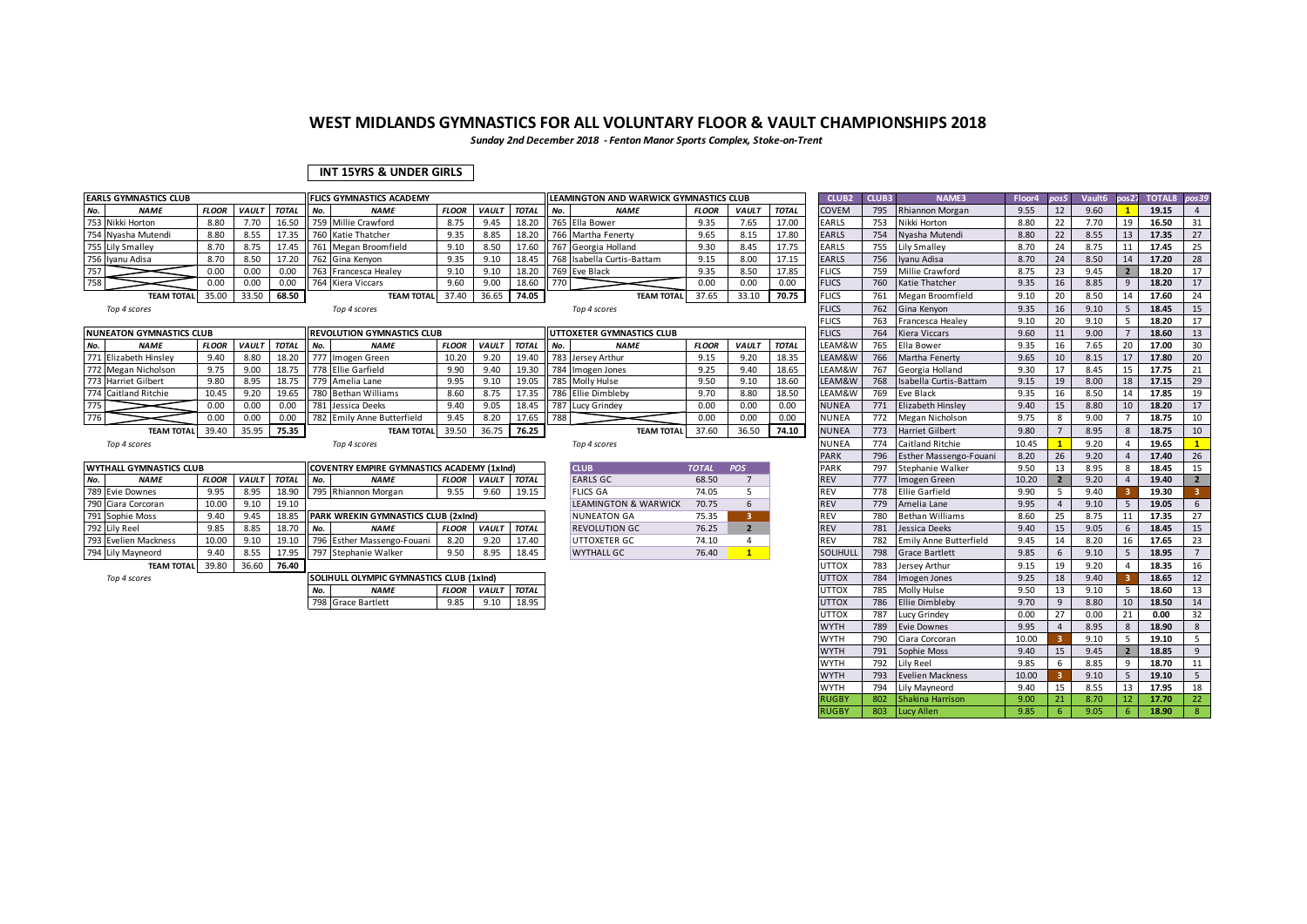*Sunday 2nd December 2018 - Fenton Manor Sports Complex, Stoke-on-Trent*

## **INT 15YRS & UNDER MIXED**

| ICLUB           | TOTAL POS |  |
|-----------------|-----------|--|
| <b>RUGBY GC</b> | 72.50     |  |

|     |     | <b>RUGBY GYMNASTICS CLUB</b> |              |              |              |
|-----|-----|------------------------------|--------------|--------------|--------------|
| M/F | No. | <b>NAME</b>                  | <b>FLOOR</b> | <b>VAULT</b> | <b>TOTAL</b> |
| M   |     | 799 Lewis Gray               | 9.30         | 9.15         | 18.45        |
| M   |     | 800 Harry Lynch              | 8.85         | 8.60         | 17.45        |
| M   | 801 |                              | 0.00         | 0.00         | 0.00         |
|     |     | 802 Shakina Harrison         | 9.00         | 8.70         | 17.70        |
|     |     | 803 Lucy Allen               | 9.85         | 9.05         | 18.90        |
|     | 804 |                              | 0.00         | 0.00         | 0.00         |
|     |     | <b>TEAM TOTAL</b>            | 37.00        | 35.50        | 72.50        |

*Top 2 x Boys & Girls Scores*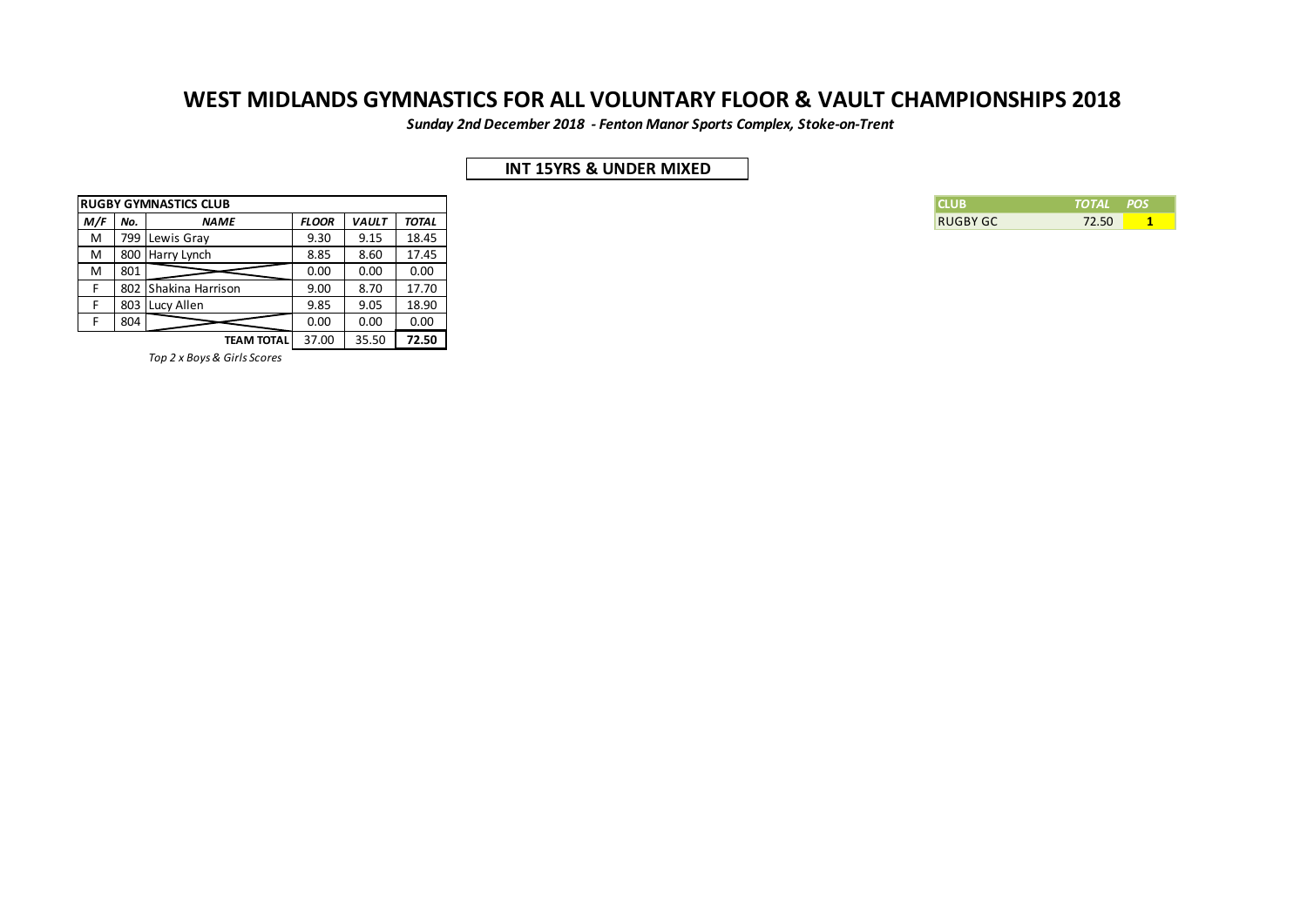*Sunday 2nd December 2018 - Fenton Manor Sports Complex, Stoke-on-Trent*

### **INT 16YRS & ABOVE MEN**

|        | <b>REVOLUTION GYMNASTICS CLUB (1xInd)</b><br><b>FLOO</b><br><b>NAME</b><br>VAUL |        |              |                 |              | <b>RUGBY GYMNASTICS CLUB (1xInd)</b> |              |              |              |       | UTTOXETER GYMNASTICS CLUB (1xInd) |              |              |       | ะเบเ         | <b>NAMI</b>      |                              |         |       |  |
|--------|---------------------------------------------------------------------------------|--------|--------------|-----------------|--------------|--------------------------------------|--------------|--------------|--------------|-------|-----------------------------------|--------------|--------------|-------|--------------|------------------|------------------------------|---------|-------|--|
| $A1 -$ |                                                                                 |        |              | <b>TOTAL</b>    | $\mathbf{A}$ | NAMI                                 | <b>FLOOF</b> | <b>VAULT</b> | <b>TOTAL</b> | II No | <b>NAMI</b>                       | <b>FLOOR</b> | <b>VAULT</b> | TOTAI | <b>REV</b>   | 805 Leon Daly    | $\sim$ $\sim$ $\sim$<br>9.25 | $-9.40$ | 18.65 |  |
|        | 805 Leon<br>Leon Dalv                                                           | $\sim$ | $\mathbf{a}$ | 10 <sup>o</sup> |              | า Bevan                              | - 8.4°       | 0.10         |              |       | Ratclit                           | 6.40         |              | 14.1  | <b>RUGBY</b> | 806 Joseph Bevan | $\sim$<br>8.4.               | 1.10    | 17.55 |  |

| <b>CLUB</b>  | olumn | <b>NAME</b>          | <b>Floor</b> | pos            | <b>Vault</b> | pos <sub>2</sub> | <b>TOTAL</b> | pos3 |
|--------------|-------|----------------------|--------------|----------------|--------------|------------------|--------------|------|
| <b>REV</b>   | 805   | Leon Daly            | 9.25         |                | 9.40         |                  | 18.65        |      |
| <b>RUGBY</b> | 806   | Joseph Bevan         | 8.45         | $\overline{2}$ | 9.10         |                  | 17.55        |      |
| <b>UTTOX</b> | 807   | <b>Ben Ratcliffe</b> | 6.40         | 5              | 7.70         | 3                | 14.10        | 4    |
| <b>NUNEA</b> | 820   | Nathan Harris        | 7.50         | з              | 7.50         | 4                | 15.00        |      |
| <b>NUNEA</b> | 821   | Joshua Barnett       | 7.05         | 4              | 7.00         |                  | 14.05        |      |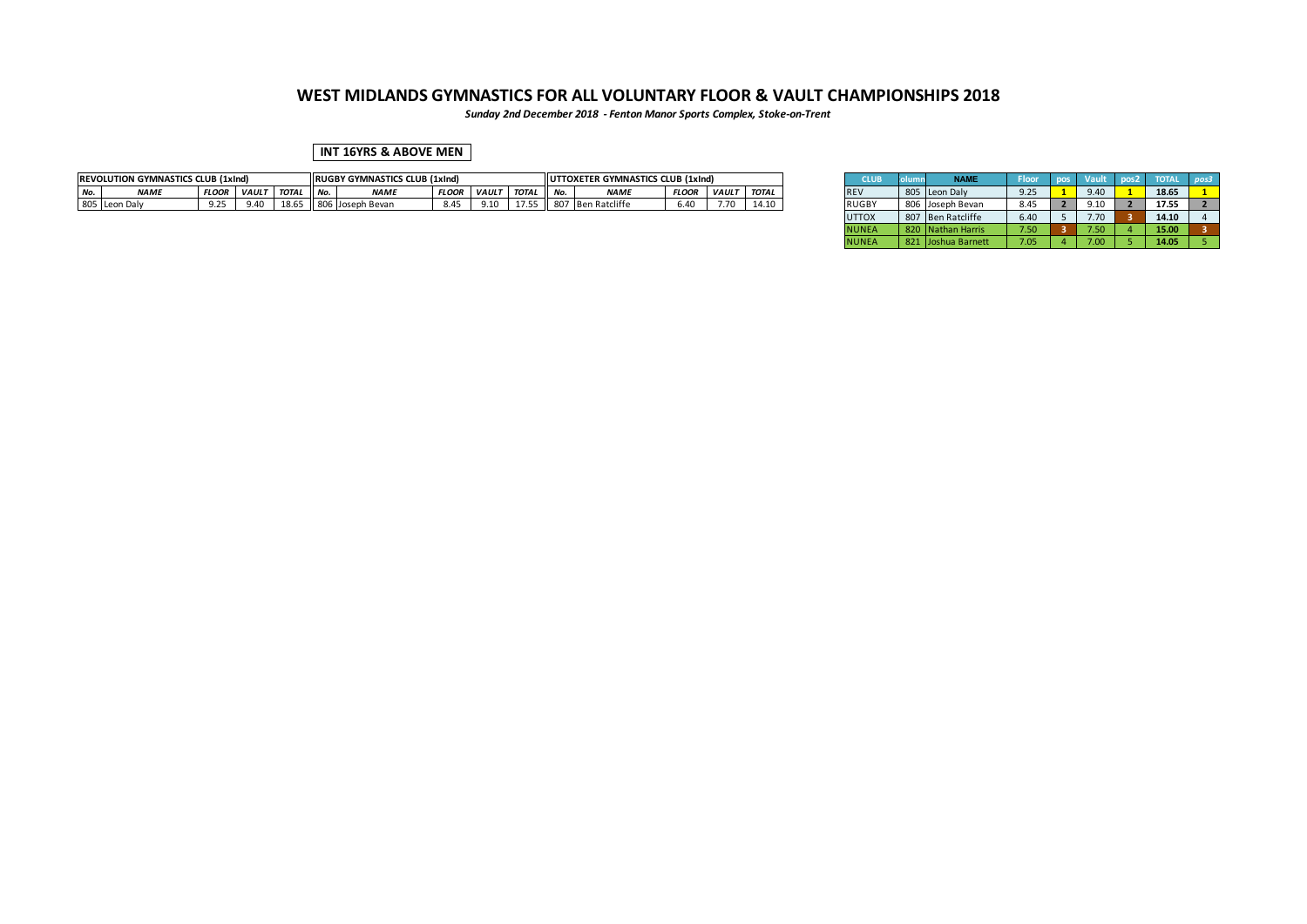*Sunday 2nd December 2018 - Fenton Manor Sports Complex, Stoke-on-Trent*

### **INT 16YRS & ABOVE LADIES**

|     | <b>FUSION GC</b>        |              |              |             | <b>IFLICS GYMNASTICS ACADEMY (1xInd)</b>        |              |              |              | <b>CLUB</b>      | <b>TOTAL</b> | POS | CLUB <sub>2</sub> | <b>CLUB3</b> | <b>NAME3</b>           | Floor4 | pos5 | Vault <sub>6</sub> |    | pos27 TOTAL8 pos39 |  |
|-----|-------------------------|--------------|--------------|-------------|-------------------------------------------------|--------------|--------------|--------------|------------------|--------------|-----|-------------------|--------------|------------------------|--------|------|--------------------|----|--------------------|--|
| No. | <b>NAME</b>             | <b>FLOOR</b> | <b>VAULT</b> | TOTAL No.   | <b>NAME</b>                                     | <b>FLOOR</b> | <b>VAULT</b> | <b>TOTAL</b> | <b>FUSION GC</b> | 69.70        |     | <b>FLICS</b>      |              | 814 Chloe Trimm        | 8.20   |      | 9.10               |    | 17.30              |  |
|     | 808 Megan Cochrane      | 8.45         | 8.50         |             | 16.95 814 Chloe Trimm                           | 8.20         | 9.10         | 17.30        |                  |              |     | <b>FLYTE</b>      |              | 815 Rhyanna Raybould   | 8.30   |      | 8.30               |    | 16.60              |  |
|     | 809 Evie Mccracken      | 8.85         | 8.60         | 17.45       |                                                 |              |              |              |                  |              |     | <b>FUSION</b>     |              | 808 Megan Cochrane     | 8.45   |      | 8.50               |    | 16.95              |  |
|     | 810 Eleanor Carson      | 8.75         | 8.70         | 17.45       | <b>IFLYTE GYMNASTICS (1xInd)</b>                |              |              |              |                  |              |     | <b>FUSION</b>     |              | 809 Evie Mccracken     | 8.85   |      | 8.60               |    | 17.45              |  |
|     | 811 Bethany Burge       | 8.95         | 8.90         | $17.85$ No. | <b>NAME</b>                                     | <b>FLOOR</b> | <b>VAULT</b> | <b>TOTAL</b> |                  |              |     | <b>FUSION</b>     |              | 810 Eleanor Carson     | 8.75   |      | 8.70               |    | 17.45              |  |
| 812 |                         | 0.00         | 0.00         | 0.00        | 815 Rhyanna Raybould                            | 8.30         | 8.30         | 16.60        |                  |              |     | <b>FUSION</b>     |              | 811 Bethany Burge      | 8.95   |      | 8.90               |    | 17.85              |  |
| 813 |                         | 0.00         | 0.00         | 0.00        |                                                 |              |              |              |                  |              |     | SOLIHULL          |              | 816 Emma Fogarty       | 7.80   |      | 8.50               |    | 16.30              |  |
|     | <b>TEAM TOTAL 35.00</b> |              | 34.70        |             | 69.70 ISOLIHULL OLYMPIC GYMNASTICS CLUB (1xInd) |              |              |              |                  |              |     | <b>UTTOX</b>      |              | 817 Rosanna Montgomery | 8.35   |      | 8.10               |    | 16.45              |  |
|     | Top 4 scores            |              |              |             | <b>NAME</b>                                     | <b>FLOOR</b> | <b>VAULT</b> | <b>TOTAL</b> |                  |              |     | <b>UTTOX</b>      |              | 818 Chloe Dyche        | 6.35   |      | 6.30               | 11 | 12.65              |  |
|     |                         |              |              |             | 816 Emma Fogarty                                | 7.80         | 8.50         | 16.30        |                  |              |     | <b>UTTOX</b>      |              | 819 Sarah Mccreadie    | 6.65   |      | 7.00               | 10 | 13.65              |  |

|     | UTTOXETER GYMNASTICS CLUB (3xInd) |              |              |              |  |  |  |  |  |  |  |  |  |  |
|-----|-----------------------------------|--------------|--------------|--------------|--|--|--|--|--|--|--|--|--|--|
| No. | <b>NAME</b>                       | <b>FLOOR</b> | <b>VAULT</b> | <b>TOTAL</b> |  |  |  |  |  |  |  |  |  |  |
|     | 817 Rosanna Montgomery            | 8.35         | 8.10         | 16.45        |  |  |  |  |  |  |  |  |  |  |
|     | 818 Chloe Dyche                   | 6.35         | 6.30         | 12.65        |  |  |  |  |  |  |  |  |  |  |
|     | 819 Sarah Mccreadie               | 6.65         | 7.00         | 13.65        |  |  |  |  |  |  |  |  |  |  |

| В      | <b>TOTAL</b> | <b>POS</b> |
|--------|--------------|------------|
| ION GC | 69.70        |            |
|        |              |            |

|     | <b>FLICS GYMNASTICS ACADEMY (1xInd)</b>  |              |              |              | <b>CLUB</b>      | <b>TOTAL</b> | POS | CLUB <sub>2</sub> | CLUB3 | NAME3                | Floor4 | pos5 | Vault6 | pos27 | <b>TOTAL8</b> | pos3! |
|-----|------------------------------------------|--------------|--------------|--------------|------------------|--------------|-----|-------------------|-------|----------------------|--------|------|--------|-------|---------------|-------|
| No. | <b>NAME</b>                              | <b>FLOOR</b> | <b>VAULT</b> | <b>TOTAL</b> | <b>FUSION GC</b> | 69.70        |     | <b>FLICS</b>      | 814   | Chloe Trimm          | 8.20   |      | 9.10   |       | 17.30         |       |
|     | 814 Chloe Trimm                          | 8.20         | 9.10         | 17.30        |                  |              |     | <b>FLYTE</b>      | 815   | Rhyanna Raybould     | 8.30   | 6    | 8.30   | 6     | 16.60         |       |
|     |                                          |              |              |              |                  |              |     | <b>FUSION</b>     | 808   | Megan Cochrane       | 8.45   |      | 8.50   |       | 16.95         |       |
|     | <b>FLYTE GYMNASTICS (1xInd)</b>          |              |              |              |                  |              |     | <b>FUSION</b>     | 809   | Evie Mccracken       | 8.85   |      | 8.60   |       | 17.45         |       |
| No. | <b>NAME</b>                              | <b>FLOOR</b> | <b>VAULT</b> | <b>TOTAL</b> |                  |              |     | <b>FUSION</b>     | 810   | Eleanor Carson       | 8.75   |      | 8.70   |       | 17.45         |       |
|     | 815 Rhyanna Raybould                     | 8.30         | 8.30         | 16.60        |                  |              |     | <b>FUSION</b>     | 811   | <b>Bethany Burge</b> | 8.95   |      | 8.90   |       | 17.85         |       |
|     |                                          |              |              |              |                  |              |     | SOLIHULL          | 816   | Emma Fogarty         | 7.80   | 8    | 8.50   |       | 16.30         | 8     |
|     | SOLIHULL OLYMPIC GYMNASTICS CLUB (1xInd) |              |              |              |                  |              |     | <b>UTTOX</b>      | 817   | Rosanna Montgomery   | 8.35   |      | 8.10   |       | 16.45         |       |
| No. | <b>NAME</b>                              | <b>FLOOR</b> | <b>VAULT</b> | <b>TOTAL</b> |                  |              |     | <b>UTTOX</b>      | 818   | Chloe Dyche          | 6.35   | 12   | 6.30   | 11    | 12.65         | 13    |
|     | 816 Emma Fogarty                         | 7.80         | 8.50         | 16.30        |                  |              |     | <b>UTTOX</b>      | 819   | Sarah Mccreadie      | 6.65   | 11   | 7.00   | 10    | 13.65         | 12    |
|     |                                          |              |              |              |                  |              |     | <b>NUNEA</b>      | 822   | Stacey Bates         | 7.60   | 10   | 8.60   |       | 16.20         |       |
|     | UTTOXETER GYMNASTICS CLUB (3xInd)        |              |              |              |                  |              |     | <b>NUNEA</b>      | 823   | Faith Freeman        | 7.75   | -9   | 7.90   | 8     | 15.65         | 11    |
| No. | <b>NAME</b>                              | <b>FLOOR</b> | <b>VAULT</b> | <b>TOTAL</b> |                  |              |     | <b>NUNEA</b>      | 824   | Zara Stubbs          | 8.20   |      | 7.80   | q     | 16.00         | 10    |
|     | 817 Rosanna Montgomery                   | 8.35         | 8.10         | 16.45        |                  |              |     | <b>NUNEA</b>      | 825   | Nicole Jones         | 8.75   |      | 8.30   | 6.    | 17.05         |       |
|     |                                          |              |              |              |                  |              |     |                   |       |                      |        |      |        |       |               |       |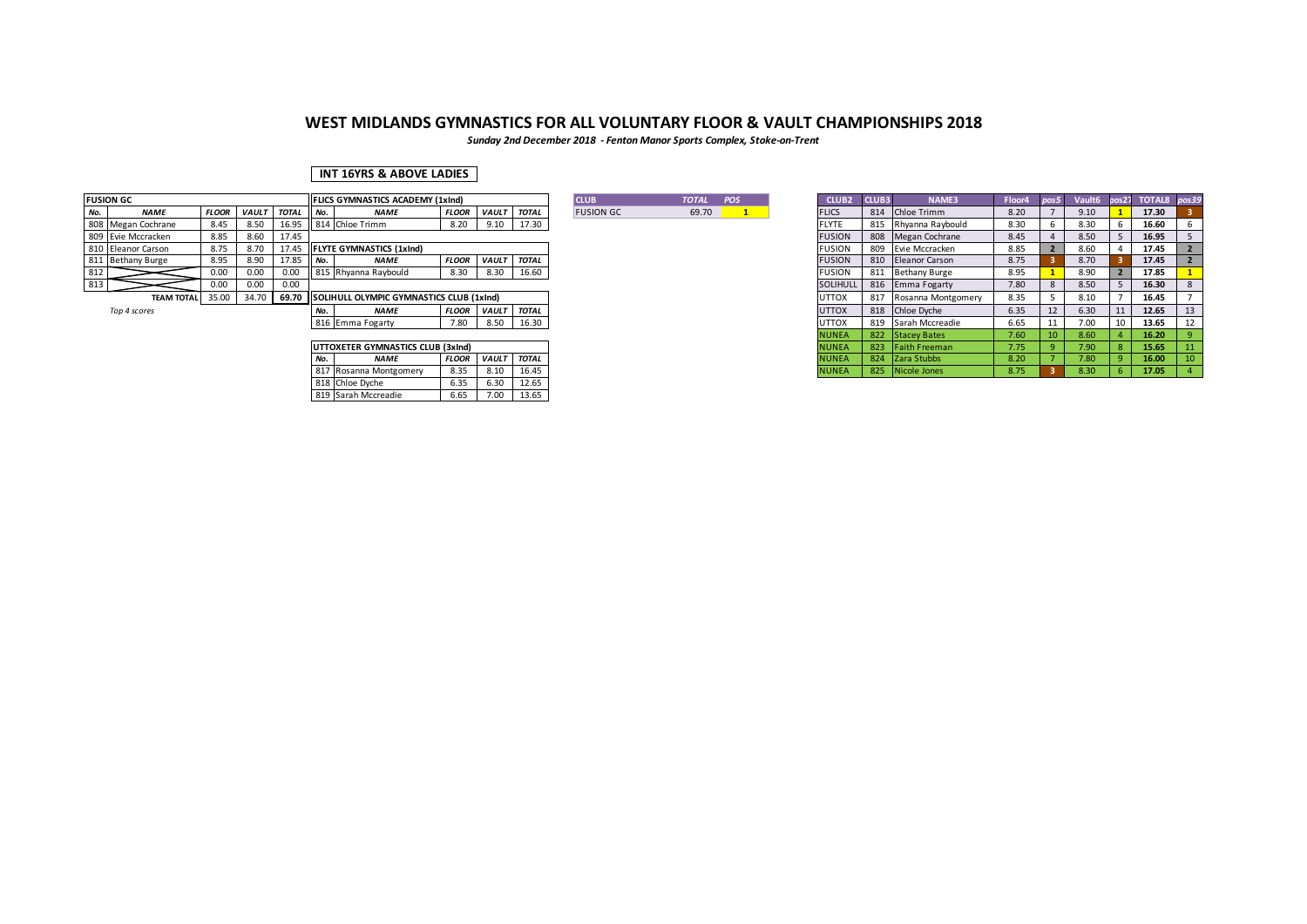*Sunday 2nd December 2018 - Fenton Manor Sports Complex, Stoke-on-Trent*

## **INT 16YRS & ABOVE MIXED**

|     |     | <b>INUNEATON GYMNASTICS CLUB</b> |              |              |              |
|-----|-----|----------------------------------|--------------|--------------|--------------|
| M/F | No. | <b>NAME</b>                      | <b>FLOOR</b> | <b>VAULT</b> | <b>TOTAL</b> |
| М   |     | 820 Nathan Harris                | 7.50         | 7.50         | 15.00        |
| М   | 821 | Joshua Barnett                   | 7.05         | 7.00         | 14.05        |
|     |     | 822 Stacey Bates                 | 7.60         | 8.60         | 16.20        |
|     |     | 823 Faith Freeman                | 7.75         | 7.90         | 15.65        |
|     |     | 824 Zara Stubbs                  | 8.20         | 7.80         | 16.00        |
|     |     | 825 Nicole Jones                 | 8.75         | 8.30         | 17.05        |
|     |     | <b>TEAM TOTAL</b>                | 31.50        | 31.40        | 62.90        |

*Top 2 x Boys & Girls Scores*

| <b>ICLUB</b>       | TOTAL POS |  |
|--------------------|-----------|--|
| <b>NUNEATON GC</b> | 62.90     |  |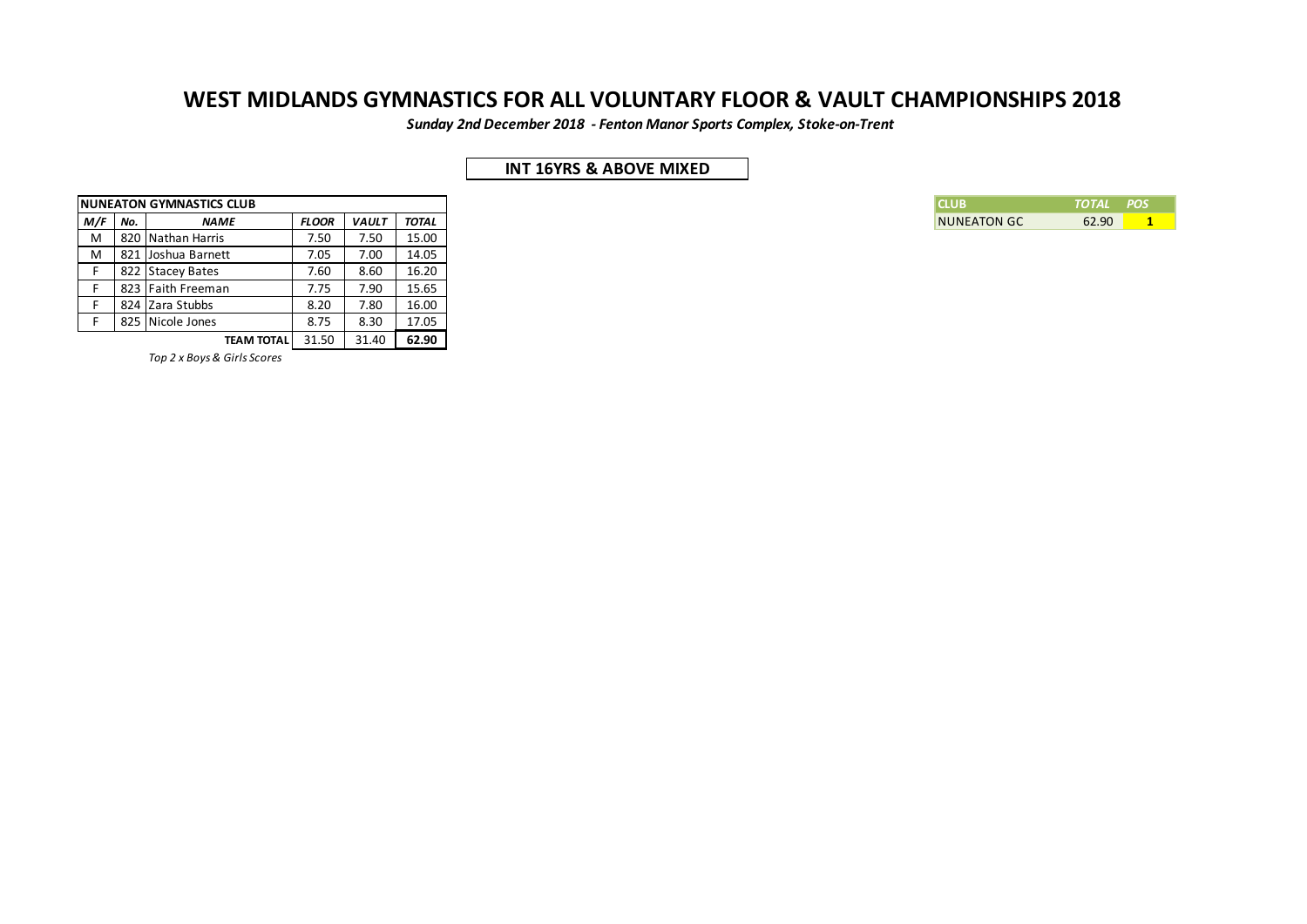*Sunday 2nd December 2018 - Fenton Manor Sports Complex, Stoke-on-Trent*

### **ADV 9YRS & UNDER GIRLS**

|     | <b>COVENTRY EMPIRE GYMNASTICS ACADEMY</b> |              |              |              |       | <b>IMIDLANDS GYMNASTICS ACADEMY</b>   |              |              |              |       | llrugby gymnastics club               |              |              |              | CLUB <sub>2</sub> | CLUB3 | <b>NAME3</b>                                 | <b>Floor</b> | Vault6 | pos27          | TOTAL8 pos39 |                |
|-----|-------------------------------------------|--------------|--------------|--------------|-------|---------------------------------------|--------------|--------------|--------------|-------|---------------------------------------|--------------|--------------|--------------|-------------------|-------|----------------------------------------------|--------------|--------|----------------|--------------|----------------|
| No. | <b>NAME</b>                               | <b>FLOOR</b> | <b>VAULT</b> | <b>TOTAL</b> | I No. | <b>NAME</b>                           | <b>FLOOR</b> | <b>VAULT</b> | <b>TOTAL</b> | I No. | <b>NAME</b>                           | <b>FLOOR</b> | <b>VAULT</b> | <b>TOTAL</b> | <b>COVEN</b>      |       | 826 Ayda Maloy                               | 8.70         | 8.65   |                | 17.35        |                |
|     | 826 Ayda Maloy                            | 8.70         | 8.65         | 17.35        |       | 832 Elisa Wilson                      | 6.65         | '.55         | 14.20        |       | 838 Maya Evans                        | 9.25         | 8.60         | 17.85        | COVEN             |       | Isabella Painter                             | 8.85         | 8.60   |                | 17.45        |                |
|     | 827 Isabella Painter                      | 8.85         | 8.60         | 17.45        |       | 833 Ruby-Jade Line                    | 6.90         | 9.35         | 16.25        |       | 839 Nelly Ganta                       | 8.65         | 8.50         |              | <b>COVEN</b>      |       | 828 Mohetha Uthayanan                        | 8.95         | 8.40   | 12             | 17.35        |                |
|     | 828 Mohetha Uthayanan                     | 8.95         | 8.40         | 17.35        |       | 834 Tilly Summers                     | 7.70         | 8.30         | 16.00        |       | 840 Olivia Chrzanowska                | 9.25         | 9.45         | 18.70        | <b>COVEN</b>      |       | 829 Remeya Dwyer                             | 8.15         | 8.10   | 15             | 16.25        |                |
|     | 829 Remeya Dwyer                          | 8.15         | 8.10         | 16.25        |       | 835 Bonnie Webster                    | 8.75         | 9.50         | 18.25        |       | 841 Jessica Mcmahon                   | 8.50         | 9.50         | 18.00        | <b>COVEM</b>      |       | 830 Larae Hale                               | 0.00         | 0.00   | 21             | 0.00         |                |
|     | 830 Larae Hale                            | 0.00         | 0.00         | 0,00         |       | 836 Alana Brown                       | 8.95         | 9.25         | 18.20        | 842   |                                       | 0.00         | J.00         | 0.00         | <b>FLYTE</b>      | 857   | Ella Moorley                                 | 8.80         | 9.20   |                | 18.00        |                |
| 831 |                                           | 0.00         |              | 00.ر         |       | 837 Mae Bilke                         | 7.35         | 7.80         | 15.15        | 843   |                                       | 0.00         | 0.00         | 0.00         | <b>MIDLAN</b>     |       | 832 Elisa Wilson                             | 6.65         | 7.55   | 19             | 14.20        |                |
|     | <b>TEAM TOTAL</b>                         | 34.65        | 33.75        | 68.40        |       | <b>TEAM TOTAL</b>                     |              | 36.40        | 69.15        |       | <b>TEAM TOTAL</b>                     | 35.65        | 36.05        | 71.70        | <b>MIDLAN</b>     |       | 833 Ruby-Jade Line                           | 6.90         | 9.35   |                | 16.25        |                |
|     | $T \sim 10^{-4}$ and $T \sim 10^{-4}$     |              |              |              |       | $T \sim 10^{-4}$ and $T \sim 10^{-4}$ |              |              |              |       | $T \sim 10^{-4}$ and $T \sim 10^{-4}$ |              |              |              |                   |       | MUDIAN $\overline{O24}$ Till, $\overline{C}$ | 770          | 0.20   | $\overline{A}$ | 10.00        | 1 <sup>c</sup> |

| <b>CLUB</b>               | <b>TOTAL</b> | <b>POS</b> |
|---------------------------|--------------|------------|
| <b>COVENTRY EMPIRE GA</b> | 68.40        |            |
| <b>MIDLANDS GA</b>        | 69.15        | 2          |
| RUGBY GC                  | 71.70        |            |
| <b>WYRE FOREST PURPLE</b> | 68.50        | ء          |
|                           | ----         | $-$        |

|     | COVENTRY EMPIRE GYMNASTICS ACADEMY  |              |              |              |     | <b>MIDLANDS GYMNASTICS ACADEMY</b>        |              |                    |       |        | <b>RUGBY GYMNASTICS CLUB</b> |              |                |              | CLUB2 CLUB3   | NAME3                   | Floor4 | pos5 | Vault <sub>6</sub> | pos27                    | TOTAL8 pos39 |                 |
|-----|-------------------------------------|--------------|--------------|--------------|-----|-------------------------------------------|--------------|--------------------|-------|--------|------------------------------|--------------|----------------|--------------|---------------|-------------------------|--------|------|--------------------|--------------------------|--------------|-----------------|
| No. | <b>NAME</b>                         | <b>FLOOR</b> | <b>VAULT</b> | <b>TOTAL</b> | No. | <b>NAME</b>                               | <b>FLOOR</b> | <b>VAULT TOTAL</b> |       | II No. | <b>NAME</b>                  | <b>FLOOR</b> | <b>VAULT</b>   | <b>TOTAL</b> | <b>COVEM</b>  | 826 Ayda Maloy          | 8.70   |      | 8.65               |                          | 17.35        |                 |
|     | 826 Ayda Maloy                      | 8.70         | 8.65         | 17.35        |     | 832 Elisa Wilson                          | 6.65         | 7.55               | 14.20 |        | 838 Maya Evans               | 9.25         | 8.60           | 17.85        | COVEM         | 827 Isabella Painter    | 8.85   |      | 8.60               | 8                        | 17.45        |                 |
|     | 827 Isabella Painter                | 8.85         | 8.60         | 17.45        |     | 833 Ruby-Jade Line                        | 6.90         | 9.35               | 16.25 |        | 839 Nelly Ganta              | 8.65         | 8.50           | 17.15        | COVEM         | 828 Mohetha Uthavanan   | 8.95   |      | 8.40               | 12                       | 17.35        |                 |
|     | 828 Mohetha Uthayanan               | 8.95         | 8.40         | 17.35        |     | 834 Tilly Summers                         | 7.70         | 8.30               | 16.00 |        | 840 Olivia Chrzanowska       | 9.25         | 9.45           | 18.70        | COVEM         | 829 Remeya Dwyer        | 8.15   | 12   | 8.10               | 15                       | 16.25        | 12              |
|     | 829 Remeva Dwyer                    | 8.15         | 8.10         | 16.25        |     | 835 Bonnie Webster                        | 8.75         | 9.50               | 18.25 |        | 841 Jessica Mcmahon          | 8.50         | 9.50           | 18.00        | <b>COVEM</b>  | 830 Larae Hale          | 0.00   | 23   | 0.00               | 21                       | 0.00         | 23              |
|     | 830 Larae Hale                      | 0.00         | 0.00         | 0.00         |     | 836 Alana Brown                           | 8.95         | 9.25               | 18.20 | 842    |                              | 0.00         | 0.00           | 0.00         | <b>FLYTE</b>  | 857 Ella Moorley        | 8.80   | .5   | 9.20               | -5                       | 18.00        | 5 <sub>5</sub>  |
| 831 |                                     | 0.00         | 0.00         | 0.00         |     | 837 Mae Bilke                             | 7.35         | 7.80               | 15.15 | 843    |                              | 0.00         | 0.00           | 0.00         | <b>MIDLAN</b> | 832 Elisa Wilson        | 6.65   | 22   | 7.55               | 19                       | 14.20        | 22              |
|     | <b>TEAM TOTAL</b>                   | 34.65        | 33.75        | 68.40        |     | <b>TEAM TOTAL</b>                         | 32.75        | 36.40 69.15        |       |        | <b>TEAM TOTAL</b>            | 35.65        | 36.05          | 71.70        | <b>MIDLAN</b> | 833 Ruby-Jade Line      | 6.90   | 20   | 9.35               |                          | 16.25        | 12              |
|     | Top 4 scores                        |              |              |              |     | Top 4 scores                              |              |                    |       |        | Top 4 scores                 |              |                |              | <b>MIDLAN</b> | 834 Tilly Summers       | 7.70   | 16   | 8.30               | 14                       | 16.00        | 16              |
|     |                                     |              |              |              |     |                                           |              |                    |       |        |                              |              |                |              | <b>MIDLAN</b> | 835 Bonnie Webster      | 8.75   |      | 9.50               |                          | 18.25        |                 |
|     | WYRE FOREST GYMNASTIC SCHOOL PURPLE |              |              |              |     | <b>WYRE FOREST GYMNASTIC SCHOOL BLACK</b> |              |                    |       |        | <b>CLUB</b>                  | <b>TOTAL</b> | POS            |              | <b>MIDLAN</b> | 836 Alana Brown         | 8.95   |      | 9.25               | $\Delta$                 | 18.20        | $\overline{a}$  |
| No. | <b>NAME</b>                         | <b>FLOOR</b> | <b>VAULT</b> | <b>TOTAL</b> | No. | <b>NAME</b>                               | <b>FLOOR</b> | VAULT TOTAL        |       |        | <b>COVENTRY EMPIRE GA</b>    | 68.40        |                |              | <b>MIDLAN</b> | 837 Mae Bilke           | 7.35   | 18   | 7.80               | 16                       | 15.15        | 21              |
|     | 844 Ellie Phillips                  | 7.25         | 8.70         | 15.95        |     | 850 Mary Timmins                          | 8.15         | 8.35               | 16.50 |        | <b>MIDLANDS GA</b>           | 69.15        |                |              | <b>RUGBY</b>  | 838 Maya Evans          | 9.25   |      | 8.60               | 8                        | 17.85        |                 |
|     | 845 Evie-Mae Gallop                 | 7.75         | 7.60         | 15.35        |     | 851 Lexie Homer                           | 7.85         | 8.45               | 16.30 |        | <b>RUGBY GC</b>              | 71.70        | $\mathbf{1}$   |              | <b>RUGBY</b>  | 839 Nelly Ganta         | 8.65   | 8    | 8.50               | 10                       | 17.15        | 9               |
|     | 846 Soukie Purslow                  | 8.40         | 7.65         | 16.05        |     | 852 Anastacia Sheffield                   | 8.75         | 7.50               | 16.25 |        | <b>WYRE FOREST PURPLE</b>    | 68.50        | 3 <sup>2</sup> |              | <b>RUGBY</b>  | 840 Olivia Chrzanowska  | 9.25   |      | 9.45               | $\overline{\phantom{a}}$ | 18.70        |                 |
|     | 847 Poppy Zimmermann                | 9.10         | 9.45         | 18.55        |     | 853 Daisy Palmer                          | 7.60         | 8.55               | 16.15 |        | <b>WYRE FOREST BLACK</b>     | 66.80        | 5              |              | <b>RUGBY</b>  | 841 Jessica Mcmahon     | 8.50   | q    | 9.50               |                          | 18.00        | 5 <sup>5</sup>  |
|     | 848 Imara Fussi                     | 7.80         | 8.70         | 16.50        |     | 854 Fleur Higgs                           | 8.30         | 7.60               | 15.90 |        |                              |              |                |              | <b>WYRE</b>   | 844 Ellie Phillips      | 7.25   | 19   | 8.70               | 6                        | 15.95        | 17              |
|     | 849 Phoebe-Rose Harvey              | 6.85         | 8.60         | 15.45        |     | 855 Olive Thomas                          | 7.80         | 8.40               | 16.20 |        |                              |              |                |              | <b>WYRE</b>   | 845 Evie-Mae Gallop     | 7.75   | 15   | 7.60               | 18                       | 15.35        | 20              |
|     | TEAM TOTAL 33.05                    |              | 35.45        | 68.50        |     | <b>TEAM TOTAL</b>                         | 33.05        | 33.75 66.80        |       |        |                              |              |                |              | <b>WYRE</b>   | 846 Soukie Purslow      | 8.40   | 10   | 7.65               | 17                       | 16.05        | 15              |
|     | Top 4 scores                        |              |              |              |     | Top 4 scores                              |              |                    |       |        |                              |              |                |              | <b>WYRE</b>   | 847 Poppy Zimmermann    | 9.10   |      | 9.45               |                          | 18.55        | $\overline{2}$  |
|     |                                     |              |              |              |     |                                           |              |                    |       |        |                              |              |                |              | <b>WYRE</b>   | 848 Imara Fussi         | 7.80   | 14   | 8.70               | 6                        | 16.50        | 10 <sup>°</sup> |
|     | <b>FLYTE GYMNASTICS (1xInd)</b>     |              |              |              |     |                                           |              |                    |       |        |                              |              |                |              | <b>WYRE</b>   | 849 Phoebe-Rose Harvey  | 6.85   | 21   | 8.60               |                          | 15.45        | 19              |
| No. | <b>NAME</b>                         | <b>FLOOR</b> | <b>VAULT</b> | <b>TOTAL</b> |     |                                           |              |                    |       |        |                              |              |                |              | <b>WYRE</b>   | 850 Mary Timmins        | 8.15   | 12   | 8.35               | 13                       | 16.50        | 10              |
|     | 857 Ella Moorley                    | 8.80         | 9.20         | 18.00        |     |                                           |              |                    |       |        |                              |              |                |              | <b>WYRE</b>   | 851 Lexie Homer         | 7.85   | 13   | 8.45               | 11                       | 16.30        | 11              |
|     |                                     |              |              |              |     |                                           |              |                    |       |        |                              |              |                |              | <b>WYRE</b>   | 852 Anastacia Sheffield | 8.75   | 6    | 7.50               | 20                       | 16.25        | 12              |
|     |                                     |              |              |              |     |                                           |              |                    |       |        |                              |              |                |              | <b>WYRE</b>   | 853 Daisy Palmer        | 7.60   | 17   | 8.55               | 9                        | 16.15        | 14              |
|     |                                     |              |              |              |     |                                           |              |                    |       |        |                              |              |                |              | <b>WYRE</b>   | 854 Fleur Higgs         | 8.30   | 11   | 7.60               | 18                       | 15.90        | 18              |
|     |                                     |              |              |              |     |                                           |              |                    |       |        |                              |              |                |              | <b>WYRE</b>   | 855 Olive Thomas        | 7.80   | 14   | 8.40               | 12                       | 16.20        | 13              |

|     | <b>FLYTE GYMNASTICS (1xInd)</b> |      |                          |       |
|-----|---------------------------------|------|--------------------------|-------|
| No. | <b>NAME</b>                     |      | <b>FLOOR VAULT TOTAL</b> |       |
|     | 857 Ella Moorley                | 8.80 | 9.20                     | 18.00 |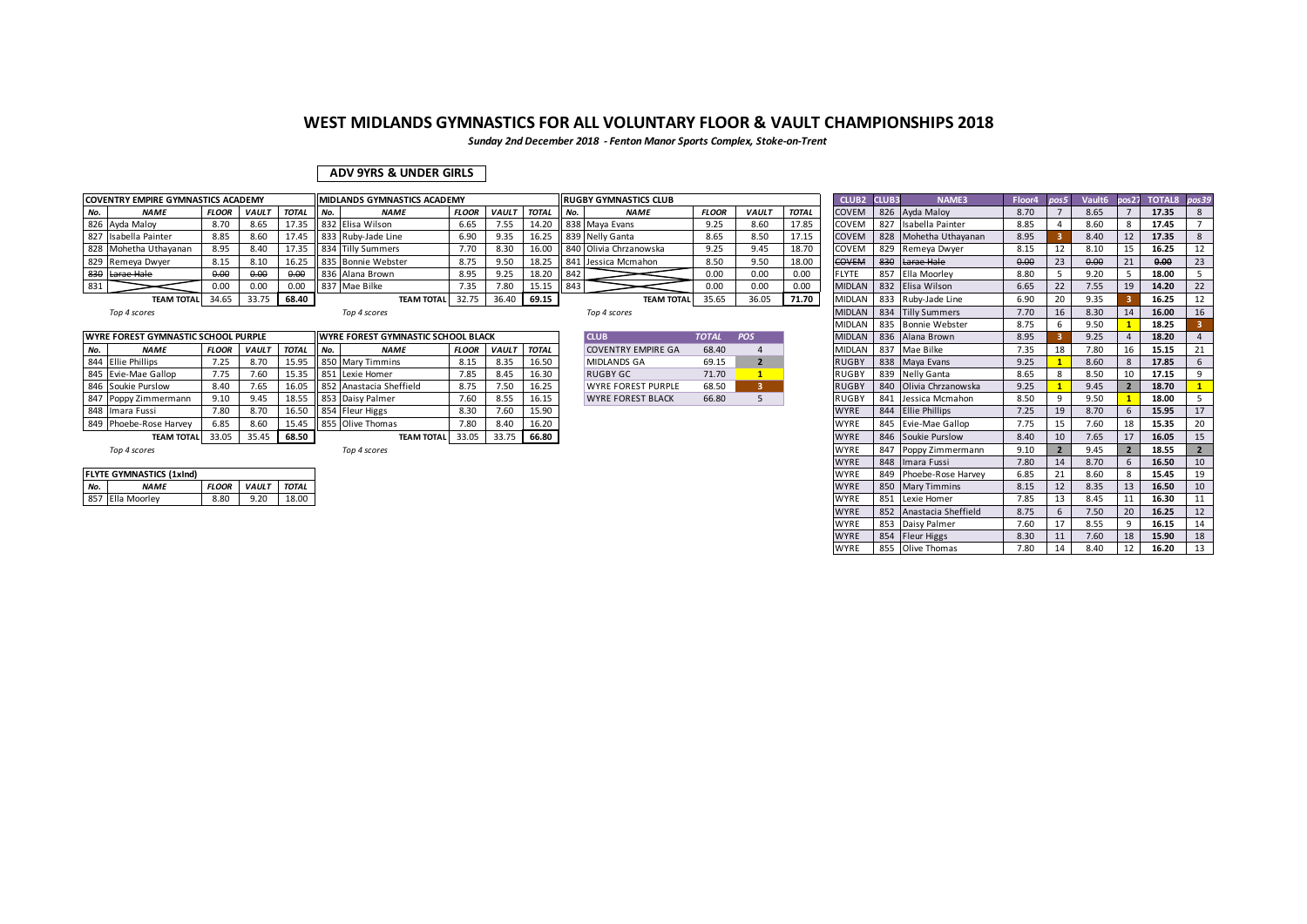*Sunday 2nd December 2018 - Fenton Manor Sports Complex, Stoke-on-Trent*

### **ADV 11YRS & UNDER BOYS**

|     | PARK WREKIN GYMNASTICS CLUB |              |              |              |     | UTTOXETER GYMNASTICS CLUB |              |              |              | <b>CLUB</b>           | <b>TOTAL</b> | POS | <b>CLUB</b>  |          | <b>NAME</b>                 | Floor         |               | pos | <b>TOTAL</b> |  |
|-----|-----------------------------|--------------|--------------|--------------|-----|---------------------------|--------------|--------------|--------------|-----------------------|--------------|-----|--------------|----------|-----------------------------|---------------|---------------|-----|--------------|--|
| No. | <b>NAME</b>                 | <b>FLOOR</b> | <b>VAULT</b> | <b>TOTAL</b> | No. | <b>NAME</b>               | <b>FLOOR</b> | <b>VAULT</b> | <b>TOTAL</b> | <b>PARK WREKIN GC</b> | 70.65        |     | PAR          | 858      | <b>Ben Reed</b>             | 7.85          | 9.30          |     | 17.15        |  |
|     | 858 Ben Reed                | 7.85         | 9.30         | 17.1!        |     | Hesse Jack                | 0.00         | 0.00         | 0.00         | UTTOXETER GC          | 17.35        |     | <b>PARK</b>  |          | 859 Oscar Briggs            | 8.05          | 8.60          |     | 16.65        |  |
|     | 859 Oscar Briggs            | 8.05         | 8.60         | 16.65        | 865 | Callum Slatcher Ball      | 0.00         | 0.00         | 0.00         |                       |              |     | PAR          |          | 860 Mason Williams          | 8.00          | 9.70          |     | 17.70        |  |
|     | 860 Mason Williams          | 8.00         | 9.70         | 17.70        | 866 | Lewis Haynes              | 8.80         | 8.55         | 17.35        |                       |              |     | PAR          | 861      | Sebastian Thorne-Guv        | 0.00          | 0.00          |     | 0.00         |  |
|     | 861 Sebastian Thorne-Guy    | 0.00         | 0.00         | 0.00         |     | Wiliam Breen              | 0.00         | 0.00         | 0.00         |                       |              |     | PARK         |          | 862 Sam Bruton              | 8.65          | 9.65          |     | 18.30        |  |
|     | 862 Sam Bruton              | 8.65         | 9.65         | 18.30        |     | athin Richards            | 0.00         | 0.00         | 0.00         |                       |              |     | <b>PAR</b>   | 863      | Oscar Cartwright            | 8.70          | 7.50          |     | 16.20        |  |
|     | 863 Oscar Cartwright        | 8.70         | 7.50         | 16.20        | 869 | Leonardo Masi             | 0.00         | 0.00         | 0.00         |                       |              |     | <b>UTTOX</b> | 864      | Jesse Jack                  | 0.00          | 0.00          |     | 0.00         |  |
|     | <b>TEAM TOTAL</b>           | 33.40        | 37.25        | 70.65        |     | <b>TEAM TOTAL</b>         | 8.80         | 8.55         | 17.35        |                       |              |     | <b>UTTOX</b> | 865      | <b>Callum Slatcher-Ball</b> | 0.00          | 0.00          |     | 0.00         |  |
|     | Top 4 scores                |              |              |              |     | Top 4 scores              |              |              |              |                       |              |     | <b>UTTOX</b> |          | 866 Lewis Haynes            | 8.80          | 8.55          |     | 17.35        |  |
|     |                             |              |              |              |     |                           |              |              |              |                       |              |     |              | ---- --- |                             | $\sim$ $\sim$ | $\sim$ $\sim$ |     | $- - -$      |  |

| <b>ICLUB</b>           | <b>TOTAL</b> | <b>POS</b> |
|------------------------|--------------|------------|
| <b>PARK WREKIN GC.</b> | 70.65        |            |
| UTTOXETER GC           | 17.35        |            |

| <b>CLUB</b>  | <b>olumn</b> | <b>NAME</b>           | Floor | pos | Vault | pos <sub>2</sub> | <b>TOTAL</b> | pos3           |
|--------------|--------------|-----------------------|-------|-----|-------|------------------|--------------|----------------|
| PARK         | 858          | <b>Ben Reed</b>       | 7.85  | 6   | 9.30  | 3                | 17.15        | $\overline{a}$ |
| PARK         | 859          | Oscar Briggs          | 8.05  | 4   | 8.60  | $\overline{a}$   | 16.65        | 5              |
| PARK         | 860          | <b>Mason Williams</b> | 8.00  | 5   | 9.70  | 1                | 17.70        | $\overline{2}$ |
| PARK         | 861          | Sebastian Thorne-Guv  | 0.00  | 7   | 0.00  | 7                | 0.00         | 7              |
| PARK         | 862          | Sam Bruton            | 8.65  | з   | 9.65  | $\overline{2}$   | 18.30        | $\mathbf{1}$   |
| PARK         | 863          | Oscar Cartwright      | 8.70  | 2   | 7.50  | 6                | 16.20        | 6              |
| <b>UTTOX</b> | 864          | Jesse Jack            | 0.00  | 7   | 0.00  | $\overline{7}$   | 0.00         | 7              |
| <b>UTTOX</b> | 865          | Callum Slatcher-Ball  | 0.00  | 7   | 0.00  | 7                | 0.00         | 7              |
| <b>UTTOX</b> | 866          | Lewis Havnes          | 8.80  | 1   | 8.55  | 5                | 17.35        | 3              |
| <b>UTTOX</b> | 867          | Wiliam Breen          | 0.00  | 7   | 0.00  | 7                | 0.00         | $\overline{z}$ |
| <b>UTTOX</b> | 868          | Gethin Richards       | 0.00  | 7   | 0.00  | $\overline{7}$   | 0.00         | $\overline{7}$ |
| <b>UTTOX</b> | 869          | Leonardo Masi         | 0.00  | 7   | 0.00  | 7                | 0.00         | 7              |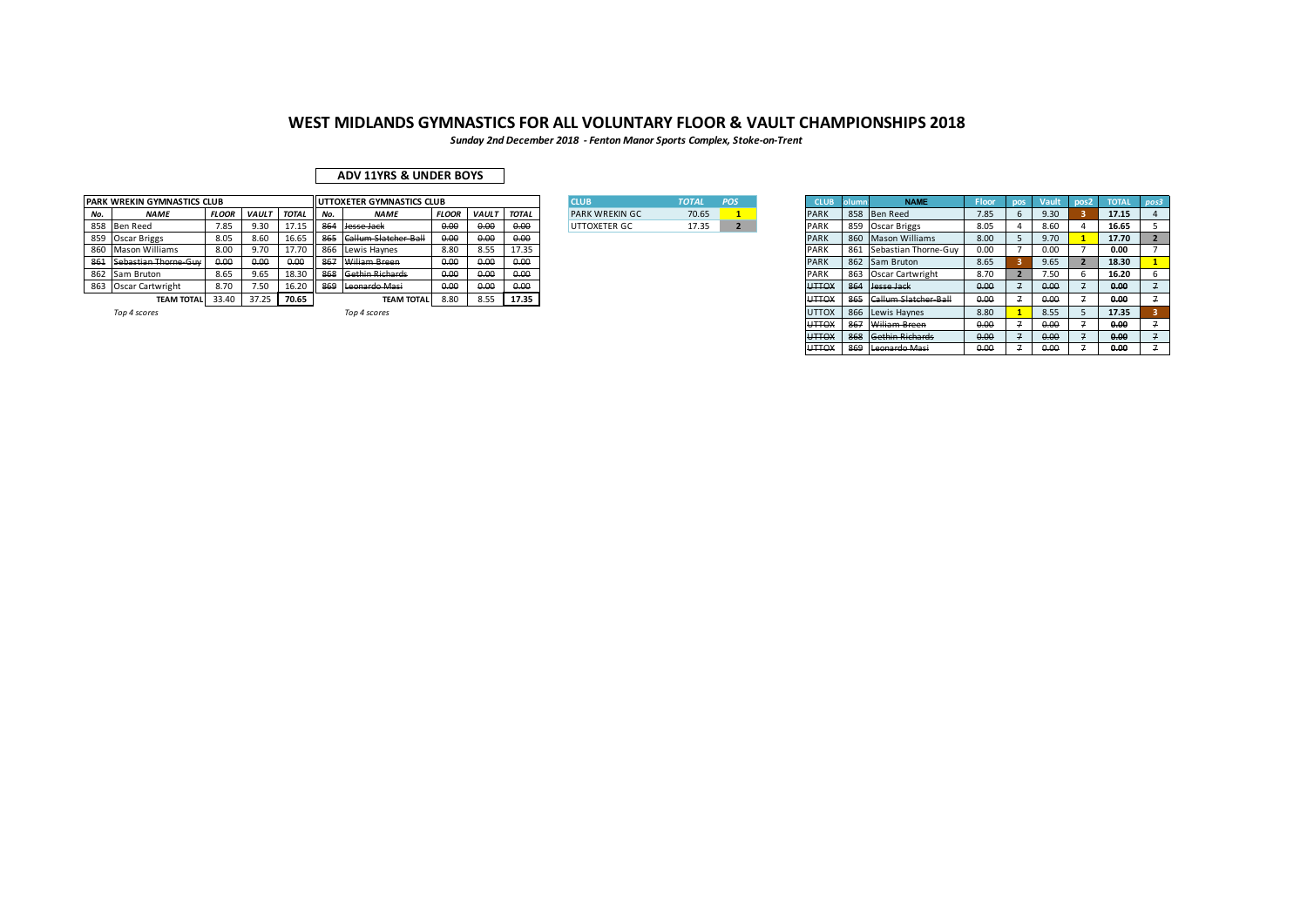*Sunday 2nd December 2018 - Fenton Manor Sports Complex, Stoke-on-Trent*

### **ADV 11YRS & UNDER GIRLS**

|     | <b>FLICS GYMNASTICS ACADEMY</b> |              |              |              |       | <b>ILEAMINGTON AND WARWICK GYMNASTICS CLUB</b> |              |              |              |     | <b>WOLVERHAMPTON GYM CLUB</b> |              |              |              | CLUB <sub>2</sub> | <b>CLUB3</b> | <b>NAME3</b>         | Floor4 |      |    | Vault6 pos27 TOTAL8 pos39 |  |
|-----|---------------------------------|--------------|--------------|--------------|-------|------------------------------------------------|--------------|--------------|--------------|-----|-------------------------------|--------------|--------------|--------------|-------------------|--------------|----------------------|--------|------|----|---------------------------|--|
| No. | <b>NAME</b>                     | <b>FLOOR</b> | <b>VAULT</b> | <b>TOTAL</b> | il No | <b>NAME</b>                                    | <b>FLOOR</b> | <b>VAULT</b> | <b>TOTAL</b> | No. | <b>NAME</b>                   | <b>FLOOR</b> | <b>VAULT</b> | <b>TOTAL</b> | <b>FLICS</b>      |              | 870 Jenna Warner     | 8.80   | 9.55 |    | 18.35                     |  |
|     | 870 Jenna Warner                | 8.80         | 9.55         | 18.35        |       | 876 Jasmine Kay                                | 9.00         | 9.40         | 18.40        |     | 882 Millie Williams           | 9.80         | 9.75         | 19.55        | <b>FLICS</b>      | 871          | Isabelle Jackson     | 8.55   | 9.30 |    | 17.85                     |  |
|     | 871 Isabelle Jackson            | 8.55         | 9.30         | 17.85        |       | 877 Sophia Burke                               | 8.50         | 8.65         | 17.15        |     | 883 Rihanna Ralph             | 9.00         | 9.60         | 18.60        | <b>FLICS</b>      | 872          | <b>Tara Soley</b>    | 0.00   | 0.00 |    | 0.00                      |  |
|     | 872 Tara Soley                  | 0.00         | 0.00         | 0.00         |       | 1878 May Stoneman                              | 9.10         | 9.60         | 18.70        |     | 884 Scarlett Harris           | 9.35         | 9.50         | 18.85        | <b>FLICS</b>      | 873          | Hannah Eccleston     | 8.90   | 9.75 |    | 18.65                     |  |
|     | 873 Hannah Eccleston            | 8.90         | 9.75         | 18.65        |       | 879 Lily Elms                                  | 9.25         | 9.45         | 18.70        | 885 |                               | 0.00         | 0.00         | 0.00         | <b>FLICS</b>      |              | 874 Teagan Guilfoyle | 8.15   | 9.45 |    | 17.60                     |  |
|     | 874 Teagan Guilfoyle            | 8.15         | 9.45         | 17.60        | 880   |                                                | 0.00         | 0.00         | 0.00         | 886 |                               | 0.00         | 0.00         | 0.00         | LEAM&W            |              | 876 Jasmine Kay      | 9.00   | 9.40 |    | 18.40                     |  |
| 875 |                                 | 0.00         | 0.00         | 0.00         | 881   |                                                | 0.00         | 0.00         | 0.00         | 887 |                               | 0.00         | 0.00         | 0.00         | LEAM&W            |              | 877 Sophia Burke     | 8.50   | 8.65 | 12 | 17.15                     |  |
|     | <b>TEAM TOTAL</b>               | 34.40        | 38.05        | 72.45        |       | <b>TEAM TOTAL</b>                              | 35.85        | 37.10        | 72.95        |     | <b>TEAM TOTAL</b>             | 28.15        | 28.85        | 57.00        | LEAM&W            |              | 878 May Stoneman     | 9.10   | 9.60 |    | 18.70                     |  |
|     |                                 |              |              |              |       |                                                |              |              |              |     |                               |              |              |              |                   |              |                      |        |      |    |                           |  |

|     | WYRE FOREST GYMNASTIC SCHOOL PURPLE |       |                    |       |        | <b>INYRE FOREST GYMNASTIC SCHOOL BLACK</b> |              |              |              | <b>CLUB</b>                     | <b>TOTAL</b> | <b>POS</b> | <b>MIDLAN</b> |     | 901 Alicia Beardmore | 8.70 | 9.65 | 18.35 | $\vert$ 11 |
|-----|-------------------------------------|-------|--------------------|-------|--------|--------------------------------------------|--------------|--------------|--------------|---------------------------------|--------------|------------|---------------|-----|----------------------|------|------|-------|------------|
| No. | <b>NAME</b>                         |       | <b>FLOOR VAULT</b> | TOTAL | II No. | <b>NAME</b>                                | <b>FLOOR</b> | <b>VAULT</b> | <b>TOTAL</b> | <b>FLICS GA</b>                 | 72.45        |            | <b>MIDLAN</b> |     | 902 Raynee Richards  | 7.45 | 9.50 | 16.95 |            |
|     | 888 Martha Adler                    | 8.90  | 9.50               | 18.40 |        | 894 Emily Rushton                          | 9.35         | 9.65         | 19.00        | <b>LEAMINGTON &amp; WARWICK</b> | 72.95        |            | <b>PARK</b>   | 903 | Emma Rixom           | 9.10 | 9.25 | 18.35 |            |
|     | 889 Mia Aulum                       | 8.75  | 5.00               |       |        | 13.75 895 Lucy Martin                      |              | 9.55         | 18.20        | <b>WOLVERHAMPTON GC</b>         | 57.00        |            | <b>WOLV</b>   | 882 | Millie Williams      | 9.80 | 9.75 | 19.55 |            |
|     | 890 Lucy O'Hare                     | 9.90  | 8.65               | 18.55 |        | 896 Maddison Fuell                         |              | 9.70         | 18.90        | <b>WYRE FOREST PURPLE</b>       | 73.40        |            | <b>WOLV</b>   | 883 | Rihanna Ralph        | 9.00 | 9.60 | 18.60 |            |
|     | 891 Danniella Watson                | 8.80  | 9.60               | 18.40 |        | 897 Amelie Moseley                         |              | 9.55         | 18.80        | <b>WYRE FOREST BLACK</b>        | 75.20        |            | WOLV          | 884 | Scarlett Harris      | 9.35 | 9.50 | 18.85 |            |
|     | 892 Megan Griffiths                 | 7.95  | 9.30               | 17.25 |        | 898 Elliot-May Smith                       | 8.95         | 9.30         | 18.25        |                                 |              |            | <b>WYRE</b>   | 888 | Martha Adler         | 8.90 | 9.50 | 18.40 |            |
| 893 |                                     | 0.00  | 0.00               | 0.00  | 899    |                                            |              | 0.00         | 0.00         |                                 |              |            | <b>WYRE</b>   | 889 | Mia Aulum            | 8.75 | 5.00 | 13.75 |            |
|     | <b>TEAM TOTAL</b>                   | 36.35 | 37.05              | 73.40 |        | TEAM TOTAL 36.75                           |              | 38.45        | 75.20        |                                 |              |            | <b>WYRE</b>   | 890 | Lucy O'Hare          | 9.90 | 8.65 | 18.55 |            |
|     |                                     |       |                    |       |        |                                            |              |              |              |                                 |              |            |               |     |                      |      |      |       |            |

| Top 4 scores |  |  |  |  |
|--------------|--|--|--|--|
|--------------|--|--|--|--|

| MIDLANDS GYMNASTICS ACADEMY (3xInd) |                     |      |                          |       |        | <b>IPARK WREKIN GYMNASTICS CLUB (1xInd)</b> |              |             |       |
|-------------------------------------|---------------------|------|--------------------------|-------|--------|---------------------------------------------|--------------|-------------|-------|
| <b>NAME</b>                         |                     |      | <b>FLOOR VAULT TOTAL</b> |       | II No. | <b>NAME</b>                                 | <b>FLOOR</b> | VAULT TOTAL |       |
| Freva Krauth                        |                     | 8.70 | 9.35                     | 18.05 |        | 903 Emma Rixom                              |              | 9.25        | 18.35 |
| 901 Alicia Beardmore                |                     | 8.70 | 9.65                     | 18.35 |        |                                             |              |             |       |
|                                     | 902 Raynee Richards | 7.45 | 050                      | 16.95 |        |                                             |              |             |       |

| <b>CLUB</b>                     | <b>TOTAL</b> | <b>POS</b> |
|---------------------------------|--------------|------------|
| FLICS GA                        | 72.45        |            |
| <b>LEAMINGTON &amp; WARWICK</b> | 72.95        | з          |
| <b>WOLVERHAMPTON GC.</b>        | 57.00        | 5          |
| WYRE FOREST PURPLE              | 73.40        | D          |
| <b><i>MYRE EOREST BLACK</i></b> | 75.20        |            |

| 3 YMNAS I ICS ACADEMY                 |              |              |              |     | ILEAMINGTON AND WARWICK GYMNASTICS CLUB   |              |              |              |     | I WOLVERHAMPTON GYM CLUB        |              |                |              | CLUB2 CLUB3   |     | <b>NAME3</b>         | Floor4 pos5 |                  |      |              | Vaultb pos27 TOTAL8 pos39 |    |
|---------------------------------------|--------------|--------------|--------------|-----|-------------------------------------------|--------------|--------------|--------------|-----|---------------------------------|--------------|----------------|--------------|---------------|-----|----------------------|-------------|------------------|------|--------------|---------------------------|----|
| <b>NAME</b>                           | <b>FLOOR</b> | <b>VAULT</b> | <b>TOTAL</b> | No. | <b>NAME</b>                               | <b>FLOOR</b> | <b>VAULT</b> | <b>TOTAL</b> | No. | <b>NAME</b>                     | <b>FLOOR</b> | <b>VAULT</b>   | <b>TOTAL</b> | <b>FLICS</b>  |     | 870 Jenna Warner     | 8.80        | 10 <sup>10</sup> | 9.55 |              | 18.35                     | 11 |
| Jenna Warner                          | 8.80         | 9.55         | 18.35        |     | 876 Jasmine Kay                           | 9.00         | 9.40         | 18.40        |     | 882 Millie Williams             | 9.80         | 9.75           | 19.55        | <b>FLICS</b>  |     | 871 Isabelle Jackson | 8.55        |                  | 9.30 | 10           | 17.85                     | 15 |
| Isabelle Jackson                      | 8.55         | 9.30         | 17.85        |     | 877 Sophia Burke                          | 8.50         | 8.65         | 17.15        |     | 883 Rihanna Ralph               | 9.00         | 9.60           | 18.60        | <b>FLICS</b>  | 872 | <b>Tara Soley</b>    | 0.00        | 19               | 0.00 | 14           | 0.00                      | 21 |
| <b>Tara Soley</b>                     | 0.00         | 0.00         | 0.00         |     | 878 May Stoneman                          | 9.10         | 9.60         | 18.70        |     | 884 Scarlett Harris             | 9.35         | 9.50           | 18.85        | <b>FLICS</b>  |     | 873 Hannah Eccleston | 8.90        |                  | 9.75 |              | 18.65                     |    |
| Hannah Eccleston                      | 8.90         | 9.75         | 18.65        |     | 879 Lily Elms                             | 9.25         | 9.45         | 18.70        | 885 |                                 | 0.00         | 0.00           | 0.00         | <b>FLICS</b>  |     | 874 Teagan Guilfoyle | 8.15        | 16               | 9.45 |              | 17.60                     | 16 |
| Teagan Guilfoyle                      | 8.15         | 9.45         | 17.60        | 880 |                                           | 0.00         | 0.00         | 0.00         | 886 |                                 | 0.00         | 0.00           | 0.00         | LEAM&W        |     | 876 Jasmine Kay      | 9.00        |                  | 9.40 | $\mathbf{R}$ | 18.40                     | 10 |
|                                       | 0.00         | 0.00         | 0.00         | 881 |                                           | 0.00         | 0.00         | 0.00         | 887 |                                 | 0.00         | 0.00           | 0.00         | LEAM&W        |     | 877 Sophia Burke     | 8.50        | 15               | 8.65 | 12           | 17.15                     | 18 |
| <b>TEAM TOTAL</b>                     | 34.40        | 38.05        | 72.45        |     | <b>TEAM TOTAL</b>                         | 35.85        | 37.10        | 72.95        |     | <b>TEAM TOTAL</b>               | 28.15        | 28.85          | 57.00        | LEAM&W        |     | 878 May Stoneman     | 9.10        |                  | 9.60 |              | 18.70                     |    |
| Top 4 scores                          |              |              |              |     | Top 4 scores                              |              |              |              |     | Top 4 scores                    |              |                |              | LEAM&W        |     | 879 Lily Elms        | 9.25        |                  | 9.45 |              | 18.70                     |    |
|                                       |              |              |              |     |                                           |              |              |              |     |                                 |              |                |              | MIDLAN        |     | 900 Freva Krauth     | 8.70        | 12               | 9.35 | q            | 18.05                     | 14 |
| <b>FOREST GYMNASTIC SCHOOL PURPLE</b> |              |              |              |     | <b>WYRE FOREST GYMNASTIC SCHOOL BLACK</b> |              |              |              |     | <b>CLUB</b>                     | <b>TOTAL</b> | POS            |              | <b>MIDLAN</b> |     | 901 Alicia Beardmore | 8.70        |                  | 9.65 |              | 18.35                     | 11 |
| <b>NAME</b>                           | <b>FLOOR</b> | <b>VAULT</b> | <b>TOTAL</b> | No. | <b>NAME</b>                               | <b>FLOOR</b> | <b>VAULT</b> | <b>TOTAL</b> |     | <b>FLICS GA</b>                 | 72.45        |                |              | <b>MIDLAN</b> |     | 902 Raynee Richards  | 7.45        | 18               | 9.50 |              | 16.95                     | 19 |
| Martha Adler                          | 8.90         | 9.50         | 18.40        |     | 894 Emily Rushton                         | 9.35         | 9.65         | 19.00        |     | <b>LEAMINGTON &amp; WARWICK</b> | 72.95        | 3              |              | <b>PARK</b>   |     | 903 Emma Rixom       | 9.10        |                  | 9.25 |              | 18.35                     | 11 |
| Mia Aulum                             | 8.75         | 5.00         | 13.75        |     | 895 Lucy Martin                           | 8.65         | 9.55         | 18.20        |     | <b>WOLVERHAMPTON GC</b>         | 57.00        |                |              | WOLV          |     | 882 Millie Williams  | 9.80        |                  | 9.75 |              | 19.55                     |    |
| Lucy O'Hare                           | 9.90         | 8.65         | 18.55        |     | 896 Maddison Fuell                        | 9.20         | 9.70         | 18.90        |     | <b>WYRE FOREST PURPLE</b>       | 73.40        | $\overline{2}$ |              | WOLV          |     | 883 Rihanna Ralph    | 9.00        |                  | 9.60 |              | 18.60                     | 8  |
| Danniella Watson                      | 8.80         | 9.60         | 18.40        |     | 897 Amelie Moseley                        | 9.25         | 9.55         | 18.80        |     | <b>WYRE FOREST BLACK</b>        | 75.20        |                |              | WOLV          |     | 884 Scarlett Harris  | 9.35        |                  | 9.50 |              | 18.85                     |    |
| Megan Griffiths                       | 7.95         | 9.30         | 17.25        |     | 898 Elliot-May Smith                      | 8.95         | 9.30         | 18.25        |     |                                 |              |                |              | <b>WYRE</b>   |     | 888 Martha Adler     | 8.90        |                  | 9.50 |              | 18.40                     | 10 |
|                                       | 0.00         | 0.00         | 0.00         | 899 |                                           | 0.00         | 0.00         | 0.00         |     |                                 |              |                |              | WYRE          |     | 889 Mia Aulum        | 8.75        |                  | 5.00 | 13           | 13.75                     | 20 |
| <b>TEAM TOTAL</b>                     | 36.35        | 37.05 73.40  |              |     | <b>TEAM TOTAL</b>                         | 36.75        |              | 38.45 75.20  |     |                                 |              |                |              | <b>WYRE</b>   |     | 890 Lucy O'Hare      | 9.90        |                  | 8.65 | 12           | 18.55                     | 9  |
| Top 4 scores                          |              |              |              |     | Top 4 scores                              |              |              |              |     |                                 |              |                |              | WYRE          |     | 891 Danniella Watson | 8.80        | 10               | 9.60 |              | 18.40                     | 10 |
|                                       |              |              |              |     |                                           |              |              |              |     |                                 |              |                |              | <b>WYRE</b>   |     | 892 Megan Griffiths  | 7.95        | 17               | 9.30 | 10           | 17.25                     | 17 |
| NDS GYMNASTICS ACADEMY (3xInd)        |              |              |              |     | PARK WREKIN GYMNASTICS CLUB (1xInd)       |              |              |              |     |                                 |              |                |              | <b>WYRE</b>   |     | 894 Emily Rushton    | 9.35        |                  | 9.65 |              | 19.00                     |    |
| <b>NAME</b>                           | <b>FLOOR</b> | <b>VAULT</b> | <b>TOTAL</b> | No. | <b>NAME</b>                               | <b>FLOOR</b> | VAULT TOTAL  |              |     |                                 |              |                |              | <b>WYRE</b>   |     | 895 Lucy Martin      | 8.65        | 13               | 9.55 |              | 18.20                     | 13 |
| Freya Krauth                          | 8.70         | 9.35         | 18.05        |     | 903 Emma Rixom                            | 9.10         | 9.25         | 18.35        |     |                                 |              |                |              | WYRE          |     | 896 Maddison Fuell   | 9.20        |                  | 9.70 |              | 18.90                     |    |
| Alicia Beardmore                      | 8.70         | 9.65         | 18.35        |     |                                           |              |              |              |     |                                 |              |                |              | <b>WYRE</b>   | 897 | Amelie Moseley       | 9.25        |                  | 9.55 |              | 18.80                     |    |
| Raynee Richards                       | 7.45         | 9.50         | 16.95        |     |                                           |              |              |              |     |                                 |              |                |              | WYRE          |     | 898 Elliot-May Smith | 8.95        | 8                | 9.30 | 10           | 18.25                     | 12 |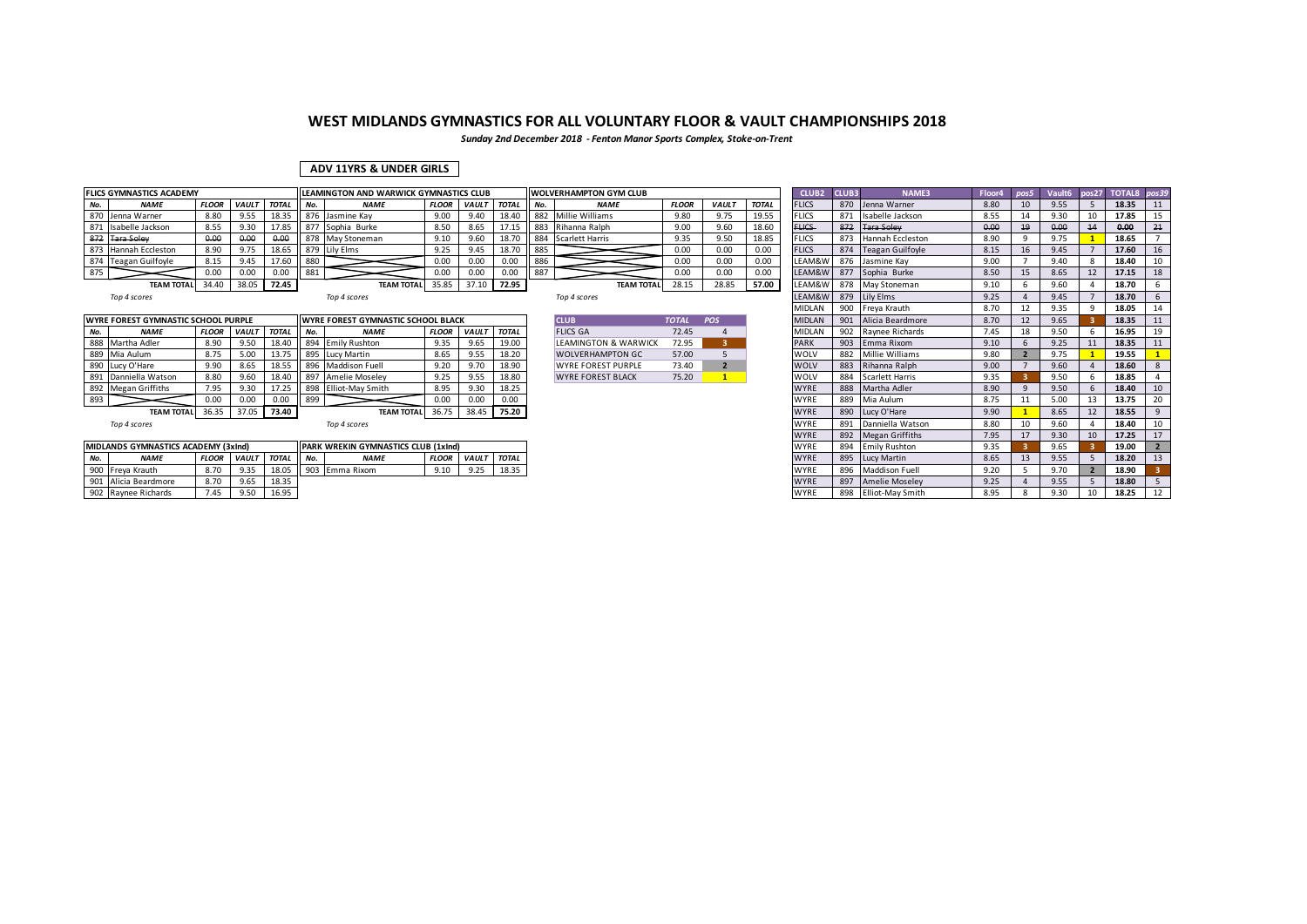*Sunday 2nd December 2018 - Fenton Manor Sports Complex, Stoke-on-Trent*

### **ADV 13YRS & UNDER GIRLS**

|     | <b>BIRCHES VALLEY GYMNASTICS CLUB</b> |              |              |              |     | <b>COVENTRY EMPIRE GYMNASTICS ACADEMY</b> |              |              |              |     | <b>FLICS GYMNASTICS ACADEMY</b>     |              |                     |              | CLUB2 CLUB3         |     | <b>NAME3</b>              | Floor4 | pos5 | Vault <sub>6</sub> | nos2'                    | <b>TOTAL8</b> | pos39          |
|-----|---------------------------------------|--------------|--------------|--------------|-----|-------------------------------------------|--------------|--------------|--------------|-----|-------------------------------------|--------------|---------------------|--------------|---------------------|-----|---------------------------|--------|------|--------------------|--------------------------|---------------|----------------|
| No. | <b>NAME</b>                           | <b>FLOOR</b> | <b>VAULT</b> | <b>TOTAL</b> | No. | <b>NAME</b>                               | <b>FLOOR</b> | <b>VAULT</b> | <b>TOTAL</b> | No. | <b>NAME</b>                         | <b>FLOOR</b> | <b>VAULT</b>        | <b>TOTAL</b> | <b>BIRCH</b>        |     | 904 Elle Pountney         | 9.25   | 11   | 9.15               | -5                       | 18.40         | 12             |
| 904 | Elle Pountnev                         | 9.25         | 9.15         | 18.40        |     | 910 Eloise Anderson                       | 9.65         | 9.35         | 19.00        |     | 916 Iona Martin                     | 8.30         | 9.35                | 17.65        | <b>BIRCH</b>        |     | 905 Mia Davis             | 9.15   | 12   | 8.65               | 8                        | 17.80         | 17             |
| 905 | Mia Davis                             | 9.15         | 8.65         | 17.80        |     | 911 Mya Meroz                             | 9.50         | 9.25         | 18.75        | 917 | Chelsea Wassell                     | 9.30         | 9.25                | 18.55        | <b>BIRCH</b>        |     | 906 Daisy Carter          | 8.90   | 16   | 9.05               | 6                        | 17.95         | 16             |
|     | 906 Daisy Carter                      | 8.90         | 9.05         | 17.95        |     | 912 Jasmine James                         | 9.65         | 9.15         | 18.80        | 918 | Leilani Main                        | 0.00         | 0.00                | 0.00         | <b>BIRCH</b>        |     | 907 Taylor Roper          | 9.00   | 14   | 8.75               |                          | 17.75         | 18             |
|     | 907 Taylor Roper                      | 9.00         | 8.75         | 17.75        |     | 913 Evelyn Kennedy                        | 9.75         | 9.45         | 19.20        |     | 919 Ella Cheney                     | 9.15         | 9.45                | 18.60        | COVEM               |     | 910 Eloise Anderson       | 9.65   | 6    | 9.35               |                          | 19.00         | 5              |
| 908 |                                       | 0.00         | 0.00         | 0.00         |     | 914 Nora Szabo                            | 9.70         | 9.55         | 19.25        |     | 920 Stella Jannaccone               | 10.05        | 9.45                | 19.50        | COVEM               |     | 911 Mva Meroz             | 9.50   |      | 9.25               | $\Delta$                 | 18.75         | 8              |
| 909 |                                       | 0.00         | 0.00         | 0.00         |     | 915 Angelina Janovica                     | 9.75         | 9.05         | 18.80        | 921 | Chloe Owen                          | 8.90         | 9.45                | 18.35        |                     |     | COVEM 912 Jasmine James   | 9.65   | 6    | 9.15               | -5                       | 18.80         | $\overline{7}$ |
|     | <b>TEAM TOTAL</b>                     | 36.30        | 35.60        | 71.90        |     | <b>TEAM TOTAL</b>                         | 38.85        | 37.60        | 76.45        |     | <b>TEAM TOTAL</b>                   | 37.40        | 37.70               | 75.10        |                     |     | COVEM 913 Evelyn Kennedy  | 9.75   | Δ    | 9.45               | $\overline{2}$           | 19.20         | $\overline{a}$ |
|     | Top 4 scores                          |              |              |              |     | Top 4 scores                              |              |              |              |     | Top 4 scores                        |              |                     |              | COVEM               |     | 914 Nora Szabo            | 9.70   | 5    | 9.55               |                          | 19.25         |                |
|     |                                       |              |              |              |     |                                           |              |              |              |     |                                     |              |                     |              | COVEN               |     | 915 Angelina Janovica     | 9.75   |      | 9.05               |                          | 18.80         | $\overline{7}$ |
|     | <b>MIDLANDS GYMNASTICS ACADEMY</b>    |              |              |              |     | <b>RUGBY GYMNASTICS CLUB</b>              |              |              |              |     | <b>WYRE FOREST GYMNASTIC SCHOOL</b> |              |                     |              | <b>FLICS</b>        |     | 916 Iona Martin           | 8.30   | 22   | 9.35               |                          | 17.65         | 20             |
| No. | <b>NAME</b>                           | <b>FLOOR</b> | <b>VAULT</b> | <b>TOTAL</b> | No. | <b>NAME</b>                               | <b>FLOOR</b> | <b>VAULT</b> | <b>TOTAL</b> | No. | <b>NAME</b>                         | <b>FLOOR</b> | <b>VAULT</b>        | <b>TOTAL</b> | <b>FLICS</b>        |     | 917 Chelsea Wassell       | 9.30   | 10   | 9.25               | $\overline{4}$           | 18.55         | 11             |
| 922 | Sophie McKegg                         | 9.80         | 9.15         | 18.95        | 928 | Rebecca Littler                           | 9.30         | 9.45         | 18.75        | 934 | <b>Maddison McAdam</b>              | 8.55         | 9.05                | 17.60        | <b>FLICS</b>        | 918 | Leilani Main              | 0.00   | 26   | 0.00               | 16                       | 0.00          | 33             |
| 923 | Daisy Garlick                         | 8.45         | 8.55         | 17.00        | 929 | Isabel Maxey                              | 8.65         | 8.55         | 17.20        |     | 935 Isabella Abel                   | 9.25         | 8.15                | 17.40        | <b>FLICS</b>        |     | 919 Ella Cheney           | 9.15   | 12   | 9.45               | $\overline{\phantom{a}}$ | 18.60         | 10             |
| 924 | Molly Webster                         | 8.30         | 8.35         | 16.65        | 930 | <b>Holly Timms</b>                        | 8.85         | 9.15         | 18.00        | 936 |                                     | 0.00         | 0.00                | 0.00         | <b>FLICS</b>        |     | 920 Stella Jannaccone     | 10.05  |      | 9.45               | $\overline{2}$           | 19.50         | $\mathbf{1}$   |
|     | 925 Georgia Ramsay                    | 9.05         | 0.00         | 9.05         |     | 931 Megan Fogo                            | 8.95         | 8.75         | 17.70        | 937 |                                     | 0.00         | 0.00                | 0.00         | <b>FLICS</b>        |     | 921 Chloe Owen            | 8.90   | 16   | 9.45               | $\overline{2}$           | 18.35         | 13             |
| 926 |                                       | 0.00         | 0.00         | 0.00         |     | 932 Monika Skrzek                         | 7.80         | 7.85         | 15.65        |     | 938 Niamh Cox                       | 9.35         | 9.35                | 18.70        |                     |     | MIDLAN 922 Sophie McKegg  | 9.80   |      | 9.15               | 5                        | 18.95         | 6              |
| 927 |                                       | 0.00         | 0.00         | 0.00         |     | 933 Alexandra Slater                      | 8.65         | 7.95         | 16.60        |     | 939 Amelie Taylor                   | 9.40         | 8.55                | 17.95        |                     |     | MIDLAN 923 Daisy Garlick  | 8.45   | 20   | 8.55               | 9                        | 17.00         | 24             |
|     | <b>TEAM TOTAL</b>                     | 35.60        | 26.05        | 61.65        |     | TEAM TOTAL 35.75                          |              | 35.90        | 71.65        |     | <b>TEAM TOTAL</b>                   | 36.55        | 35.10               | 71.65        |                     |     | MIDLAN 924 Molly Webster  | 8.30   | 22   | 8.35               | 11                       | 16.65         | 26             |
|     | Top 4 scores                          |              |              |              |     | Top 4 scores                              |              |              |              |     | Top 4 scores                        |              |                     |              |                     |     | MIDLAN 925 Georgia Ramsay | 9.05   | 13   | 0.00               | 16                       | 9.05          | 32             |
|     |                                       |              |              |              |     |                                           |              |              |              |     |                                     |              |                     |              |                     |     | MIDLAN 940 Llagan Tarrant | 8.45   | 20   | 7.75               | 15                       | 16.20         | 30             |
|     | <b>WOLVERHAMPTON GYM CLUB</b>         |              |              |              |     | MIDLANDS GYMNASTICS ACADEMY (3xind)       |              |              |              |     | <b>Top 4 scores</b>                 | Column1      | Column <sub>2</sub> |              |                     |     | MIDLAN 941 Morgan Kerrane | 7.90   | 24   | 8.35               | 11                       | 16.25         | 29             |
| No. | <b>NAME</b>                           | <b>FLOOR</b> | VAULT        | <b>TOTAL</b> | No. | <b>NAME</b>                               | <b>FLOOR</b> | <b>VAULT</b> | <b>TOTAL</b> |     | <b>BIRCHES VALLEY GC</b>            | 71.90        | $\overline{a}$      |              | MIDLAN 942 Mia Luke |     |                           | 8.35   | 21   | 8.45               | 10                       | 16.80         | 25             |
|     | 956 Victoria Corbett                  | 10.10        | 9.25         | 19.35        |     | 940 Llagan Tarrant                        | 8.45         | 7.75         | 16.20        |     | <b>COVENTRY EMPIRE GA</b>           | 76.45        | 1                   |              | PARK                |     | 943 Anna Lewis            | 0.00   | 26   | 0.00               | 16                       | 0.00          | 33             |
|     | 957 Ava Smith                         | 8.25         | 8.15         | 16.40        |     | 941 Morgan Kerrane                        | 7.90         | 8.35         | 16.25        |     | <b>FLICS GA</b>                     | 75.10        | $2^{\circ}$         |              | <b>RUGBY</b>        |     | 928 Rebecca Littler       | 9.30   | 10   | 9.45               | $\overline{2}$           | 18.75         | 8              |
| 958 | Sophie Haynes                         | 9.25         | 9.45         | 18.70        |     | 942 Mia Luke                              | 8.35         | 8.45         | 16.80        |     | <b>MIDLANDS GA</b>                  | 61.65        | 6                   |              | <b>RUGBY</b>        |     | 929 Isabel Maxey          | 8.65   | 18   | 8.55               | 9                        | 17.20         | 23             |
| 959 | 9.15<br>17.60<br>Summer Gadd<br>8.45  |              |              |              |     |                                           |              |              |              |     | <b>RUGBY GC</b>                     | 71.65        | 5.                  |              | <b>RUGBY</b>        |     | 930 Holly Timms           | 8.85   | 17   | 9.15               | 5                        | 18.00         | 15             |
|     | 960 Ella Smith                        | 8.95         | 9.35         | 18.30        |     | PARK WREKIN GYMNASTICS CLUB (1xInd)       |              |              |              |     | WYRE FOREST GC                      | 71.65        | 5                   |              | <b>RUGBY</b>        |     | 931 Megan Fogo            | 8.95   | 15   | 8.75               | $\overline{7}$           | 17.70         | 19             |
| 961 |                                       | 0.00         | 0.00         | 0.00         | No. | <b>NAME</b>                               | <b>FLOOR</b> | <b>VAULT</b> | <b>TOTAL</b> |     | <b>WOLVERHAMPTON GC</b>             | 73.95        | 3 <sup>1</sup>      |              | <b>RUGBY</b>        |     | 932 Monika Skrzek         | 7.80   | 25   | 7.85               | 14                       | 15.65         | 31             |
|     | <b>TEAM TOTAL</b>                     | 36.75        | 37.20        | 73.95        | 943 | Anna Lewis                                | 0.00         | 0.00         | 0.00         |     |                                     |              |                     |              | RUGBY               |     | 933 Alexandra Slater      | 8.65   | 18   | 7.95               | 13                       | 16.60         | 27             |
|     | Top 4 scores                          |              |              |              |     |                                           |              |              |              |     |                                     |              |                     |              | <b>WYRE</b>         |     | 934 Maddison McAdam       | 8.55   | 19   | 9.05               | 6                        | 17.60         | 21             |
|     |                                       |              |              |              |     |                                           |              |              |              |     |                                     |              |                     |              | <b>WYRE</b>         |     | 935 Isabella Abel         | 9.25   | 11   | 8.15               | 12                       | 17.40         | 22             |

WYRE 938 Niamh Cox 9.35 9 9.35 **3 18.70** 9 WYRE 939 Amelie Taylor 9.40 8 8.55 9 **17.95** 16 WOLV 956 Victoria Corbett 10.10 **1** 9.25 4 **19.35 2** WOLV 957 Ava Smith 8.25 23 8.15 12 **16.40** 28 **958 Sophie Haynes** 9.25 11 9.45 2 WOLV 959 Summer Gadd 8.45 20 9.15 5 **17.60** 21

**WOLV 960 Ella Smith 8.95 15 9.35 3**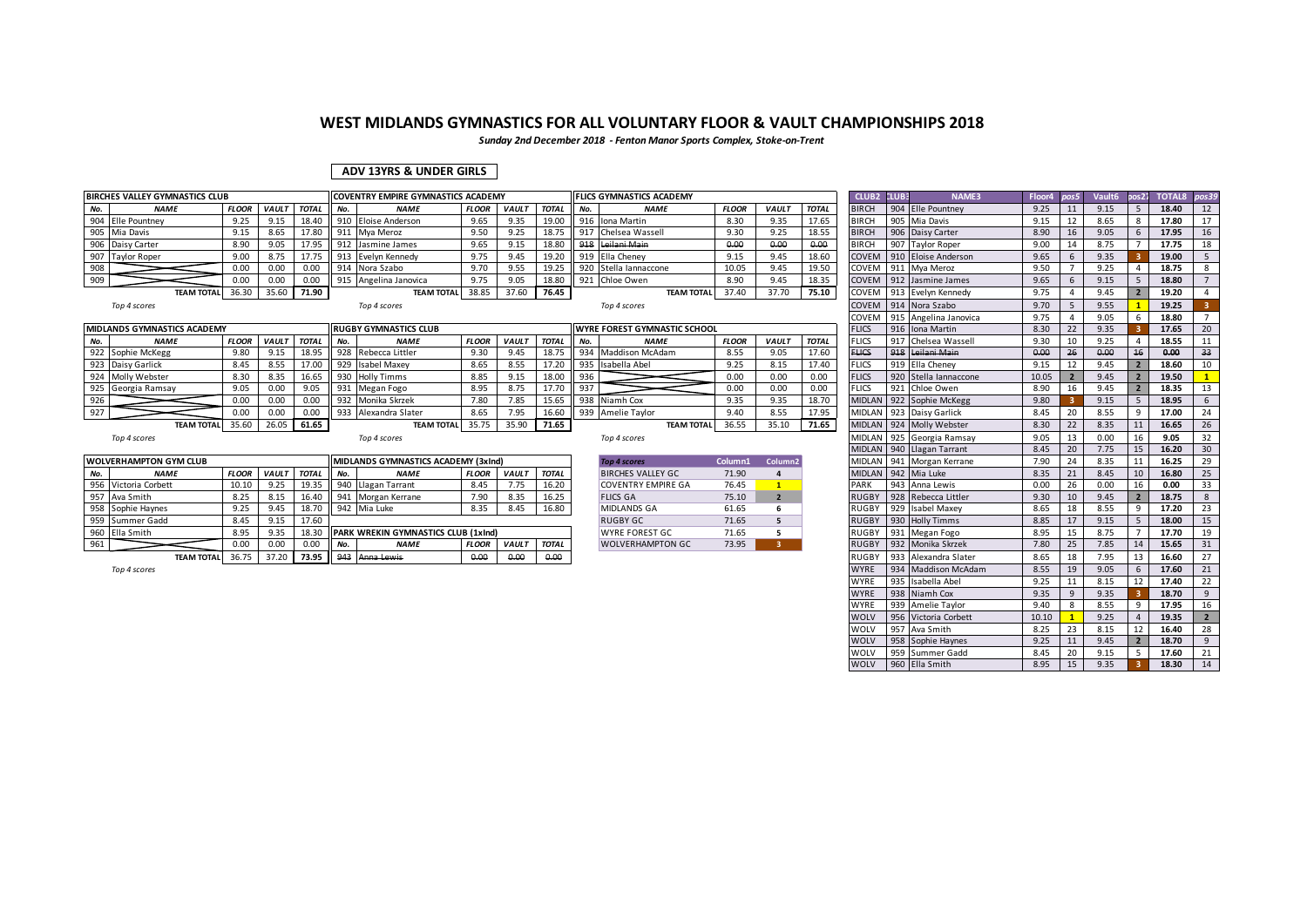*Sunday 2nd December 2018 - Fenton Manor Sports Complex, Stoke-on-Trent*

### **ADV 15YRS & UNDER GIRLS**

|              | <b>FLYTE GYMNASTICS</b> |              |             |              |     | LEAMINGTON AND WARWICK GYMNASTICS CLUB |              |              |              |     | <b>IWYRE FOREST GYMNASTIC SCHOOL</b> |              |              |              | CLUB <sub>2</sub> | CLUB3 | <b>NAME3</b>           | Floor |      | pos27 TOTAL8 pos39 |  |
|--------------|-------------------------|--------------|-------------|--------------|-----|----------------------------------------|--------------|--------------|--------------|-----|--------------------------------------|--------------|--------------|--------------|-------------------|-------|------------------------|-------|------|--------------------|--|
| No.          | <b>NAME</b>             | <b>FLOOR</b> | <b>VAUL</b> | <b>TOTAL</b> |     | <b>NAME</b>                            | <b>FLOOR</b> | <b>VAULT</b> | <b>TOTAL</b> | No. | <b>NAME</b>                          | <b>FLOOR</b> | <b>VAULT</b> | <b>TOTAL</b> | <b>BIRCH</b>      | 968   | <b>Grace Medley</b>    | 9.00  | 8.50 | 17.50              |  |
|              | 944 Erin High           | 9.85         | 8.80        | 18.65        | 950 | <b>Hannah Chambers</b>                 | 8.50         | 8.60         |              | 962 | Lily McHale                          | 9.00         | 8.70         | 17.70        | BIRCH             | 969   | Sian Roberts           | 8.50  | 7.90 | 16.40              |  |
|              | 945 Leah Griffin        | 9.65         | 8.50        |              | 951 | Madeline Hill                          | 8.85         | 8.55         | 17.40        | 963 | <b>Esme Baines</b>                   | 9.05         | 8.70         | 17.75        | <b>BIRCH</b>      | 970   | <b>Macey Cook</b>      | 8.15  | 8.40 | 16.55              |  |
|              | 946 Kate Davis          | 0.22         | 8.45        |              | 952 | Maisie Dixon                           | 9.20         | 8.20         |              | 964 | Paige Pimley                         | 8.65         | .50          | 16.15        | <b>FLYTE</b>      | 944   | Erin High              | 9.85  | 8.80 | 18.65              |  |
| 947          | Imogen Hastings         | 8.80         | 8.60        | 17.40        |     | 953 Isabel Hanley                      | 8.50         | 7.10         | 15.60        | 965 | <b>Grace Gregory</b>                 | 8.80         | 8.20         | 17.00        | <b>FLYTE</b>      | 945   | Leah Griffin           | 9.65  | 8.50 | 18.15              |  |
|              | 948 Rhea Jhanji         | 8.35         | 8.80        | 1715         | 954 |                                        |              | 0.00         | 0.00         | 966 | Grace Odell                          | 8.85         | 8.40         | 17.25        | <b>FLYTE</b>      | 946   | Kate Davis             | 9.20  | 8.45 | 17.65              |  |
| 949          |                         |              | 0.00        | 0.00         |     |                                        |              | 0.00         | 0.00         | 967 |                                      | 0.00         | 0.00         | 0.00         | <b>FLYTE</b>      | 947   | Imogen Hastings        | 8.80  | 8.60 | 17.40              |  |
|              | TEAM TOTAL 37.50        |              | 34.70       | 72.20        |     | <b>TEAM TOTAL</b>                      | 35.05        | 32.45        | 67.50        |     | <b>TEAM TOTAL</b>                    | 35.70        | 34.00        | 69.70        | <b>FLYTE</b>      | 948   | Rhea Jhanii            | 8.35  | 8.80 | 17.15              |  |
| Top 4 scores |                         |              |             |              |     | Top 4 scores                           |              |              |              |     | Top 4 scores                         |              |              |              | LEAM&W            | 950   | <b>Hannah Chambers</b> | 8.50  | 8.60 | 17.10              |  |

|     | <b>BIRCHES VALLEY GYMNASTICS CLUB (3xInd)</b> |              |              |              |     | <b>IMIDLANDS GYMNASTICS ACADEMY (2xind)</b> |             |              |              | <b>CLUE</b>                     | <b>TOTAL</b> | <b>POS</b> | LEAM&W                          | Q52 | Maisie Dixon     | 9.20 | 8.20        | 17.40 |  |
|-----|-----------------------------------------------|--------------|--------------|--------------|-----|---------------------------------------------|-------------|--------------|--------------|---------------------------------|--------------|------------|---------------------------------|-----|------------------|------|-------------|-------|--|
| No. | <b>NAME</b>                                   | <b>FLOOR</b> | <b>VAULT</b> | <b>TOTAL</b> | No  | NAMI                                        | <b>FLOO</b> | <b>VAUL1</b> | <b>TOTAL</b> | <b>FLYTE GYMNASTICS</b>         | 72.20        |            | LEAM&W                          | u.  | Isabel Hanley    | 8.50 | 7.40<br>٠⊥∪ | 15.60 |  |
|     | 968 Grace Medley                              | 9.00         | 850<br>0.JL  | 1/50         | 971 | e Webster<br>កខខ                            | 8.60        | 6.70         | 15.30        | <b>LEAMINGTON &amp; WARWICK</b> | 67.50        |            | <b>MIDLAN</b>                   | 971 | Maggie Webster   | 0.00 | 6.70        | 15.30 |  |
|     | 969 Sian Roberts                              | 8.50         | 7 OC<br>7.50 | 16.40        | 972 | Kristiana Harvey                            | 8.25        | 8.40         | 16.65        | <b>WYRE FOREST GS</b>           | 69.70        |            | <b>IMIDIAN</b><br><b>AIDLAI</b> |     | Kristiana Harvey |      | 8.10        | 16.65 |  |
|     | 970 Macey Cook                                | 8.15         | 8.40         | 16.55        |     |                                             |             |              |              |                                 |              |            | <b>WYRE</b>                     | 962 | Lily McHale      | 9.00 |             | 17.70 |  |

| Top 4 scores |  |
|--------------|--|
|--------------|--|

| ICIUR                           | <b>TOTAL</b> | PΩS |
|---------------------------------|--------------|-----|
| <b>FLYTE GYMNASTICS</b>         | 72.20        |     |
| <b>LEAMINGTON &amp; WARWICK</b> | 67.50        |     |
| <b>WYRE FOREST GS</b>           | 69.70        |     |

|     | <b>LYTE GYMNASTICS</b>                |              |                    |              |     | LEAMINGTON AND WARWICK GYMNASTICS CLUB      |       |                   |       |     | <b>WYRE FOREST GYMNASTIC SCHOOL</b> |              |              |              | CLUB <sub>2</sub> | CLUB3 | NAME3                  | Floor4 pos5 |    |      |    | Vault6 pos27 TOTAL8 pos39 |    |
|-----|---------------------------------------|--------------|--------------------|--------------|-----|---------------------------------------------|-------|-------------------|-------|-----|-------------------------------------|--------------|--------------|--------------|-------------------|-------|------------------------|-------------|----|------|----|---------------------------|----|
| No. | <b>NAME</b>                           | <b>FLOOR</b> | <b>VAULT TOTAL</b> |              | No. | <b>NAME</b>                                 |       | FLOOR VAULT TOTAL |       | No. | <b>NAME</b>                         | <b>FLOOR</b> | <b>VAULT</b> | <b>TOTAL</b> | <b>BIRCH</b>      | 968   | <b>Grace Medley</b>    | 9.00        |    | 8.50 |    | 17.50                     |    |
|     | 944 Erin High                         | 9.85         | 8.80               | 18.65        |     | 950 Hannah Chambers                         | 8.50  | 8.60              | 17.10 |     | 962 Lily McHale                     | 9.00         | 8.70         | 17.70        | <b>BIRCH</b>      | 969   | Sian Roberts           | 8.50        | 10 | 7.90 | q  | 16.40                     | 14 |
|     | 945 Leah Griffin                      | 9.65         | 8.50               | 18.15        |     | 951 Madeline Hill                           | 8.85  | 8.55              | 17.40 |     | 963 Esme Baines                     | 9.05         | 8.70         | 17.75        | <b>BIRCH</b>      |       | 970 Macey Cook         | 8.15        | 13 | 8.40 |    | 16.55                     | 13 |
|     | 946 Kate Davis                        | 9.20         | 8.45               | 17.65        |     | 952 Maisie Dixon                            | 9.20  | 8.20              | 17.40 |     | 964 Paige Pimley                    | 8.65         | 7.50         | 16.15        | FLYTE             |       | 944 Erin High          | 9.85        |    | 8.80 |    | 18.65                     |    |
|     | 947 Imogen Hastings                   | 8.80         | 8.60               | 17.40        |     | 953 Isabel Hanley                           | 8.50  | 7.10              | 15.60 |     | 965 Grace Gregory                   | 8.80         | 8.20         | 17.00        | <b>FLYTE</b>      |       | 945 Leah Griffin       | 9.65        |    | 8.50 |    | 18.15                     |    |
|     | 948 Rhea Jhanji                       | 8.35         | 8.80               | 17.15        | 954 |                                             | 0.00  | 0.00              | 0.00  |     | 966 Grace Odell                     | 8.85         | 8.40         | 17.25        | <b>FLYTE</b>      | 946   | Kate Davis             | 9.20        |    | 8.45 |    | 17.65                     |    |
| 949 |                                       | 0.00         | 0.00               | 0.00         | 955 |                                             | 0.00  | 0.00              | 0.00  | 967 |                                     | 0.00         | 0.00         | 0.00         | <b>FLYTE</b>      | 947   | Imogen Hastings        | 8.80        |    | 8.60 |    | 17.40                     |    |
|     | <b>TEAM TOTAL</b>                     | 37.50        | 34.70              | 72.20        |     | <b>TEAM TOTAL</b>                           | 35.05 | 32.45             | 67.50 |     | <b>TEAM TOTAL</b>                   | 35.70        | 34.00        | 69.70        | <b>FLYTE</b>      | 948   | Rhea Jhanji            | 8.35        |    | 8.80 |    | 17.15                     |    |
|     | Top 4 scores                          |              |                    |              |     | Top 4 scores                                |       |                   |       |     | Top 4 scores                        |              |              |              | LEAM&W            | 950   | <b>Hannah Chambers</b> | 8.50        | 10 | 8.60 |    | 17.10                     | 10 |
|     |                                       |              |                    |              |     |                                             |       |                   |       |     |                                     |              |              |              | LEAM&W            | 951   | Madeline Hill          | 8.85        |    | 8.55 |    | 17.40                     |    |
|     | IRCHES VALLEY GYMNASTICS CLUB (3xInd) |              |                    |              |     | <b>IMIDLANDS GYMNASTICS ACADEMY (2xInd)</b> |       |                   |       |     | <b>CLUB</b>                         | <b>TOTAL</b> | POS          |              | LEAM&W            |       | 952 Maisie Dixon       | 9.20        |    | 8.20 |    | 17.40                     |    |
| No. | <b>NAME</b>                           | <b>FLOOR</b> | <b>VAULT</b>       | <b>TOTAL</b> | No. | <b>NAME</b>                                 |       | FLOOR VAULT TOTAL |       |     | <b>FLYTE GYMNASTICS</b>             | 72.20        |              |              | LEAM&W            | 953   | Isabel Hanley          | 8.50        | 10 | 7.10 | 11 | 15.60                     | 16 |
|     | 968 Grace Medley                      | 9.00         | 8.50               | 17.50        | 971 | Maggie Webster                              | 8.60  | 6.70              | 15.30 |     | LEAMINGTON & WARWICK                | 67.50        |              |              | <b>MIDLAN</b>     |       | 971 Maggie Webster     | 8.60        |    | 6.70 | 12 | 15.30                     |    |
|     | 969 Sian Roberts                      | 8.50         | 7.90               | 16.40        |     | 972 Kristiana Harvey                        | 8.25  | 8.40              | 16.65 |     | <b>WYRE FOREST GS</b>               | 69.70        |              |              | <b>MIDLAN</b>     |       | 972 Kristiana Harvey   | 8.25        |    | 8.40 |    | 16.65                     |    |
|     | 970 Macey Cook                        | 8.15         | 8.40               | 16.55        |     |                                             |       |                   |       |     |                                     |              |              |              | <b>WYRE</b>       |       | 962 Lily McHale        | 9.00        |    | 8.70 |    | 17.70                     |    |
|     |                                       |              |                    |              |     |                                             |       |                   |       |     |                                     |              |              |              | <b>WYRE</b>       | 963   | <b>Esme Baines</b>     | 9.05        |    | 8.70 |    | 17.75                     |    |
|     |                                       |              |                    |              |     |                                             |       |                   |       |     |                                     |              |              |              | <b>WYRE</b>       |       | 964 Paige Pimley       | 8.65        |    | 7.50 | 10 | 16.15                     | 15 |
|     |                                       |              |                    |              |     |                                             |       |                   |       |     |                                     |              |              |              | <b>WYRE</b>       | 965   | <b>Grace Gregory</b>   | 8.80        |    | 8.20 |    | 17.00                     |    |
|     |                                       |              |                    |              |     |                                             |       |                   |       |     |                                     |              |              |              | <b>WYRE</b>       |       | 966 Grace Odell        | 8.85        |    | 8.40 |    | 17.25                     |    |
|     |                                       |              |                    |              |     |                                             |       |                   |       |     |                                     |              |              |              |                   |       |                        |             |    |      |    |                           |    |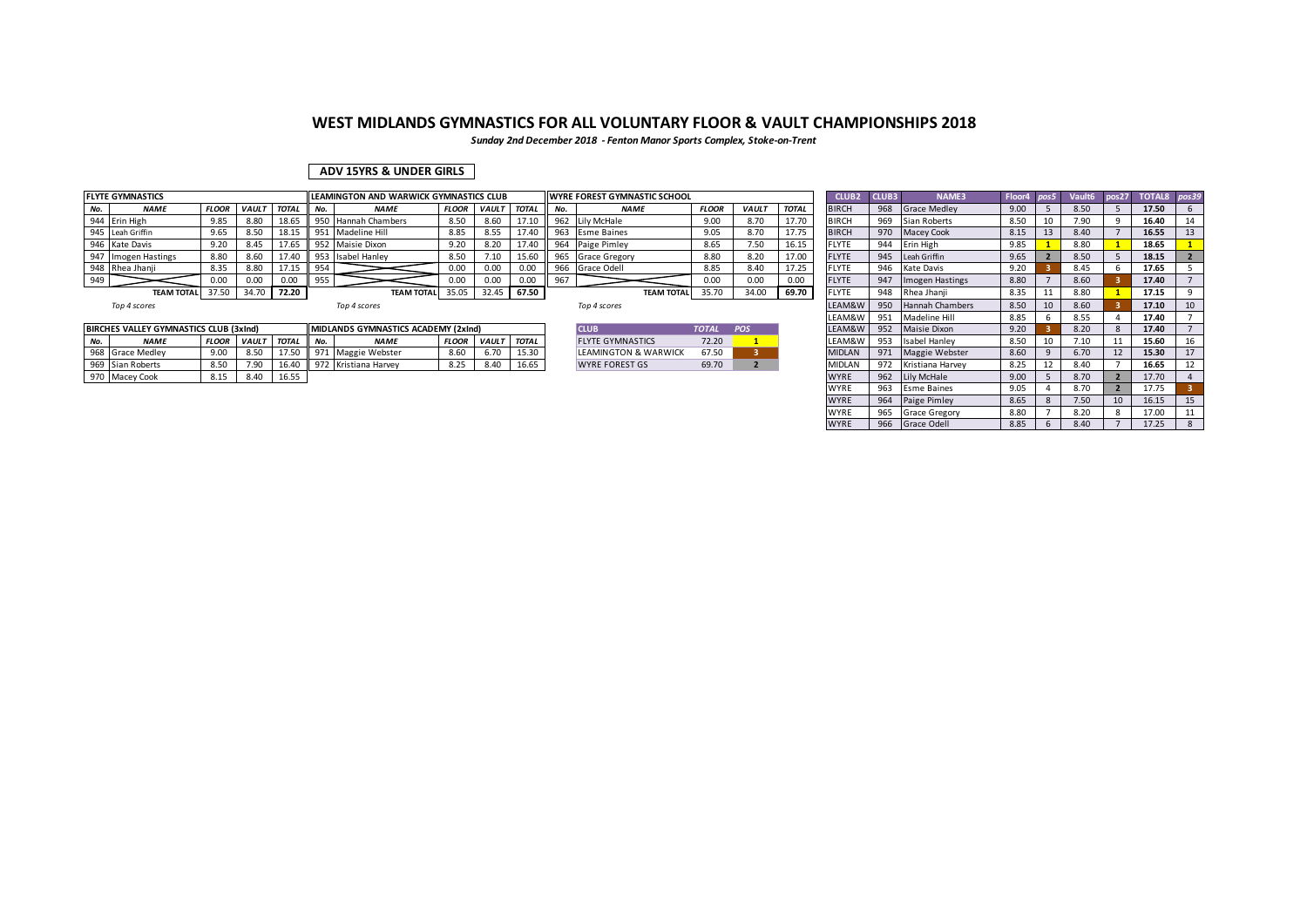*Sunday 2nd December 2018 - Fenton Manor Sports Complex, Stoke-on-Trent*

| ADV 16YRS & ABOVE MEN |  |
|-----------------------|--|
|-----------------------|--|

|     | <b>REVOLUTION GYMNASTICS CLUB (1xInd)</b> |                |                    |  |  |  |  |  |  |  |  |  |  |  |  |
|-----|-------------------------------------------|----------------|--------------------|--|--|--|--|--|--|--|--|--|--|--|--|
| No. | <b>NAMF</b>                               | <b>FLOOR</b> I | <b>VAULT</b> TOTAL |  |  |  |  |  |  |  |  |  |  |  |  |
|     | 973 Grady Clarke                          | 9.35           | 9.95               |  |  |  |  |  |  |  |  |  |  |  |  |

|     | <b>REVOLUTION GYMNASTICS CLUB (1xInd)</b> |              |              |       |
|-----|-------------------------------------------|--------------|--------------|-------|
|     |                                           |              |              |       |
| No. | <i><b>NAME</b></i>                        | <b>FLOOR</b> | <b>VAULT</b> | TOTAL |
|     | 973 Grady Clarke                          | 9.35         | 9.95         | 19.30 |
|     |                                           |              |              |       |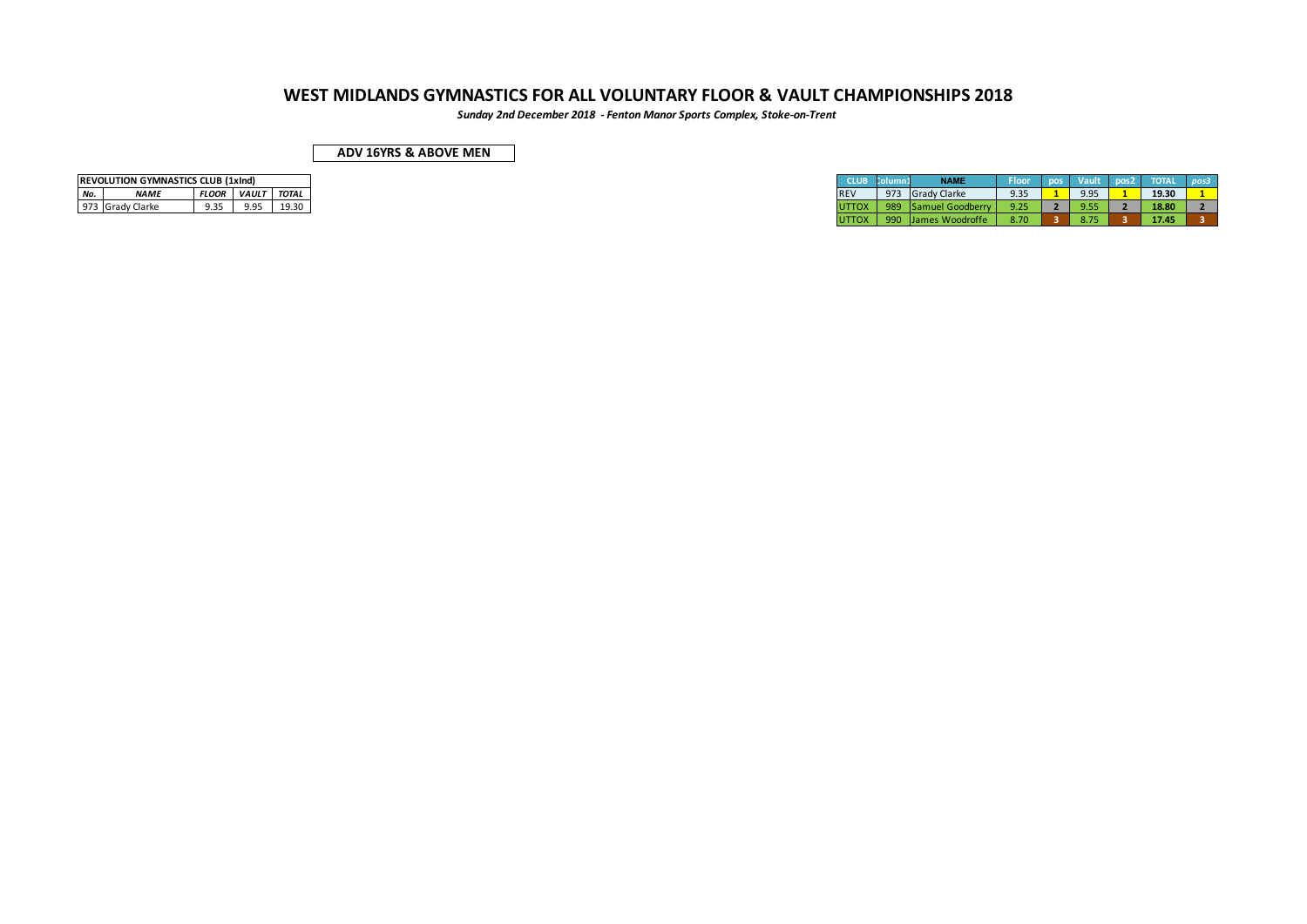*Sunday 2nd December 2018 - Fenton Manor Sports Complex, Stoke-on-Trent*

### **ADV 16YRS & ABOVE LADIES**

|     | <b>WOLVERHAMPTON GYM CLUB</b> |              |                    |           | <b>WYRE FOREST GYMNASTICS SCHOOL</b> |                    |              |              |              |  | <b>CLUB</b>            | <b>TOTAL</b> | POS         | <b>CLUB2 CLUB3</b>                              |                                                                                 | <b>NAME3</b>          | Floor4 |      | Vault6 | pos27 TOTAL8 pos39 |    |
|-----|-------------------------------|--------------|--------------------|-----------|--------------------------------------|--------------------|--------------|--------------|--------------|--|------------------------|--------------|-------------|-------------------------------------------------|---------------------------------------------------------------------------------|-----------------------|--------|------|--------|--------------------|----|
| No. | <b>NAME</b>                   | <b>FLOOR</b> | <b>VAULT</b> TOTAL |           | No.                                  | <b>NAME</b>        | <b>FLOOR</b> | <b>VAULT</b> | <b>TOTAL</b> |  | <b>WOLVERHMPTON GC</b> | 75.80        |             | <b>BIRCH</b>                                    |                                                                                 | 986 Holly Nicholls    | 9.25   |      | 9.85   | 19.10              |    |
| 974 |                               | 0.00         | 0.00               | 0.00      | 980                                  | Rebecca Venables   | 9.20         | 9.45         | 18.65        |  | <b>WYRE FOREST GS</b>  | 74.80        |             | <b>COVEM</b>                                    |                                                                                 | 987 Kaycee McCafferty | 9.20   |      | 9.55   | 18.75              |    |
|     | 975 Jessica Drew              | 9.20         | 9.60               | 18.80     |                                      | 981 Grace Jones    | 9.90         | 8.55         | 18.45        |  |                        |              |             | <b>REV</b>                                      |                                                                                 | 988 Tessa Stirling    | 10.10  |      | 9.75   | 19.85              |    |
|     | 976 Sydnee Mullett            | 10.05        | 9.85               | 19.90     |                                      | 982 Bethany Taylor | 9.15         | 9.40         | 18.55        |  |                        |              |             | <b>WOLV</b>                                     |                                                                                 | 1111 Alicia Allen     | 9.80   |      | 9.80   | 19.60              |    |
|     | 977 Molly Edwards             | 9.95         |                    | 19.70     |                                      | 983 Megan Lown     | 9.45         | 9.55         | 19.00        |  |                        |              |             | <b>WOLV</b>                                     |                                                                                 | 975 Jessica Drew      | 9.20   | τn   | 9.60   | 18.80              |    |
| 978 |                               | 0.00         | 0.00               | 0.00      |                                      | 984 Faye Seagrove  | 9.20         | 8.65         | 17.85        |  |                        |              |             | <b>WOLV</b>                                     |                                                                                 | 976 Sydnee Mullett    | 10.05  |      | 9.85   | 19.90              |    |
|     | 979 Hannah Lake               | 8.75         | 8.65               | 17.40     |                                      | 985 Amba Stevens   | 9.15         | 8.55         | 17.70        |  |                        |              |             | <b>WOLV</b>                                     |                                                                                 | 977 Molly Edwards     | 9.95   |      | 9.75   | 19.70              |    |
|     | <b>TEAM TOTAL</b>             | 37.95        | 37.85              | $5$ 75.80 |                                      | TEAM TOTAL 37.75   |              | 37.05        | 74.80        |  |                        |              |             | <b>WOLV</b>                                     | 1112                                                                            | Izabelle Fletcher     | 9.05   | 12   | 8.55   | 17.60              | 16 |
|     | Top 4 scores                  | Top 4 scores |                    |           |                                      |                    |              |              |              |  |                        |              | <b>WOLV</b> | 979                                             | Hannah Lake                                                                     | 8.75                  |        | 8.65 | 17.40  | 18                 |    |
|     |                               |              |                    |           |                                      |                    |              |              |              |  |                        |              |             | the contract of the contract of the contract of | the contract of the contract of the contract of the contract of the contract of |                       |        |      |        |                    |    |

| ICI IIR                 | <b>TOTAL</b> | POS |
|-------------------------|--------------|-----|
| <b>WOLVERHMPTON GC.</b> | 75.80        |     |
| <b>WYRE FOREST GS</b>   | 74.80        |     |

|                                                                                                                                                          |              |                                     |              |     |              |              |              |                |              |                |              |               |              | .            | ---               | . . <b>.</b>  | ----       | ---- | ----- |     |
|----------------------------------------------------------------------------------------------------------------------------------------------------------|--------------|-------------------------------------|--------------|-----|--------------|--------------|--------------|----------------|--------------|----------------|--------------|---------------|--------------|--------------|-------------------|---------------|------------|------|-------|-----|
| BIRCHES VALLEY GYMNASTICS CLUB (1xInd)<br><b>JLUTION GYMNASTICS CLUB (1xInd)</b><br>E GYMNASTICS ACADEMY (1xInd)<br><b>REVO</b><br><b>ICOVENTRY EMPL</b> |              |                                     |              |     |              |              |              |                |              |                | <b>WYR</b>   | 0.01<br>J∪⊥   | Grace Jones  | 200<br>ار. ر | $\sim$ $-$<br>3.כ | 18.45         |            |      |       |     |
| <b>NAM</b>                                                                                                                                               | <b>FLOOR</b> | <b>VAUL</b>                         | <b>TOTAL</b> | No. | <b>NAMI</b>  | <b>FLOOR</b> | <b>VAULT</b> | <b>TOTAL</b>   | $\mathbf{A}$ | <b>NAMI</b>    | <b>FLOOF</b> | <b>VAUL</b>   | <b>TOTAL</b> | <b>WYP</b>   |                   | athany Tavlor | 1.1<br>ے ۔ | חו נ | 18.55 | . . |
| 986 Holly Nicholls                                                                                                                                       | $\sim$ $-$   | 0 <sup>0<sup>1</sup><br/>5.85</sup> | <u>_</u>     |     | · McCafferty |              |              | 107<br>10. / J | 985          | Tessa Stirling | 10.10        | $\rightarrow$ | 19.85        | <b>WYP</b>   | 983               | Megan Lown    | 9.43       | n ee | 19.00 |     |

|     | <b>WYRE FOREST GYMNASTICS SCHOOL (1xInd)</b> |              |              |              |              | <b>WOLVERHAMPTON GYM CLUB (2xind)</b> |              |              |       |
|-----|----------------------------------------------|--------------|--------------|--------------|--------------|---------------------------------------|--------------|--------------|-------|
| No. | <b>NAME</b>                                  | <b>FLOOI</b> | <b>VAULT</b> | <b>TOTAL</b> | $\mathbf{A}$ | <b>NAME</b>                           | <b>FLOOR</b> | <b>VAULT</b> | TOTAL |
|     | 1008 Megan Seagrove                          | 9.55         | 9.60         | 10.15        |              | Alicia Allen                          | 0.9c         | 9.80         | 19.60 |
|     |                                              |              |              |              |              | Izabelle Fletcher                     | 9.05         | 8.55         | 17.60 |

|     | WYRE FOREST GYMNASTICS SCHOOL              |              |              |              |     |                                           |              |                |              |              |              |                        |        |      |        |       |               |       |
|-----|--------------------------------------------|--------------|--------------|--------------|-----|-------------------------------------------|--------------|----------------|--------------|--------------|--------------|------------------------|--------|------|--------|-------|---------------|-------|
|     |                                            |              |              |              |     | <b>CLUB</b>                               | <b>TOTAL</b> | POS            |              | <b>CLUB2</b> | <b>CLUB3</b> | <b>NAME3</b>           | Floor4 | pos5 | Vault6 | pos27 | <b>TOTAL8</b> | pos39 |
| No. | <b>NAME</b>                                | <b>FLOOR</b> | VAULT        | <b>TOTAL</b> |     | <b>WOLVERHMPTON GC</b>                    | 75.80        |                |              | <b>BIRCH</b> | 986          | <b>Holly Nicholls</b>  | 9.25   | 9    | 9.85   |       | 19.10         |       |
|     | 980 Rebecca Venables                       | 9.20         | 9.45         | 18.65        |     | <b>WYRE FOREST GS</b>                     | 74.80        | $\overline{2}$ |              | COVEM        | 987          | Kaycee McCafferty      | 9.20   | 10   | 9.55   |       | 18.75         | 10    |
|     | 981 Grace Jones                            | 9.90         | 8.55         | 18.45        |     |                                           |              |                |              | <b>REV</b>   | 988          | <b>Tessa Stirling</b>  | 10.10  |      | 9.75   |       | 19.85         |       |
|     | 982 Bethany Taylor                         | 9.15         | 9.40         | 18.55        |     |                                           |              |                |              | <b>WOLV</b>  |              | 1111 Alicia Allen      | 9.80   | 6    | 9.80   |       | 19.60         |       |
|     | 983 Megan Lown                             | 9.45         | 9.55         | 19.00        |     |                                           |              |                |              | <b>WOLV</b>  |              | 975 Jessica Drew       | 9.20   | 10   | 9.60   |       | 18.80         | 9     |
|     | 984 Faye Seagrove                          | 9.20         | 8.65         | 17.85        |     |                                           |              |                |              | WOLV         |              | 976 Sydnee Mullett     | 10.05  |      | 9.85   |       | 19.90         |       |
|     | 985 Amba Stevens                           | 9.15         | 8.55         | 17.70        |     |                                           |              |                |              | <b>WOLV</b>  |              | 977 Molly Edwards      | 9.95   |      | 9.75   |       | 19.70         |       |
|     | <b>TEAM TOTAL</b>                          | 37.75        | 37.05        | 74.80        |     |                                           |              |                |              | <b>WOLV</b>  |              | 1112 Izabelle Fletcher | 9.05   | 12   | 8.55   | 10    | 17.60         | 16    |
|     | Top 4 scores                               |              |              |              |     |                                           |              |                |              | <b>WOLV</b>  | 979          | Hannah Lake            | 8.75   | 14   | 8.65   | 9     | 17.40         | 18    |
|     |                                            |              |              |              |     |                                           |              |                |              | <b>WYRE</b>  | 980          | Rebecca Venables       | 9.20   | 10   | 9.45   | 6     | 18.65         | 11    |
|     | COVENTRY EMPIRE GYMNASTICS ACADEMY (1xInd) |              |              |              |     | <b>REVOLUTION GYMNASTICS CLUB (1xInd)</b> |              |                |              | <b>WYRE</b>  | 981          | Grace Jones            | 9.90   |      | 8.55   | 10    | 18.45         | 13    |
| No. | <b>NAME</b>                                | <b>FLOOR</b> | <b>VAULT</b> | <b>TOTAL</b> | No. | <b>NAME</b>                               | <b>FLOOR</b> | VAULT          | <b>TOTAL</b> | <b>WYRE</b>  | 982          | <b>Bethany Taylor</b>  | 9.15   | 11   | 9.40   |       | 18.55         | 12    |
|     | 987 Kaycee McCafferty                      | 9.20         | 9.55         | 18.75        |     | 988 Tessa Stirling                        | 10.10        | 9.75           | 19.85        | <b>WYRE</b>  | 983          | Megan Lown             | 9.45   | 8    | 9.55   | 5     | 19.00         | 8     |
|     |                                            |              |              |              |     |                                           |              |                |              | <b>WYRE</b>  | 984          | <b>Faye Seagrove</b>   | 9.20   | 10   | 8.65   | 9     | 17.85         | 14    |
|     | <b>WOLVERHAMPTON GYM CLUB (2xInd)</b>      |              |              |              |     |                                           |              |                |              | <b>WYRE</b>  | 985          | Amba Stevens           | 9.15   | 11   | 8.55   | 10    | 17.70         | 15    |
| No. | <b>NAME</b>                                | <b>FLOOR</b> | <b>VAULT</b> | <b>TOTAL</b> |     |                                           |              |                |              | <b>WYRE</b>  | 1008         | Megan Seagrove         | 9.55   |      | 9.60   |       | 19.15         | 6     |
|     | 1111 Alicia Allen                          | 9.80         | 9.80         | 19.60        |     |                                           |              |                |              | <b>UTTOX</b> | 992          | Hannah Kelsall         | 8.60   | 15   | 8.50   | 11    | 17.10         | 19    |
|     | 1112 Izabelle Fletcher                     | 9.05         | 8.55         | 17.60        |     |                                           |              |                |              | <b>UTTOX</b> | 993          | Vickie Leedham         | 8.80   | 13   | 8.75   | 8     | 17.55         | 17    |
|     |                                            |              |              |              |     |                                           |              |                |              | <b>UTTOX</b> | 994          | Jessica Stirley        | 10.80  |      | 9.80   |       | 20.60         |       |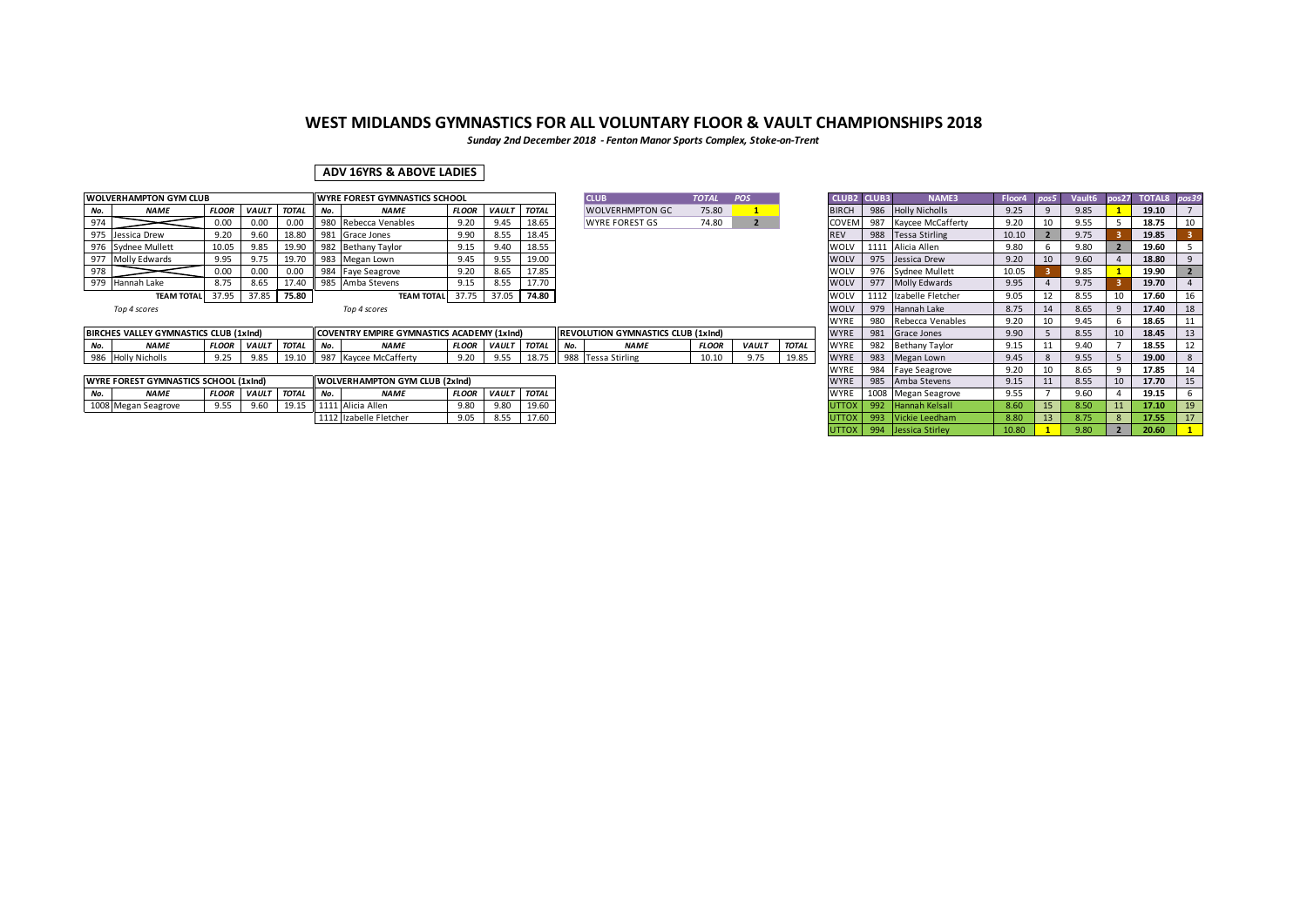*Sunday 2nd December 2018 - Fenton Manor Sports Complex, Stoke-on-Trent*

## **ADV 16YRS & ABOVE MIXED**

|     |     | <b>IUTTOXETER GYMNASTICS CLUB</b> |              |              |              |
|-----|-----|-----------------------------------|--------------|--------------|--------------|
| M/F | No. | <b>NAME</b>                       | <b>FLOOR</b> | <b>VAULT</b> | <b>TOTAL</b> |
| M   | 989 | Samuel Goodberry                  | 9.25         | 9.55         | 18.80        |
| M   | 990 | I James Woodroffe                 | 8.70         | 8.75         | 17.45        |
| М   | 991 |                                   | 0.00         | 0.00         | 0.00         |
|     | 992 | Hannah Kelsall                    | 8.60         | 8.50         | 17.10        |
|     | 993 | Vickie Leedham                    | 8.80         | 8.75         | 17.55        |
|     | 994 | Jessica Stirley                   | 10.80        | 9.80         | 20.60        |
|     |     | <b>TEAM TOTAL</b>                 | 37.55        | 36.85        | 74.40        |

*Top 2 x Boys & Girls Scores*

| I CLLIR      | <i><b>TOTAL POS</b></i> |  |
|--------------|-------------------------|--|
| UTTOXETER GC | 74.40                   |  |